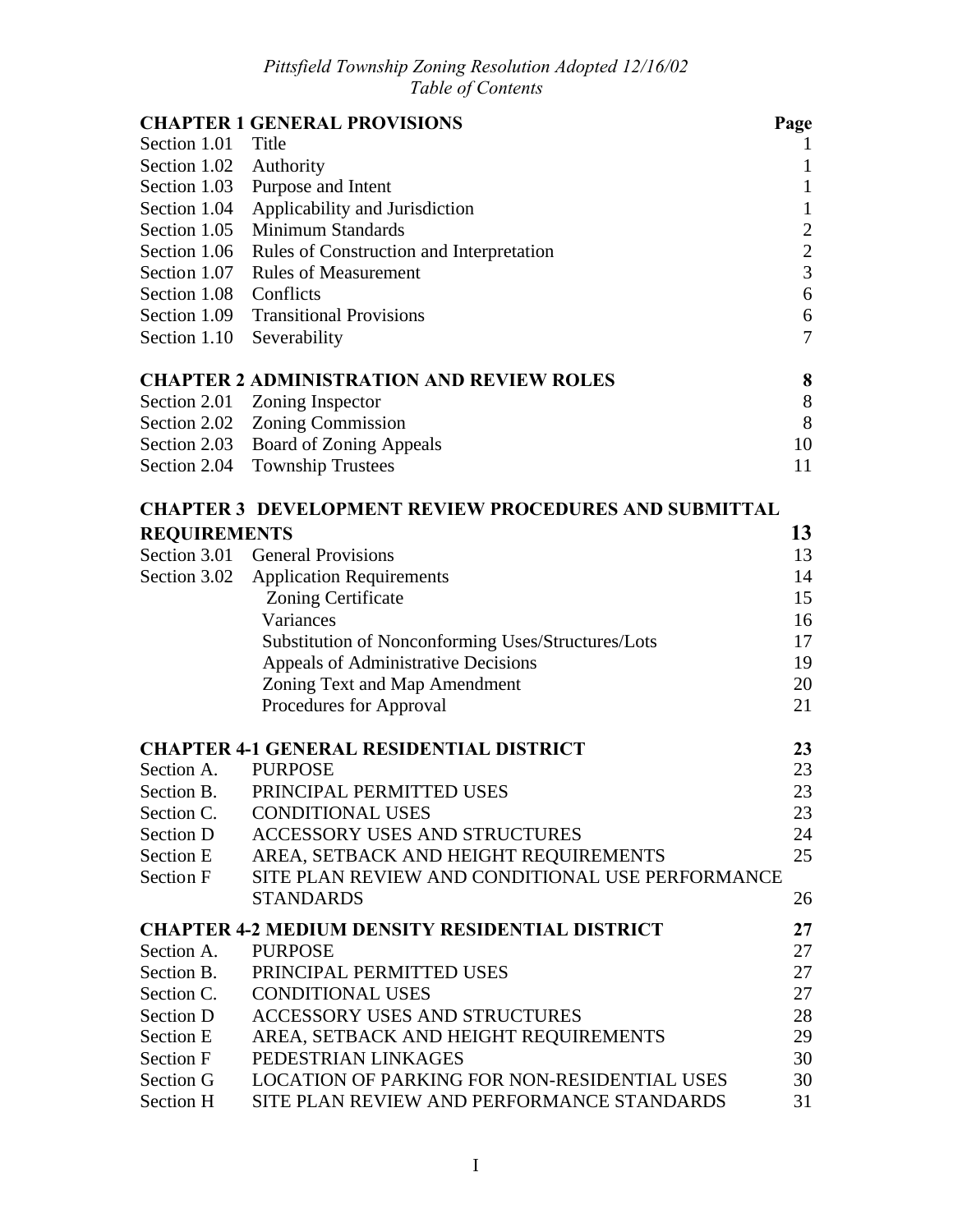| <b>CHAPTER 4.3 RESIDENTIAL CONSERVATION DEVELOPMENT</b><br>32 |                                                             |    |  |
|---------------------------------------------------------------|-------------------------------------------------------------|----|--|
| Section A                                                     | <b>PURPOSE</b>                                              |    |  |
| <b>Section B</b>                                              | PRINCIPAL PERMITTED USES                                    | 33 |  |
| Section C                                                     | <b>CONDITIONAL USES</b>                                     | 33 |  |
| Section D                                                     | MINIMUM PROJECT AREA FOR CONSERVATION DEVELOPMENT           | 33 |  |
| <b>Section E</b>                                              | PERMITTED DENSITY/RESTRICTED OPEN SPACE                     | 34 |  |
| <b>Section F</b>                                              | REGULATIONS FOR RESTRICTED OPEN SPACE                       |    |  |
| Section G                                                     | DEVELOPMENT AND SITE PLANNING STANDARDS                     | 37 |  |
| Section H                                                     | DEVELOPMENT DESIGN CRITERIA                                 | 40 |  |
| Section I                                                     | PROJECT REVIEW PROCEDURES                                   | 41 |  |
|                                                               | <b>CHAPTER 4-4 PRIMARY AGRICULTURAL USE DISTRICT</b>        | 47 |  |
| Section A.                                                    | <b>PURPOSE</b>                                              | 47 |  |
| Section B.                                                    | PRINCIPAL PERMITTED USES                                    | 47 |  |
| Section C.                                                    | <b>CONDITIONAL USES</b>                                     | 48 |  |
| Section D                                                     | <b>ACCESSORY USES AND STRUCTURES</b>                        | 49 |  |
| <b>Section E</b>                                              | MINIMUM PROJECT AREA FOR PRIMARY AGRICULTURAL USE           | 49 |  |
| <b>Section F</b>                                              | AREA, SETBACK AND HEIGHT REQUIREMENTS                       | 49 |  |
| Section G                                                     | SITE PLAN REVIEW AND PERFORMANCE STANDARDS                  | 51 |  |
|                                                               | <b>CHAPTER 4-5 STATE ROUTE 58 SMALL COMMERCIAL DISTRICT</b> | 53 |  |
| Section A.                                                    | <b>PURPOSE</b>                                              | 53 |  |
| Section B.                                                    | PRINCIPAL PERMITTED USES                                    | 53 |  |
| Section C.                                                    | <b>CONDITIONAL USES</b>                                     | 53 |  |
| Section D                                                     | <b>ACCESSORY USES AND STRUCTURES</b>                        | 54 |  |
| <b>Section E</b>                                              | AREA, SETBACK AND HEIGHT REQUIREMENTS                       | 54 |  |
| <b>Section F</b>                                              | <b>VEHICULAR ACCESS MANAGEMENT</b>                          | 55 |  |
| Section G                                                     | PEDESTRIAN AMENITIES                                        | 56 |  |
| Section H                                                     | <b>LANDSCAPING</b>                                          | 56 |  |
| Section I                                                     | SITE PLAN REVIEW AND PERFORMANCE STANDARDS                  | 57 |  |
|                                                               | <b>CHAPTER 4-6 - OFFICE TRANSITION DISTRICT</b>             | 58 |  |
| Section A                                                     | PURPOSE                                                     | 58 |  |
| Section B.                                                    | PRINCIPAL PERMITTED USES                                    | 58 |  |
| Section C.                                                    | <b>CONDITIONAL USES</b>                                     | 58 |  |
| Section D                                                     | <b>ACCESSORY USES AND STRUCTURES</b>                        | 59 |  |
| Section E                                                     | AREA, SETBACK AND HEIGHT REQUIREMENTS                       | 59 |  |
| <b>Section F</b>                                              | VEHICULAR ACCESS MANAGEMENT                                 | 61 |  |
| Section G                                                     | PARKING STANDARDS                                           | 61 |  |
| Section H                                                     | PEDESTRIAN AMENITIES                                        | 61 |  |
| Section I                                                     | <b>LANDSCAPING</b>                                          | 62 |  |
| Section J                                                     | SITE PLAN REVIEW AND PERFORMANCE STANDARDS                  | 62 |  |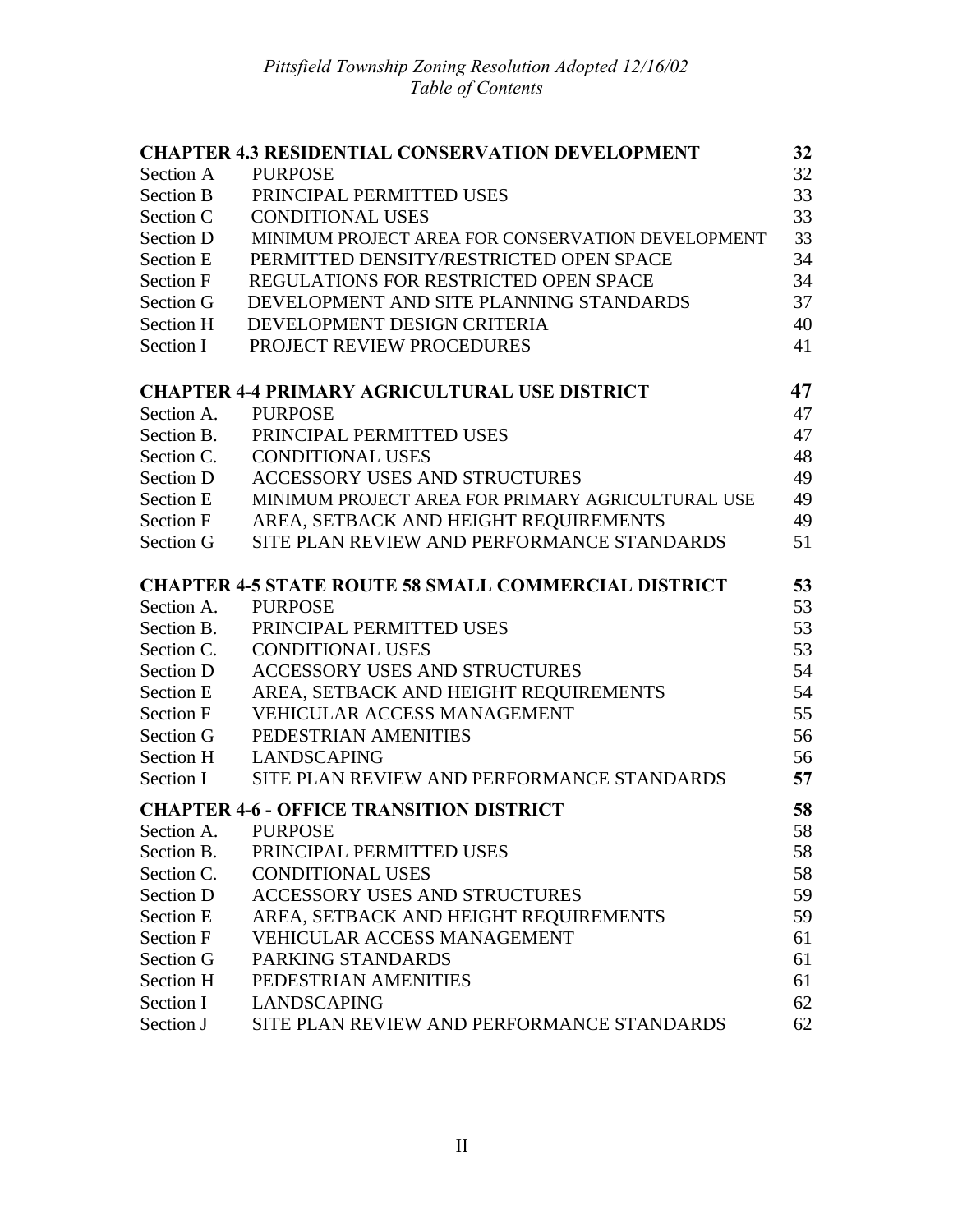|                                                    | <b>CHAPTER 4-7 BUSINESS COMMERCIAL RETAIL DISTRICT</b>              | 63       |
|----------------------------------------------------|---------------------------------------------------------------------|----------|
| Section A.                                         | Purpose                                                             | 63       |
| <b>Section B</b>                                   | Principal Permitted Uses                                            | 63       |
| Section C.                                         | <b>Conditional Uses</b>                                             | 64       |
| Section D                                          | <b>Accessory Uses and Structures</b>                                |          |
| Section E.                                         | Area, Setback and Height Requirements                               |          |
| Section F.                                         | Vehicular Access Management                                         | 65       |
| Section G.                                         | Parking Lot Standards                                               | 65       |
| Section H.                                         | <b>Pedestrian Amenities</b>                                         | 65       |
| Section I.                                         | Landscaping                                                         | 66       |
| Section J.                                         | <b>Site Plan Review and Performance Standards</b>                   | 66       |
|                                                    | <b>CHAPTER 4-8 INDUSTRIAL/OFFICE/BUSINESS PARK</b>                  | 68       |
| Section A.                                         | <b>PURPOSE</b>                                                      | 68       |
| Section B.                                         | PRINCIPAL PERMITTED USES                                            | 69       |
| Section C.                                         | <b>CONDITIONAL USES</b>                                             | 69       |
| Section D                                          | <b>ACCESSORY USES AND STRUCTURES</b>                                | 70       |
| Section E<br>AREA, SETBACK AND HEIGHT REQUIREMENTS |                                                                     |          |
| VEHICULAR ACCESS MANAGEMENT<br><b>Section F</b>    |                                                                     |          |
| Section G<br>PARKING LOT STANDARDS                 |                                                                     |          |
| Section H                                          | <b>LANDSCAPING</b>                                                  | 71       |
| Section I                                          | OUTDOOR STORAGE REQUIREMENT                                         | 72       |
| Section J                                          | SITE PLAN REVIEW AND PERFORMANCE STANDARDS                          | 72       |
|                                                    | <b>CHAPTER 4-9 SUPPLEMENTARY REGULATIONS</b>                        | 74       |
| Section A.                                         | <b>PONDS</b>                                                        | 74       |
| Section B.                                         | <b>FLOODPLAIN</b>                                                   | 75       |
| Section C.                                         | STORM WATER POLLUTION PREVENTION PLAN                               | 76       |
| Section D                                          | ROADS AND CULVERTS AND DRIVEWAYS                                    | 76       |
| <b>Section E</b>                                   | <b>TEMPORARY TRAILERS</b>                                           | 77       |
| <b>Section F</b>                                   | <b>Wireless Telecommunication Facilities</b>                        | 78       |
| Section G.                                         | Home occupations are permitted subject to the following provisions: | 80       |
| Section H:                                         | <b>Junk Cars</b>                                                    | 80       |
| Section I.                                         | Prohibited uses                                                     | 81       |
| Section J.                                         | Minimum House & Apartment Sizes                                     | 81       |
| Section K.                                         | Sexually Oriented Business/Adult Use                                | 82       |
|                                                    | <b>CHAPTER 5 CONDITIONAL USE STANDARDS</b>                          | 83       |
| A.                                                 | <b>General Provisions</b>                                           | 83       |
| <b>B.</b>                                          | Conditional Uses: General Criteria and Standards                    | 83       |
| C.                                                 | <b>Conditional Uses: Special Conditions and Standards</b>           | 84       |
| A. Purpose                                         | <b>CHAPTER 6 - SITE PLAN REVIEW AND PERFORMANCE STANDARDS</b>       | 91<br>91 |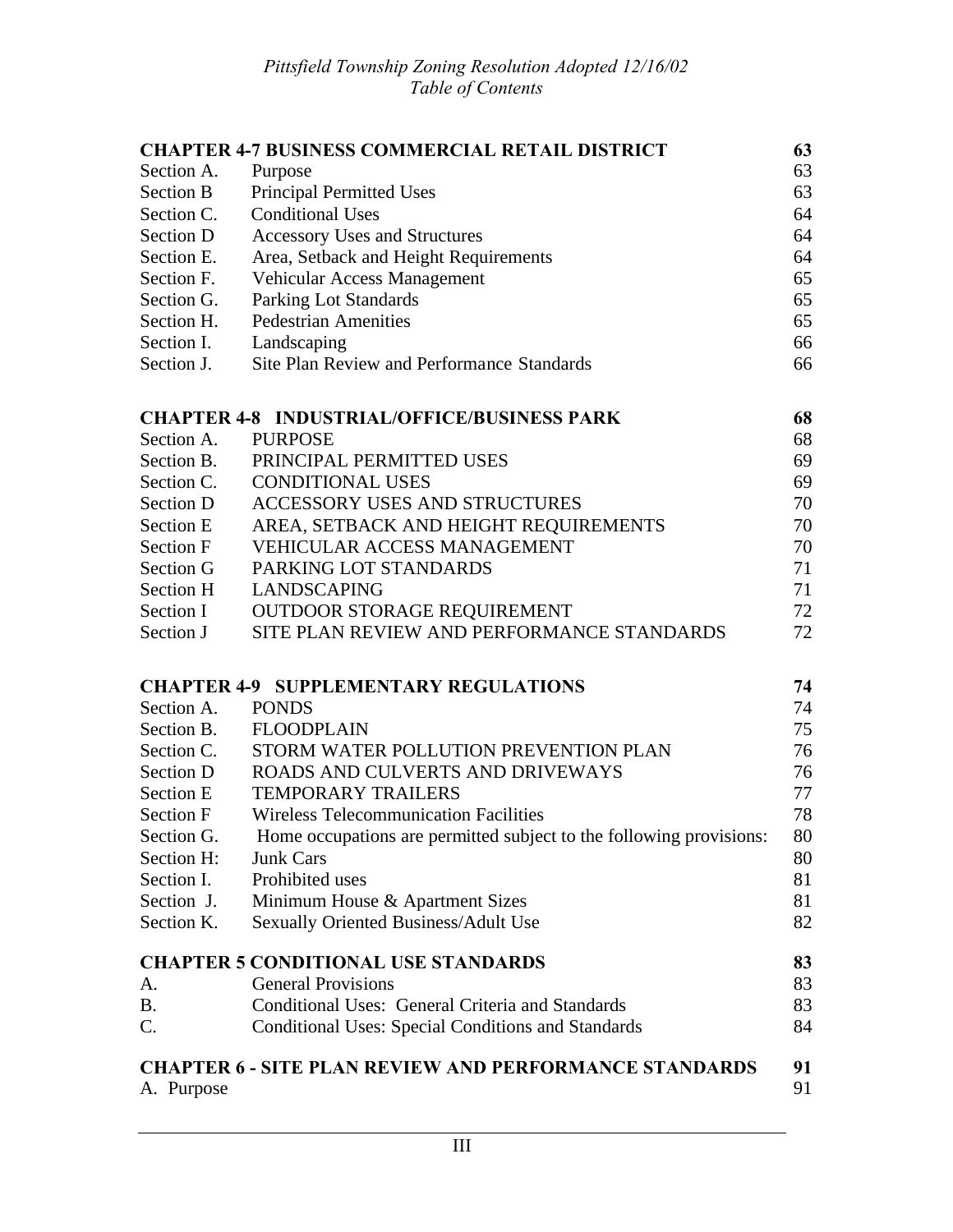|                                       | <b>B.</b> Performance Standards                             | 91  |
|---------------------------------------|-------------------------------------------------------------|-----|
|                                       | C. Site Plan Review Procedures                              |     |
|                                       | D. Minor Modifications to Approved Site Plans               |     |
|                                       | E. Major Modification to Approved Site Plan                 |     |
| F. Occupancy and Use Changes          |                                                             | 103 |
|                                       | G. Professional Review Provisions and Fees                  |     |
|                                       | <b>CHAPTER 7 - SIGN REGULATIONS</b>                         | 104 |
| Section A.                            | <b>PURPOSE</b>                                              | 104 |
| Section B.                            | SIGNS PERMITTED IN ANY DISTRICT                             | 104 |
| Section C.                            | SIGNS PERMITTED IN RESIDENTIAL DISTRICTS                    | 107 |
| Section D                             | SIGNS PERMITTED IN BUSINESS, OFFICE OR INDUSTRIAL DISTRICTS | 108 |
| Section E                             | SUPPLEMENTARY SIGN REGULATIONS                              | 111 |
|                                       | <b>Definitions-(Rear of Book)</b>                           | D1  |
| <b>Zoning Map-(Last Page of Book)</b> |                                                             | M1  |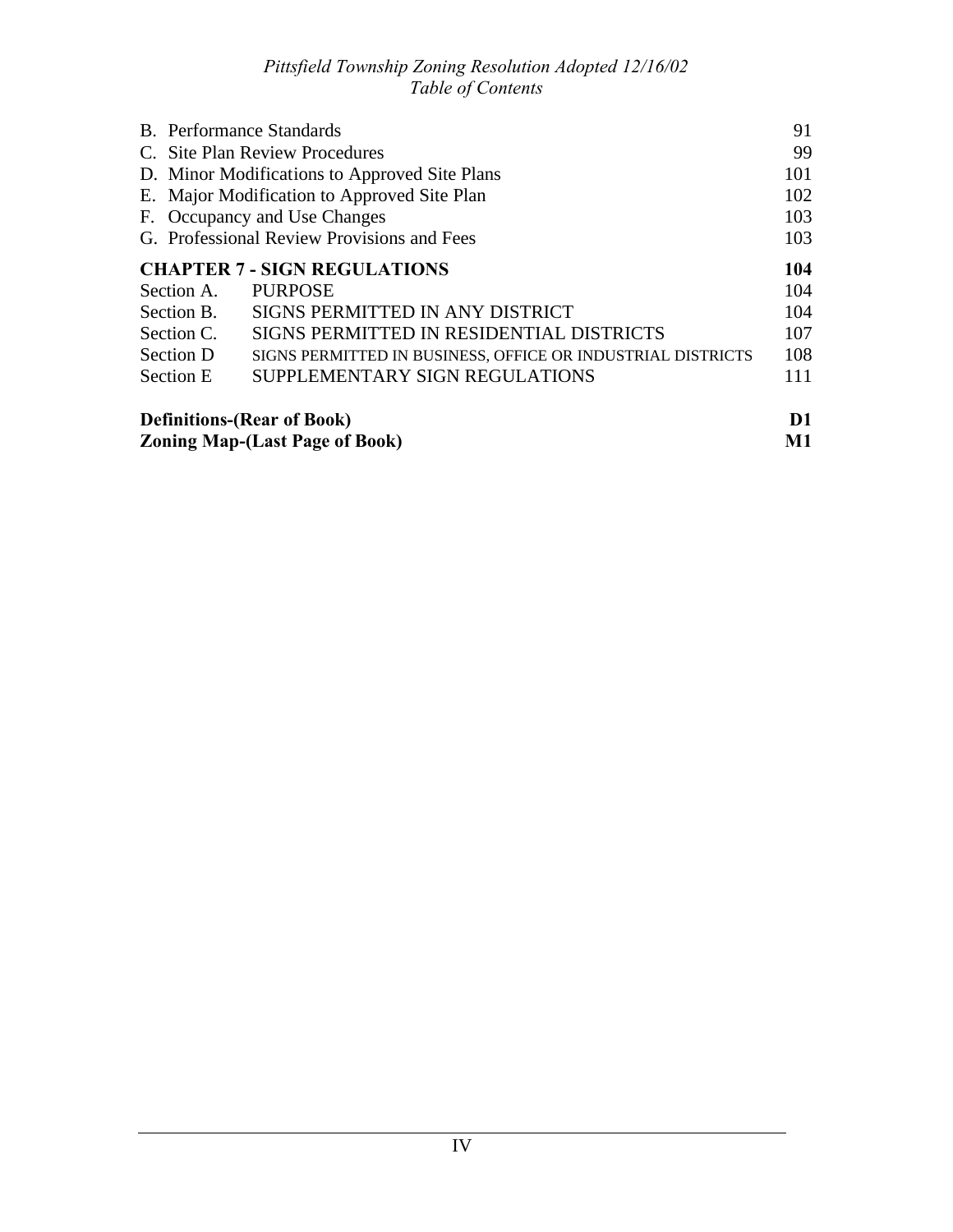# **PITTSFIELD TOWNSHIP ZONING RESOLUTION**

# **CHAPTER 1 GENERAL PROVISIONS**

### **Section 1.01 Title**

The regulation shall be officially known and cited as the Zoning Resolution of Pittsfield Township, Lorain County, Ohio although it may be referred to hereafter as the Zoning Regulations or Zoning Resolution**.**

#### **Section 1.02 Authority**

This Zoning Resolution is enacted pursuant to Ohio Revised Code section 519.02.

## **Section 1.03 Purpose and Intent**

The regulations of this Zoning Resolution are intended to implement the Comprehensive Land Use Plan of Pittsfield Township, as adopted April 15<sup>th</sup>, 2002 and as amended, and more specifically intended to:

- (A) Promote the public health, safety, morals, comfort, prosperity and general welfare;
- (B) Promote retention and expansion of Agricultural investment;
- (C) Create a quality development environment that enhances the economy of the Township and supports high quality services for its residents and businesses;
- (D) Secure safety of persons and property from fire, flood and other dangers;
- (E) Conserve and stabilize property values through the most appropriate uses of land in relation to one another;
- (F) Preserve forest and woodlands, agricultural lands, floodplains, wetlands and other sensitive environmental areas from adverse impact of development;
- (G) Facilitate the economic provision of adequate public facilities such as transportation, water supply, sewage disposal, storm drainage, open space and other public services;
- (H) Encourage innovative residential development patterns that are supportive of long-term agricultural retention;
- (I) Encourage non-residential development in a manner that maximizes revenue sources for the Township and minimizes the need for new costly public facilities.

## **Section 1.04 Applicability and Jurisdiction**

The provisions of this Zoning Resolution shall apply to:

- (A) All land and land development within the boundaries of Pittsfield Township;
- (B) Use of all structures and land within the Township; and
- (C) All structures and land owned by governmental agencies, departments or districts.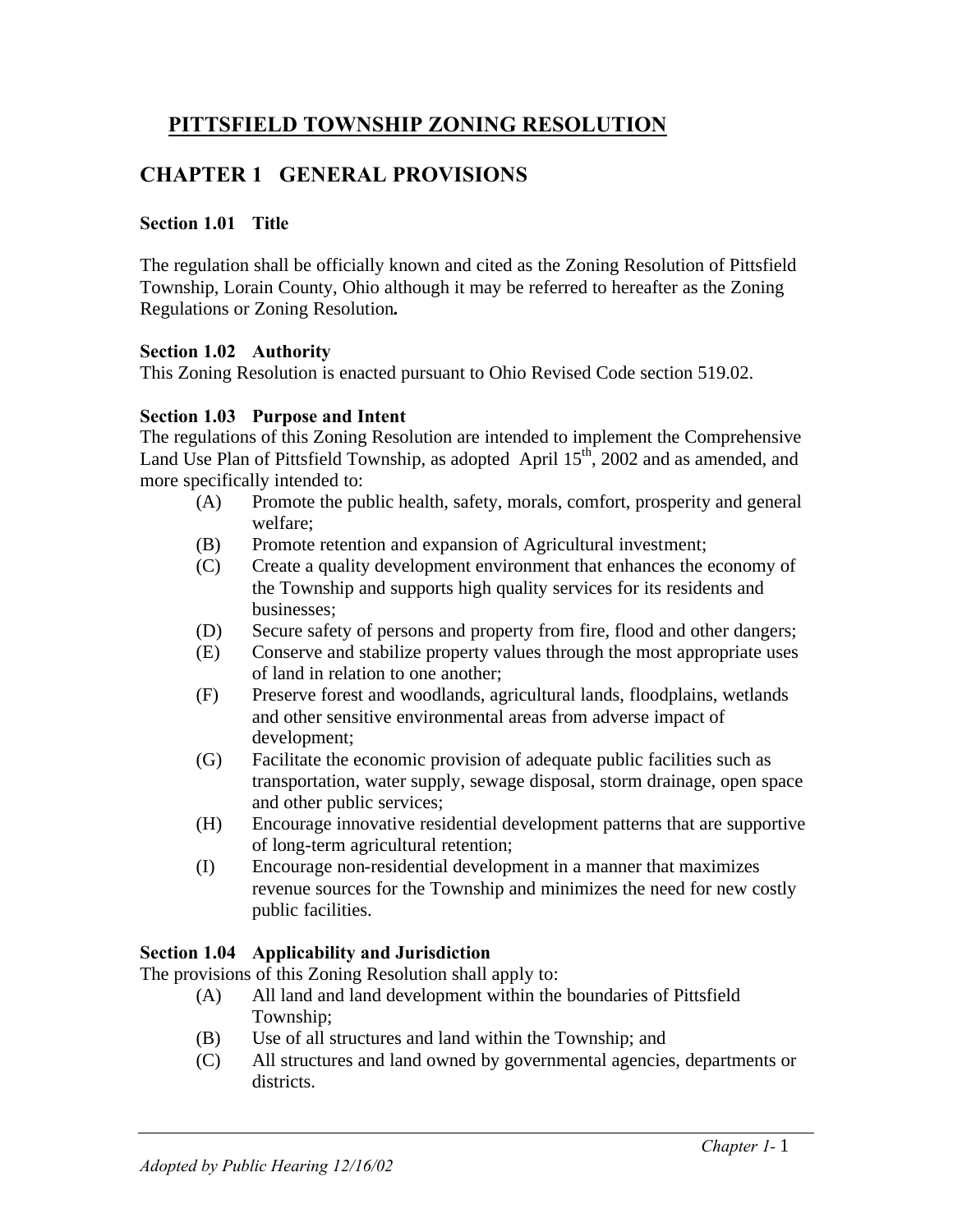## **Section 1.05 Minimum Standards**

The provisions of these regulations shall be considered the minimum requirements necessary for the promotion of public health, safety, morals and general welfare.

## **Section 1.06 Rules of Construction and Interpretation**

(A) *Meaning and Intent*

All provisions, terms, phrases, and expressions contained in this Resolution shall be construed according to this Resolution's stated purpose and intent.

- (B) *Text* In case of any difference of meaning or implication between the text of this Resolution and any heading, drawing, table, or figure, the text shall control.
- *(C) Computation of Time*

Periods of time defined by a number of days shall mean a number of consecutive calendar days, including all weekend days, holidays, and other non-business days unless otherwise stated; however, if the last day is a Saturday, Sunday, or legal holiday, that day shall be excluded.

- *(D) Technical and Non-Technical Words* Words and phrases not otherwise defined in this Resolution shall be construed according to the common and approved usage of the language, but technical words and phrases not otherwise defined in this Resolution that may have acquired a peculiar and appropriate meaning in law shall be construed and understood according to such meaning.
- *(E) Mandatory and Discretionary Terms* The word "shall" is always mandatory, and the words "may" or "should" are always permissive.
- *(F) Conjunctions*

Unless the context clearly suggests the contrary, conjunctions shall be interpreted as follows:

(1) "And" indicates that all connected items, conditions, provisions, or events shall apply; and

(2) "Or" indicates that one or more the connected items, conditions, provisions, or events shall apply.

*(G) Tense and Usage*

Words used in one tense (past, present, or future) include all other tenses, unless the context clearly indicates the contrary. The singular shall include the plural, and the plural shall include the singular.

(H) *Interpretation of Zone District Boundaries* Where uncertainty exists as to the boundaries of zone districts as shown on the Official Township Zoning Map, the following rules shall apply:

- (1) Boundaries indicated as appear to follow the center lines of streets or highways shall be construed as following such center lines;
- (2) Boundaries indicated as appearing to follow platted lot lines shall be construed as following such platted lot lines;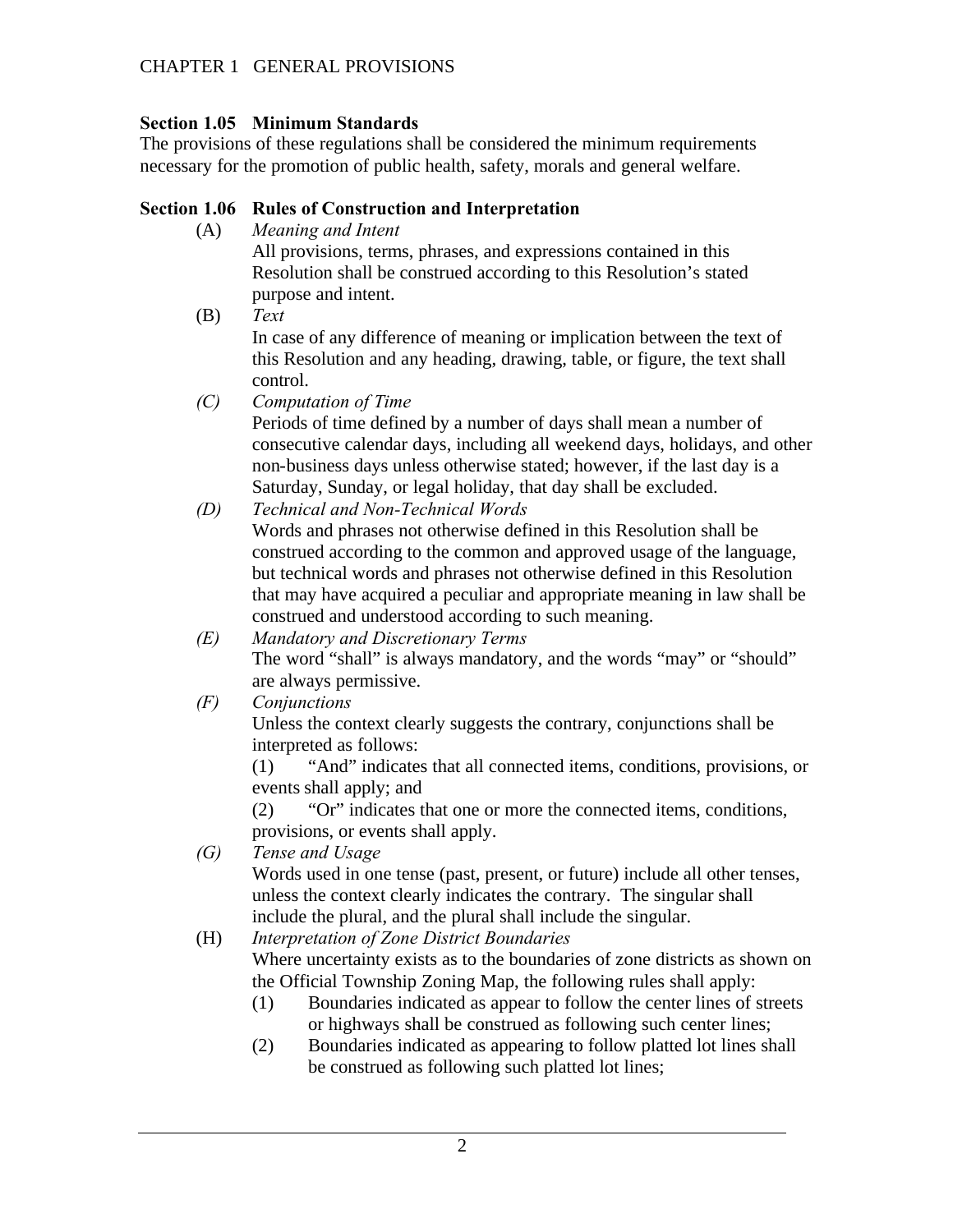- (3) Boundaries indicated appearing to follow Township limits shall be construed as following Township limits;
- (4) Boundaries indicated as following railroad lines shall be construed as midway between the main tracks;
- (5) Boundaries indicated as approximately following the center lines of streams or other bodies of water shall be construed as moving with the actual body of water and following the centerline; and
- (6) When there is disagreement over the location of zone district boundaries, a decision on the correct location shall be rendered by the Zoning Inspector with an appeal from this decision made to the Board of Zoning Appeals. In making his decision, the Zoning Inspector shall consider the rules set forth in this subsection, the comprehensive land use plan policies and map of the area in dispute, adjacent and surrounding land use, and if deemed necessary, an inspection of the area in dispute.

## **Section 1.07 Rules of Measurement**

(A) *Lot Area Measurement*

Lot area refers to the amount of horizontal land area within lot lines. Public rights-of-way shall not be included in calculating lot area. No site plan, zoning certificate, or other development approval shall be issued for a lot that does not meet the minimum lot area requirements of this Resolution, except as otherwise allowed in this Resolution.

- (B) *Lot Width Measurement* Lot width refers to the horizontal distance between the side lot lines as measured along a straight line parallel to the front lot line. The minimum lot width shall be measured between the side lot lines along a line that is parallel to the front lot line and located the minimum front setback distance from the front lot line.
- (C) *Setbacks Building and Structure Setbacks from Lot Line* Setbacks shall be measured as the distance between the nearest lot line and the furthermost projection of a building or structure along a line at right angles to the lot line. Setbacks shall be unobstructed from the ground to the sky except as otherwise specifically allowed in this section.

Features Allowed Within Setbacks:

- (a) Driveways and sidewalks, provided that the edge of a driveway shall be set back at least three (3) feet from an adiacent property line:
- (b) Steps to the principal entrance and necessary landings, together with railings no more than three (3) feet in height, provided they do not extend more than six (6) feet into the required yard setback;
- (c) Trees, vegetation or other features of natural growth;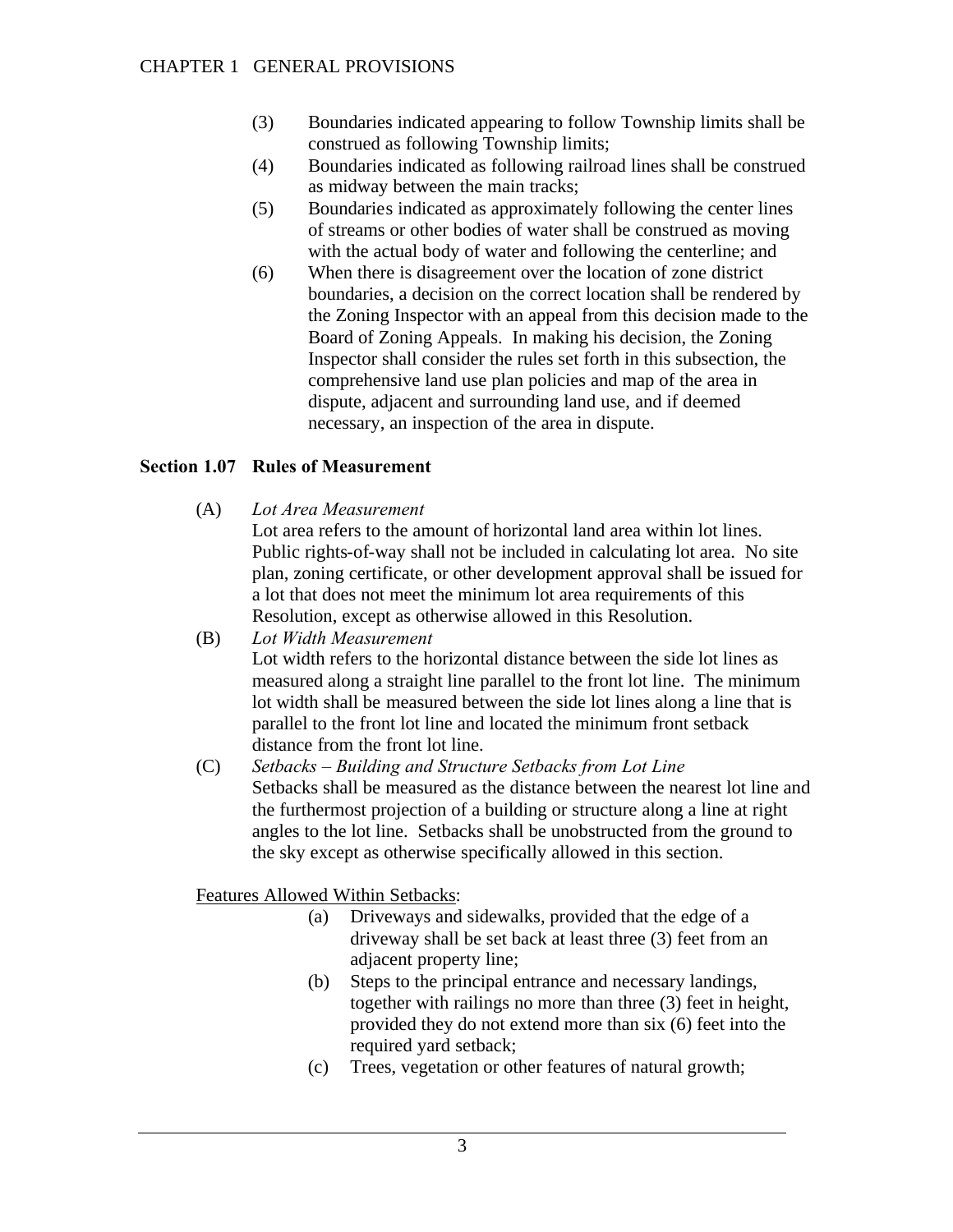- (d) Fences or walls subject to height restrictions set forth in this Resolution;
- (e) Chimneys not more than eight (8) feet in width, bay windows, balconies on second or third floor levels, buttresses, piers, pilasters, outdoor access ways to basement areas protected by railings at least two feet six inches  $(2'6'')$ high on two sides, and roof overhangs may project no more than three (3) feet into a required yard;
- (f) Cornices, canopies, eaves, or other similar architectural features may extend no more than three feet (3) into a required yard;
- (g) Fire escapes and handicap ramps, provided they project no more than thirty (30) percent of the required yard set back dimension;
- (h) Utility lines, wires, and associated structures such as power poles; and
- (i) Signs if permitted by the sign regulations of this Resolution.
- (2) Front Setbacks on Corner Lots For corner lots, one side of the lot with street frontage shall be designated the "front" and required to establish the applicable front yard setbacks.

*(D)Setbacks- Development Setbacks from Stream Corridors or Wetlands*

- (1) Stream Corridors. Setbacks from stream corridors shall be measured from the ordinary high water mark, as "ordinary high water mark".
- (2) Wetlands. Setbacks from wetlands shall be measured from the delineated wetland edge.
- (E) *Height*
	- (1) Measurement of Maximum Building Height in Feet. Height shall be measured as the vertical distance in feet between finished grade (including finished grade of a basement with direct, at-grade walk-out access) to the top of the highest roof beam on a flat or shed roof, the deck level on a mansard roof, or the average distance between the eaves and the apex of a gable, hip, or gambrel roof.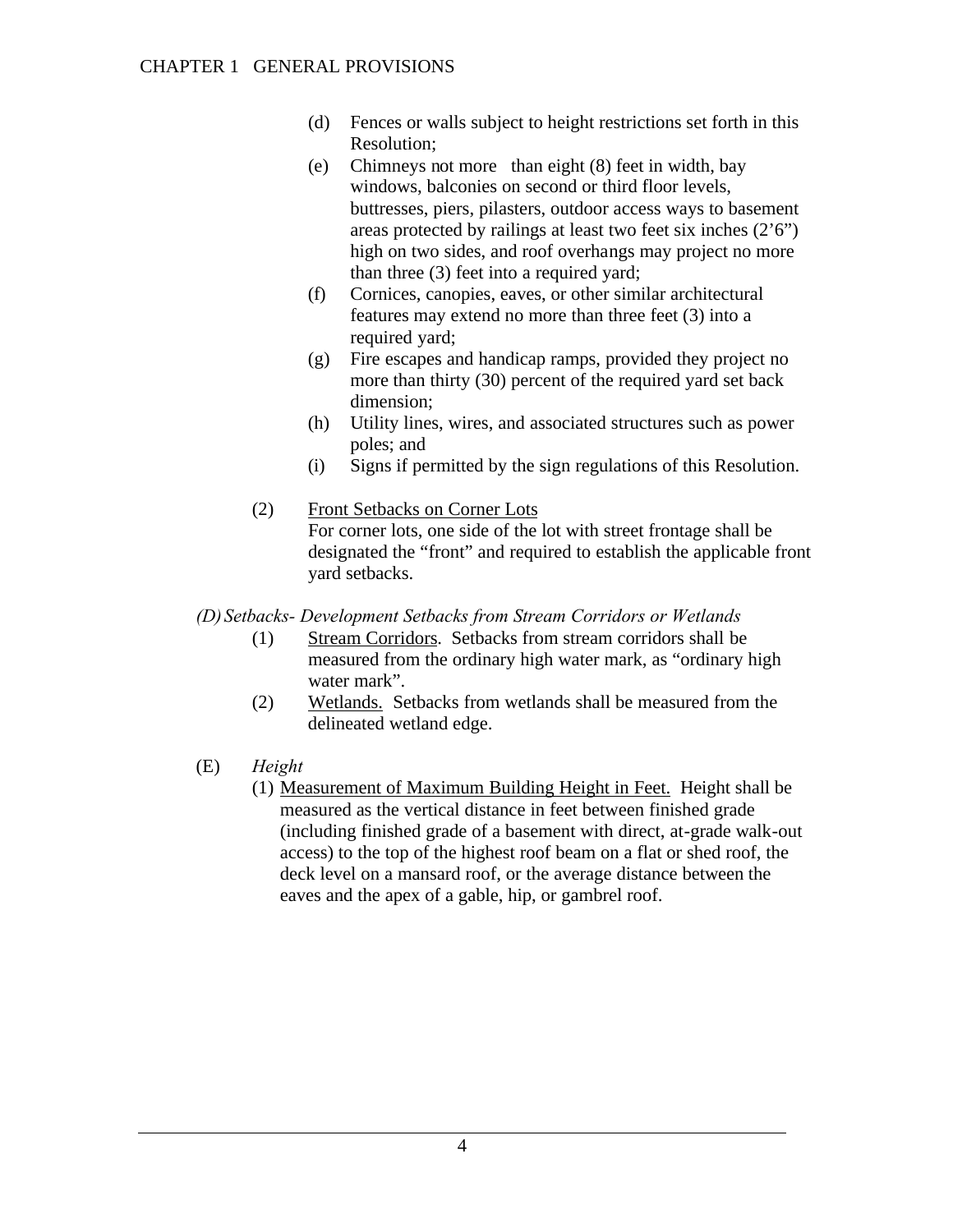- (2) Exemptions from Height Standards. The following structures and features shall be exempt from the height requirements of this Resolution, but in no case shall such structures or features be greater than any height specified below or one-hundred (100) feet, whichever is less, unless a variance is granted.
	- (a) Chimneys, smokestacks, or flues that cover no more than five (5) percent of the horizontal surface area of the roof and extend no more than four (4) feet above the maximum structure height permitted in the zone district;
	- (b) Cooling towers and ventilators that cover no more than five (5) percent of the horizontal surface area of the roof and extend no more than four (4) feet above the maximum structure height permitted in the zone district;
	- (c) Elevator bulkheads and stairway enclosures;
	- (d) Water towers and fire towers;
	- (e) Utility poles and support structures;
	- (f) Belfries, spires, steeples, cupolas, and domes associated with places of worship, provided they are not used for dwelling purposes; and
	- (g) Barns, silos, or other farm structures or buildings on farms used for agricultural purposes.
- (F) *Density Measurement of Density for Residential Development*
	- (1) Gross Density shall mean the measure of dwelling units permitted per gross acre of land area contained in the development.
	- (2) Net Density shall mean the measure of dwelling units permitted per acre of land area contained in the development, excluding streets, easements, public open space, land under water, and certified wetlands and floodplains. Wetland and other sensitive area setbacks and private open space shall not be excluded in calculating net density. Unless otherwise indicated in this Resolution, any specified residential density shall be net density.
- (G) *Exterior Lighting Measurement of Lighting Levels*
	- (1) Metering Equipment. Lighting levels shall be measured in footcandles with a direct-reading, portable light meter.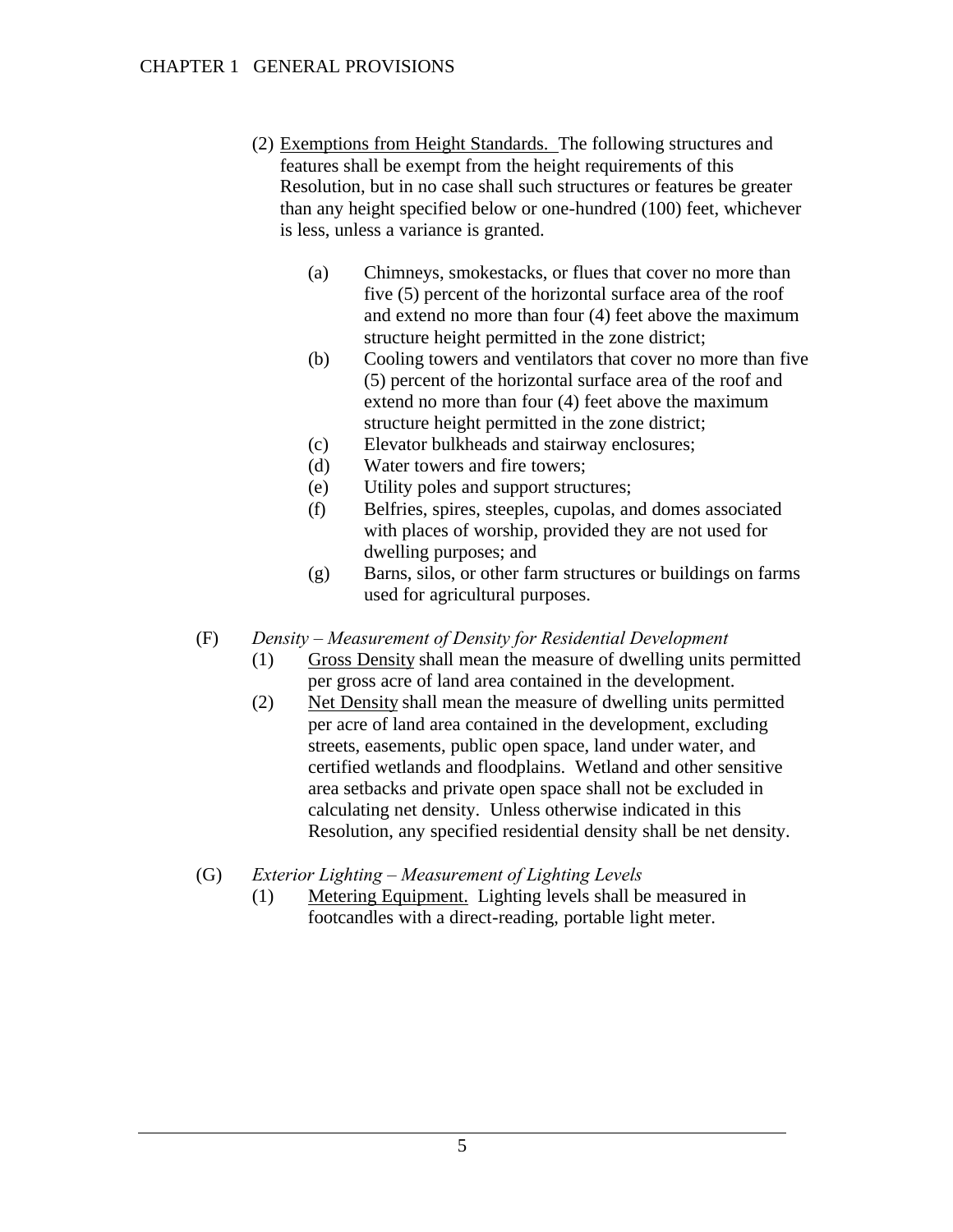(2) Method of Measurement. The meter sensor shall be mounted no more than six (6) inches above the ground level in a horizontal position. Readings shall be taken by qualified personnel only after the cell has been exposed long enough to provide a constant reading. Measurement shall be made after dark with the light sources in question turned on and again with the same sources off. The difference between the two readings shall be compared to the maximum permitted illumination set forth in this Resolution. This procedure eliminates the effects of moonlight and other ambient light.

## (H) *Spacing Requirements*

Unless otherwise specified, the required minimum space between a proposed use and an existing use or lot shall be measured from the edge of the principal structure housing the proposed use to the closest edge of the principal structure housing the existing use or to the closest lot line.

## **Section 1.08 Conflicts**

- (A) *Conflicts with Other Regulations* When the provisions of this Zoning Resolution are inconsistent with one another or when the provisions of this Resolution conflict with provisions found in other adopted regulations, the more restrictive provision shall govern.
- (B) *Relationship with Other Ordinances Regulating Residential Development* The provisions of this Zoning Resolution require a certificate of zoning compliance ("zoning certificate") for construction of a residential dwelling unit on a legal lot prior to beginning of construction in Lorain County.
- (C) *Relationship with Other Ordinances and Regulations* It shall be the applicant's responsibility to determine and comply with all applicable county, state, or federal ordinances or regulations governing land development activities.

#### **Section 1.09 Transitional Provisions**

This section addresses the applicability of new substantive standards enacted by this Resolution to activities, actions, and other matters that are pending or occurring as of the effective date of this Resolution.

(A) *Violations Continue*

Any violation of the previous zoning or sign regulations of the Township shall continue to be a violation under this Resolution and shall be subject to penalties and enforcement unless the use, development, construction, or other activity is clearly consistent with the express terms of this Resolution.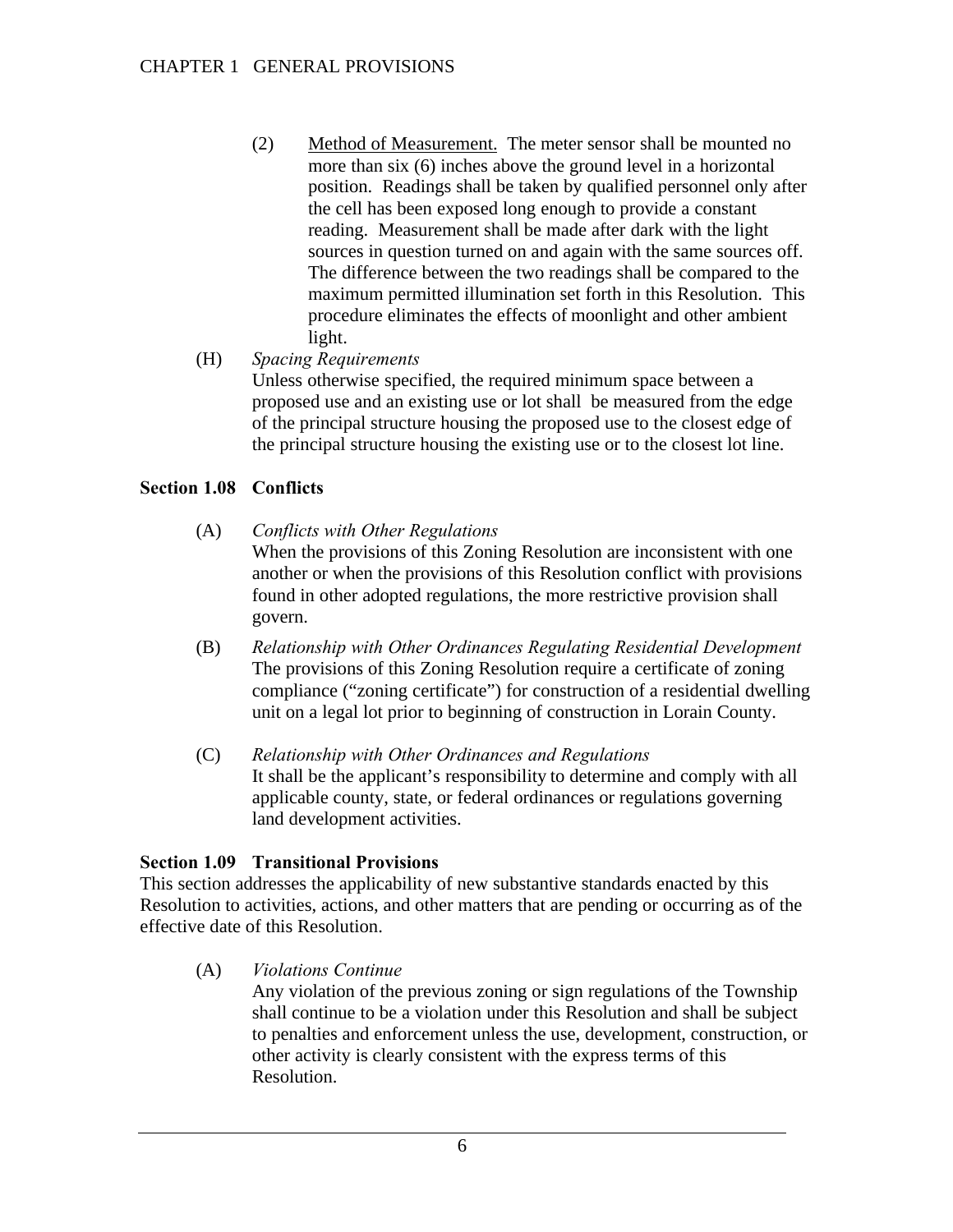#### CHAPTER 1 GENERAL PROVISIONS

(B) *Nonconformities Under Previous Zoning Resolution*

Any nonconformity under the previous zoning or sign regulations of the Township shall be considered a legal nonconformity under this Resolution, so long as the situation that resulted in the nonconforming status under the previous regulations continues to exist. If, however, a nonconformity under a previous Resolution becomes conforming as a result of the adoption of this Resolution, or any subsequent amendments thereto, then such situation shall no longer be considered a nonconformity.

### **(C)***Completion of Development Plans Commenced or Approved under Previous Resolutions.*

Buildings or Developments with Previously Issued Zoning Certificates. Any building or development for which a zoning certificate was granted or allotted prior to the effective date of this Resolution shall be permitted to proceed to construction even if such building or development does not confirm to the provisions of this Resolution. If construction is not commenced or completed in accordance with the applicable permit terms, the Zoning Commission may, for good cause shown, grant not more than one extension of up to six (6) months. If the building or development is not completed within the time allowed under the original permit or any extension granted, then the building shall be constructed, completed or occupied only in compliance with the requirements of this Resolution.

#### **Section 1.10 Severability**

If a court of competent jurisdiction declares that any section, subsection, or provision of this Resolution is invalid, that ruling shall not affect the validity of any other part of this Resolution or of the resolution as a whole, which shall remain in full force and effect.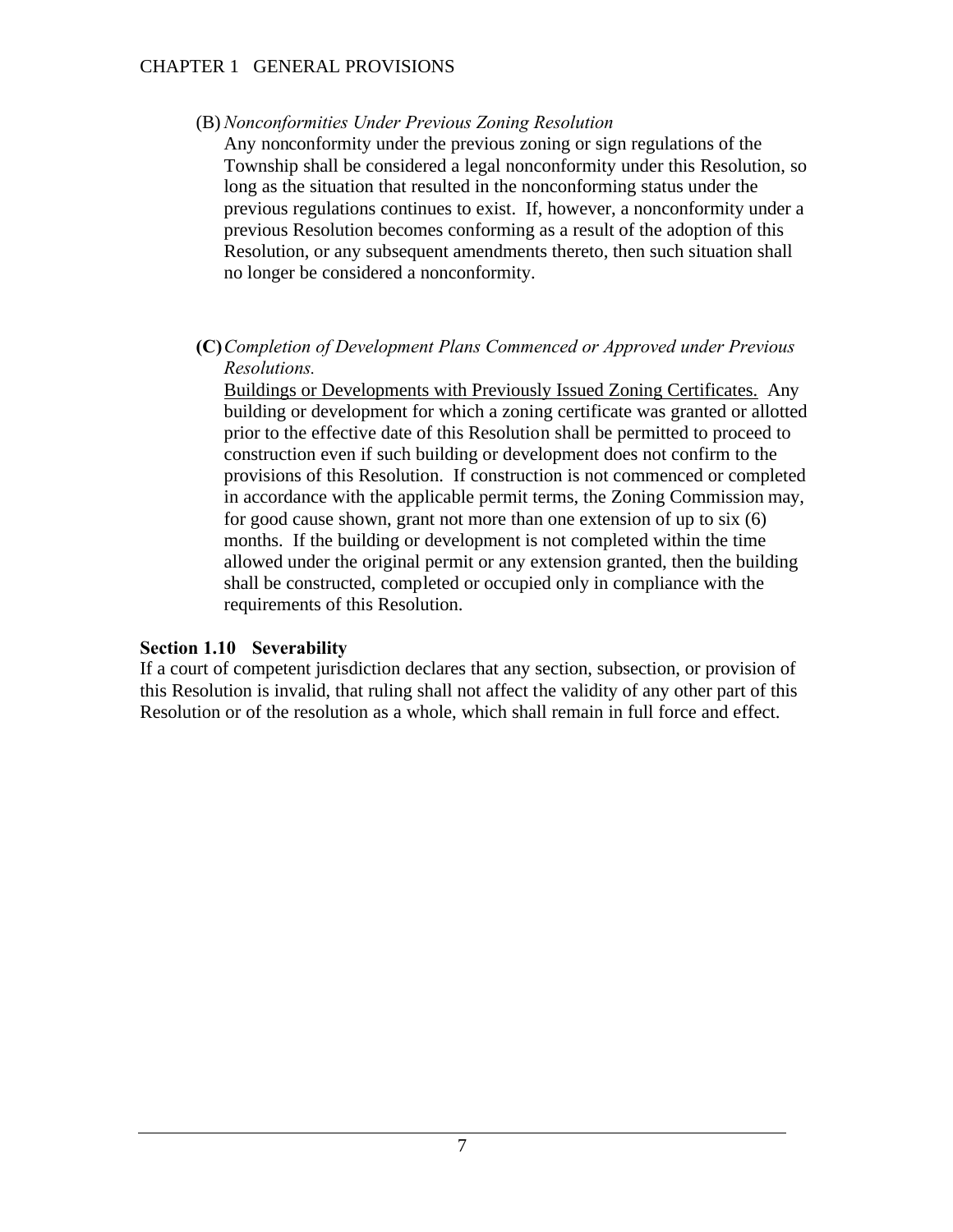# **PITTSFIELD TOWNSHIP ZONING RESOLUTION CHAPTER 2 ADMINISTRATION AND REVIEW ROLES**

This Chapter sets forth the roles and powers that various Township bodies have in administering the Zoning Resolution.

### **Section 2.01 Zoning Inspector**

The Zoning Inspector shall be appointed by and serve at the pleasure of the Township Trustees to administer and enforce all provisions of this Zoning Resolution. The Zoning Inspector shall also act as the administrative officer for the Zoning Commission and the Board of Zoning Appeals for the purpose of effecting proper administration of this Resolution. The rate of compensation and operational requirements shall be set by the Township Board of Trustees.

The Zoning Inspector shall have the following responsibilities and duties:

- (A) Application review and issuance of zoning certificates and certificates of occupancy in compliance with the Resolution;
- (B) Application review and recommendations for Site Plan Review and Conditional Uses to the appropriate decision making body;
- (C) Receive applications and make recommendations for variances to the Board of Zoning Appeals;
- (D) Review and make recommendations to the Zoning Commission on all applications for private party initiated text or map amendments to this Resolution.
- (E) Conduct inspections of structures and uses to determine compliance with this Resolution, and to notify in writing owners of properties in violation of this Resolution specifying the nature of the violation, required corrective action and time frame for compliance.
- (F) Maintain status of the Official Zoning District Map which shall be kept on permanent display at the Zoning Office.
- (G) Maintain public records of Zoning Certificates, inspection documents, Conditional Uses and Variances granted by the Township.
- (H) Prepare and submit monthly summary and annual report to the Trustees and Zoning Commission.

# **Section 2.02 Zoning Commission**

## (A)*Membership*

The Pittsfield Township Zoning Commission shall consist of five members and alternates appointed by the Board of Trustees. The Commission shall consist of residents of the Township. Each member will be appointed for a term of five (5) years and terms shall be arranged so that no more than one member's term shall expire each year. The Board of Trustees shall fill a vacancy occurring during the term of any member for the unexpired term. The members shall receive compensation as may be provided by the Trustees.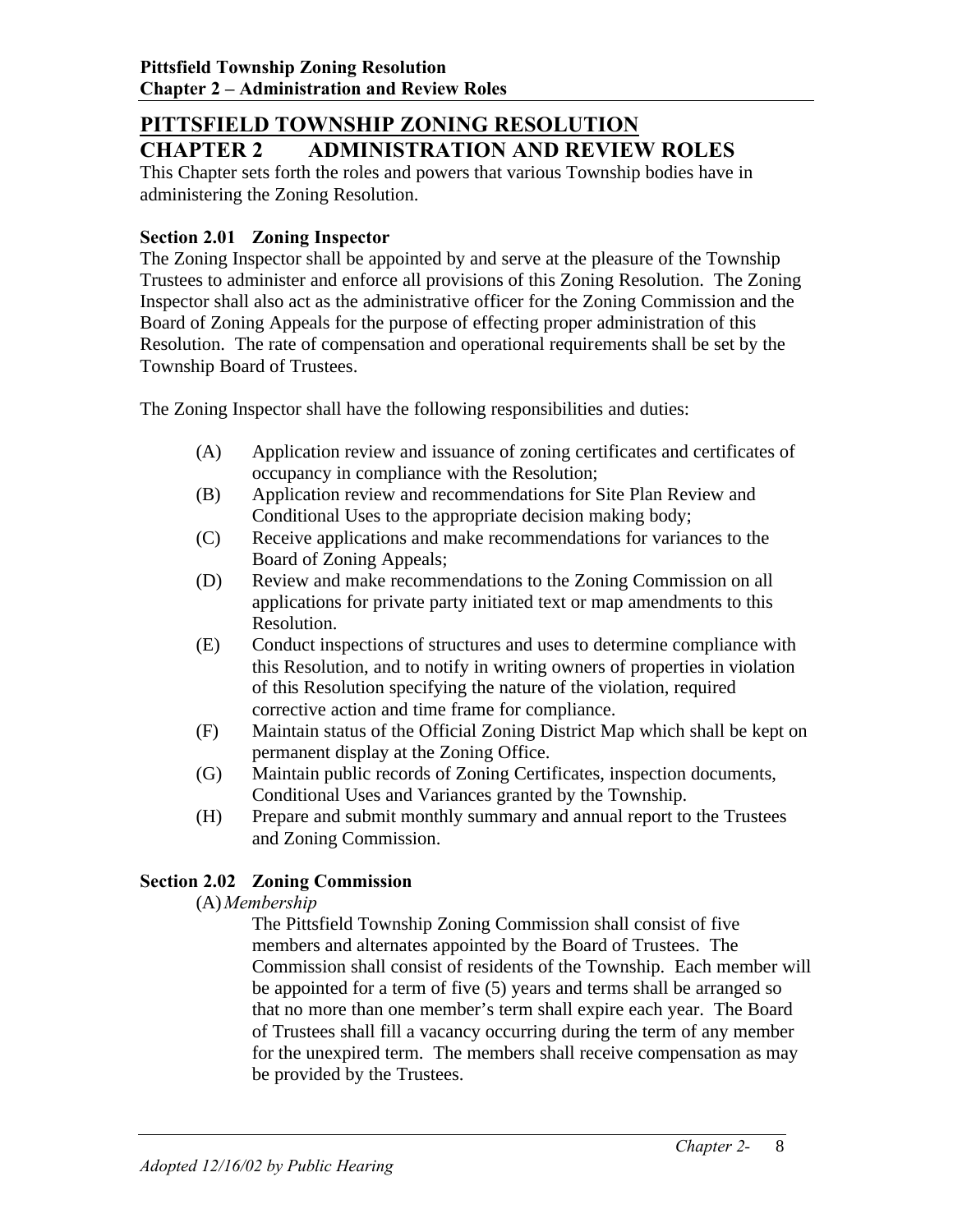### (B) *Organization*

The Zoning Commission shall elect a Chairperson annually at the first meeting of the year, shall appoint a recording secretary and shall adopt rules of conduct for its affairs.

(C) *Quorum*

The Zoning Commission shall require a quorum of three members at its meetings and a concurring vote of three (3) members shall be necessary to effect all actions and recommendations.

(D)*Meetings*

The Zoning Commission shall meet at the call of its Chairperson, or two (2) other members and at such regular times as the Commission, by motion, determine. Written notice of all meetings shall be given not less than forty-eight (48) hours prior thereto by delivering such notice at the place of residence of each member. A public record of the Commission's motions, findings, determinations, and discussions shall be maintained by its Secretary. The Pittsfield Township Zoning Commission has adopted the Roberts Rules of Order .

## (E) *Powers and Functions*

The powers and functions of the Zoning Commission are as follows:

- (1) Site Plan Review: Review applications and make recommendations for Principal Permitted Use Site Plan Review.
- (2) Text and Map Amendments to Zoning Resolution: Hold public hearings, review and make recommendations to the Township Trustees.
- (3) Annually review and make any needed recommendations to the Trustees for the timely modification or amendment of the Comprehensive Land Use Plan.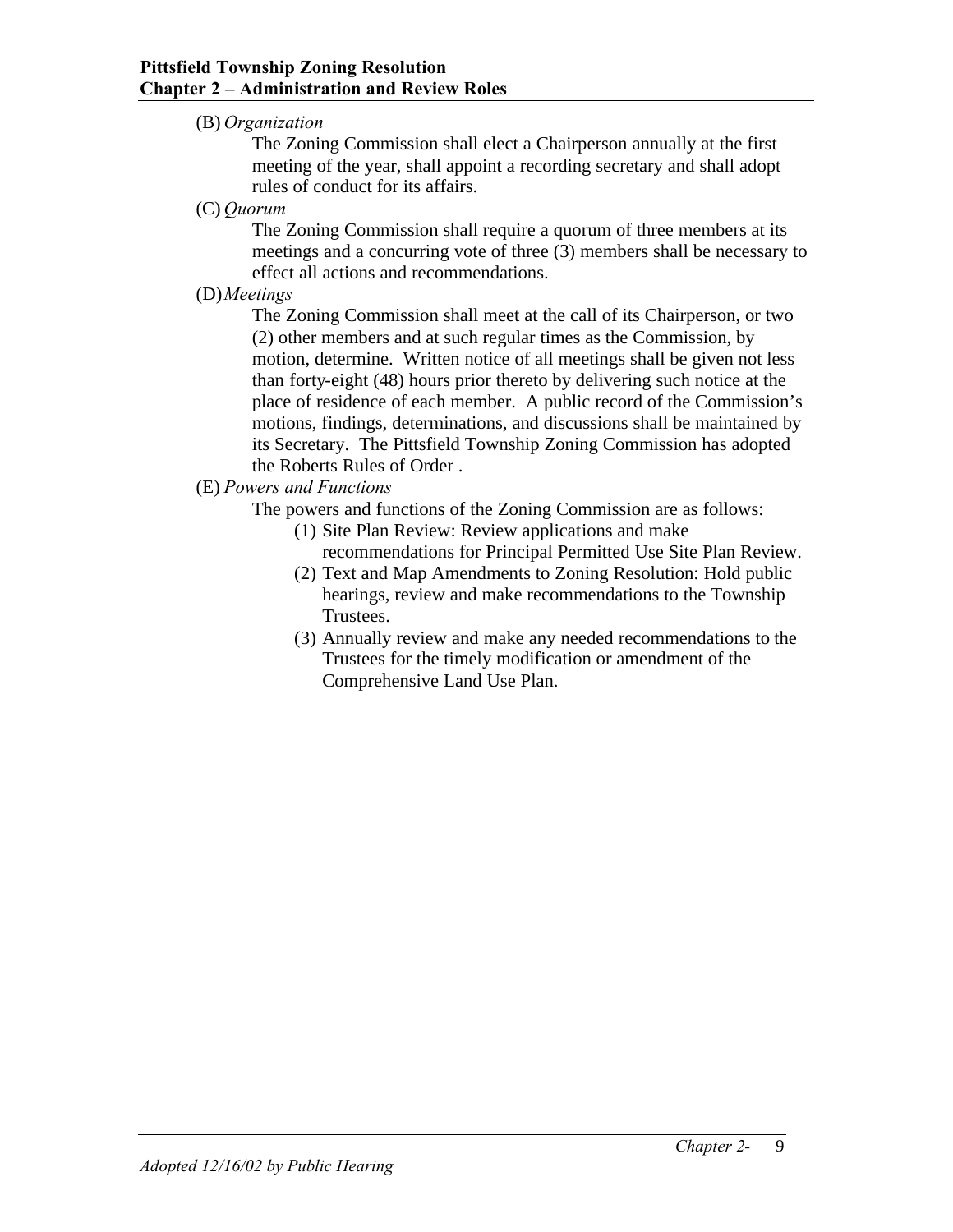### **Section 2.03 Board of Zoning Appeals**

#### *(A) Authority and Membership*

There is hereby created a Board of Zoning Appeals consisting of five (5) members and alternates who shall be residents of the unincorporated area of the Township. All members shall be appointed by the Board of Trustees for a period of five (5) years and terms shall be arranged so that the term of one (1) member shall expire each year. Each member shall serve until his successor is appointed and qualified. Vacancies shall be filled by the Trustees and shall be for the unexpired term. The members shall receive compensation as may be provided by the Trustees.

#### *(B) Organization*

The Board of Zoning Appeals shall elect a Chairperson from its members, shall appoint a Recording Secretary and shall adopt rules of conduct of its affairs.

#### *(C) Quorum*

The Board of Zoning Appeals shall require a quorum of three (3) members at all meetings and a concurring vote of three (3) members shall be necessary to effect its actions.

*(D)Meetings*

The Board of Zoning Appeals shall meet at the call of its Chairperson or two (2) other members, and at such times as made by motion determine. All meetings shall be open to the public.

*(E) Witnesses*

The Board of Zoning Appeals Chairperson may administer oaths and compel attendance of witnesses in all matters coming within the purview of the Board.

#### *(F) Minutes*

The Board of Zoning Appeals shall keep minutes of its proceedings, showing the vote of each member upon each question and shall keep records of its examinations and other official actions, all of which will be filed within fourteen (14) days of the meeting in the Zoning Office and which shall be a public record.

*(G)Hearings and Decision*

Any application for Conditional Use Permit, Variance, Site Plan Review of a Conditional Use or Appeal of an Administrative Decision shall be scheduled for a Public Hearing within forty (40) days of the certificate of application completion by the Zoning Inspector. Public Notice of Public Hearing shall be given ten (10) days prior to the hearing.

- (1) Any application for Appeal of an administrative decision shall be made within twenty (20) days of the decision being made.
- (2) The Board of Zoning Appeals shall take final action on an appeal or application within thirty (30) days of the conclusion of the public hearing.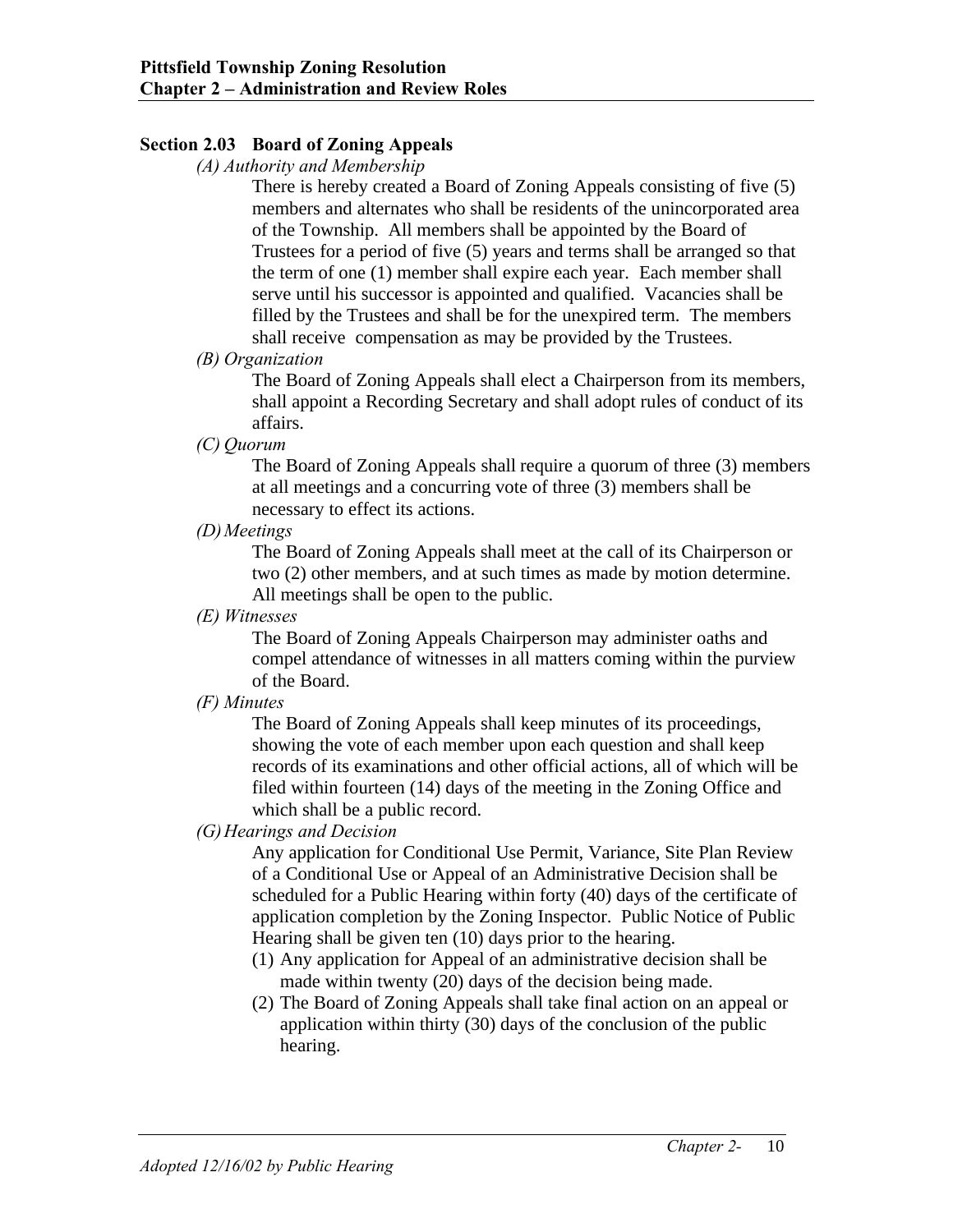- *(H)Powers and Functions*
	- The Powers and Functions of the Board of Zoning Appeals are as follows:
	- (1) Conditional Uses: Hold public hearings, review and take final action on proposed Conditional Use application and Site Plan Review of Conditional Uses.
	- (2) Appeals: Hold public hearing, review and take final action on appeals from actions of the Zoning Inspector.
	- (3) Variances: Hold public hearings, review and take final action on applications for variances from the terms and provisions of this Resolution, except that the BZA shall have no authority to permit a use where such use is not allowed in the applicable zoning district.
	- (4) Nonconforming Uses/Structures/Lots: Hold public hearings, review and take final action on application for enlargement, extension, substitution or replacement of a nonconforming use or structure.
	- (5) Interpretation: Hold public hearings, review and take final action on appeals from the Zoning Inspector's actions on disputes concerning interpretation of the Zoning Map.
- *(I) Findings*

All decisions by the Board of Zoning Appeals shall be based on written Findings of Fact related to the relevant Standards and Criteria of this Resolution.

## **Section 2.04 Township Trustees**

(A) *Powers and Functions*

The Powers and Functions of the Township Trustees with respect to administering this Resolution are as follows:

- (1) Amendments to Code Text and Official Zoning Map: Convene Public Hearing to take testimony on text and map amendments upon recommendation by the Zoning Commission, take final action to accept, amend or deny said text or map amendment. The Board of Trustees may also initiate text and/or map amendments by resolution and send them to the Zoning Commission for recommendation.
- (2) Appointments: Appoint members of the Zoning Commission, Board of Zoning Appeals and Zoning Inspector; make appointments to fill unexpired terms of resigning members, or to fill vacancies; remove members of the Zoning Commission or BZA after investigation and findings of malfeasance, misfeasance or nonfeasance while in office.
- (3) Fees and Charges: Establish a schedule of fees necessary to effectively administer and enforce provisions of this Resolution.
- (4) Establish Compensation: Establish compensation for the Zoning Inspector, Zoning Commission and Board of Zoning Appeals.
- (5) Accept Land Donations: Accept land for public use donated by private or public owners.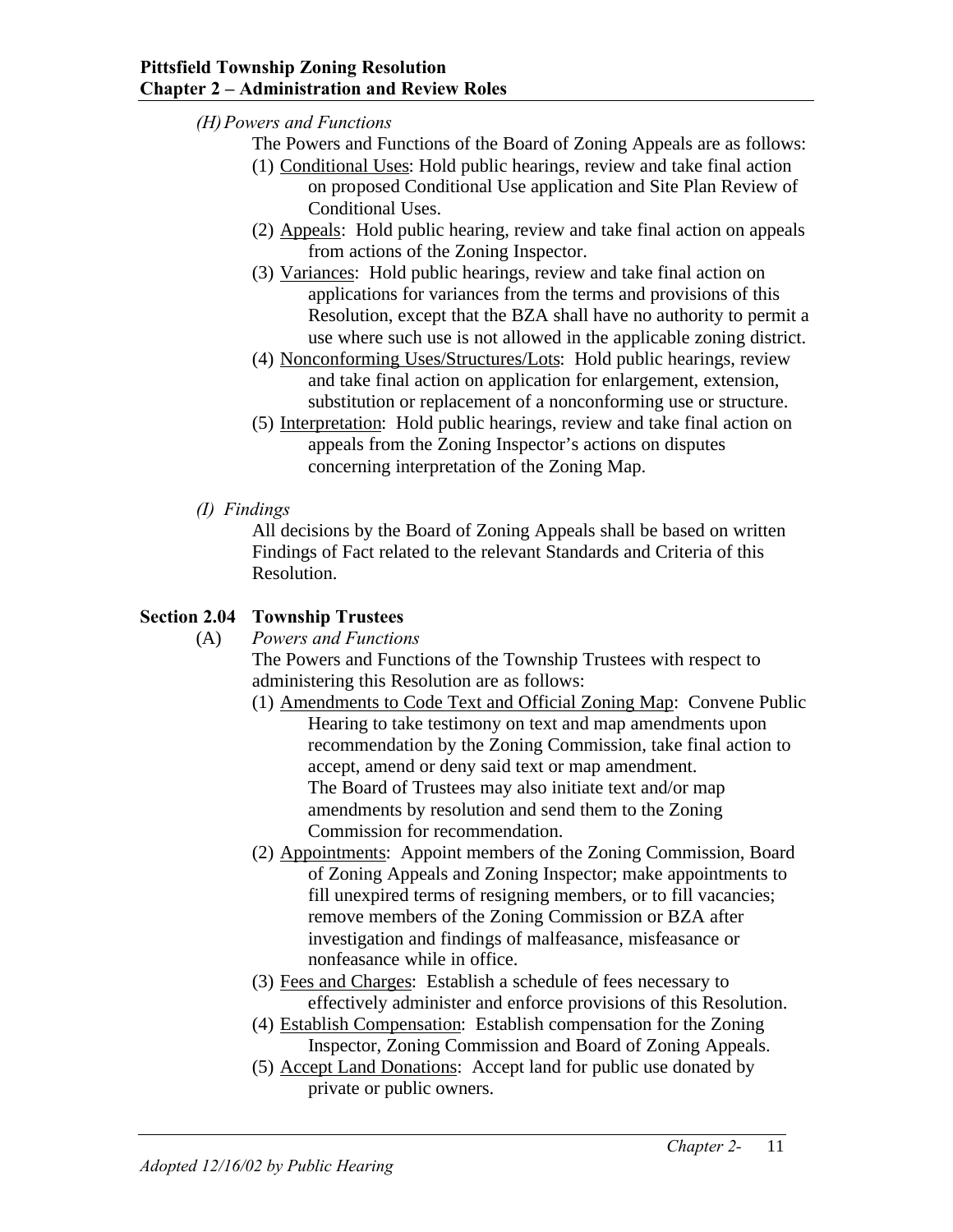## (B) *Timing and Procedures for Public Hearing*

After receiving the certification of a proposed amendment to the Zoning Resolution or map from the Zoning Commission, the Board of Trustees shall hold a hearing within thirty (30) days or as further proscribed by the Ohio Revised Code. Notice of the time and place of such hearing shall be given by publication in a newspaper of general circulation in the Township at least ten (10) days prior to the hearing. Such hearing may be continued a maximum of two times at the discretion of the Trustees and if it is in the public interest. The Trustees shall render a decision within thirty (30) days of close of the public hearing. Such decision will take effect thirty (30) days thereafter unless a referendum petition is submitted by voters according to the Ohio Revised Code requesting that the Trustees submit the amendment to the electors in which event the amendment shall not take effect unless a majority of the electors voting on said issue shall approve the same.

(C) *Changing of Zoning Text*

If the trustees alter the intent of the language recommended by the zoning Commission it gets sent back to the Zoning Commission for a new recommendation.

This area is governed by the Ohio Revised Code 519.09 and 519.12 (H)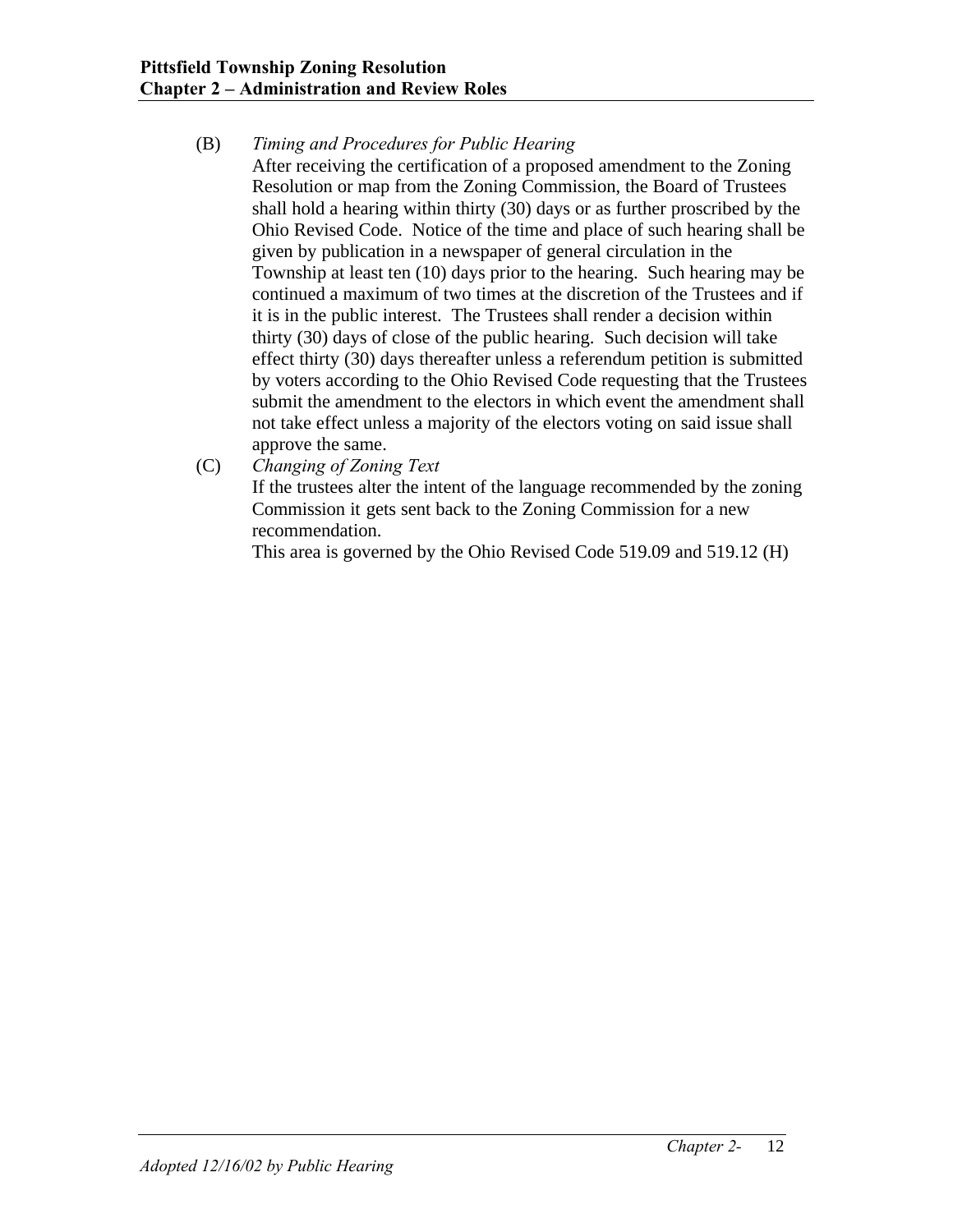# **PITTSFIELD TOWNSHIP ZONING RESOLUTION CHAPTER 3 DEVELOPMENT REVIEW PROCEDURES AND SUBMITTAL REQUIREMENTS**

## **Section 3.01 General Provisions**

The following general provisions shall apply to all applications under this Resolution *(A) Authority to File Applications*

> An application for development review or approval under this Resolution shall be filed by the person having legal authority to take action in accordance with the approval sought. The person is presumed to be the record owner, purchaser under a sale, or the duly authorized agent of the record owner in the absence of satisfactory proof to the contrary. The Trustees or Zoning Commission may initiate Resolution amendment action under this Resolution with or without an application from property owner(s) who may be affected.

(B) *Applications* 

Applications required under this Chapter shall be submitted on forms provided by the Township. Applications shall be accompanied by a nonrefundable fee established by the Trustees to defray the costs of processing applications and by any required escrow funds.

- (C) *Incomplete Applications or Insufficient Fees* Applications shall be reviewed for completeness within seven (7) working days of filing. If the Zoning Inspector determines that the application is complete, the application shall then be processed. If the Zoning Inspector determines that it is incomplete, he shall return the application to the applicant as incomplete and specify the specific ways in which the application is deficient. No further processing of the incomplete application shall occur until the deficiencies are corrected. Any application that is not accompanied by the required fee shall be found incomplete. Fees shall not be required with applications initiated by the Zoning Commission or Trustees.
- *(D) Required Times for Action and Inaction* Whenever the provisions of this Chapter require that reviewers or decision-makers take action on an application within a specified period of time and such action is not taken within that time-frame, such inaction shall be deemed a denial of the application unless the applicant agrees to an extension of the time period.
- *(E) Concurrent Review or Joint Applications* At the election of the applicant and with the concurrence of the Zoning Inspector, applications for different types of development approvals may be processed concurrently whenever possible to expedite total review and processing time for a project. Alternately, an applicant may consolidate an application for site plan approval with an application for subdivision plan approval, conditional use approval, variances, or modifications, provided that such joint or consolidated application shall be submitted in a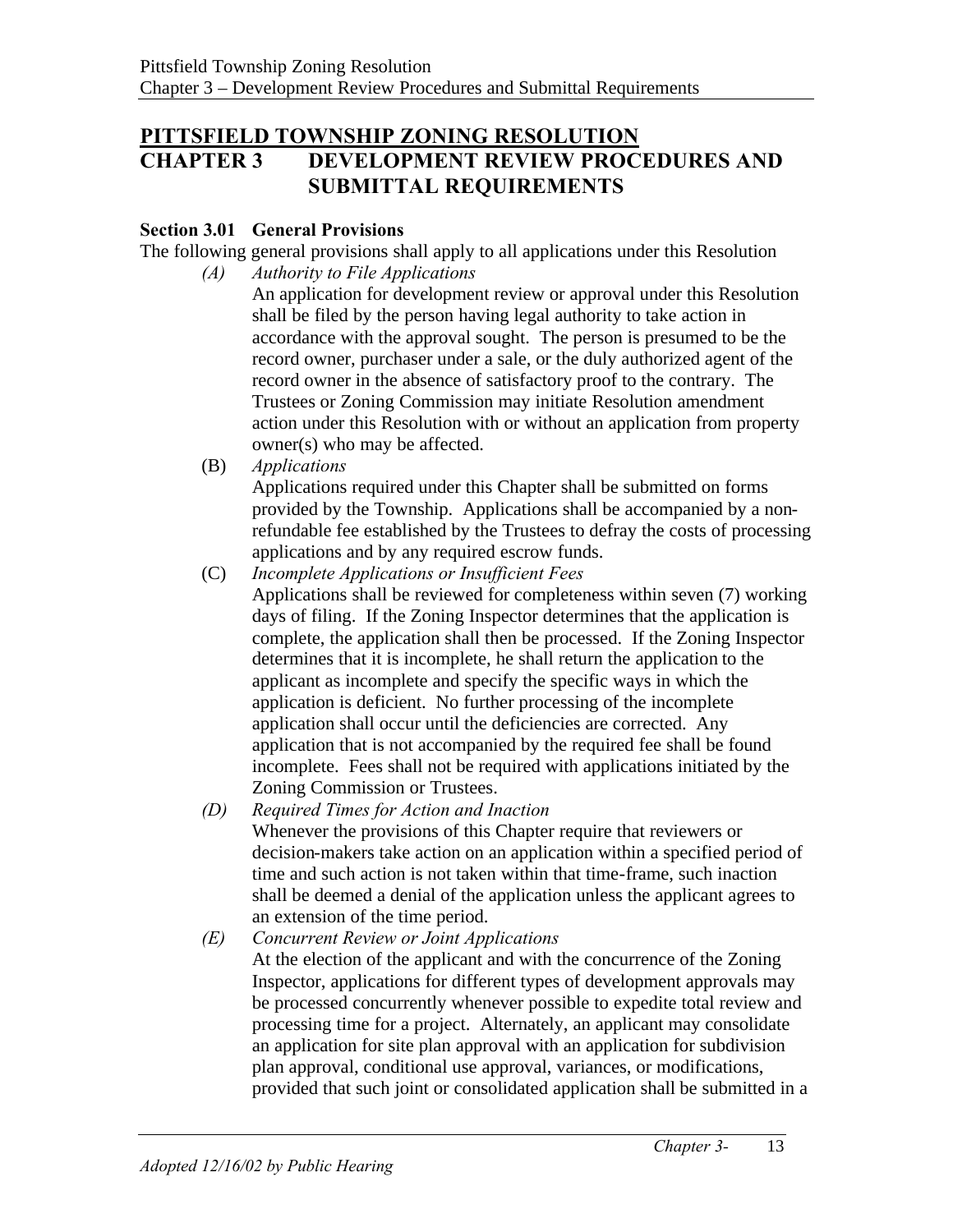form that satisfies the site plan requirements of this Resolution and the provisions, as applicable, governing subdivisions, conditional uses, variances, or modifications. The time frame and approval process for a consolidated application shall follow the longest time frame and approval process required from among the combined application types.

(F) *Permitted Scope of Action by Decision Makers* The body holding the hearing may take any action on the application that is consistent with the notice given, including approving the application, approving the application with reasonable conditions, or denying the application. The reviewing body may impose conditions on the application or allow amendments to the application if the effect of the conditions or amendments is:

(1) To reduce the impact of the development; or

(2) To reduce the amount of land area included in the application. The review body may not approve a greater density of development, a more intensive use, or a more intensive zoning classification than what was indicated in the notice.

(G) *Continuation of Hearings*

A hearing for which proper notice was given may be continued to a later date without again complying with the notice requirements of this Chapter, provided that the continued hearing is set for a certain date and time.

## (H) *Extension of Time Limits*

- i. Any decision-making body shall have the discretion to extend the time periods set forth in this Chapter for review and final decision on a development application upon a finding that the projected size, complexity, anticipated impacts, or other factors associated with the proposed development clearly justify such extension of time. Only one such extension, up to a maximum of sixty (60) days, shall be granted.
- ii. Any other extension of the time periods for review and action specified in this Chapter may be extended only if the applicant agrees in writing to an extension of time.

## **Section 3.02 Application Requirements**

All applications for zoning certificates, Site Plan Review, conditional uses, variances, appeals of Administrative Decisions and zoning text and map amendments shall be submitted to the Zoning Inspector and include at a minimum the following data by application type: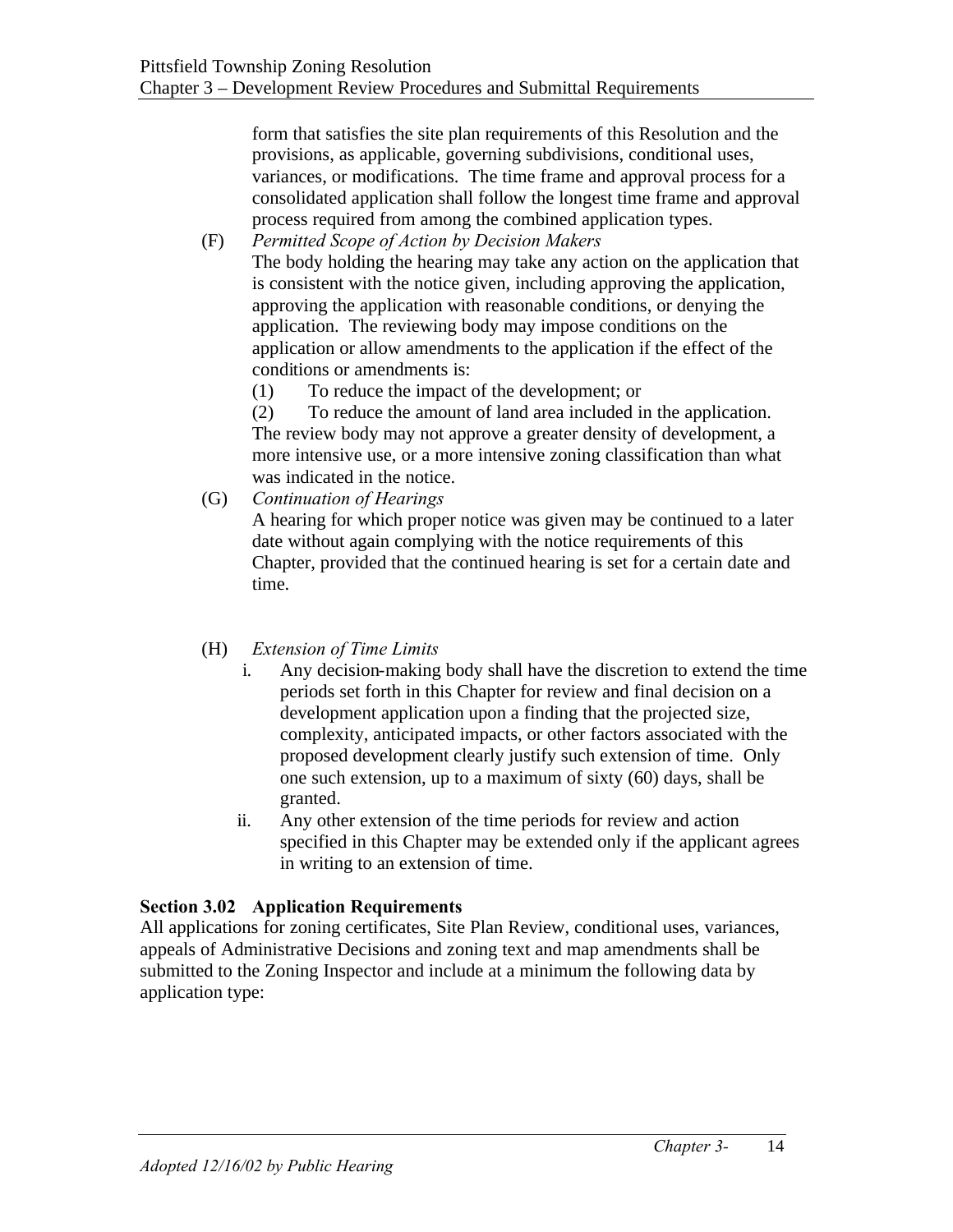## *(A) Zoning Certificate*

(1) Required: Zoning Certificate

No structure shall be erected, moved, added to, structurally altered or changed in use without a permit there for issued by the Zoning Inspector. Site Grading and excavation may not commence without a zoning certificate unless specifically required by a superseding State Law.

- (2) Application Requirements At a minimum an application for a Zoning Certificate shall require the following information
	- (a) Applicant's name, address and phone number
	- (b) Legal Description of the property with address and parcel number
	- (c) A signed statement that the applicant is the owner of the property or officially acting on the owner's behalf as described in 3.01(A)
	- (d) Existing Use and Zoning District
	- (e) Proposed use and project description.
	- (f) Plans in Triplicate drawn to scale showing the actual dimensions and shape of the lot; existing buildings, driveways, parking, environmental features, utilities, oil/gas wells, fences, topography at two (2) foot contours, zoning setbacks and yard limits; proposed structures, screening and landscaping, driveways, parking, pedestrian paths, lighting, storage and pick-up facilities; building heights, underground fuel tanks, environmental setbacks. The application requirements set forth under Section 3.02 A-2-f shall be applied on a case by case basis at the discretion of the zoning inspector and furthermore, the zoning inspector may consult with the zoning board and may request additional information as needed.
	- (g) Traffic Impact Analysis where applicable
	- (h) Any other information required by a specific Zoning District
	- (i) Proposed construction starting date and completion schedule
	- (j) Approved NPDES permit where applicable.
- (3) Administrative Review

Within thirty (30) days from the date that the application is certified as completed by the Zoning Inspector, the Zoning Inspector shall approve, disapprove or refer to the Board of Zoning Appeals for Administrative Interpretation, the application in conformance with the provisions of this Resolution. One copy of the approved Plan shall be returned to the Applicant. The Zoning Inspector shall post a placard in a conspicuous place on the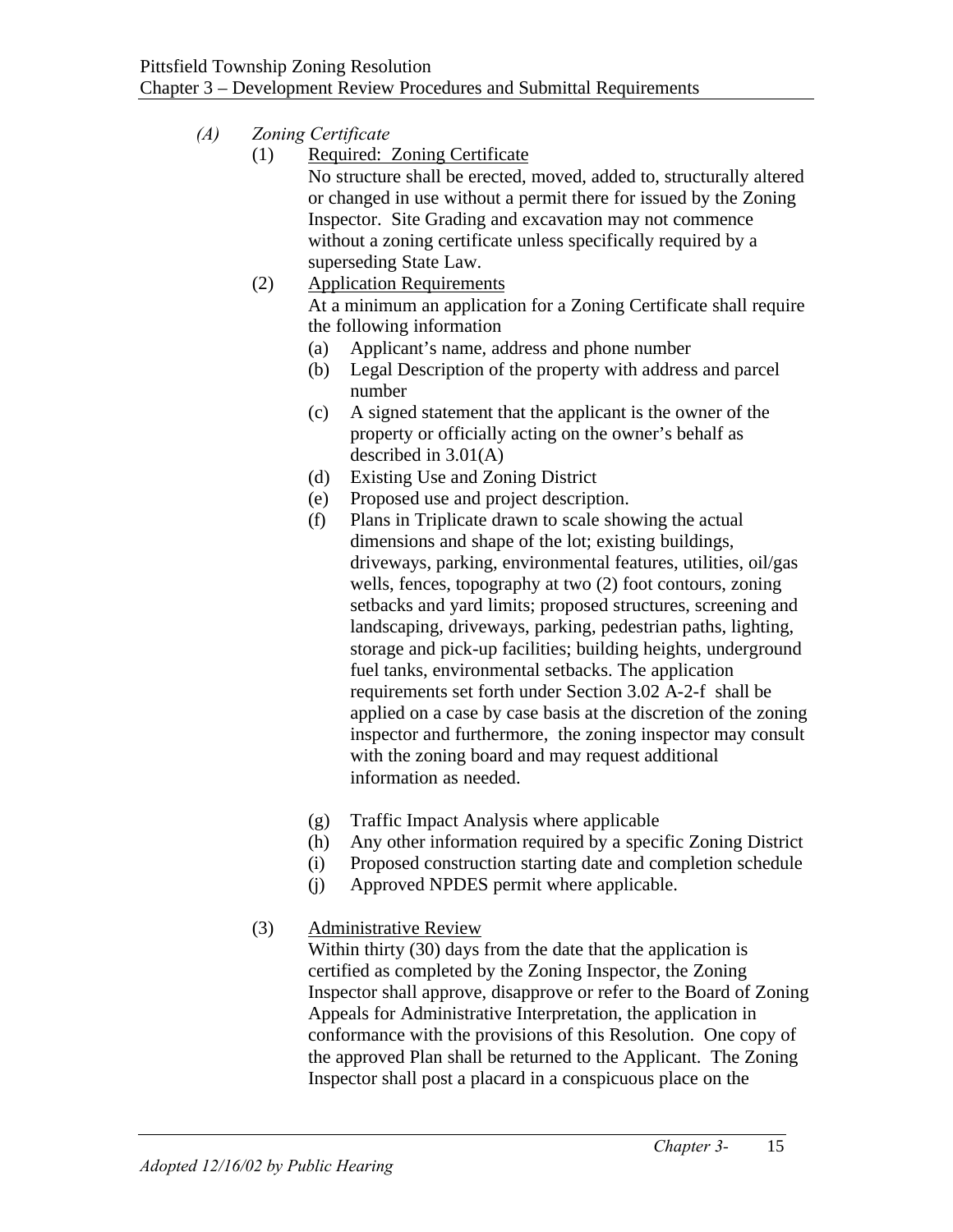property attesting to the fact that construction is in conformance with the Resolution.

- (4) Time Limits Actual construction must be commenced within twelve (12) months of the issuance of the Zoning Certificate or it shall be rendered invalid. Construction must be completed within one year of initiation.
- *(B) Conditional Uses*
	- (1) Application Requirements

In addition to the requirements of  $3.02(A)(2)$  the applicant shall submit written explanation of the project elements, identifying compliance with the required Conditional Use Standards of the applicable Zoning District.

(2) Administrative Review

Within fourteen (14) days from the date the application is certified as complete, the Zoning Inspector will prepare a staff report for submission to the Board of Zoning Appeals and any applicable County approval agencies. The Board of Zoning Appeals shall conduct a public hearing within forty (40) days of receipt of the Staff Report. A final decision will be rendered by the Board of Zoning Appeals within thirty (30) days of the close of the public hearing(s).

- (3) Time Limits If construction is not concluded and an occupancy permit issued within twelve (12) months, the Conditional Use Permit shall be rendered expired and a new permit shall be required.
- *C. Variances*
	- (1) Application Requirements

In addition to the requirements of  $3.02(A)$  (2) the applicant shall submit written documentation of meeting the requirements for variance consideration.

# (2) Variance: Conditions for Approval

Variances from the terms of this Resolution shall not be granted by the Board of Zoning Appeals unless the application for variance demonstrates the following:

- (a) Exceptional or unusual conditions exist that are not common to other areas similarly situated and practical difficulty may result from strict compliance with any of the zoning standards, provided that such relief will not have the effect of nullifying or impairing the intent and purpose of these standards. In determining "practical difficulty", the Board of Zoning Appeals shall consider the following factors:
	- (i) Whether the property in question will yield a reasonable return or whether there can be any beneficial use of the property without the variance;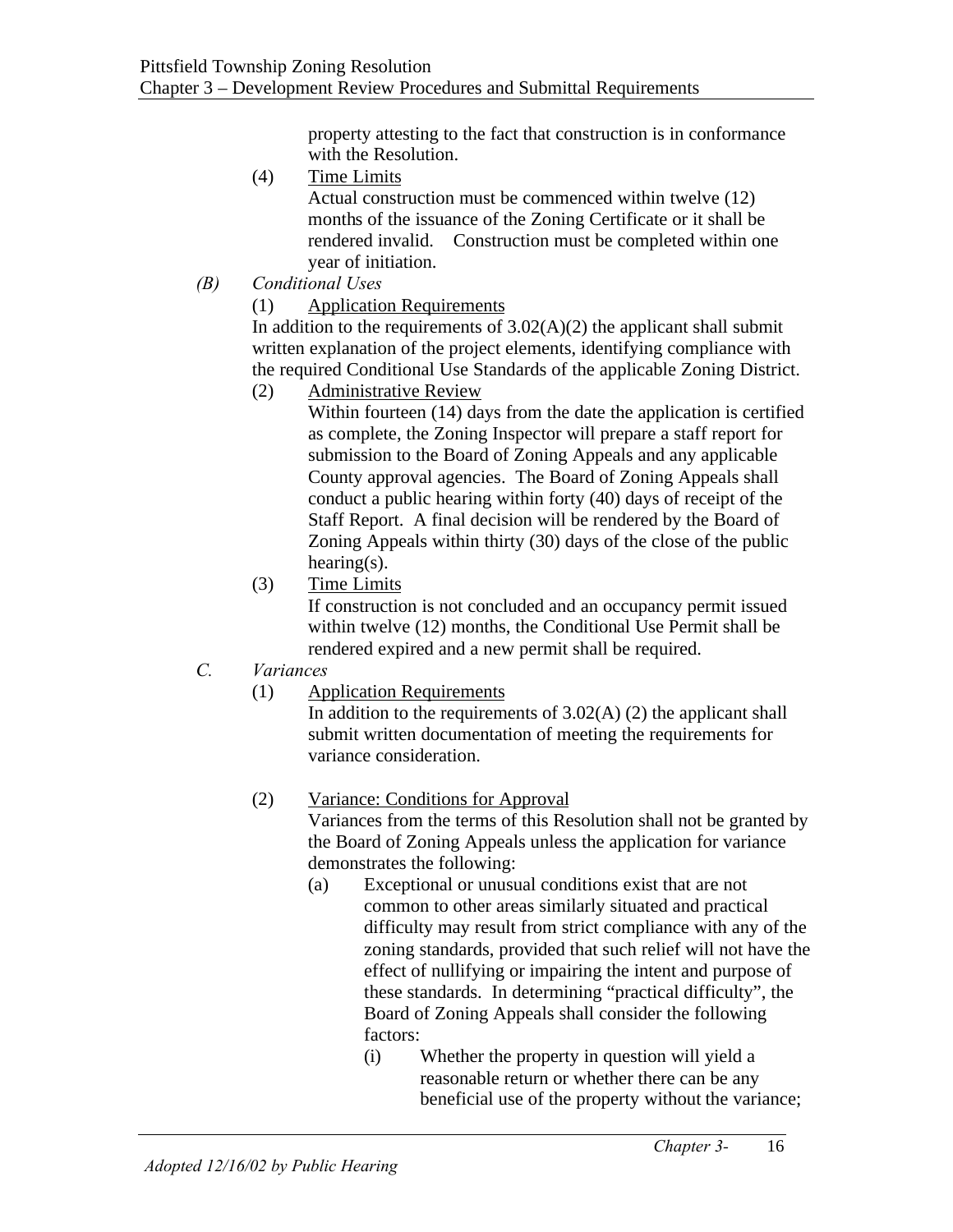- (ii) Whether the variance is substantial;
- (iii) Whether the essential character of the surrounding neighborhood would be substantially altered or whether adjoining properties would suffer a substantial detriment as a result of the variance;
- (iv) Whether the variance would adversely affect the delivery of governmental services such as water and sewer;
- (v) Whether the applicant purchased the property with knowledge of the requirement;
- (vi) Whether the applicant's predicament can be obviated feasibly through some method other than a variance; and
- (vii) Whether the spirit and intent behind the requirement would be observed and substantial justice done by granting the variance.
- (b) No variance shall be granted if the submitted conditions or circumstances affecting the applicant's property are of so general or recurrent a nature as to make reasonably practicable the formulation of a general regulation for such conditions or situations.
- (c) No variance shall be granted reducing the size of lots contained in an existing or proposed subdivision if it will result in an increase in the number of lots beyond the number otherwise permitted for the total subdivision, pursuant to the applicable Zone District regulations.
- (d) If authorized, a variance shall represent the least deviation from the regulations that will afford relief.
- (e) Under no circumstances shall the Board of Zoning Appeals grant a variance to allow a use not permitted, or a use expressly or by implication prohibited under the terms of these Regulations for the zone district containing the property for which the variance is sought.
- (f) In granting such variances, the Board of Zoning Appeals may require such conditions as will, in its independent judgment, secure substantially the objectives of the standard so varied or modified.
- (3) Administrative Review Review shall proceed as in Section 3.02(B) (2).
- *(D) Substitution of Nonconforming Uses/Structures/Lots*
	- (1) Application Requirements In addition to the base requirements of  $3.02(A)$  (2) as decided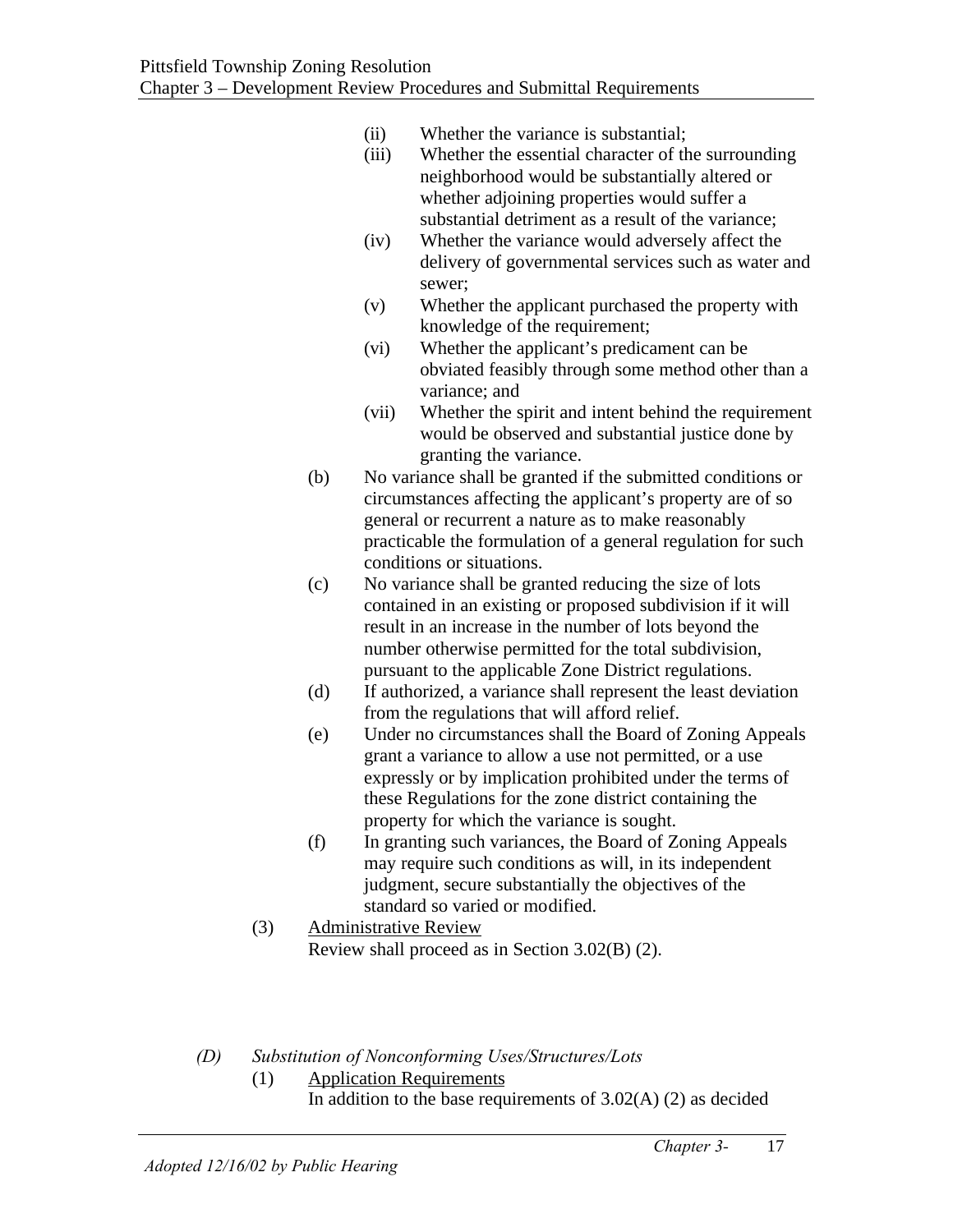appropriate by the Zoning Inspector, the applicant shall submit a written explanation of project elements identifying compliance with the nonconforming use/structure/lot standards below.

- (2) Standards of Approval
	- (a) Nonconforming Uses/Structure
		- (i) Enlargement

A nonconforming use may be enlarged, increased or extended beyond the area it occupied as of the effective date of these regulations provided that the Board of Zoning Appeals finds all of the following:

- (aa) The enlargement will not interfere with the operation of conforming uses or with traffic circulation
- (bb) Enlargement will cause no greater impacts on surrounding properties
- (cc) All increases do not exceed ten (10) percent of the area that the nonconforming use occupied in the structure as of the effective date of this Resolution.

## (ii) Relocation

No nonconforming use shall be moved in whole or part from its original location except in compliance with the Zoning Regulations.

#### (iii) Abandonment

If a nonconforming use is voluntarily discontinued for a period of twelve (12) months or more, any use of the property thereafter shall be in conformance of this Resolution.

## (iv) Damage or Destruction

If any structure that is devoted in whole or part to a nonconforming use is damaged by any means to the extent of more than fifty (50) per cent of its fair market value such use shall not be restored except in conformance with these regulations. Determination of such reduced values shall be made by the Board of Zoning Appeals in consultation with an appraiser.

## (v) Change in use/substitution

(a) The Board of Zoning Appeals may permit a nonconforming use to be changed to a second nonconforming use provided that the new use shall be of the same general character or of a less intensive character, and provided the new use will result in equal or less impact on the surrounding neighborhood.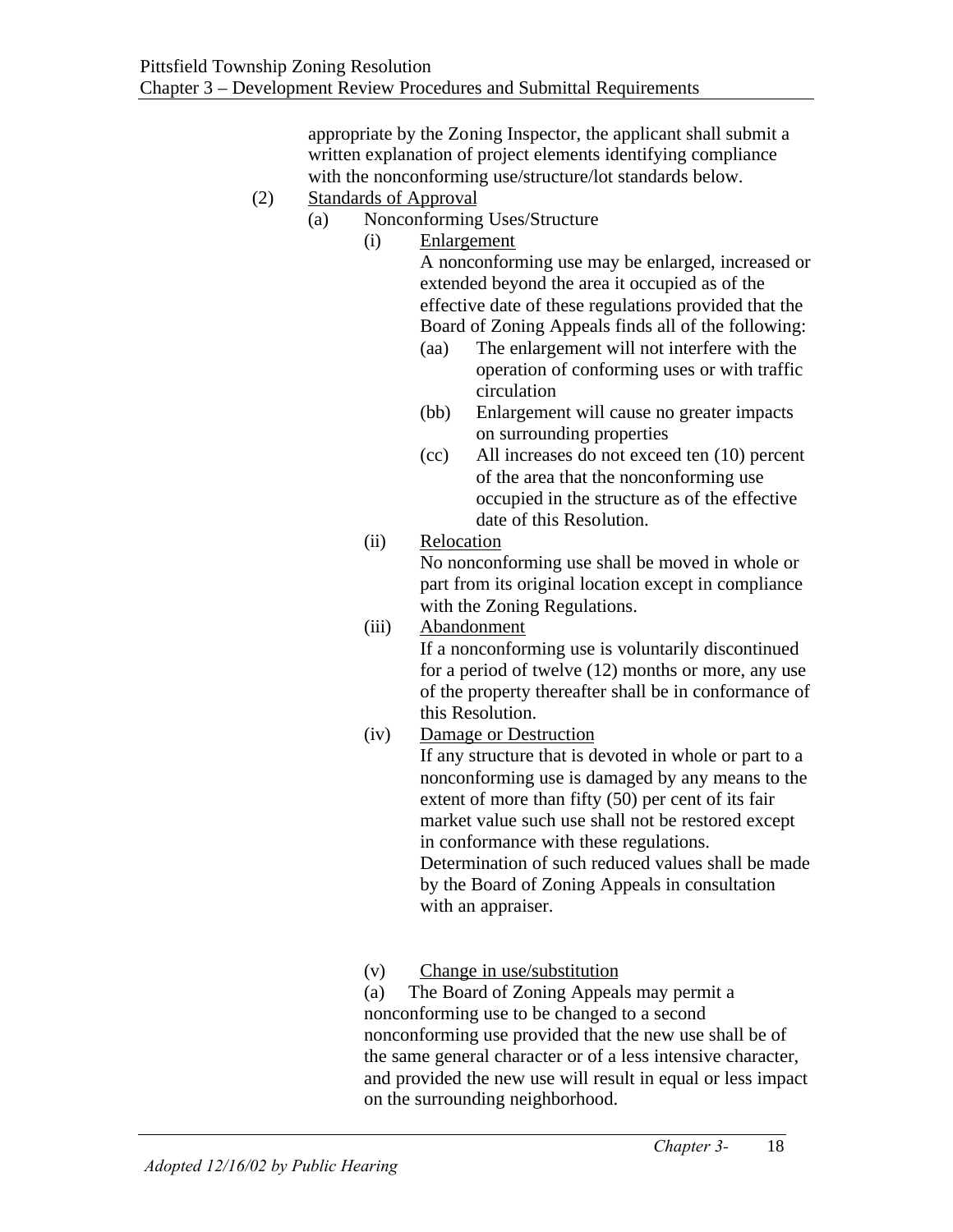# (b) Nonconforming Lots of Record

- (i) Development Permitted Regardless of the size of the lot of record that legally existed as of the effective date of this Resolution, such lot may be developed for any use permitted in the district in which the lot is located, provided that where setback, width, density or other requirements make development impractical, the Board of Zoning Appeals may permit development to occur after granting variances.
- (3) Administrative Review

Review shall proceed as in Section 3.02(B)(2).

- *(E) Appeals of Administrative Decisions* 
	- (1) Application Requirements The applicant shall submit written documentation of appropriate sections of the regulations in dispute.
	- (2) Administrative Review Review shall proceed as in Section 3.02(B)(2).
- *(F) Site Plan Review* 
	- (1) Application Requirements

In addition to the requirements of Section  $3.02(A)(2)$  the applicant shall submit written documentation identifying compliance with the Site Plan Review and Performance Standards Chapter 6.

- (2) Administrative Review
- (a) Principal Permitted Uses

Within ten (10) days (NOTE equals original seven working days) of certifying that an application is complete, the Zoning Inspector shall issue a Statement of Use Compliance to be considered by the Zoning Commission. A Site Plan Review Conference will be held in accordance with Chapter 6, Sections 2(a) and 4(a). Comments from other review agencies will be solicited as described in Chapter 6 Section 4(c). Upon receipt of agency comments, the Zoning Commission will place the project on their agenda for consideration at the next regularly scheduled meeting or within twenty (20) days, whichever is greater. The Zoning Commission shall determine compliance with the Site Plan Review and Performance Standards and make a recommendation to approve , approve with conditions or deny within thirty (30) days. If a recommendation for denial is adopted, the Zoning Inspector shall so advise the applicant. This administrative decision may be appealed under the procedures of Section 3.02(E).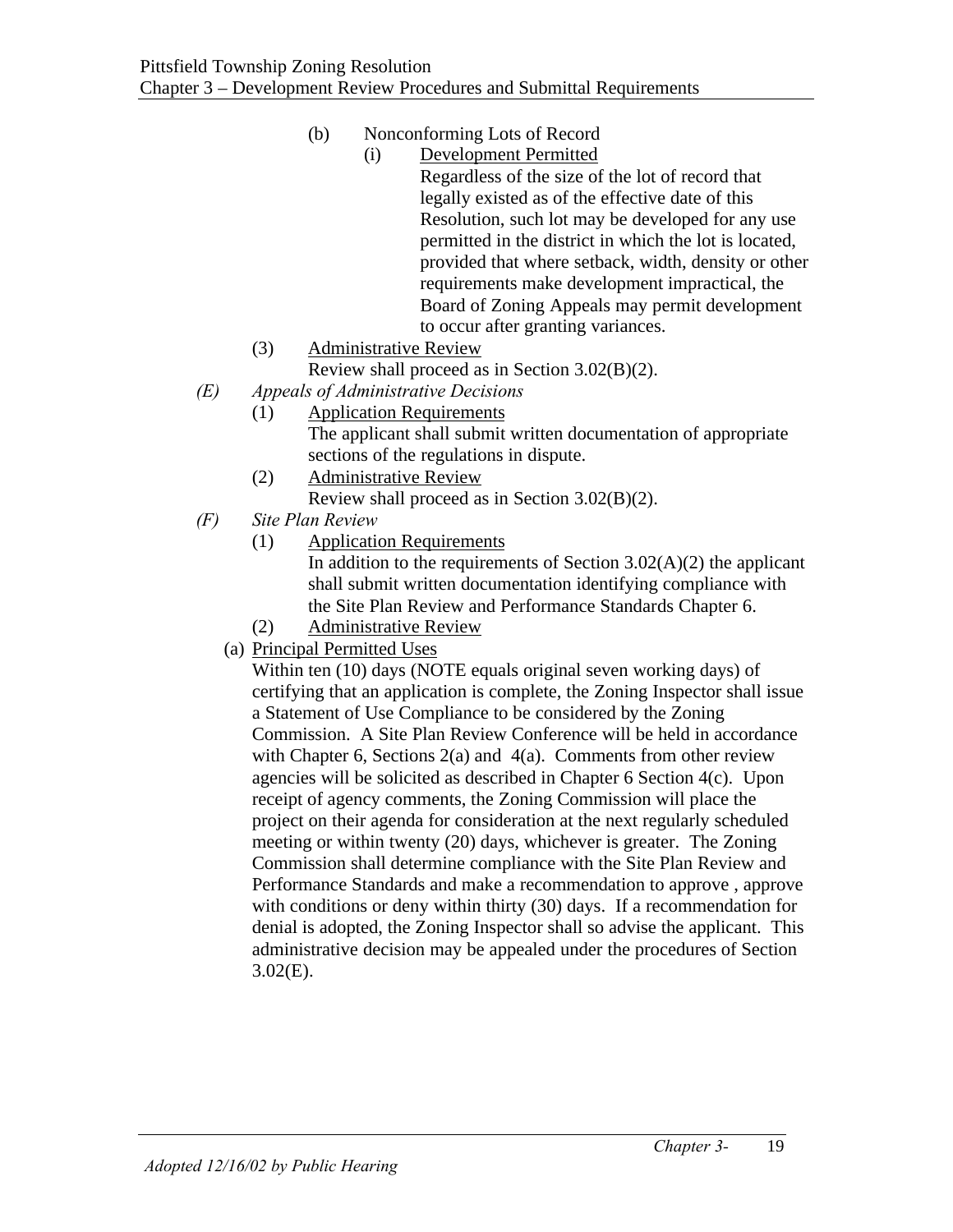- (b) Conditional Uses
	- The Zoning Inspector shall prepare a Statement of Use Compliance within ten (10) days, solicit agency comments as described in Section  $3.02(F)(2)(a)$  above. Upon receipt of agency comments the Zoning Inspector shall prepare a Conditional Use Site Plan Report which will be submitted to the Board of Zoning Appeals which shall schedule a public hearing and render a decision in accordance with Section 3.02(B)(2).
- *G. Zoning Text and Map Amendment*
	- (1) Initiation

Zoning text and map amendments may be initiated by the following:

- (a) Resolution of the Township Trustees
- (b) Motion of the Zoning Commission
- (c) By application for rezoning by one or more of the owners, holders of options to purchase, or lessees of the property for which the Amendment is requested.
- (2) Private Party Initiated Applications
	- (a) All applications for text or map amendments initiated pursuant to  $G(1)(c)$  shall comply with the following:
		- (i) Site Development Plan Required All applications for a zone change or text amendment to change permitted use in any district shall be accompanied by a site-specific development plan.
		- (ii) Plan Requirements

At a minimum, such plan shall include the following:

- (aa) Uses proposed
- (bb) Intensity or density of proposed uses
- (cc) Location of public and private open space
- (dd) Location of existing and proposed buildings on the site
- (ee) Road and pedestrian networks proposed
- (ff) Existing or proposed utilities and public services for the development
- (gg) All other submittal items required in Section  $3.02(A)(2)$
- (hh) A written statement of why the Zoning change is being requested and what is the expected benefit to the Community in terms of economic development, agricultural preservation, community amenities and other considerations. Describe how this proposed zoning change advances the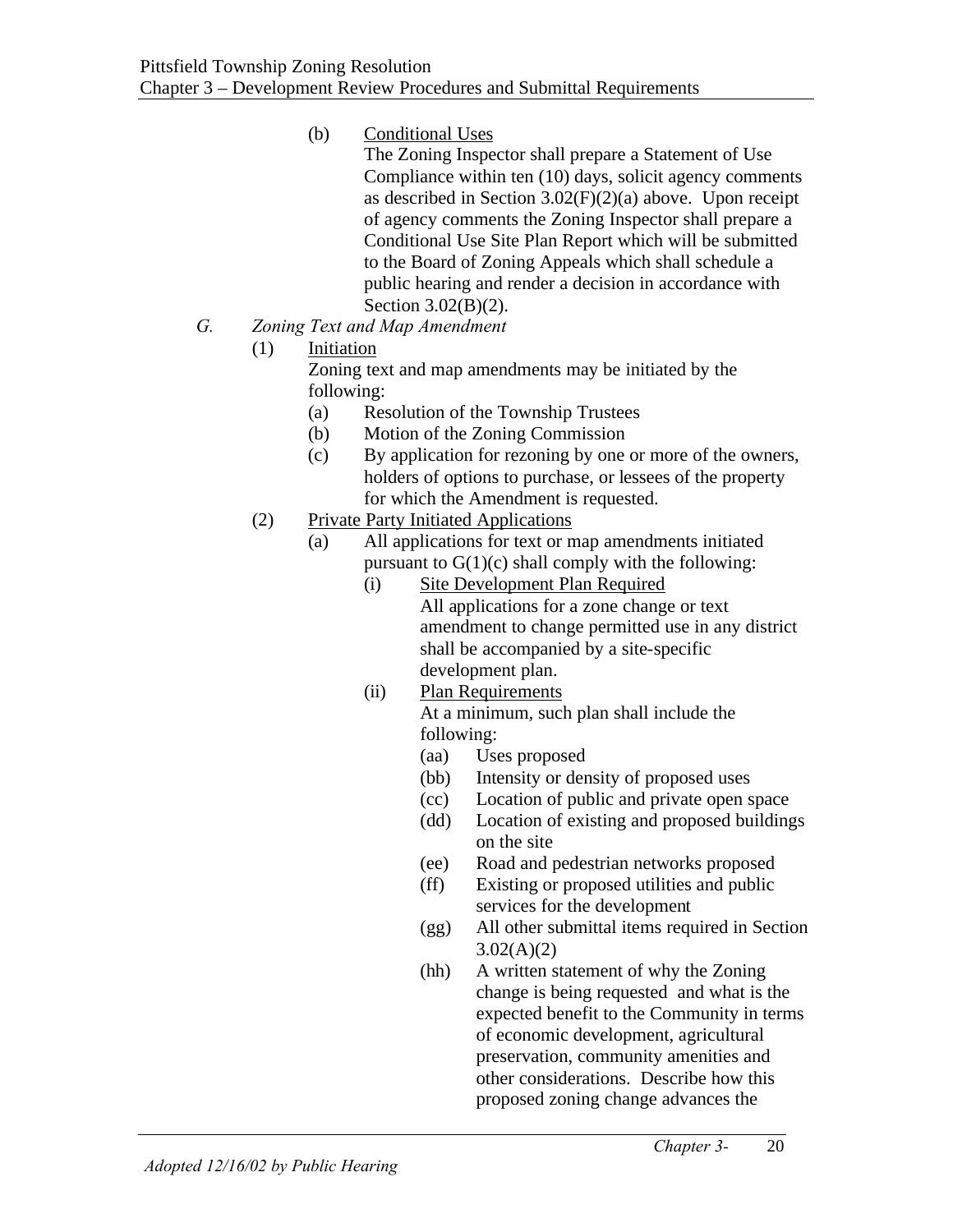Comprehensive Land Use Plan goals and policies.

- (ii) Affidavit of applicant which establishes ownership.
- (iii) Exceptions

When a parcel held under single and common ownership falls into two (2) or more zone districts as of the effective date of this Resolution, an application to rezone a portion of that parcel so that the zone classification is the same for the entire parcel, a site specific development plan may be waived.

- (3) Procedures for Approval
	- (a) Zoning Inspector Report

The Zoning Inspector or other party designated to provide professional planning assistance, shall prepare a staff report for consideration by the Zoning Commission, such report to be completed within twenty-one (21) days of receipt of a certified complete application.

- (b) Public Hearing by Zoning Commission Upon receipt of the staff report, the Zoning Commission shall schedule a public hearing within thirty (30) days. Public notice of the application and hearing shall be published in at least one newspaper of general circulation at least ten (10) days prior to the date of such hearing. The Public Hearing may be continued according to the provisions of Section 3.01(G). Upon closure of the Public Hearing, the Zoning Commission shall have 30 days to make a final recommendation to approve or deny on the application to the Township Trustees.
- (c) Written Notice to Property Owners: If the proposed amendment intends to rezone 10 or less parcels of land, written notice of the hearing shall be mailed by the Zoning Inspector by first class mail at least 10 days before the date of the Public Hearing to all owners within, contiguous to and within two hundred (200) feet of the area proposed to be rezoned. Failure of delivery of such notice shall not invalidate any proposed amendment action.
- (d) Public Hearing by Township Trustees
	- (1) Procedure: Upon receipt of the Zoning Commission recommendation, the Township Trustees shall hold a public hearing within thirty (30) days. Public Notice of such hearing shall be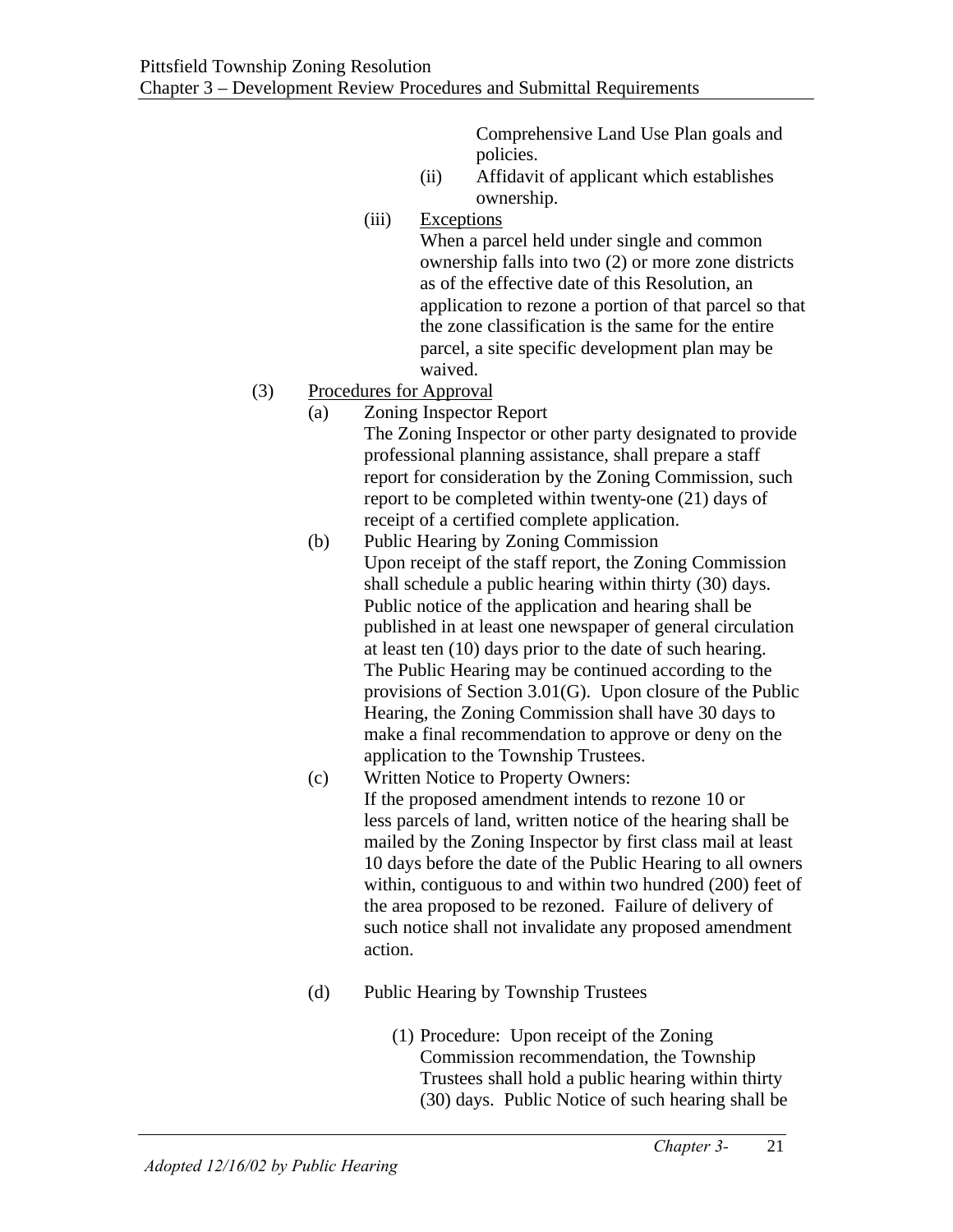published as in  $3.02(G)(3)(b)$ . The Public Hearing may be continued according to the provisions of Section 3.01(G). Upon closure of the Public Hearing, the Township Trustees shall approve or deny the application within twenty-one (21) days. A recommendation of denial by the Zoning Commission will require unanimous vote by the Township Trustees to approve. The Zoning Amendment will take effect thirty (30) days after approval by the Trustees unless subject to (e) below.

(e) Referendum

A petition signed by petitioners representing eight (8) per cent of the total votes cast for all candidates for Governor in the last General Election within Pittsfield Township requesting the Trustees to submit the amendment to the electors of Pittsfield Township for general election will cause the amendment to not take effect unless a majority of the electors voting on said issue shall approve.

(f) Written Notification Exemption

A comprehensive zoning text and map update to reflect changes in the Comprehensive Land Use Plan shall not require property owner individual notification.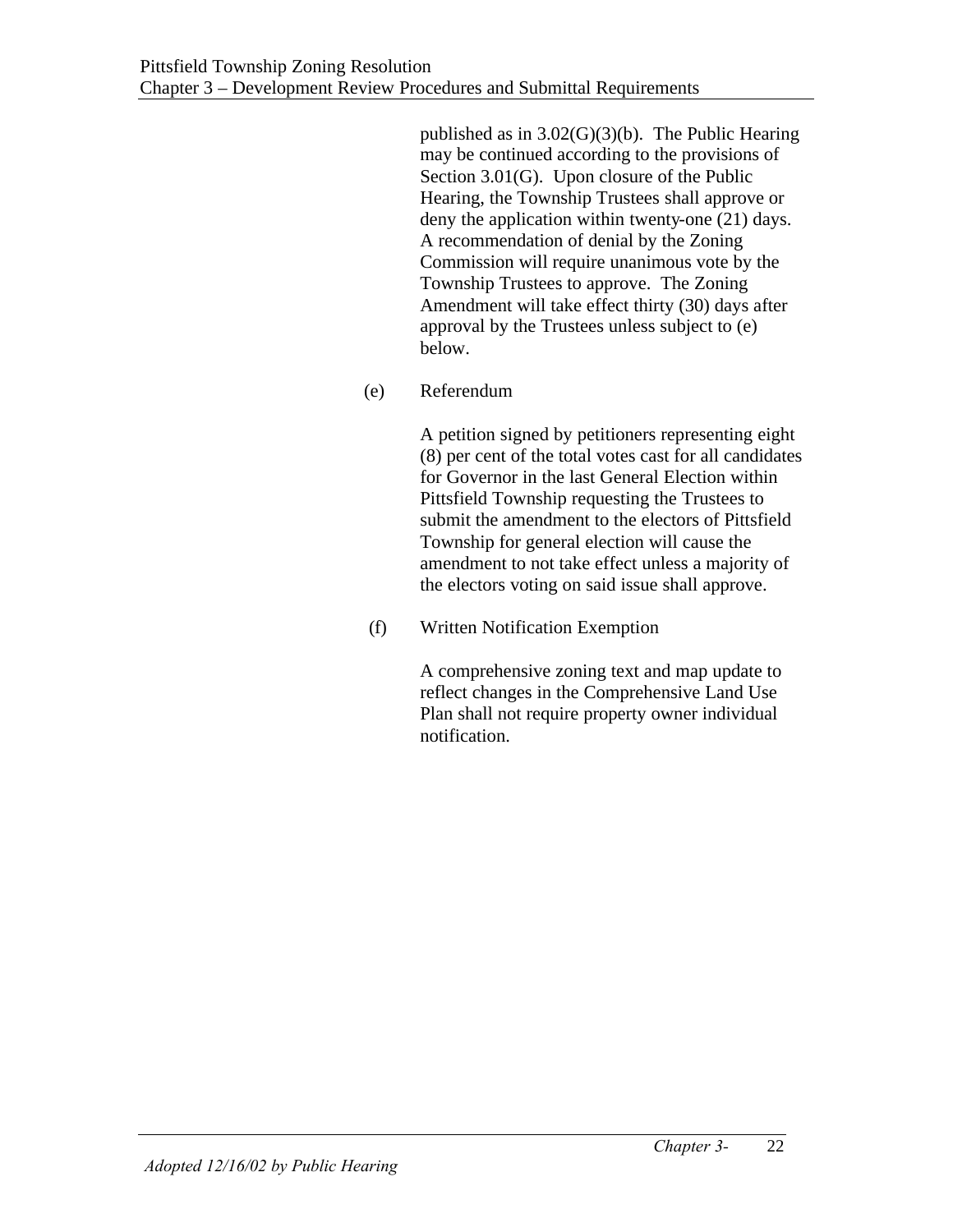# **CHAPTER 4-1 GENERAL RESIDENTIAL DISTRICT**

#### **Section A. PURPOSE**

The General Residential District is intended to provide for low density, rural, agriculturally compatible residential development. This development is designed to minimize public infrastructure demands and conflicts with active agriculture. As such, larger lot sizes that allow for (1) ample setbacks from agricultural operations and (2) adequate replacement areas for on-site sewage treatment are required.

#### **Section B. PRINCIPAL PERMITTED USES**

The following uses are considered principal permitted uses subject to compliance with all the requirements set forth in the Zoning Resolution and the application review and approval procedures.

Residential Uses

a. Single family detached units (including modular and manufactured housing but not mobile homes)

b. Residential duplexes

Commercial Uses

c. Home occupations

Institutional/Civic/Public

d. Public Park or Recreation Areas

#### **Section C. CONDITIONAL USES**

The following uses are conditionally permitted in the General Residential District subject to meeting all applicable requirements set forth in Chapter 5 (Conditional Use Standards) as well as all general requirements set forth in the Zoning Resolution and the application review and approval processes.

- 1. Residential Uses
	- a. Residential Group Homes
	- b. Model Homes
- 2. Commercial Uses
	- a. Family Businesses
	- b. Roadside Agricultural Sales Operations
	- c. Commercial Recreation Facilities
	- e. Day Care Facilities
- 3. Institutional/Civic/Public
	- a. Churches
	- b. Government facilities and services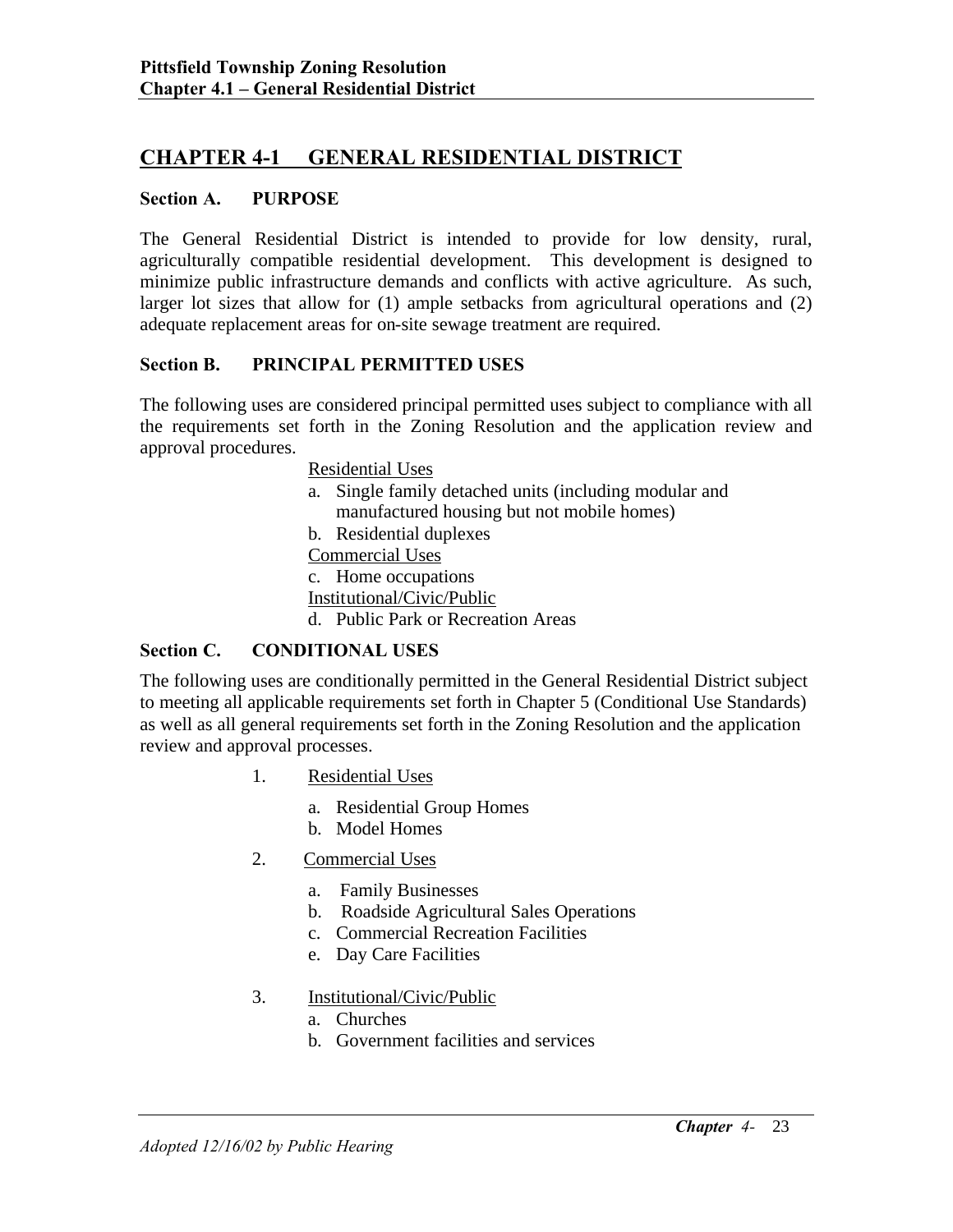## **Section D ACCESSORY USES AND STRUCTURES**

Accessory uses and structures are those that are necessarily and customarily incidental and subordinate to the principal uses allowed in the district, unless specifically prohibited. Accessory uses, structure and activities shall be subject to the following regulations in addition to the same regulations that apply to principal permitted uses.

- 1. Antennas that are designed to receive television broadcast signals.
- 2. Fences and Walls in rear and side yards provided that they do not exceed eight (8) feet) in height. Walls and hedges shall be placed a minimum of twenty four (24) inches from the owner's property line. Fences may be placed on the property line.
- 3. Garages, carports, accessory buildings and off street parking areas to serve the residents of the property provided that the height of the garage, accessory building or carport serving a single family dwelling unit shall not exceed twenty five (25) feet and shall not have more than a gross floor area of sixteen hundred (1,600) sq. ft..
- 4. Playhouses, patios, cabanas, porches, gazebos and incidental household storage buildings provided that the height of such structures not exceed sixteen (16) feet and provided that no storage building shall exceed two hundred (200) square feet in gross floor area.
- 5. Pools should be 50 feet from the road. Private swimming pools provided that they shall be placed only in a rear yard or side yard and no closer than five (5) feet to the rear or (20')side lot line. All inground pools shall be completely surrounded by a fence or wall not less than four (4) feet in height. All gates or doors to the pool enclosures shall be equipped with a self-closing and latching device for keeping the gates or doors securely closed at all times when not in actual use. No illumination for the pool may be directed to shine onto adjacent properties. Discharge of any water from a swimming pool shall be onto the property where the pool is located or into the nearest storm sewer.
- 6. Private Greenhouses
- 7. Satellite dish antennas thirty-nine (39) inches or less in diameter.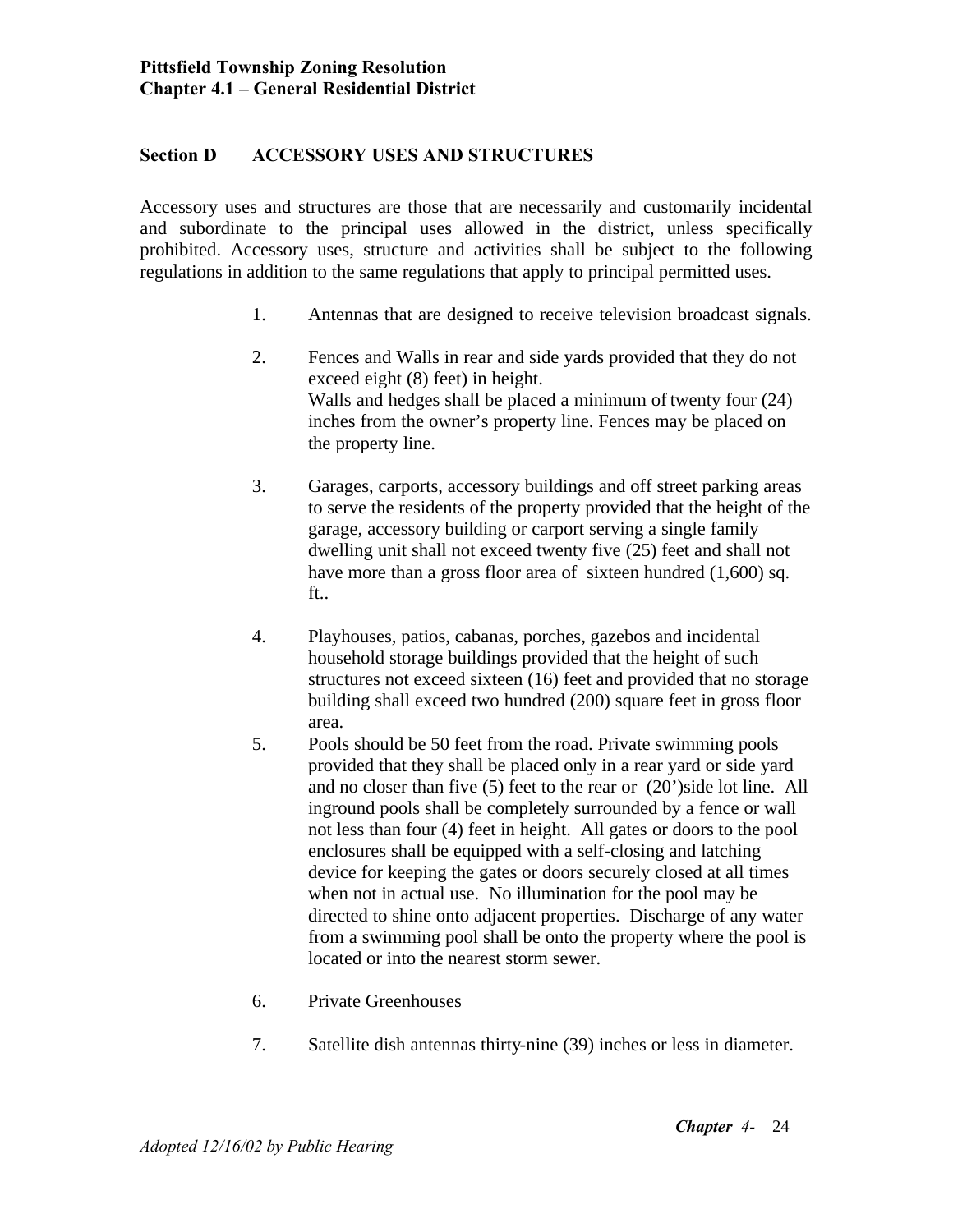# 8. *Storage or parking of Motor Vehicles, subject to the following:*

- a. No mobile home, shall be parked for longer than 168 consecutive hours unless within an enclosed structure or screened from view of adjacent properties.
- b. Junk Vehicles: See Chapter 4-9 Supplementary Regulations Section H.

## **Section E AREA, SETBACK AND HEIGHT REQUIREMENTS**

All uses must comply with the following in addition to the Site Plan Review Provisions of Chapter 6 and the Conditional Use Provisions of Chapter 5:

|    | 1. Minimum Lot size/density:              | Two (2) acres excluding the right of way, except may be reduced<br>to one $(1)$ acre with a valid health permit, with the exception of<br>the following:<br>Churches: Five (5) acres<br>Veterinary Clinics: Five (5) acres                |
|----|-------------------------------------------|-------------------------------------------------------------------------------------------------------------------------------------------------------------------------------------------------------------------------------------------|
|    | 2. Minimum Lot Frontage:                  | Two hundred (200) feet                                                                                                                                                                                                                    |
| 3. | <b>Maximum Building Height:</b>           | Thirty-five (35) feet                                                                                                                                                                                                                     |
|    | 4. Minimum Front Yard setback:            | Seventy (70) feet from the road right of way or 100' from center<br>of the road with the exception of the following:                                                                                                                      |
|    |                                           | Day Care facilities: One hundred (100) feet from the road right<br>of way                                                                                                                                                                 |
|    | 5. Minimum Side Yard Setback              | Twenty (20) feet with the exception of the following:<br>Churches: One hundred (100) feet<br>Veterinary Clinics & Board Services: One hundred (100) feet<br>Fraternal Organizations & Private Membership Clubs: Fifty (50) feet           |
|    | 6. Minimum Rear Yard Setback:             | Residential Uses: Twenty (20) feet<br>Commercial & Public/Institutional Uses: Twenty (20) feet<br>Accessory Structures: Five (5) feet                                                                                                     |
|    | 7. Setbacks from Agricultural<br>Acreage: | In order to minimize new residential incompatibility<br>with ongoing agricultural uses, principal residential use<br>structures not associated with farm operations shall have a<br>minimum side and rear yard setback of fifty (50) feet |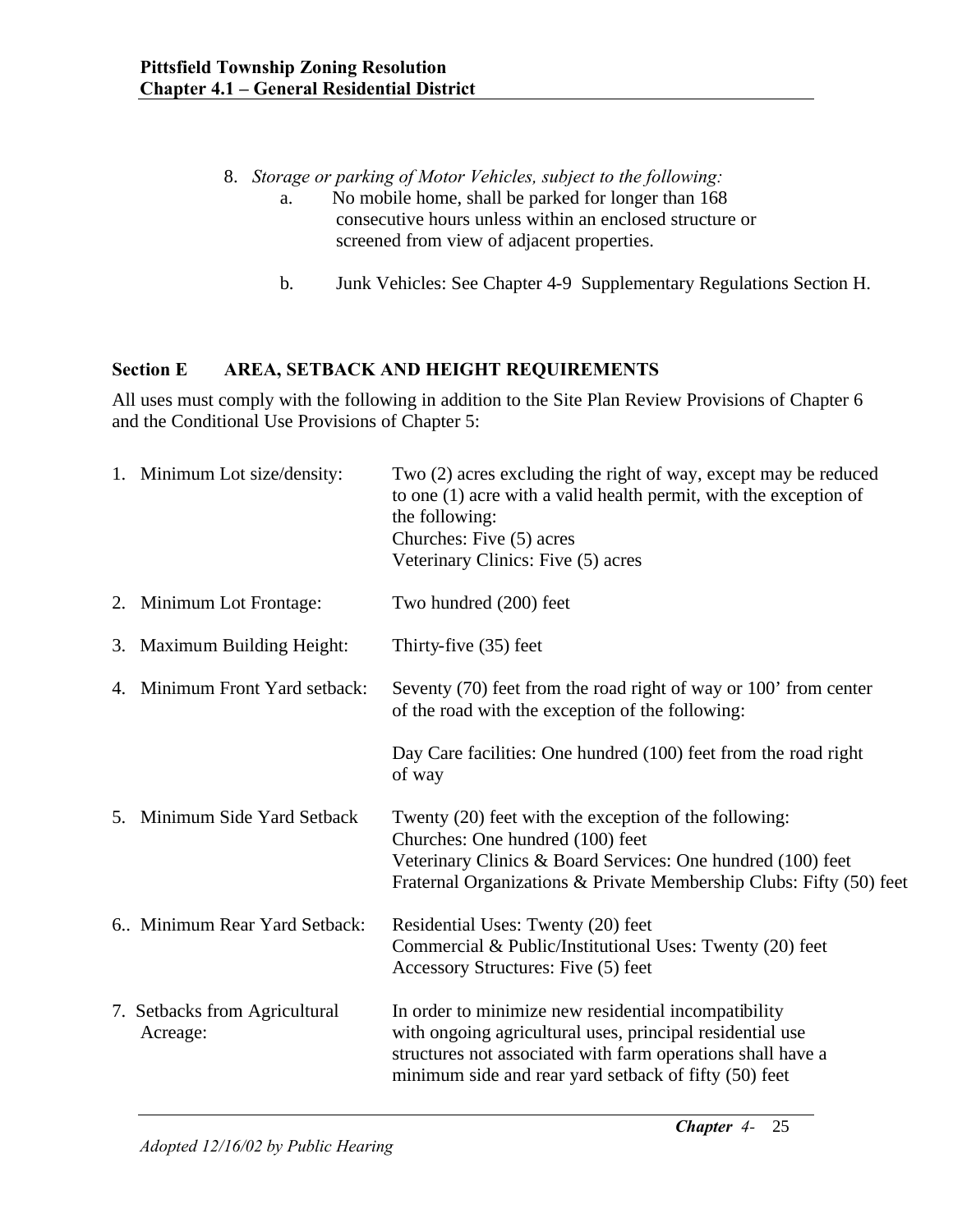from the agricultural lot line. Zoning Certificates issued for residential uses adjacent to agricultural acreage will contain language advising residents of ongoing agricultural activities on adjacent properties.

## **Section F SITE PLAN REVIEW AND CONDITIONAL USE PERFORMANCE STANDARDS**

All Commercial and Institutional/Civic/Public Principal Uses and all Conditional Uses require Site Plan Review approval.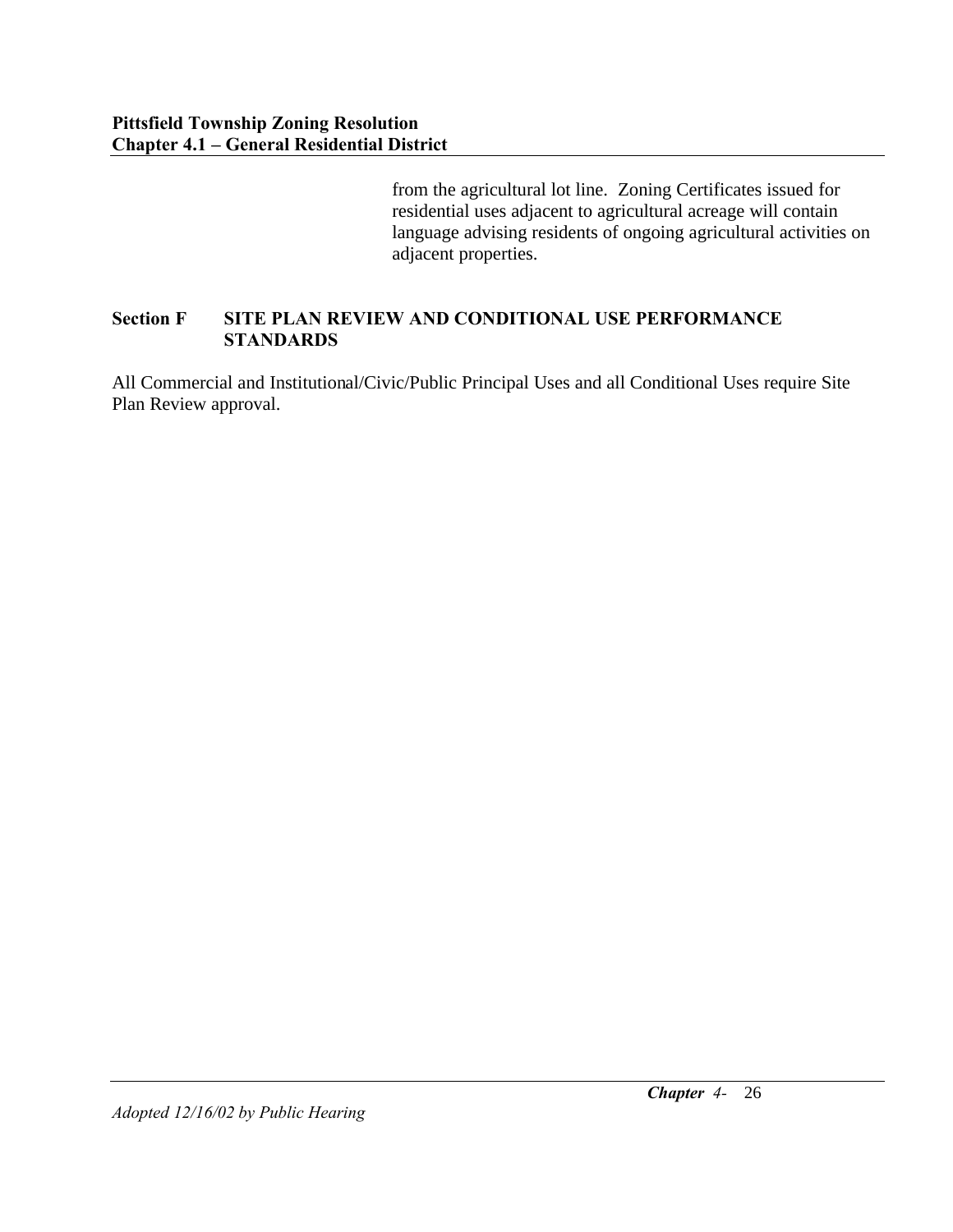#### **Pittsfield Township Zoning Resolution Chapter 4.2– Medium Density Residential District**

# **CHAPTER 4-2 MEDIUM DENSITY RESIDENTIAL DISTRICT**

#### **Section A. PURPOSE**

The Medium Density Residential District is intended to provide additional housing options in areas either adjacent to more intense non-residential uses or where adequate transportation and public water and sewer availability in the northern areas of the Township support higher intensity residential design.

#### **Section B. PRINCIPAL PERMITTED USES**

The following uses are considered principal permitted uses subject to compliance with all the requirements set forth in the Zoning Resolution and the application review and approval procedures.

- 1. Residential Uses Single Family Detached Units Duplexes
- 2. Commercial Uses Home Offices
- 3. Institutional/Civic/Public Public Park or Recreation Areas

#### **Section C. CONDITIONAL USES**

The following uses shall be conditionally permitted in the Medium Density Residential District subject to meeting all applicable requirements set forth in Chapter 5 (Conditional Use Standards) as well as all general requirements set forth in the Zoning Resolution and the application review and approval processes.

- 1. Residential Uses Single Family Attached Units **Townhouses** Model Homes Residential Group Homes
- 2. Institutional/Civic/Public Uses Churches Government Facilities and Services
- 3. Commercial Uses Day Care Facilities Commercial Recreation Facilities Private Membership Recreation Facilities or Clubs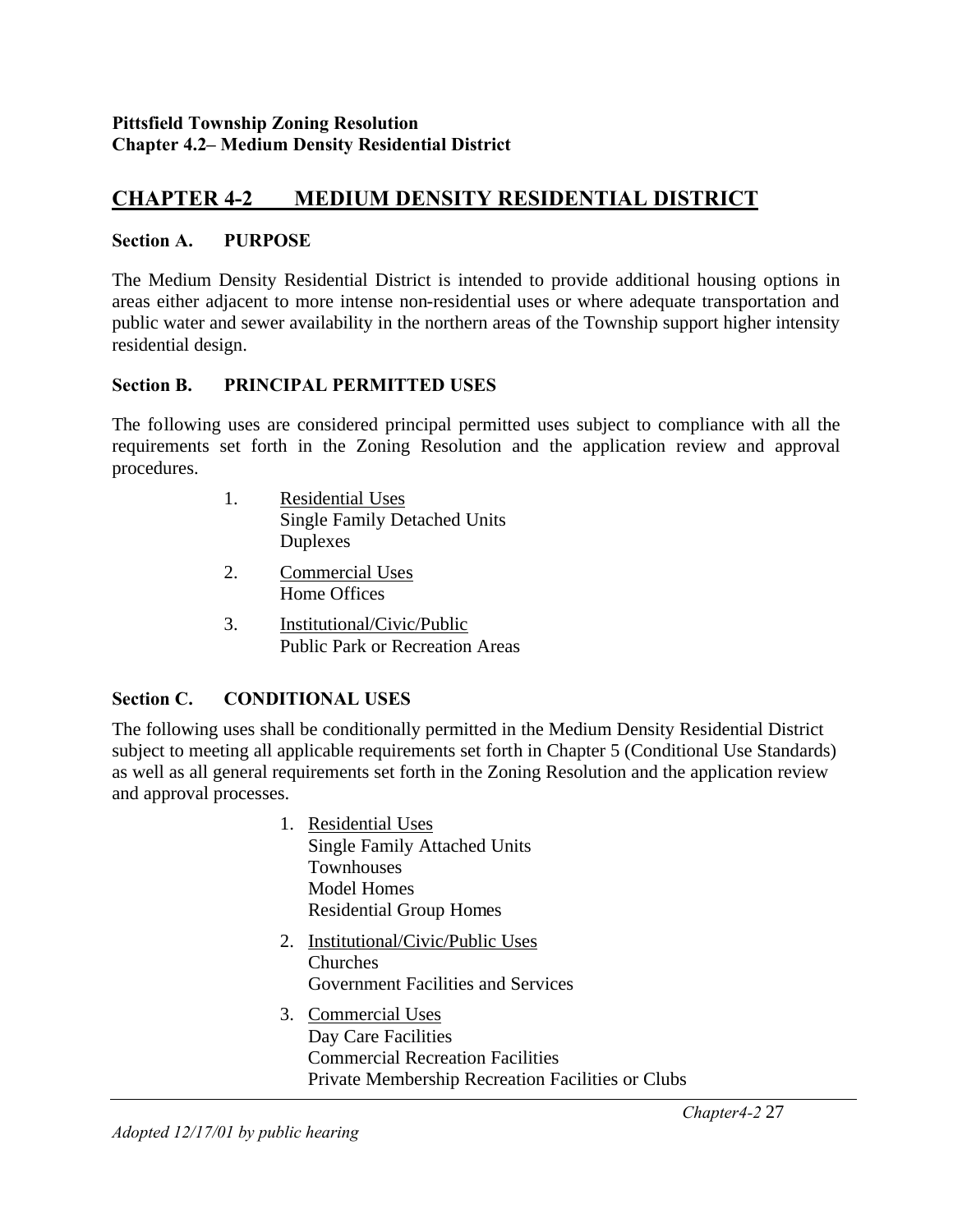## **Section D ACCESSORY USES AND STRUCTURES**

Accessory uses and structures are those that are necessarily and customarily incidental and subordinate to the principal uses allowed in the district, unless specifically prohibited. Accessory uses, structures and activities shall be subject to the following regulations in addition to the same regulations that apply to principal permitted uses.

- 1. Antennas that are designed to receive television broadcast signals.
- 2. Fences, Walls, and Hedges in rear and side yards provided that they do not exceed six (6) feet) in height. Fences and walls may be placed to the property line. Hedges shall be placed a minimum of twenty four (24) inches from the owner's property line.
- 3. Garages, carports and off street parking areas to serve the residents of the property provided that the height of the garage or carport serving a single family dwelling unit shall not exceed twenty five (25) feet.
- 4. Playhouses, patios, cabanas, porches, gazebos and incidental household storage buildings provided that the height of such structures not exceed sixteen (16) feet and provided that no storage building shall exceed two hundred (200) square feet in gross floor area.
- 5. Private swimming pools provided that they shall be placed only in a rear and no closer than fifteen (15) feet to the rear or side lot line. All swimming pools shall be completely surrounded by a fence or wall not less than four (4) feet in height. All gates or doors to the pool enclosures shall be equipped with a self-closing and latching device for keeping the gates or doors securely closed at all times when not in actual use. No illumination for the pool may be directed to shine onto adjacent properties. Discharge of any water from a swimming pool shall be onto the property where the pool is located or into the nearest storm sewer.
- 6. Private Greenhouses
- 7. Satellite dish antennas thirty-nine (39) inches or less in diameter.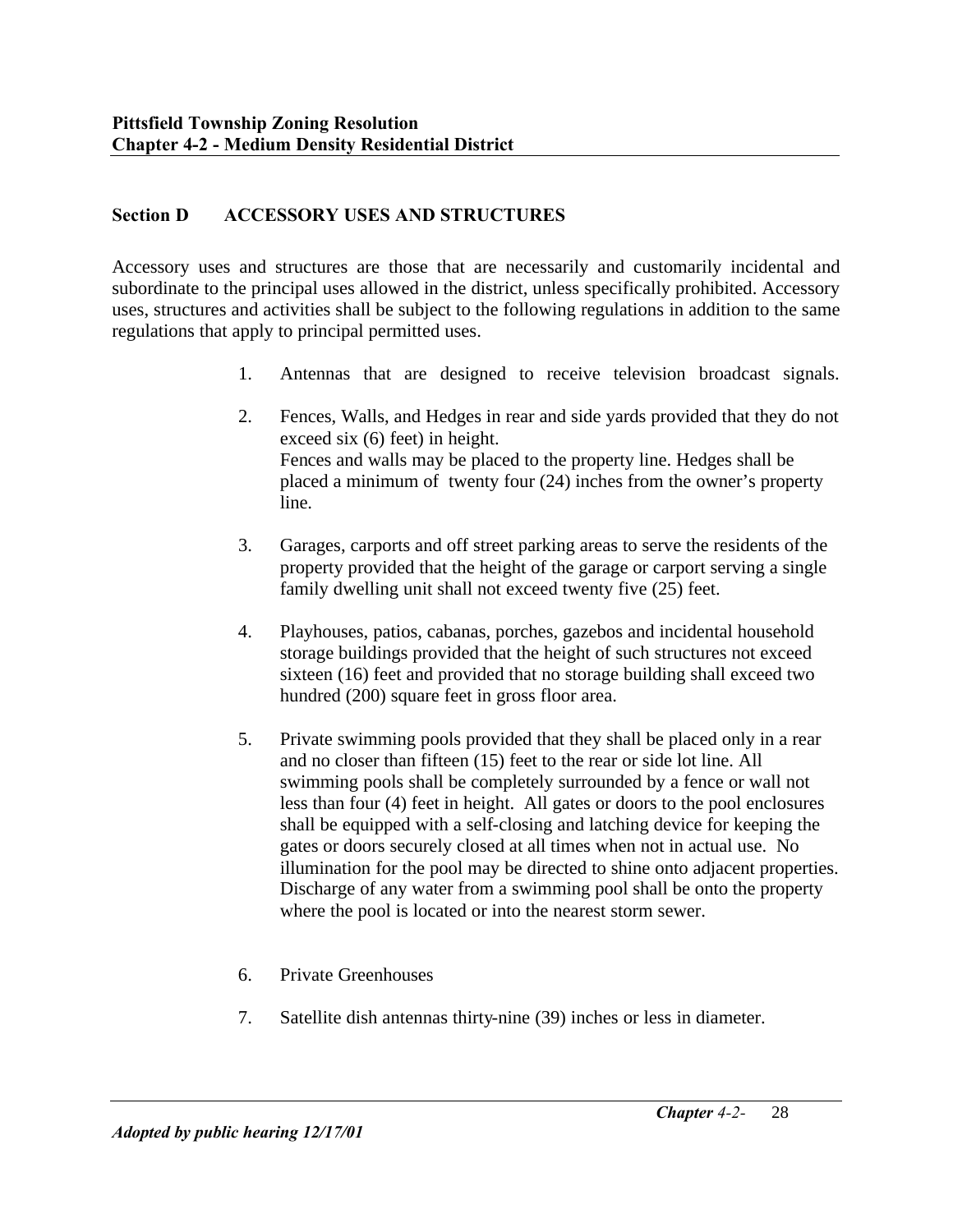- 8. Storage or parking of trucks, cars or recreational equipment including but not limited to boats, boat trailers, camping trailers, motorized homes and house trailers subject to the following:
	- a. Parking of inoperable, abandoned or unlicensed vehicles is prohibited outdoors
	- b. No truck over 12,000 lbs gross vehicle weight and eight (8) feet in height, buses, semi-tractors and/or trailers shall be parked in the District for more than seventy-two (72) consecutive hours unless within an enclosed structure or screened from view of adjacent properties.
	- c. No mobile home, or recreational vehicle shall be parked for longer than 168 consecutive hours unless within an enclosed structure or screened from view of adjacent properties.

# **Section E AREA, SETBACK AND HEIGHT REQUIREMENTS**

All uses must comply with the following in addition to the Site Plan Review Provisions of Chapter 6 and the Conditional use Provisions of Chapter 5 where applicable.

|    | 1. Minimum Lot Size/Density: | Single Family detached: one half acre<br>Single Family attached: Minimum Project size: 5 acres.<br>Net density 6 units/acre.<br>Townhouse Development: Five (5) acres<br>Net Density 6 units/acre<br>Churches: Five (5) acres<br>Day Care Facilities: Two (2) acres<br>Residential Group Homes: One (1) acre<br>Duplex – One $(1)$ acre |
|----|------------------------------|-----------------------------------------------------------------------------------------------------------------------------------------------------------------------------------------------------------------------------------------------------------------------------------------------------------------------------------------|
| 2. | Minimum Lot Frontage:        | Single Family Detached: One hundred (100) feet<br>Single Family Attached: Seventy (70) feet<br>Duplexes: Two hundred (200) feet<br>Churches: Two hundred $&$ fifty (250) feet<br>Day Care Facilities: Two hundred (200) feet<br>Residential Group Homes: One hundred (100) feet                                                         |
|    | 3. Maximum Building Height:  | Thirty-five (35) feet                                                                                                                                                                                                                                                                                                                   |
| 4. | Minimum Frontyard Setback:   | Single Family Detached: Fifty (50) feet<br>Single Family Attached: Twenty-five (25) feet<br>Duplexes: Fifty (50) feet                                                                                                                                                                                                                   |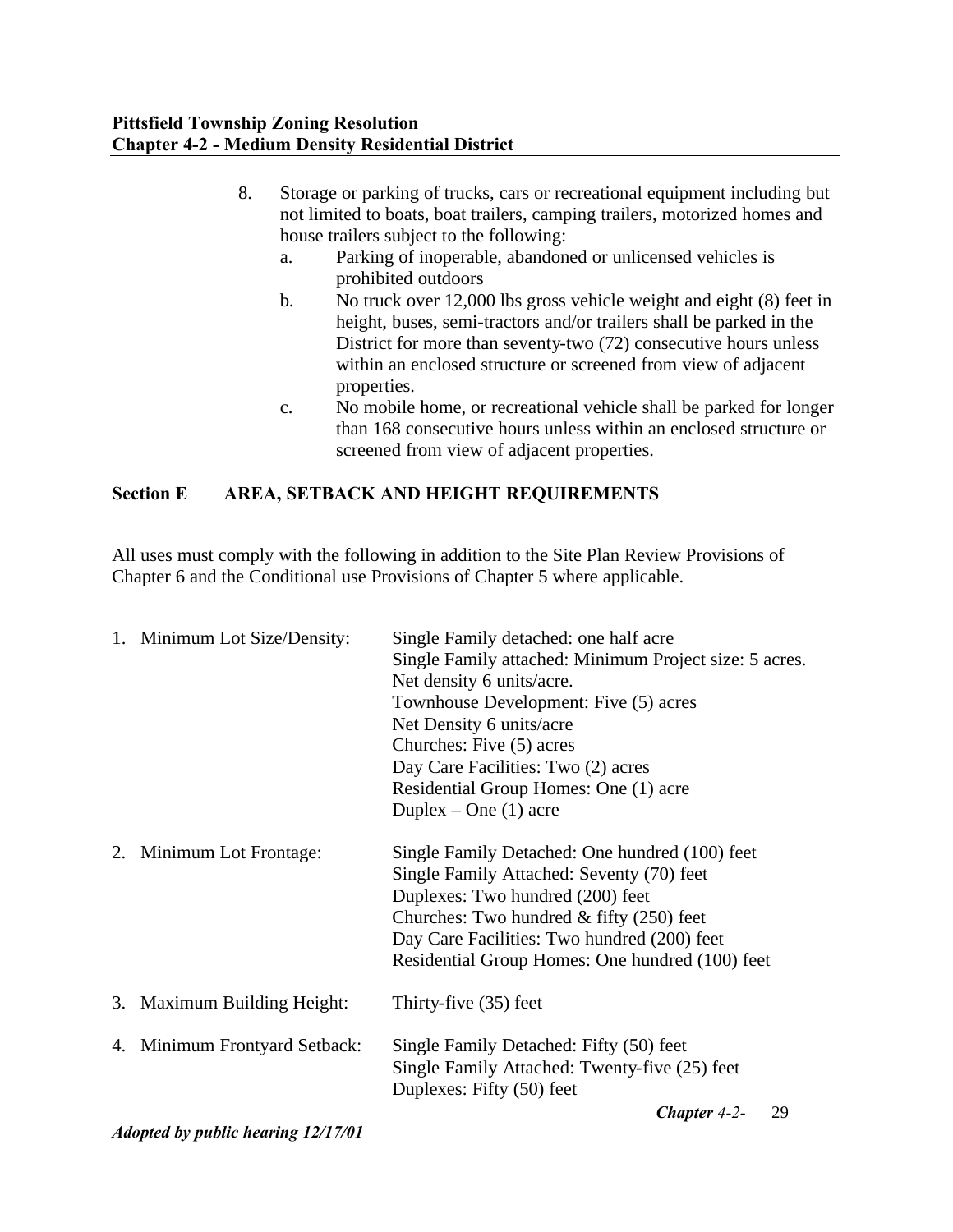|                               | Churches: One hundred (100) feet<br>Daycare Facilities: One hundred (100) feet                                                                                                                                                                     |
|-------------------------------|----------------------------------------------------------------------------------------------------------------------------------------------------------------------------------------------------------------------------------------------------|
|                               | Residential Group Homes: Fifty (50) feet<br>Townhouses: Fifty (50) feet                                                                                                                                                                            |
| 5. Minimum Side Yard Setback: | Single Family Detached: Fifteen (15) feet<br>Single Family Attached: Thirty (30) feet external<br>Fifteen (15) feet internal<br>Townhouses: Thirty (30) feet external<br>Non-Residential Uses:<br>Fifty $(50)$ feet<br>Duplexes: Fifteen (15) feet |
| 6. Minimum Rear Yard Setback: | Residential Uses: Twenty five (25) feet<br>Non-Residential Uses: Fifty (50) feet                                                                                                                                                                   |

## **Section F PEDESTRIAN LINKAGES**

- 1. Provision shall be made in the design of all development for non-vehicular circulation systems, including but not limited to sidewalks, pathways and bikeways.
- 2. In Planned Residential Developments sidewalks will be provided on both sides of the street.

## **Section G LOCATION OF PARKING FOR NON-RESIDENTIAL USES**

Off Street Parking shall be located to the rear or side of the principal building.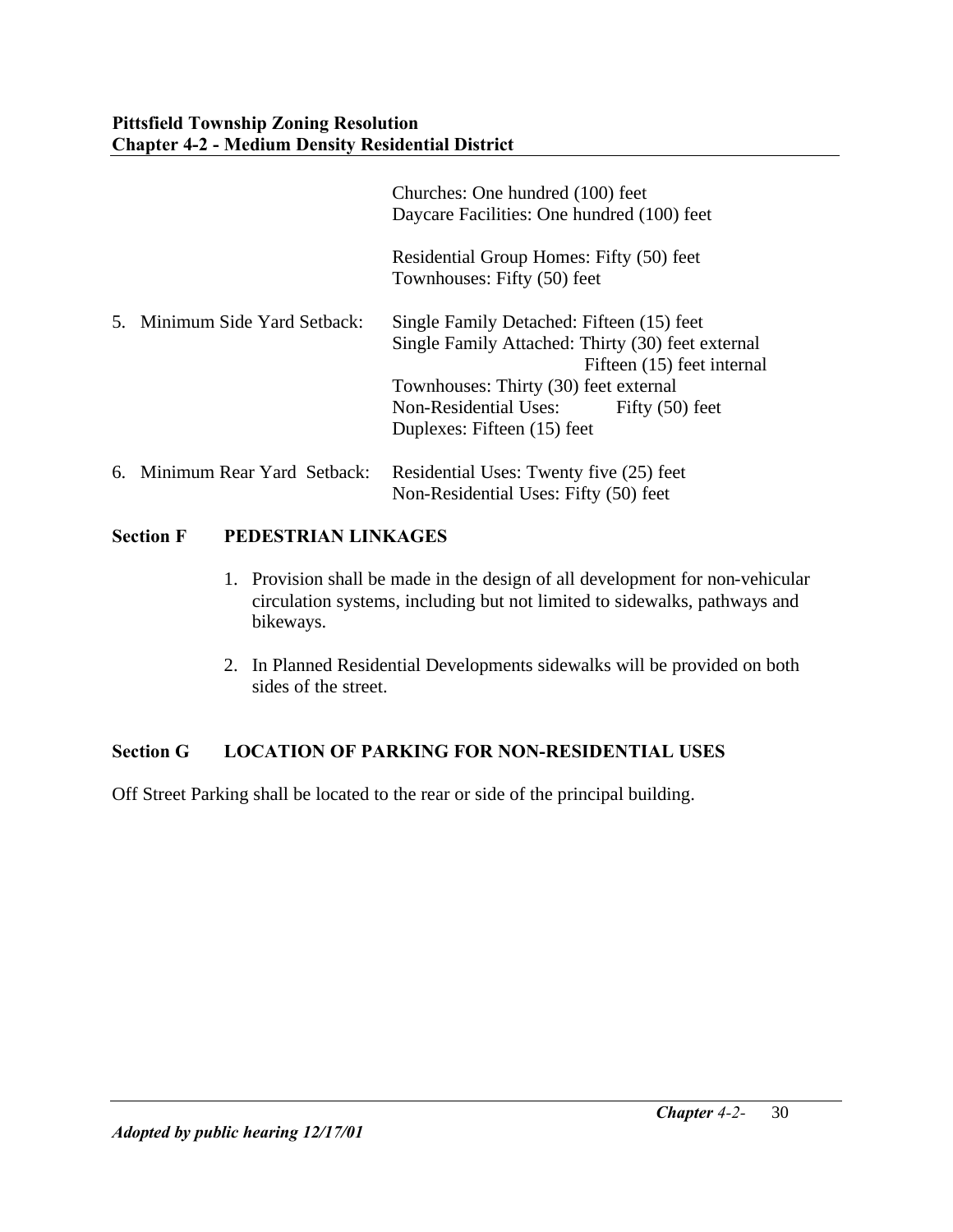## **Section H SITE PLAN REVIEW AND PERFORMANCE STANDARDS**

Prior to obtaining a Zoning Certificate, all Commercial Development, a Planned Residential Development and Conditional Uses within this District shall be subject to the Site Plan Review and Performance, Chapter 6 and Conditional Uses Standards, Chapter 5 of this Zoning Resolution.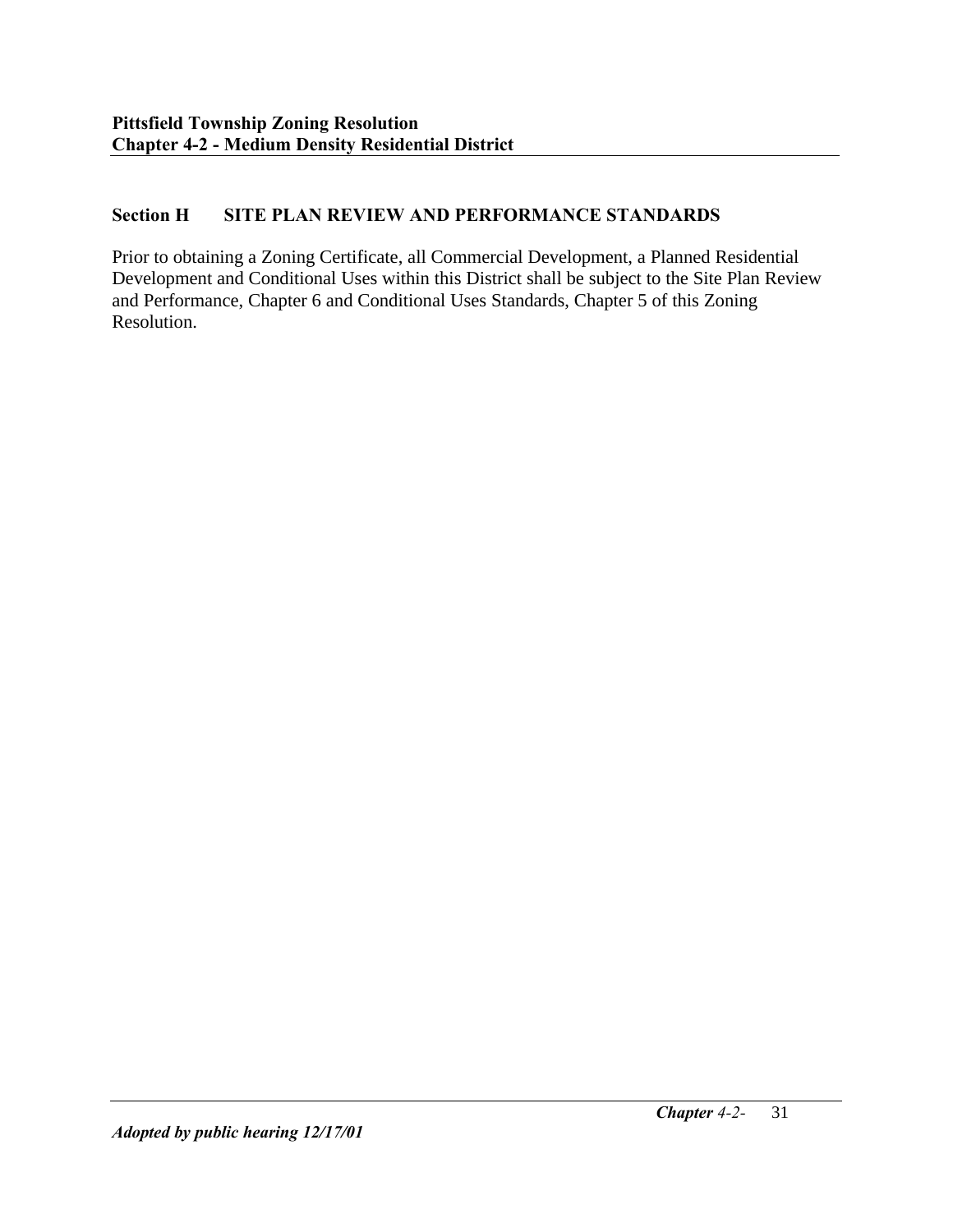# **CHAPTER 4.3 RESIDENTIAL CONSERVATION DEVELOPMENT**

#### **Section A PURPOSE**

The primary objective of the Conservation Development District is to promote the health and safety of the community through the application of flexible land development techniques in the arrangement and construction of dwelling units and roads that assist in preserving the agricultural base of the Township. This District is intended to maximize the conservation of open space while accepting development and retaining for the property owner the development rights (the number of residential dwelling units) that are permitted under the existing residential zoning for the property.

These regulations are intended to achieve these corollary purposes:

- B. To maximize protection of the community's natural resources by:
	- 1. Avoiding development on and destruction of sensitive natural resource areas;
	- 2. Reducing the quantity and improving the quality of storm water runoff from expected development;
	- 3. Maintaining natural characteristics such as (but not limited to) woods, hedgerows, natural vegetation, meadows, slopes and streams;
	- 4. Reducing the amount of disturbed land, limiting the conversion of natural areas to landscaped areas for lawns, and discouraging the use of non-native invasive plant species; and
	- 5. Conserving areas of prime agricultural soils, to the extent possible.
- C. To conserve (within the framework of natural resource conservation) the agricultural quality of ruralness in a community which is characterized by:
	- 1. Large, aggregated, farmland and undeveloped land areas;
	- 2. Natural features such as woodlands, steep slopes, floodplains, wetlands, stream and river corridors, hedgerows;
	- 3. Scenic vistas and rural views;
	- 4. Significant historic features such as heritage trees, etc.;
	- 5. Appropriate topographic or vegetative screening.
- D. To encourage more efficient use of land and public services through unified development design.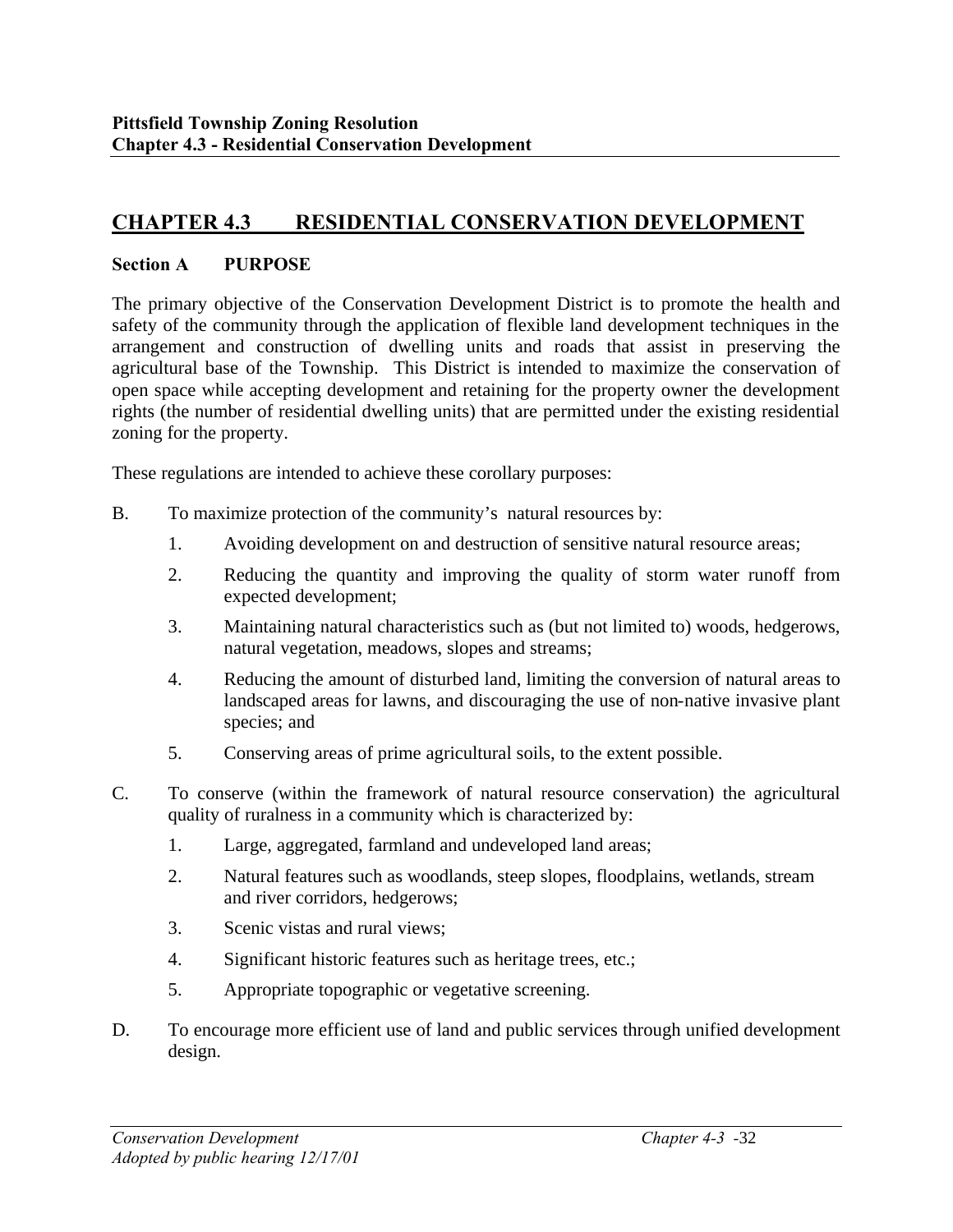- E. To establish development review criteria which promote creative design solutions in a manner which best conserves the area's resources.
- F. To establish a specific review process which maintains local review and approval of the overall development plan by the Pittsfield Township Zoning Commission and which results in the timely consideration of an application.
- G. To ensure that the proposed Conservation Development complies with the objectives of Pittsfield Township as expressed in the Pittsfield Township Comprehensive Land Use Plan, the SR.58 Corridor Plan and the Pittsfield Township Zoning Resolution.

#### **Section B PRINCIPAL PERMITTED USES**

The following uses shall be permitted based on the type of development proposed:

- I. Conservation Development in accordance with the regulations set forth in this District:
	- a. Detached single-family dwellings;
	- b. Single-family attached dwellings;
	- c. Duplexes;
	- d. Recreation facilities for use by residents, including Golf Courses;
	- e. Restricted open space as required in Section E;
	- f. Home Occupations.
- II. Agriculture.

#### **Section C CONDITIONAL USES**

Day Care, Churches, Group Homes, Artisan Studios.

#### **Section D MINIMUM PROJECT AREA FOR CONSERVATION DEVELOPMENT.**

The gross area of a tract of land proposed for development according to the Conservation Development District shall be a minimum of sixteen (16) acres, but shall not include area within any existing public street rights-of-way.

The area proposed shall be in one ownership or, if in multiple ownership, the application shall be filed jointly by all the owners of the properties included in the conservation development proposal.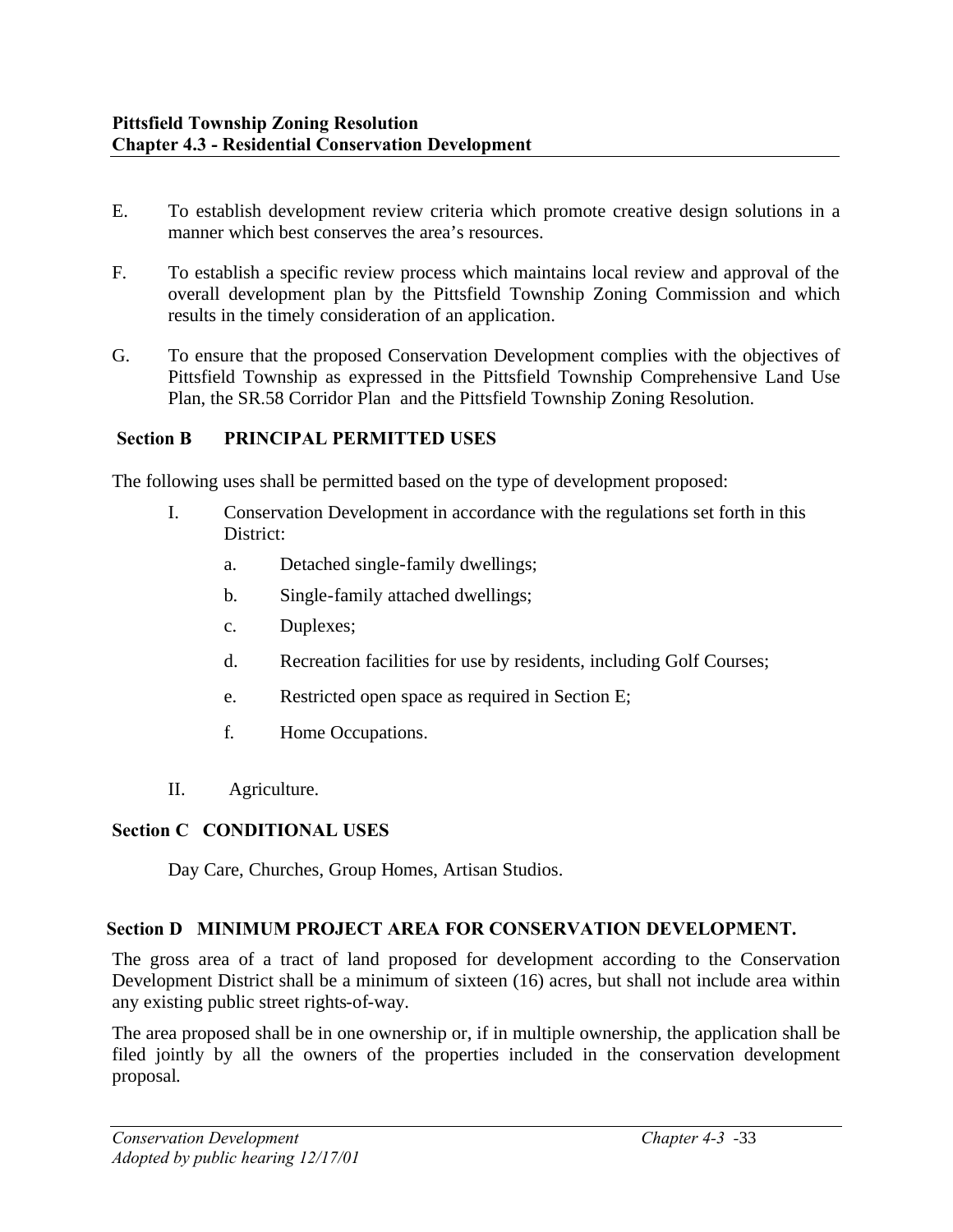#### **Section E PERMITTED DENSITY/RESTRICTED OPEN SPACE**

- I. The minimum restricted open space shall be 40 percent of the total project area.
- II. The maximum density shall be one dwelling unit per two acres. The maximum density of dwelling units per acre permitted in a conservation development shall be calculated by:
	- a. Deducting the following from the total project area:
		- i) Any public right-of-way within the project boundary existing at the time the development plan is submitted; and
		- ii) The area of land within a floodway, designated wetland, or existing waterbody that exceeds the minimum acreage required for restricted open space as set forth in Section E II above. Where floodways and wetlands overlap, they shall be counted only once.
	- b. Multiplying the result of subsection a. by the maximum density permitted per acre as set forth in this Section above.

#### **Section F REGULATIONS FOR RESTRICTED OPEN SPACE**

- I. General standards: The restricted open space required in Section E shall comply with the following:
	- a. Restricted open space shall be designed and located to conserve significant natural features and historical and cultural elements located on the site.
	- b. Areas designated for restricted open space purposes may be:
		- i) Preserved in its natural state,
		- ii) Designed and intended for the use and/or enjoyment of residents of the proposed development,
		- iii) Utilized for farming when authorized in a conservation easement or in the Association's covenants and restrictions.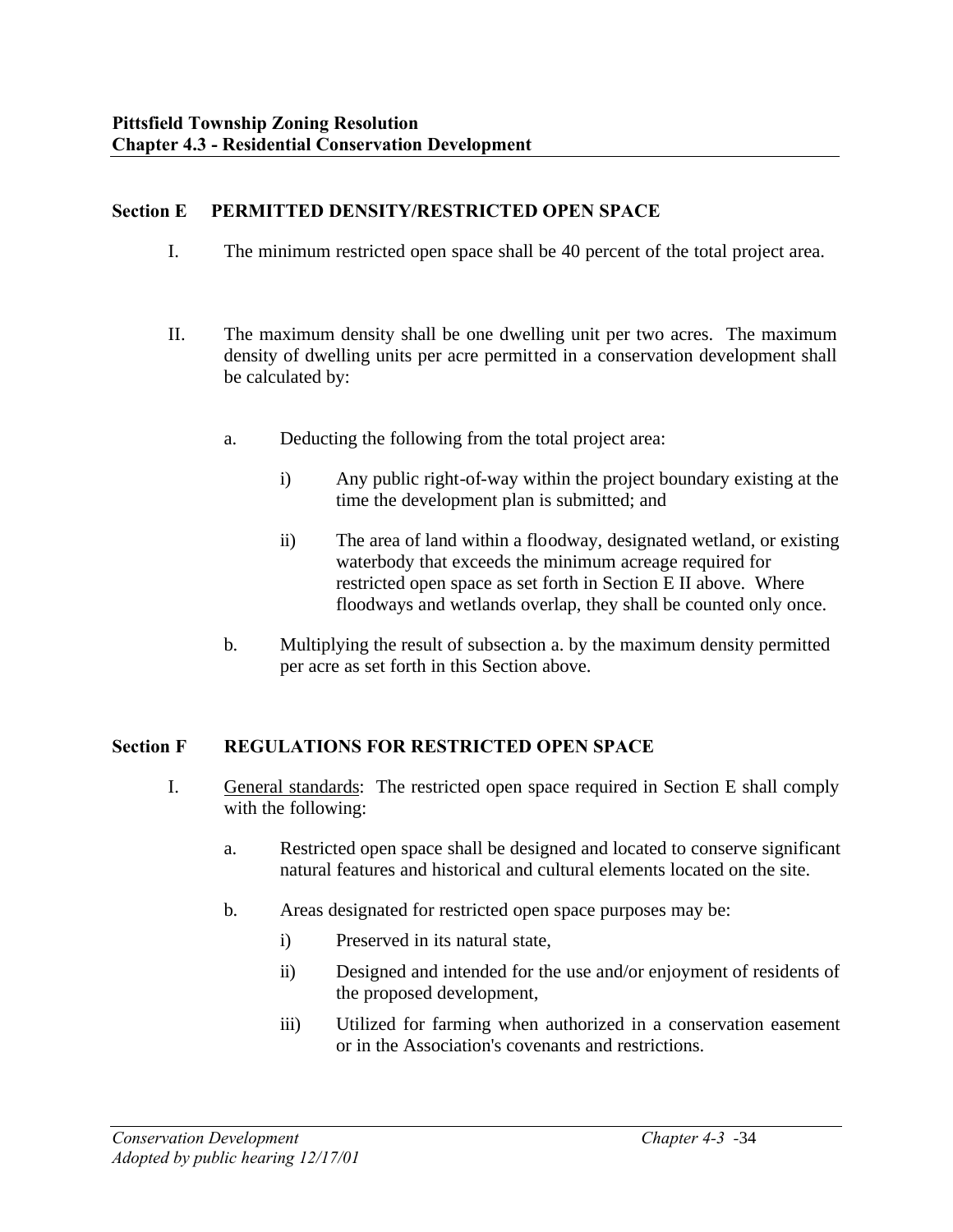- c. Where possible, open space should be designed so that it can be interconnected within the development and connected externally to open space in adjacent areas outside of the project.
- d. Sewage service, stormwater management, and/or water supply facilities may be located partially or entirely within restricted open space areas. Where such facilities are so located, easements satisfactory to the Lorain County Health Department or the OEPA (depending upon appropriate jurisdiction) shall be established to require and enable maintenance of such facilities by appropriate parties. Management of sewage treatment must be guaranteed by means of a contract with an Ohio State Certified Operator.
- e. Where individual septic systems or alternative sewage treatment methods are utilized, dry sewer lines will also be provided to allow for the tie-in to future public sewer utility systems.
- f. In order to encourage the creation of large areas of contiguous open space, areas that shall not be considered restricted open space include:
	- i) Private roads and public road rights-of-way;
	- ii) Parking areas, accessways and driveways;
	- iii) Required setbacks between buildings, parking areas and project boundaries;
	- iv) Required setbacks between buildings and streets;
	- v) Minimum spacing between buildings, and between buildings and parking areas;
	- vi) Private yards; and
	- vii) A minimum of 15 feet between buildings and restricted open space.
- g. Any restricted open space intended to be devoted to recreational activities will be of a usable size and shape for the intended purposes. The maximum percentage of the total project area that may be developed for active recreation areas, including a community center, shall be 10%.
- h. Any area within the restricted open space that is disturbed during construction or otherwise not preserved in its natural state, other common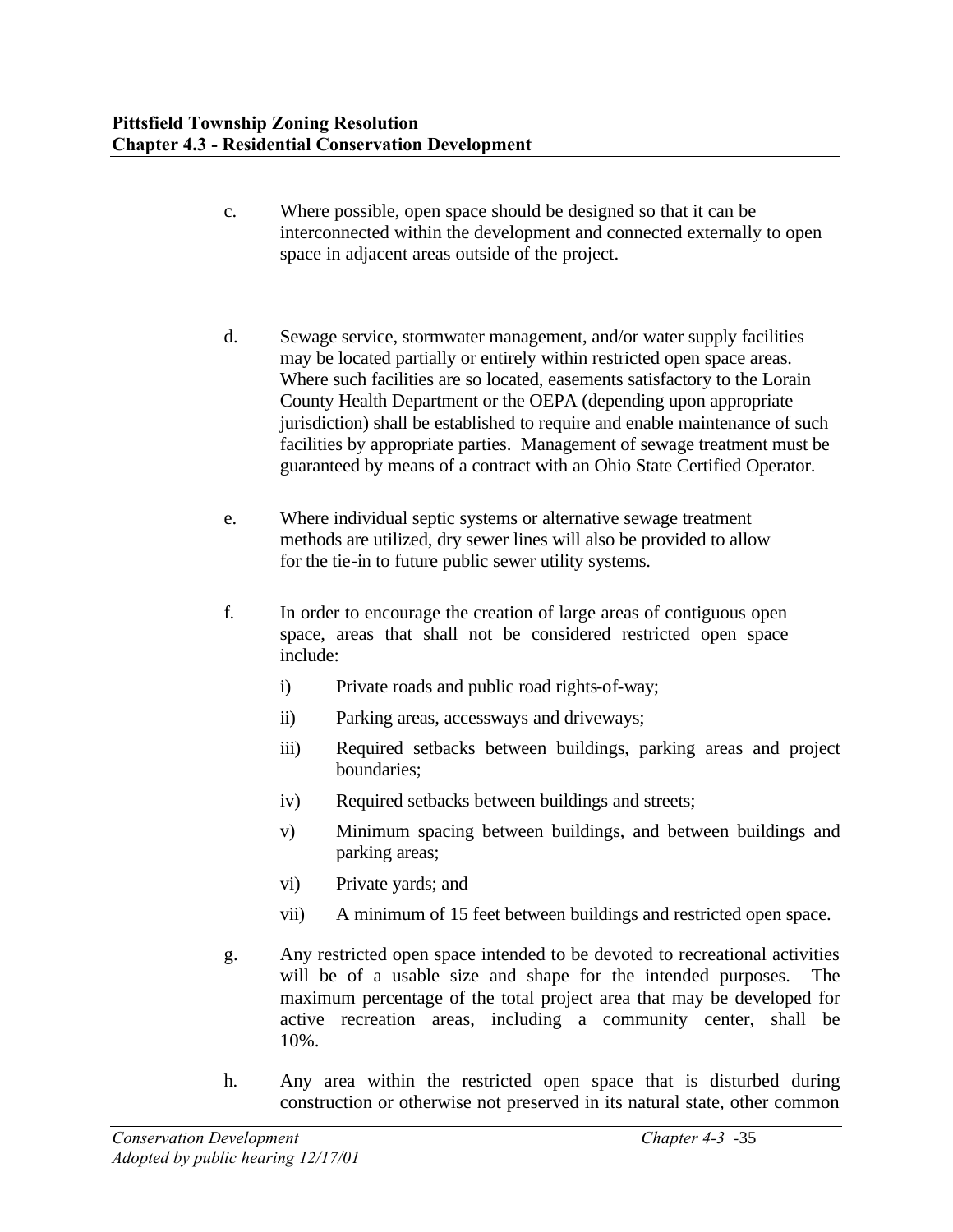areas such as required setback areas, and both sides of new streets shall be landscaped with vegetation that is compatible with the natural characteristics of the site.

- i. The restricted open space, including any recreational facilities proposed to be constructed in such space, shall be clearly shown on the general development plan.
- II. Prohibition of Further Subdivision of Restricted Open Space. Restricted open space in a conservation development shall be prohibited from further subdivision or development by deed restriction, conservation easement, or other agreement in a form acceptable to the township's Legal Advisor and duly recorded in the office of the Recorder of Deeds of Lorain County.
- III. Ownership of Restricted Open Space. Subject to such permanent restriction as set forth above restricted open space in a conservation development may be owned by an association, the township, a land trust or other conservation organization recognized by the township, or by a similar entity, or may remain in private ownership.
	- a. Offer of Dedication. The township may, but shall not be required to, accept dedication in the form of fee simple ownership of the restricted open space.
	- b. Associations. Restricted open space may be held by the individual members of a Condominium Association as tenants-in-common or may be held in common ownership by a Homeowners' Association, Community Association, or other similar legal entity. The township's legal advisor shall determine that, based on documents submitted with the development plan, the association's bylaws or code of regulations specify the following requirements:
		- i) Membership in the Association shall be mandatory for all purchasers of lots in the development or units in the condominium.
		- ii) The Association shall be responsible for maintenance, control, and insurance of common areas, including the required open space.
	- c. Transfer of Conservation Easements. With the permission of the township, the owner(s) of the restricted open space may, in accordance with the provisions of ORC § 5301.67-70, grant a conservation easement to any of the entities listed in ORC § 5301.68, provided that:
		- i) The entity is acceptable to the township;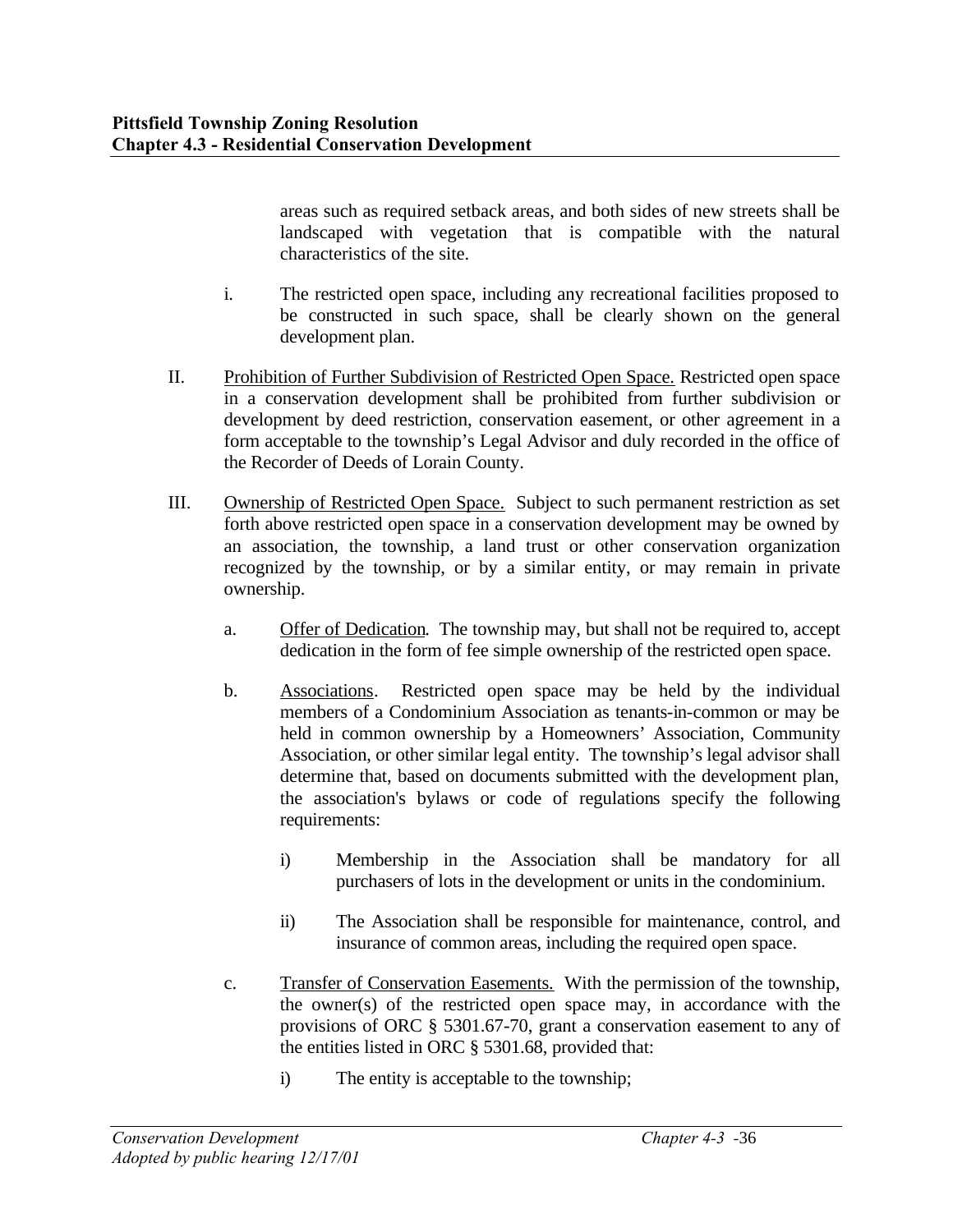- ii) The provisions of the conservation easement are acceptable to the township; and
- iii) The conveyance contains appropriate provision for assignment of the conservation easement to another entity authorized to hold conservation easements under ORC § 5301.68 in the event that the original grantee becomes unwilling or unable to ensure compliance with the provisions of the conservation easement.
- d. Private Ownership of Restricted Open Space. Restricted open space may be retained in ownership by the applicant or may be transferred to other private parties subject to compliance with all standards and criteria for restricted open space herein.

## **Section G DEVELOPMENT AND SITE PLANNING STANDARDS**

Buildings, structures, pavement, and streets shall be located in compliance with the following development and site planning standards.

- I. Ownership. Any ownership arrangement, including, but not limited to, fee simple lots and condominiums, is permitted in a conservation development. Regardless of the ownership of the land, the arrangement of the dwelling units shall comply with the spacing requirements of this section.
- II. Lot Requirements.
	- a. Units are not required to be on lots. However, when lots for standard detached single-family dwellings or sublots for single-family cluster or attached dwelling units are included as part of a conservation development, such lots or sublots shall be of sufficient size and shape to accommodate dwelling units in compliance with the spacing requirements of this section.
	- b. The applicant shall depict on the development plan the maximum parameters, or building envelopes, to indicate where buildings shall be located, and shall demonstrate that such building locations will be in compliance with the spacing requirements of this section.

III. Perimeter Building Regulations.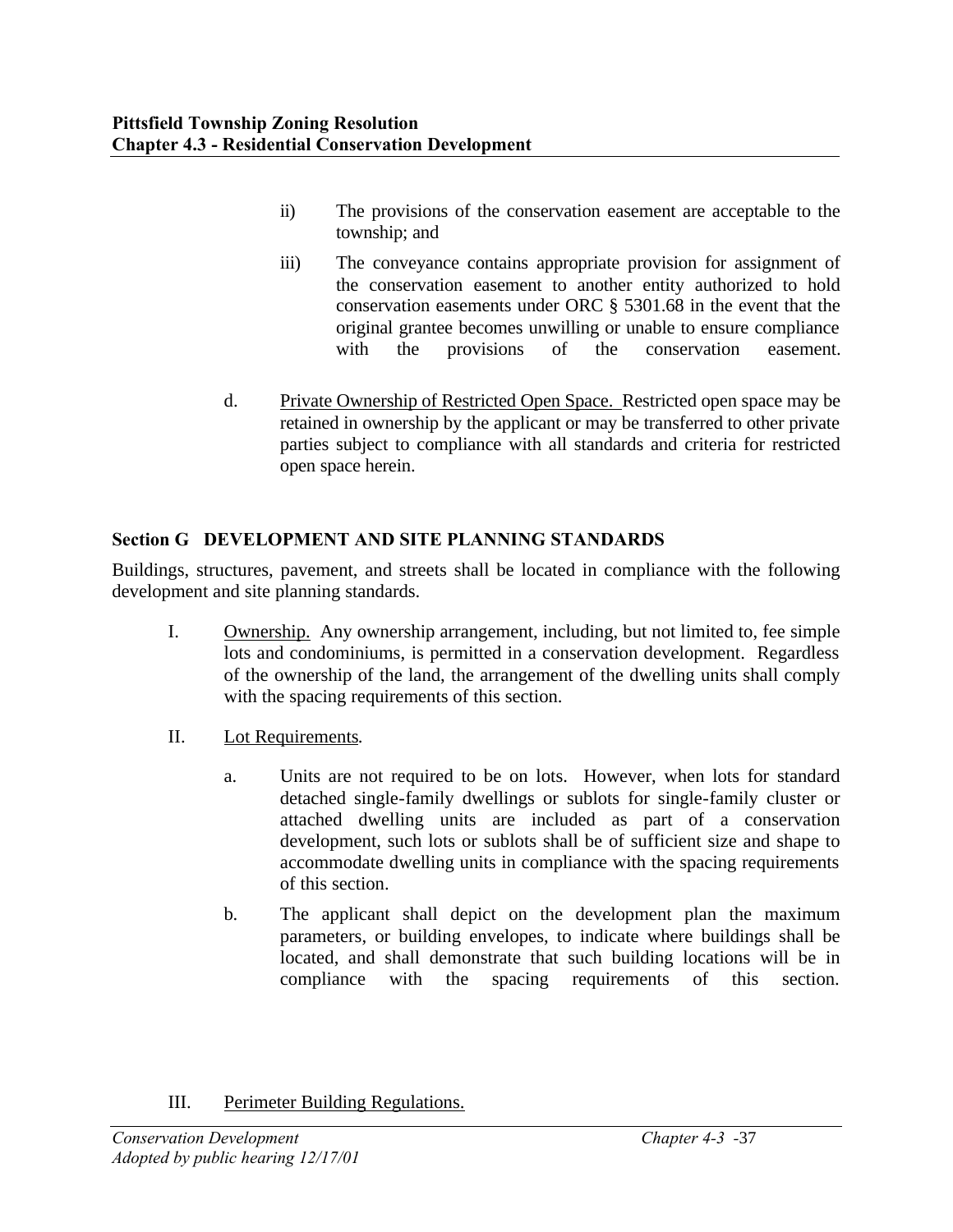- a. The minimum setback from an existing public street shall be 200 feet from a major arterial and 150 feet from a minor arterial road.
- b. The minimum setback from the project boundary shall be 100 feet.
- IV. Interior Building Setback/Spacing Regulations.
	- a. The minimum setback from a proposed local public right-of-way shall be 60 feet.
	- b. The minimum setback from the edge of the pavement of a private street shall be 30 feet.
	- c. The minimum separation between dwellings shall be 20 feet.
- V. Height. The maximum building height shall be 35 feet.
- VI. Resource Protection Regulations.
	- a. Floodplain Protection. There shall be no construction in the Floodplain except as allowed in Floodplain Regulations of this Zoning Resolution.
	- b. Wetlands Protection. Wetlands that are required to be retained by the Army Corp of Engineers or the Ohio EPA to be retained shall be protected by the following:
		- i) A buffer area having a width not less than 50 feet, measured from the edge of the designated wetland. The area within this buffer shall not be disturbed and shall be retained in its natural state; and
		- ii) A minimum building and pavement setback of 70 feet, measured from the edge of the designated wetland.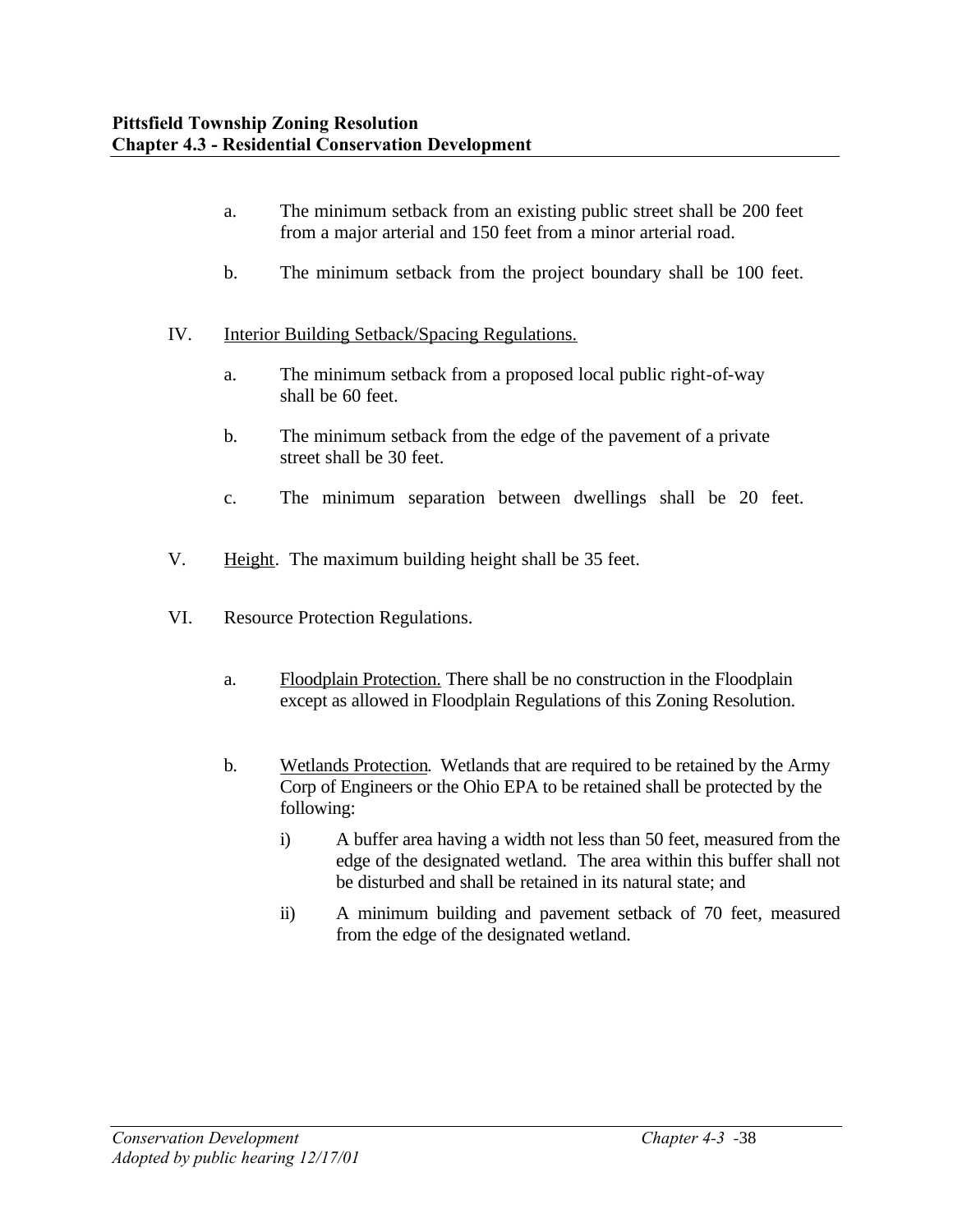## c. Conservation of Riparian Zones:

- i) A riparian buffer of 100 feet shall be provided along the entire length and on both sides of the West Branch of the Black River. A riparian buffer of 50 feet on both sides shall be provided along the length of any other perennial stream channel as designated by Lorain County Soil and Water Conservation District.
- ii) Walkways may be permitted to be located within riparian buffers when the Zoning Commission determines that such will create minimal change to the riparian buffer.

## **VII.** General Street Design Criteria.

- 1. Street alignments should follow natural contours and be designed to conserve natural features.
- 2. Locations of streets should be planned to avoid excessive stormwater runoff and the need for storm sewers.
- 3. The area of the project devoted to streets and related pavement should be the minimum necessary to provide adequate and safe movement through the development.

## **VIII**. Pedestrian Circulation Systems.

- a. A pedestrian circulation system shall be included in the conservation development and shall be designed to ensure that pedestrians can walk safely and easily throughout the development. The pedestrian system shall provide connections between properties and activities or special features within the restricted open space system and need not always be located along streets.
- b. Trails for which public right of passage has been established should be incorporated in the pedestrian circulation system.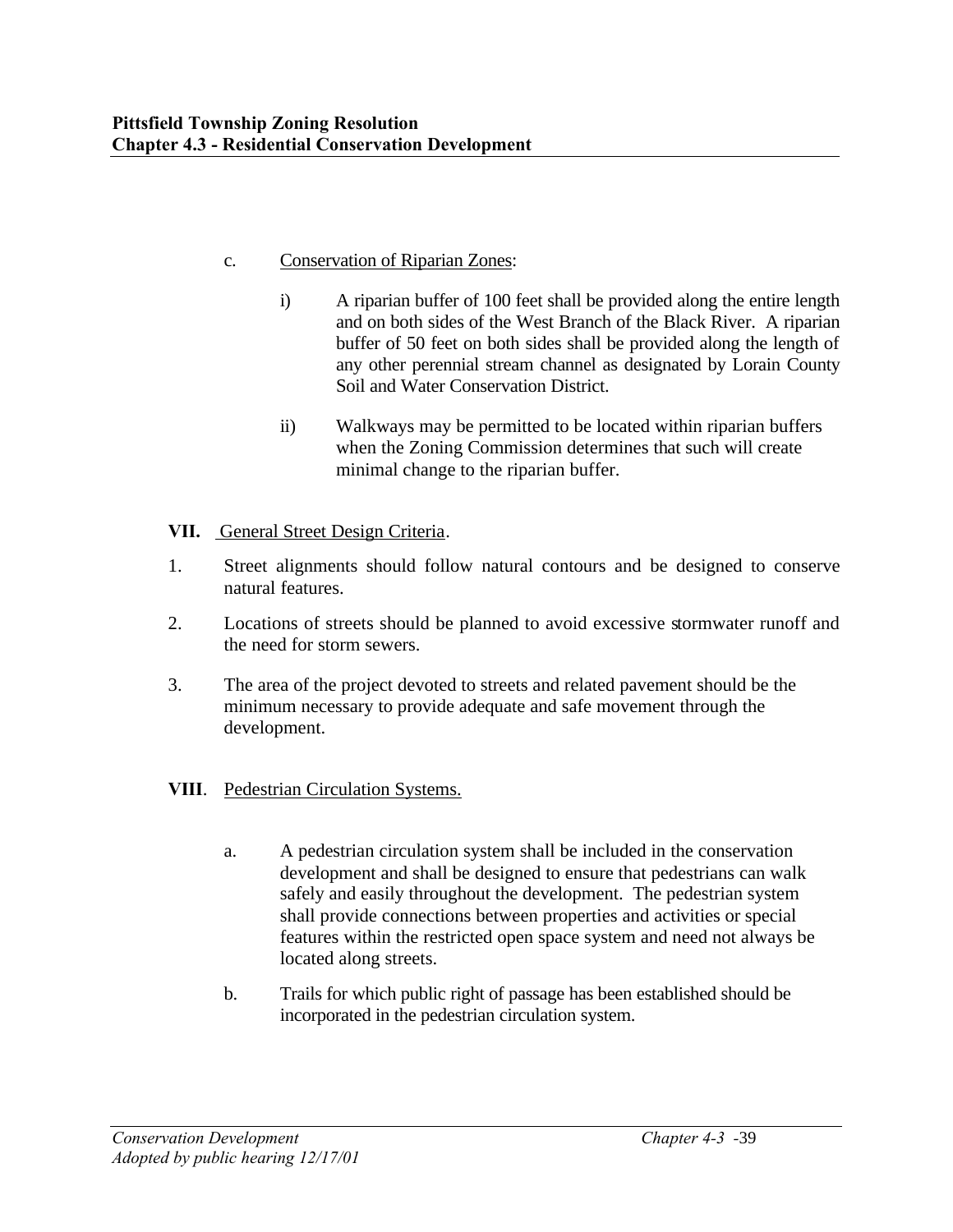- **IX. Sewage Disposal**. Development shall be served by individual or public sewage disposal structures consistent with the Lorain County/Ohio EPA regulations. Individual sewage disposal systems shall comply with all applicable regulations of the Lorain County Health Department and may be located within restricted open space areas when approved by the Township and the Lorain County Health Department.
	- **X. Waivers**. In the event the Zoning Commission determines that certain standards set forth in this section do not or should not apply specifically to the circumstances of a particular project and an alternative method of achieving the objectives of the numerical standard is equal to or better than the strict application of the specified standard, the Township Zoning Commission may relax such standard to an extent deemed just and proper, provided that the granting of such relief shall be without detriment to the health and safety of the community and without detriment to or impairment of the intent of this Section.

## **Section H DEVELOPMENT DESIGN CRITERIA**

In addition to the development and site planning standards set forth in Section G, all elements of a conservation development, particularly the restricted open space areas, shall be designed in accordance with the following criteria to ensure that the project is appropriate for the site's natural, historic and cultural features and meets the objectives of this district.

- I. Conservation of Sloping Land. The road system and buildings should be located to minimize changes to the topography and the need for cutting and filling.
- II. Conservation of Woodlands, Vegetation and other Natural Areas. The design and layout of the development should conserve, maintain, and incorporate existing wooded areas, meadows, and hedgerows and treelines between fields or meadows, especially those containing significant wildlife habitats.
- III. Conservation of Wildlife Habitats. Efforts should be made to protect wildlife habitat areas of species listed as endangered, threatened, or of special concern by the U.S. Environmental Protection Agency and/or by the Ohio Department of Natural Resources.
- IV. Conservation of Prime Farmland. Efforts should be made to protect farmland that satisfies the USDA definition of "prime" or "locally unique" farmland.
- V. Conservation of Existing Scenic Vistas and Visual Quality of the Environment. Buildings should be located to ensure that scenic views and vistas are unblocked or uninterrupted.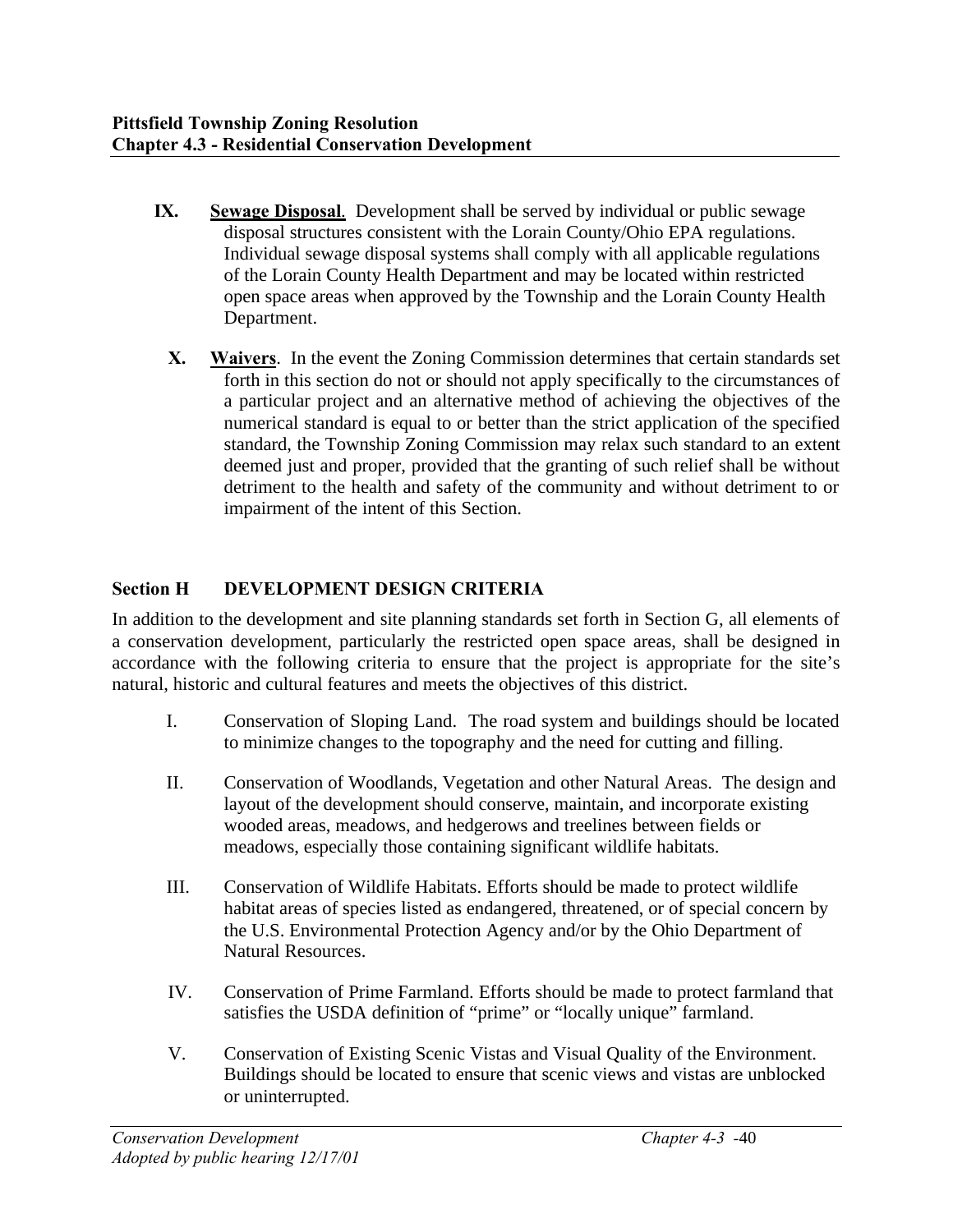VI. Conservation of Cultural Resources. Sites of historic, archaeological, or cultural value and their environs should be protected insofar as needed to safeguard the character of the feature, including stone walls, spring houses, barn foundations, underground fruit cellars, earth mounds and burial grounds.

## **Section I PROJECT REVIEW PROCEDURES**

Under the authority established in ORC §519.021, the Township Zoning Commission shall review and approve development plans for a proposed conservation development according to the procedures set forth in this Section.

- I. Submission of General Development Plan. The applicant shall submit a General Development Plan application to the Township Zoning Inspector. The application shall include documentation illustrating compliance with the standards and criteria set forth in this Article. The application and documentation shall include, but not necessarily be limited to:
	- a. Identification of existing site characteristics, including a general depiction of:
		- i) Boundaries of the area proposed for development, dimensions and total acreage;
		- ii) Contour lines at vertical intervals of not more than 5 feet, highlighting ridges, rock outcroppings and other significant topographical features.
		- iii) Location of wetlands (and potential wetlands), the floodplain boundary and base flood elevation as delineated by the Federal Emergency Management Agency, rivers and streams and their related river or stream bank, ponds, and water courses;
		- iv) Existing soil classifications and identification of Prime Farmlands;
		- v) Locations of all wooded areas, tree lines, hedgerows, and specimen trees;
		- vi) Delineation of existing drainage patterns on the property, existing wells and well sites;
		- vii) Description of significant existing vegetation by type of species, health, quality, etc.;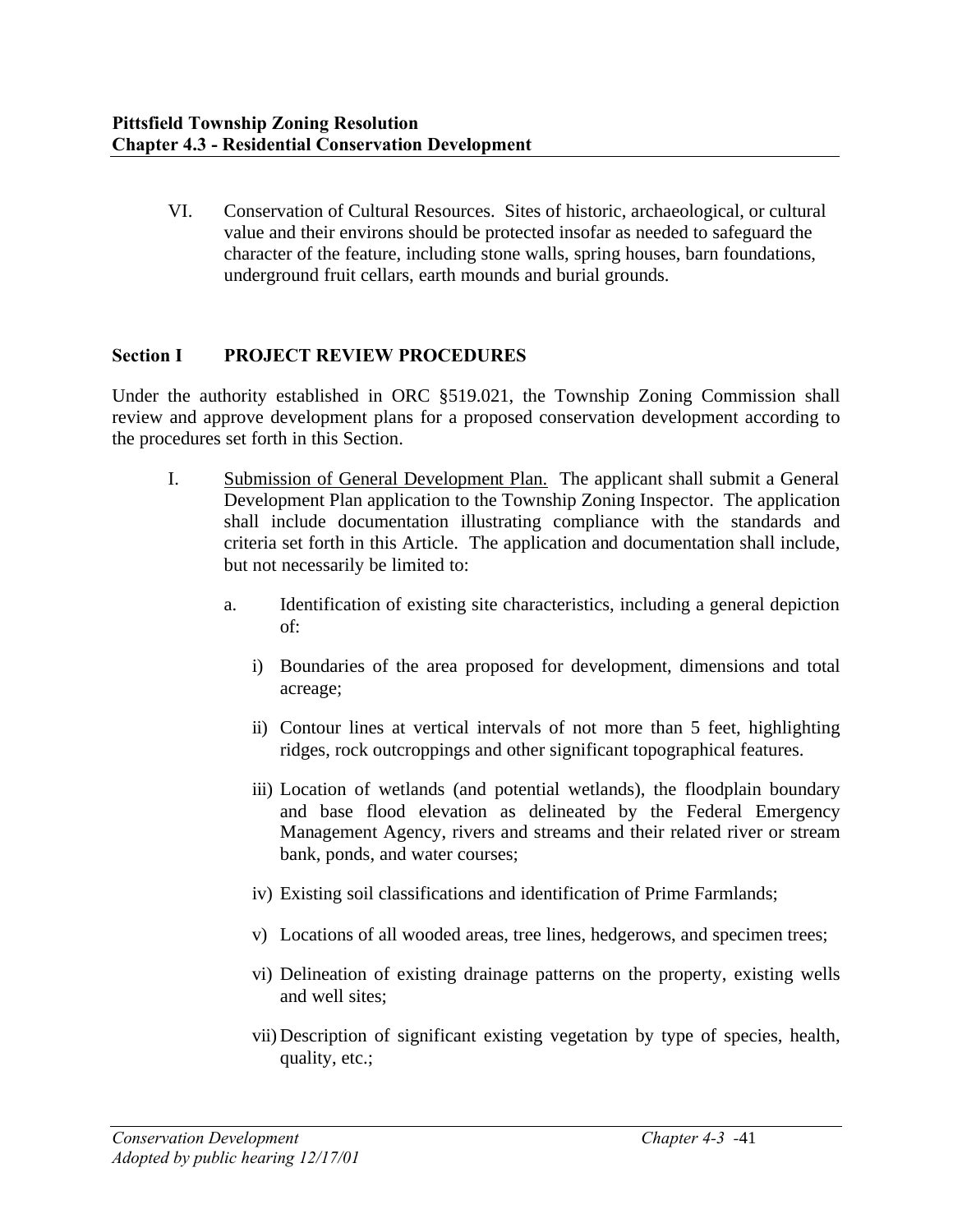- viii) Existing buildings, structures and other significant man-made features on the site and within 200 feet of the project boundary;
- ix) Description of all structures and areas of known or potential historical significance; and
- x) Existing viewsheds and identification of unique vistas.
- b. The preliminary site plan shall be drawn at a scale not less than 1" to 100' feet and shall include:
	- i) A summary of the proposed development including the total acreage, number of residential units, type of dwellings, density by type of dwelling, and acreage of restricted open space to be conserved;
	- ii) A sketch layout of standard single family lots, if any;
	- iii) The location of the restricted open space and any proposed recreational facilities;
	- iv) Natural features to be conserved and any required buffer areas;
	- v) Natural features to be altered or impacted by the development and areas where new landscaping will be installed, etc.;
	- vi) General location of public street rights-of-way; and
	- vii) Proposed utility easement locations.
- c. An outline of the method/structure to perpetually preserve the required restricted open space which indicates:
	- i) The structure of the Association;
	- ii) Membership requirements;
	- iii) Financial responsibilities; and
	- iv) The relationship of the entity to public agencies having responsibilities related to the project.
- d. A description of the project phasing including the phased construction of open space improvements.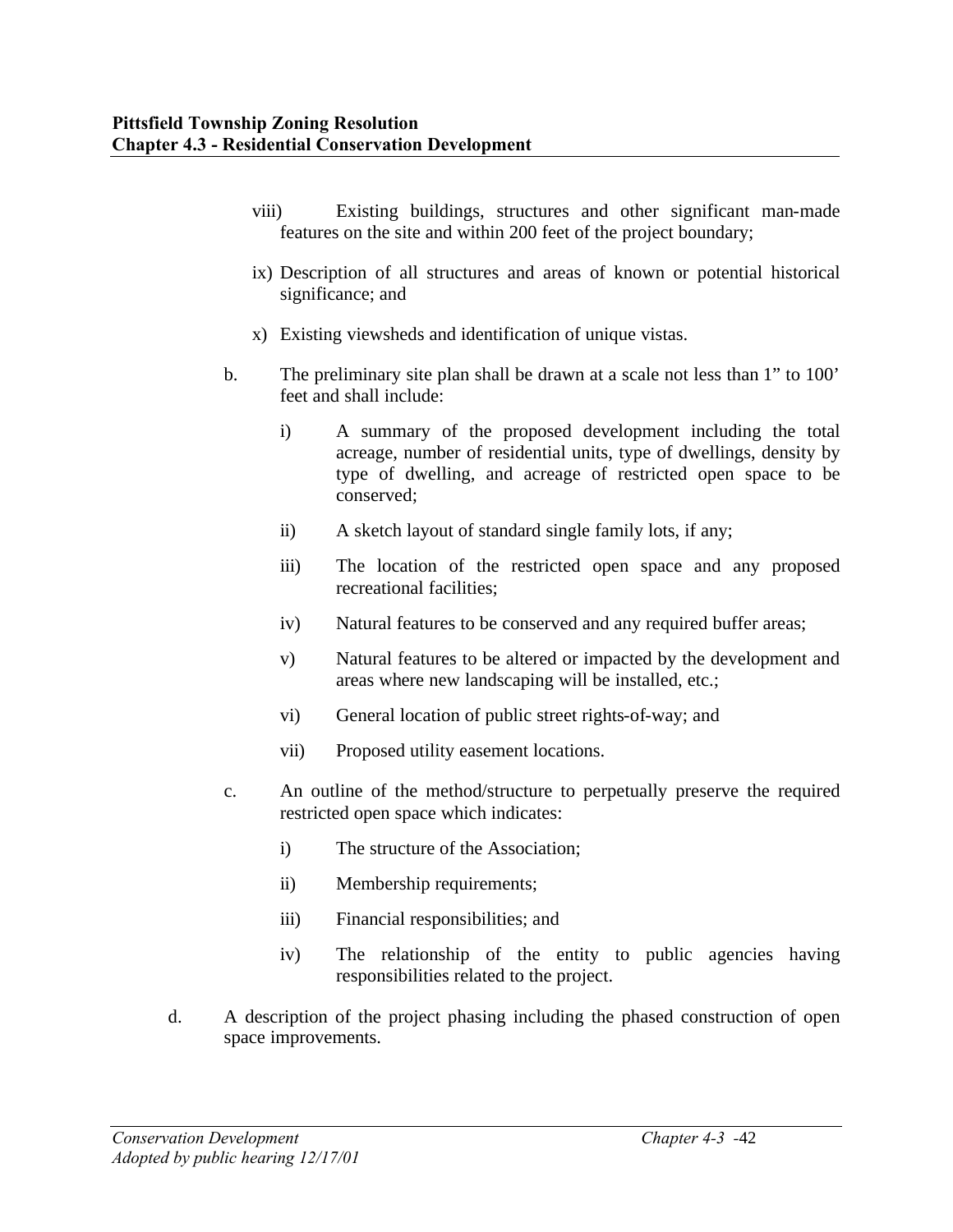- II. Review For Completeness. Within ten business days of receiving the application, the Zoning Inspector shall review the application to determine that the application includes all the items required in subsection A above. If the application is deemed complete and the application fee paid, the Zoning Inspector shall officially accept the application on that date. The Zoning Inspector may request an additional ten (10) business days at the time of application if he/she deems elements of assessment require additional time.
- III. Review of General Development Plan by Others. The Township Zoning Inspector shall distribute the general development plan application to the following for review and comment.
	- a. Regulatory agencies which have statutory authority to subsequently review and approve any aspect of the development, including but not limited to the Lorain County Planning Commission, the Lorain County Health Department, the County Engineer, and the Ohio EPA.
	- b. Other agencies which, at the discretion of the township, may have appropriate technical expertise.
	- c. Appropriate local township administrative officials, including the township's legal advisor.
	- d. Consultants retained by the township.

All comments shall be returned to the township within 30 days from the date distributed.

- IV. Site Visit. The Township Zoning Commission shall, together with the applicant's consultant(s), visit the site if required to gain a thorough understanding of the characteristics of the site.
- V. Review and Approval by Township. The Township Zoning Commission shall review the general development plan and the comments received from Section III above. The Township Zoning Commission shall take action on the submitted general development plan by either:
	- a. Approving the general development plan as submitted; or
	- b. Approving the general development plan subject to specific conditions not included in the plan as submitted, such as, but not limited to, improvements to the general building layout or open space arrangement; or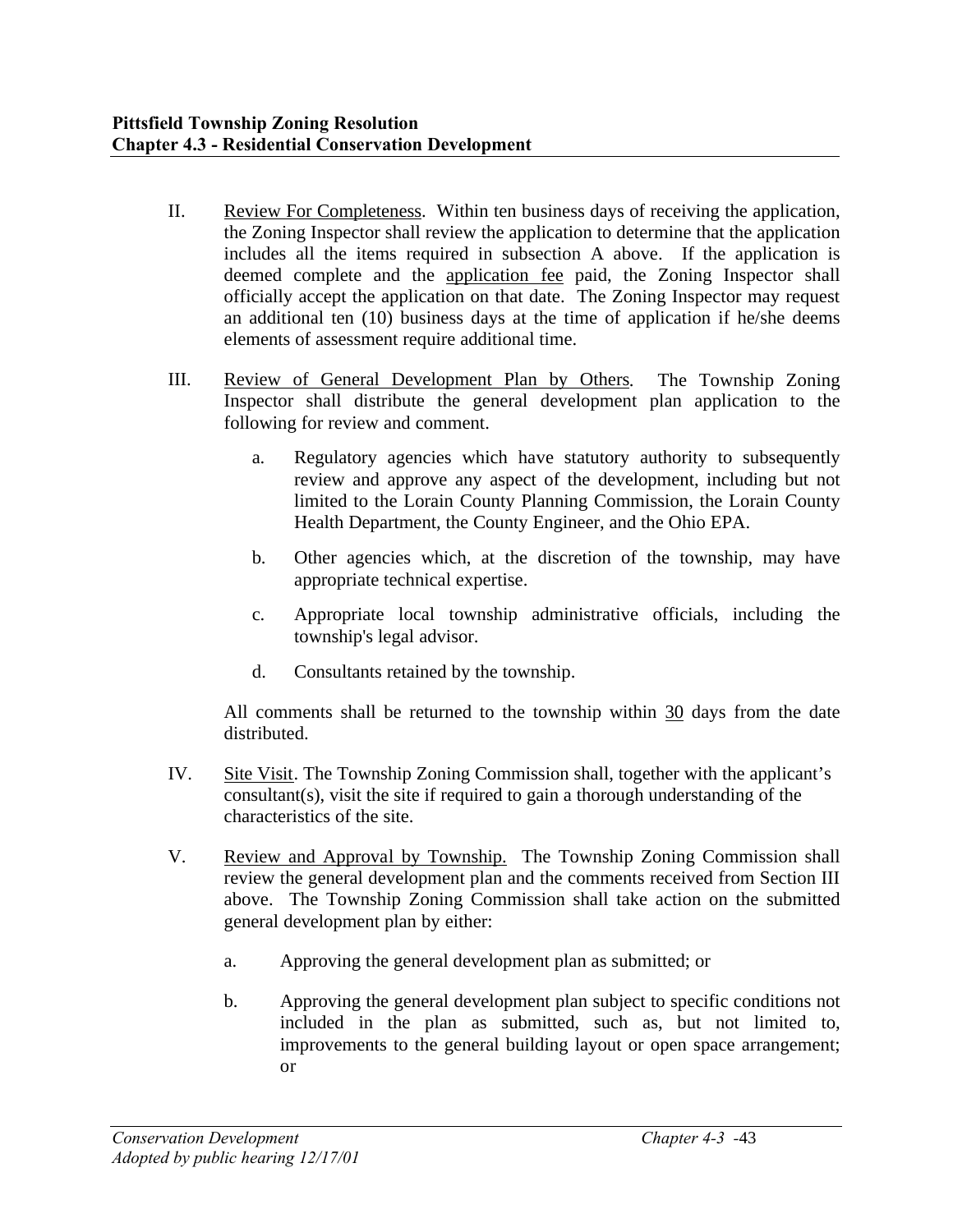c. Denying approval of the general development plan.

Failure of the Zoning Commission to act within 60 days from the date the application was determined complete, or an extended period as may be agreed upon, shall at the election of the applicant be deemed a denial of the general development plan.

- VI. Significance of Approved Plan. Approval of the general development plan shall:
	- a. Establish the development framework for the project, including the general location of open space, development areas, densities, unit types, recreational facilities, and street alignments.
	- b. Be the basis for the application to proceed with detailed planning and engineering in reliance on the approved general development plan.
	- c. Provide the benchmark for the Township Zoning Commission to consider and approve amendments to the general development plan when the Township Zoning Commission determines that the amended plan is equal to or better than the approved general development plan. Examples of this would be more contiguous open space design, improved street alignments, etc.
	- d. Authorize the applicant to apply for all other required regulatory approvals for the project or subsequent phases thereof.
- VII. Final Development Plan. After a general development plan has been approved, an applicant shall submit for review and approval a final development plan. The final development plan may be submitted either for the entire project or for each construction phase.
	- a. Submission Requirements. The final development plan shall include:
		- i) A site plan drawn at a scale not less than  $1" 50$  feet indicating:
			- aa. Boundaries of the area proposed for development, accurate dimensions and total acreage;
			- bb. The exact location and dimension of private streets, common drives and public street rights-of-way;
			- cc. Exact location of building footprints or envelopes within which dwelling units are to be constructed, and lot lines with dimensions for all residential units for which individual ownership is proposed;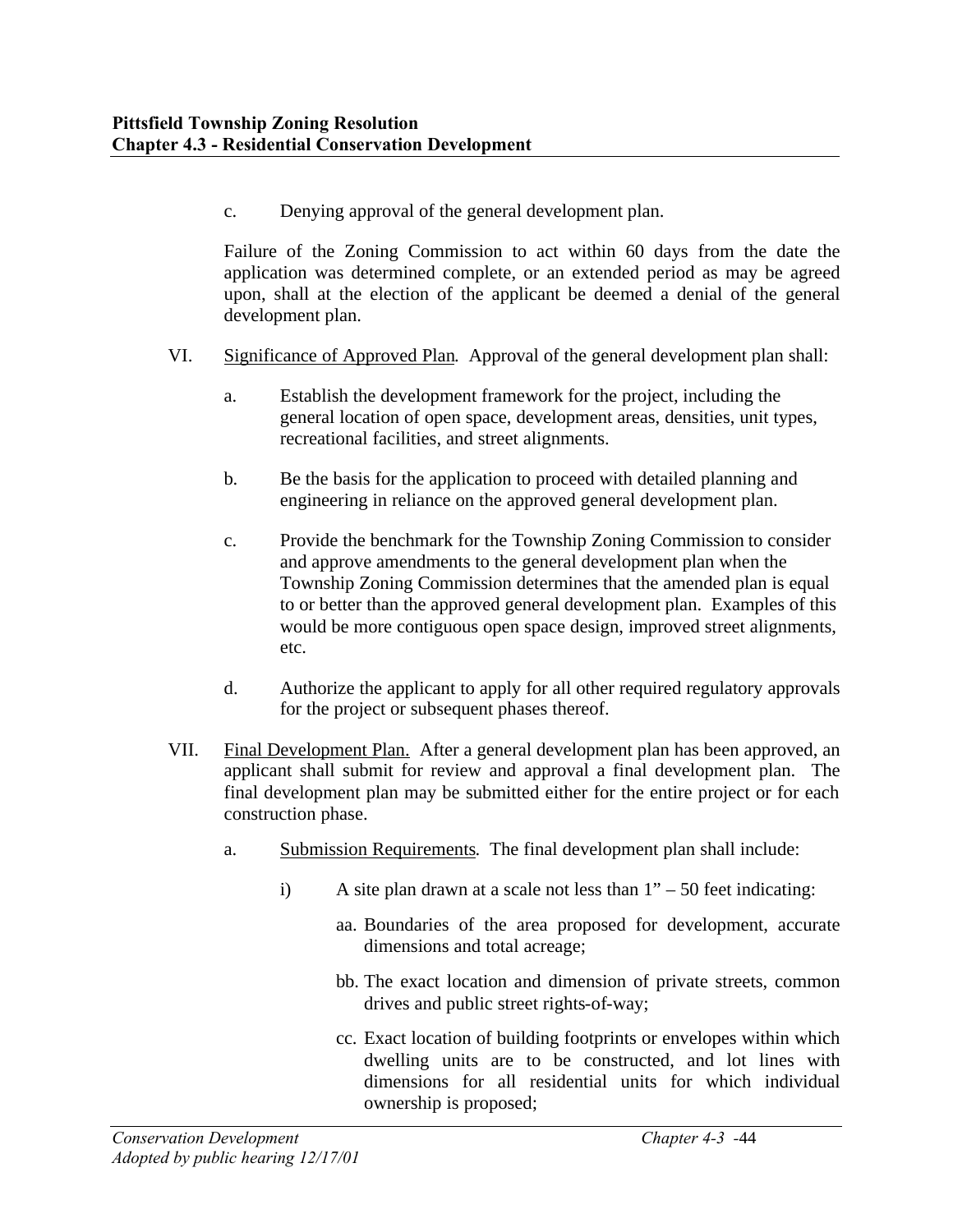- dd. Dimensions of building/unit spacing;
- ee. The extent of environmental conservation and change and the exact location of all no cut/no disturb zones ; and
- ff. Designated restricted open space areas and a description of proposed open space improvements.
- ii) A grading plan drawn at a scale of 1" 50 feet, showing all information pertaining to surface drainage.
- iii) A detailed landscaping plan for new landscaping, including entry features and signs.
- iv) The Declaration, Articles of Incorporation and either Bylaws (for a Condominium Association) or Code of Regulations (for a Homeowners' Association) and any other final covenants and restrictions and maintenance agreements to be imposed upon all the use of land and pertaining to the ownership, use, and maintenance of all common areas, including restricted open space.
- v) Conditions imposed by other regulatory agencies.
- e. Review For Completeness. Within ten (10) business days of receiving the application, the Zoning Inspector shall review the application to determine that the application includes all the items required in subsection VII a, above. If the application is deemed complete and the application fee paid, the Zoning Inspector shall officially accept the application on that date.
- f. Distribution of Final Development Plan. The Zoning Inspector shall distribute the final development plan application to the Zoning Commission, the township's legal advisor, and other appropriate administrative departments or professional consultants for review and comment. Any reports, comments, or expert opinions shall be compiled by the Zoning Inspector and transmitted to the Zoning Commission prior to the time of the Commission's review.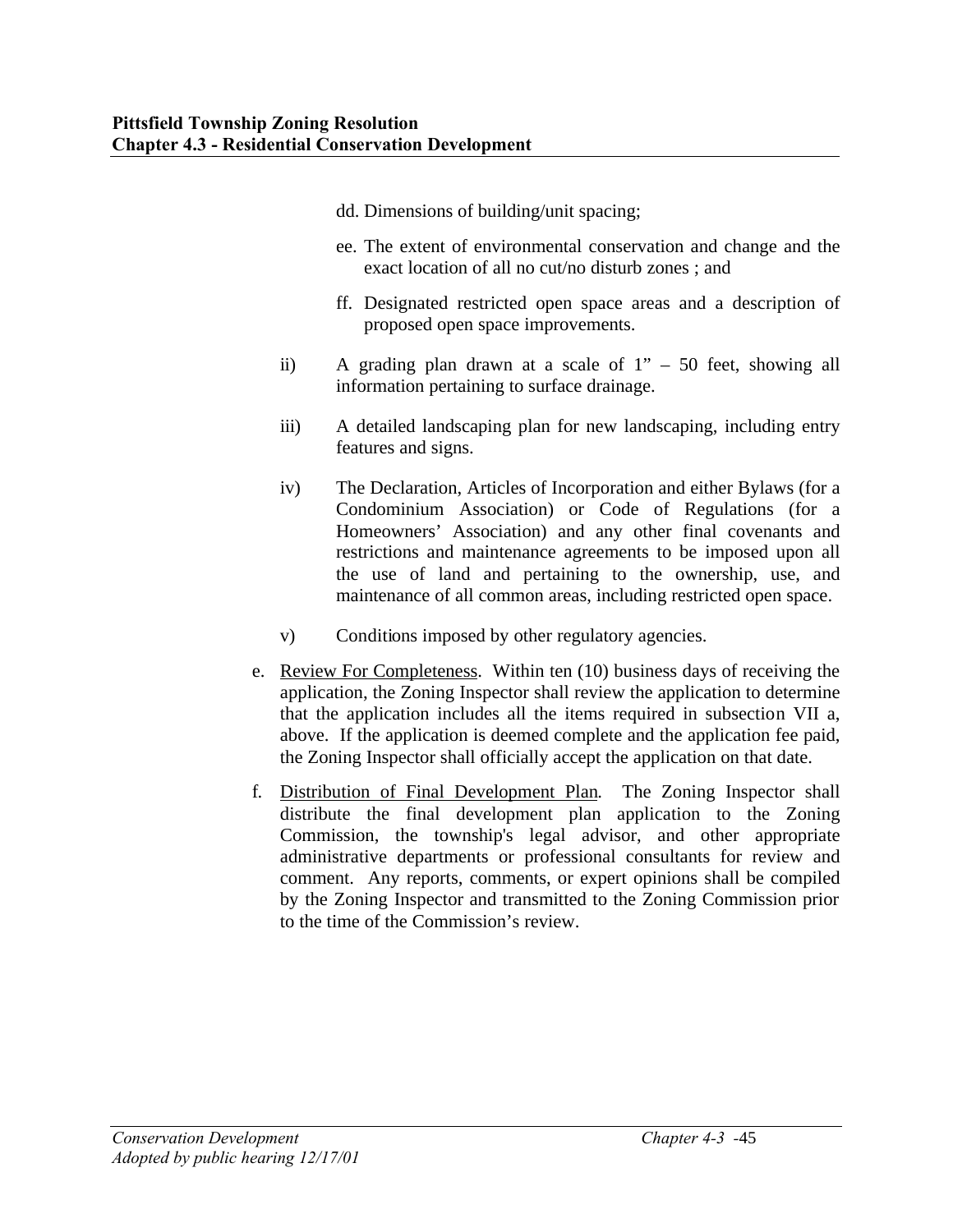- g. Review by the Township's Legal Advisor. The township's legal advisor shall review the Declaration, Articles of Incorporation and either Bylaws (for a Condominium Association) or Code of Regulations (for a Homeowners' Association) and any other final covenants and restrictions and maintenance agreements to be imposed upon the conservation development. He/she shall provide a written opinion to the Zoning Commission documenting that the above demonstrate full compliance with the requirements of this Chapter.
- h. Review and Approval by Township. The Zoning Commission shall review the final development plan and the comments received from Section II and III above. The Zoning Commission shall determine if the final development plan is in compliance with the general development plan and take action on the submitted final development plan by either:
	- i) Approving the final development plan as submitted; or

ii) Approving the final development plan subject to specific conditions not included in the plan as submitted, such as, but not limited to, improvements to the general building layout or open space arrangement; or

iii) Denying approval of the general development plan.

Failure of the Zoning Commission to act within 60 days from the date the application was determined complete, or an extended period as may be agreed upon, shall at the election of the applicant be deemed a denial of the general development plan.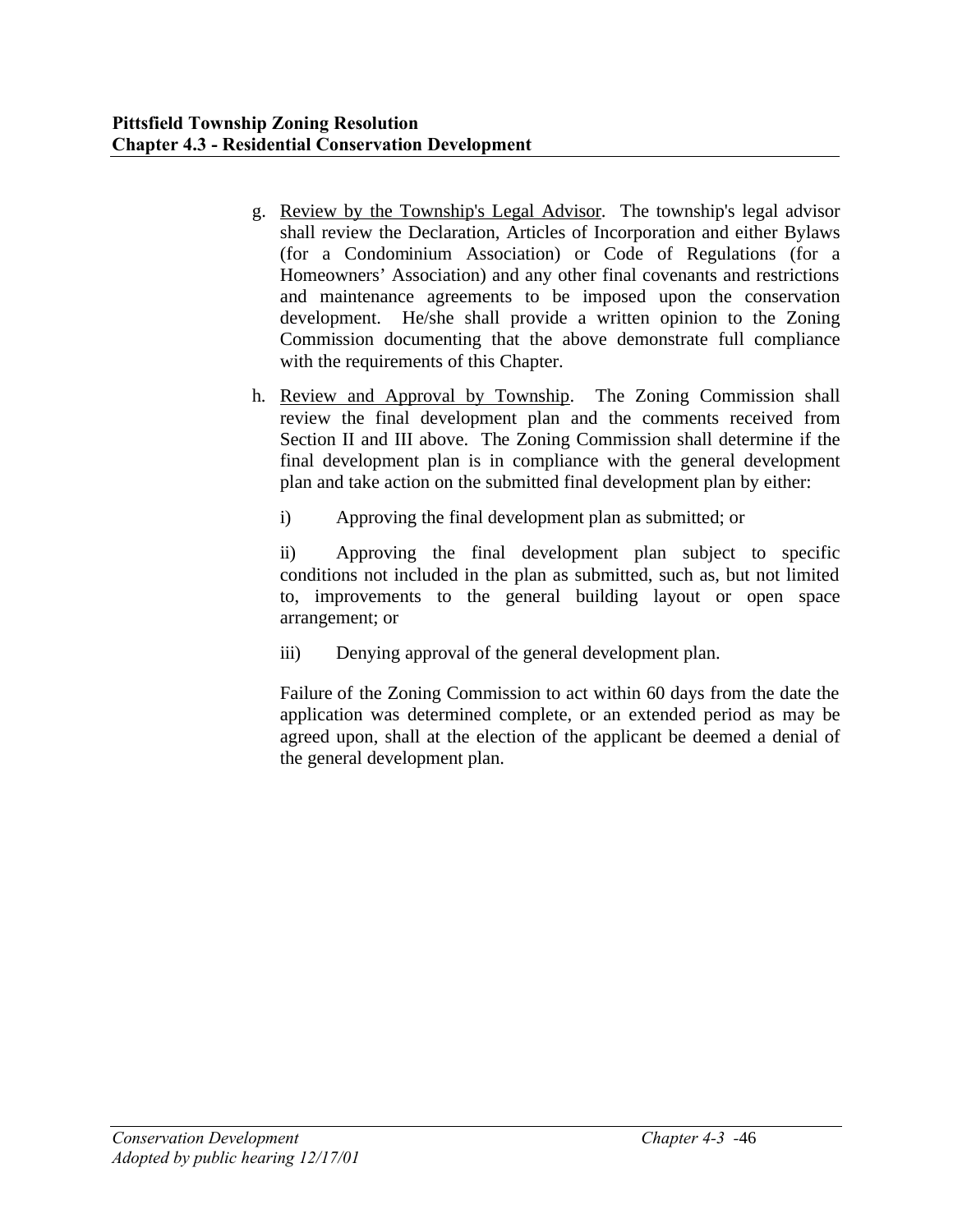# **CHAPTER 4-4 PRIMARY AGRICULTURAL USE DISTRICT**

#### **Section A. PURPOSE**

The Primary Agricultural Use District is intended to provide for protection of agricultural economic uses within the Township from incompatible land uses and more intense development patterns which would deteriorate agricultural viability. The district is intended to provide an environment which encourages residents to continue farming investments. This district permits uses compatible with, and supportive of agriculture, including agriculturally related and home based businesses appropriate to a rural and farm setting, as well as direct marketing of farm products and services in conjunction with farm operations. Residential development compatible with agriculture is permitted on sites of 40 acres or larger. Zoning requests for Residential Conservation Development District are considered appropriate adjacent to and within the Primary Agricultural Use District. This District is intended to provide for continued farm use and investment for a minimum of 10 years. To be considered for the Primary Agricultural Use District, all parcels with the exception of existing platted lots must be registered and continue to be certified under the State of Ohio CAUV program.

### **Section B. PRINCIPAL PERMITTED USES**

The following uses are considered principal permitted uses subject to compliance with all the requirements set forth in the Zoning Resolution and all application review and approval procedures.

- 1) Residential Uses
	- a. Single Family Detached (Principal Farm Dwelling)
	- b. Lot of Record Dwelling
	- c. Relative Farm Help Dwelling (limit 2)
- 2) Commercial Uses
	- a. General Agricultural Operations
	- b. Forestry including sale operations and lease\*
	- c. Veterinary clinics and services
	- d. Home Occupations
	- e. Commercial nurseries (including Retail)\*
	- f. Private kennel or stables
	- g. Farmers Market roadside stands\*
	- h. Community supported agriculture
	- Subject to existing requirements that 50% of sales be generated from local agriculture.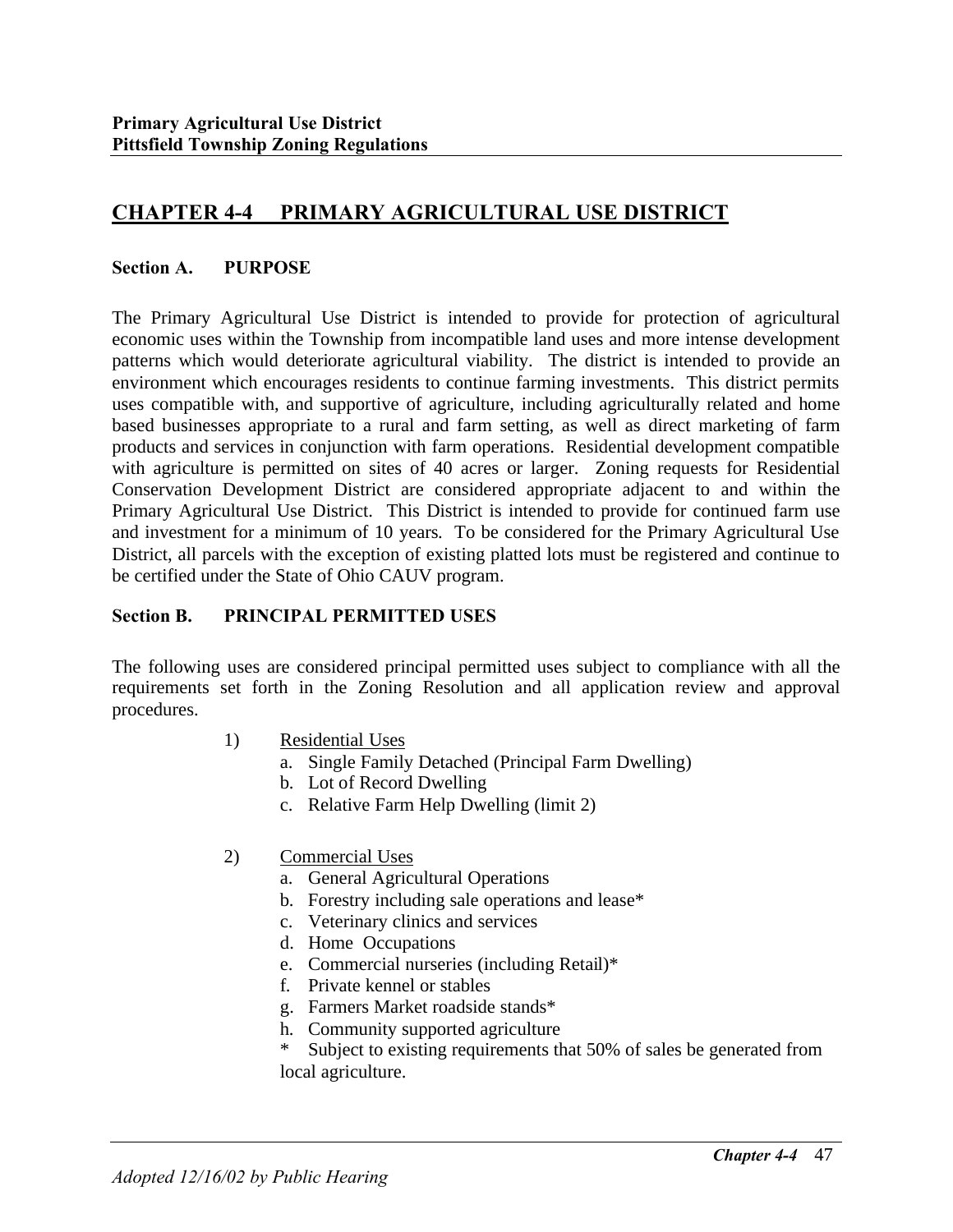- 3) Institutional/Civic/Public
	- a. Government Facilities and Services
	- b. Public Park or Recreation Areas
- 4) All Principal Permitted Uses must demonstrate that adequate parking on a case by case basis during the site plan review or thereafter and that safe access standards are met.

## **Section C. CONDITIONAL USES**

- 1) Residential Uses
	- a. Development Transfer area dwellings limited to 3 per 40 acres if land owned for 10 consecutive previous years
	- b. Farm Help Dwelling (limit 1)
	- c. Bed and Breakfast providing such use contains no more than four (4) lodging rooms.
	- d. Homestead Retention Dwelling: when entire parcel has been under single ownership for at least 10 consecutive preceding years and the parcel is not less than 40 acres. This use will permit owners to convey the parcel but retain a leasehold interest in the residence and the land underlying the residence up to ten (10) acres. In no case shall another residence be constructed on the parcel. The leasehold interest and its restrictions extend to succeeding owners.
- 2) Commercial Uses
	- Communication Towers Agricultural tourism/education U-Pick or Cut operations Family Business Agricultural financial and management support services Exotic animal uses
- 3) Institutional/Civic/Public Uses Churches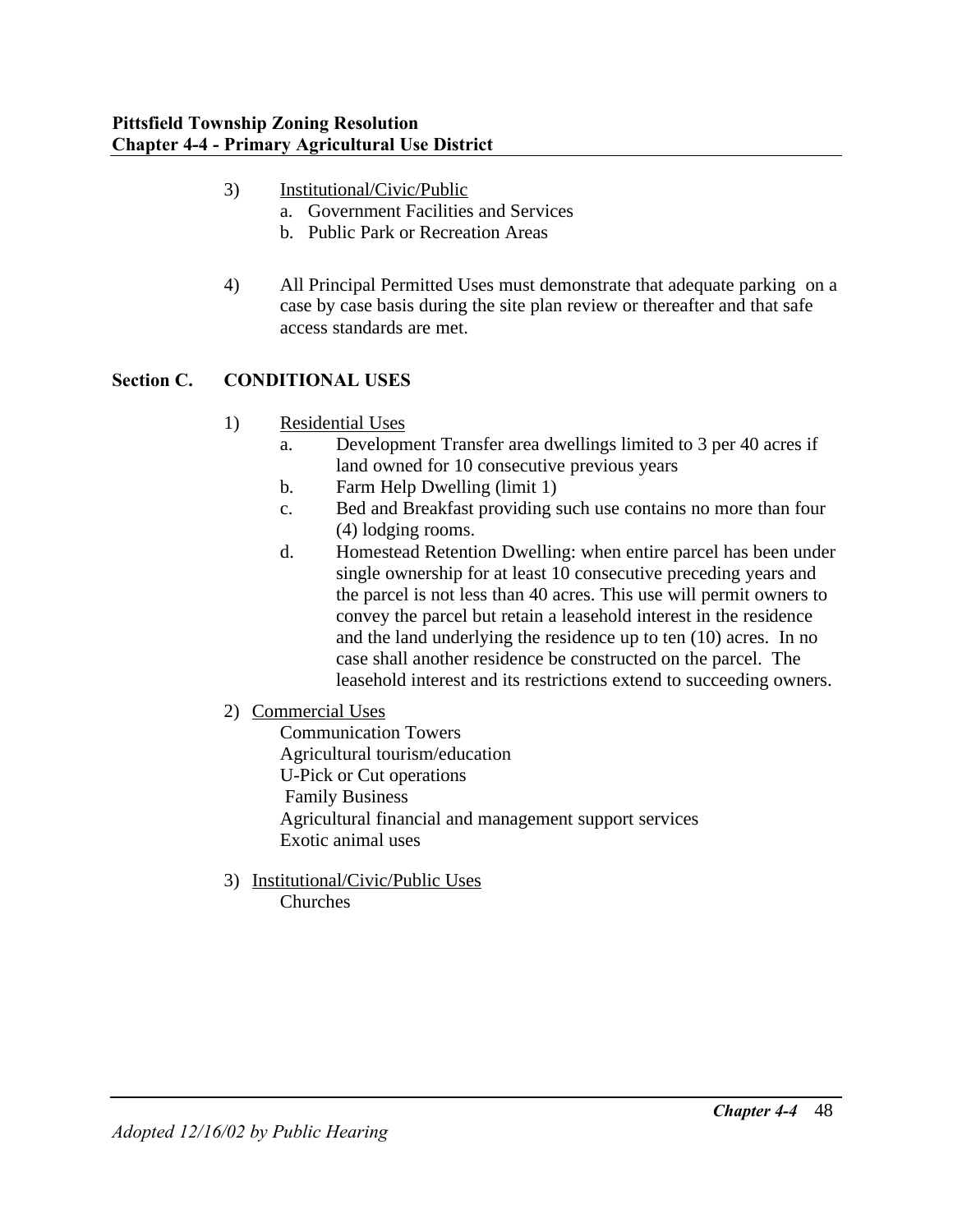### **Section D ACCESSORY USES AND STRUCTURES**

Accessory uses and structures are those that are necessarily and customarily incidental and subordinate to the principal uses allowed in the district. Accessory uses, structure and activities shall be subject to the same regulations that apply to principal permitted uses.

- 1. Television/Communication Satellite Dishes
- 2. Antennas that are designed to receive television broadcast signals.
- 3. On-premises signs as set forth in Chapter 7 of this Resolution.
- 4. Off-street parking areas for employees, customers and visitors of the Principal Use.
- 5. Fences, Walls, and Hedges limited to a maximum height of eight (8) feet.
- 6. Agricultural buildings

## **Section E MINIMUM PROJECT AREA FOR PRIMARY AGRICULTURAL USE**

The minimum area required to establish a Primary Agricultural Use District is 300 contiguous acres. An Application for Primary Agricultural Use designation must be accompanied by an affidavit declaring purpose to remain in agriculture for a minimum of ten (10) years. Multiple land owners may combine property to meet the 300 acre minimum. Additional Parcels may be added to the Primary Agricultural Use District after initial creation. Land included in a Primary Agricultural Use District may seek rezoning to Residential Conservation District within the 10 year period with up to 16 acres per 300 acre increments. Requests for Rezoning to Residential Conservation must be supported by others in the District in writing. Owners within a Primary Agricultural District may withdraw from the District through a rezoning request and upon notice to other district owners.

## **Section F AREA, SETBACK AND HEIGHT REQUIREMENTS**

All uses must comply with the following. In addition, the Site Plan Review procedures of Chapter 6and the Conditional Use Provisions of Chapter 5 are applicable for all non-residential conditional uses.

#### Farm Dwelling Requirements

1) Single Family residential use is considered allowable (Principal Farm Dwelling) in conjunction with farm use if: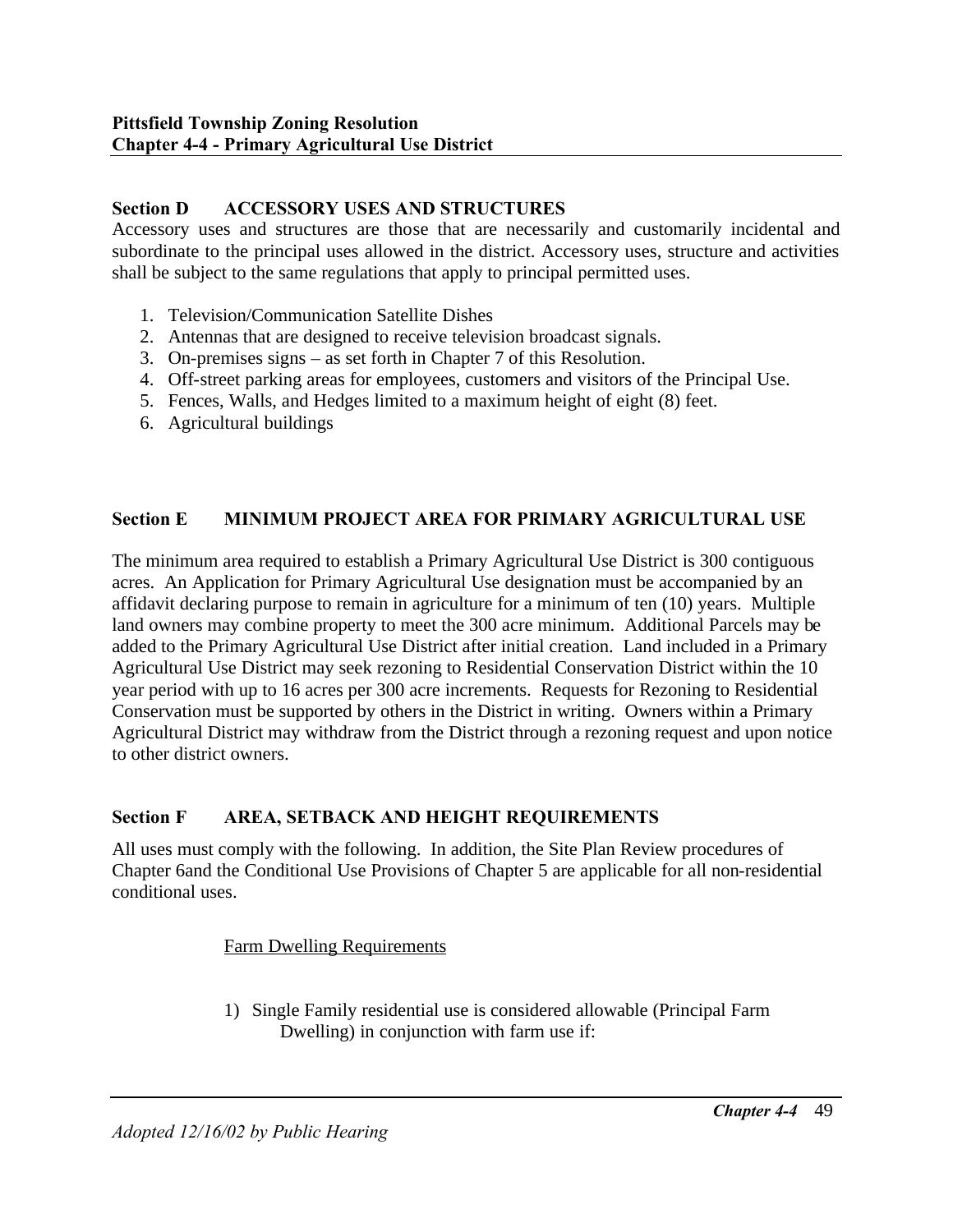- a. The subject tract within the Primary Agricultural Use District is currently employed for farm use.
- b. There is no other dwelling on the subject parcel.
- c. The dwelling will be occupied by a person or persons who owns the property that is in agricultural use.
- d. The dwelling will be located on the least productive part of the parcel to the maximum extent feasible.
- e. The subject parcel must be a minimum of 40 acres.
- f. The dwelling must receive approval by the Lorain County Department of Health.
- 2) Relative Farm Help, and Non-Relative Farm Help Dwellings (Accessory Farm Dwellings)

A single family dwelling for farm help is allowable provided in conjunction with farm use when :

- a. The dwelling will be occupied by a person or persons who will be principally engaged in the agricultural uses of the land and whose assistance in the management of the agricultural use is or will be required by the farm operator.
- b. The accessory farm dwelling will be located on the same parcel as the principal farm dwelling.
- c. The dwelling will be located on the least productive parts of the parcel to the maximum extent feasible.
- d. The subject parcel must have a minimum of 40 acres for each Farm Help dwelling in addition to the Principal farm dwelling provided there is 40' separation between dwellings.
- e. Approvals of Farm Help dwellings granted under this section shall be conditioned with a requirement that the farm operator annually submit a report to the Zoning Administrator identifying the residents of the dwelling(s) and their relationship to farm operator.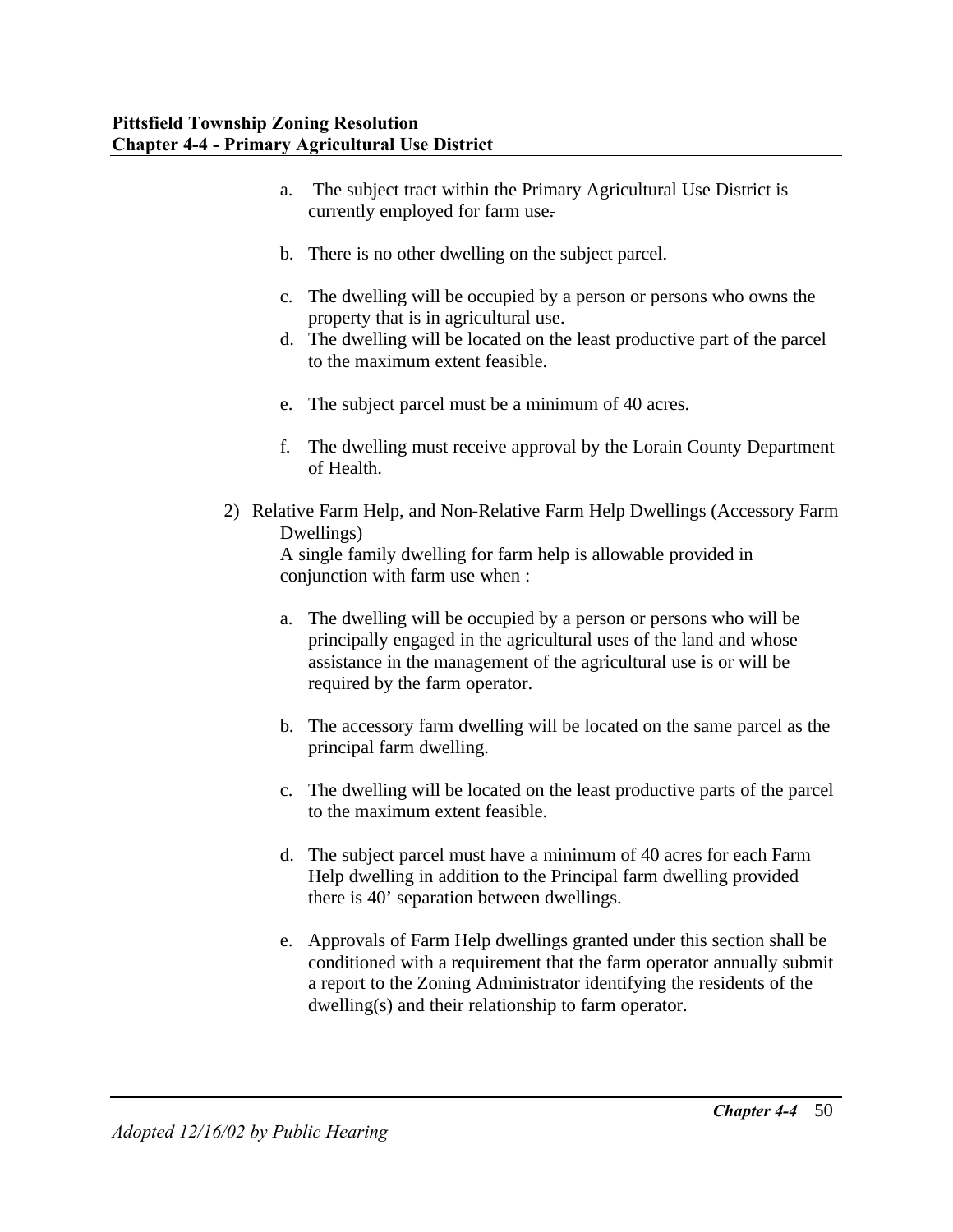| f.                                                  | A dwelling approved under this section shall be converted to an<br>allowable use within one year of the date the farm dwelling no longer<br>meets the criteria of this section. |  |  |
|-----------------------------------------------------|---------------------------------------------------------------------------------------------------------------------------------------------------------------------------------|--|--|
| <b>Minimum Lot Sizes</b><br><b>Commercial Uses:</b> | Veterinary Clinics and Services: 5 acres<br>Kennels and Stables: 5 acres<br>Agricultural Financial and Management Services: 2 acres<br>Communication towers: 1 acre             |  |  |
| Institutional/Civic/Public Uses:                    | Churches: 5 acres                                                                                                                                                               |  |  |
| Minimum Lot Frontage:                               | Commercial and Institutional/Civic Uses: 500 feet                                                                                                                               |  |  |
| Minimum Lot Depth:                                  | 300 feet                                                                                                                                                                        |  |  |
| Maximum Building Height:                            | 35 feet (excluding agricultural building and uses)                                                                                                                              |  |  |
| Maximum Floor Access to Lot<br>Ratio:               | Commercial and Institutional Uses: 0:25                                                                                                                                         |  |  |

## **Section G SITE PLAN REVIEW AND PERFORMANCE STANDARDS**

Prior to obtaining a Zoning Certificate, all Commercial, Institutional Conditional Uses, as well as Farm Accessory Dwelling shall be subject to Site Plan Review Standards, Chapter 6 of this Zoning Resolution.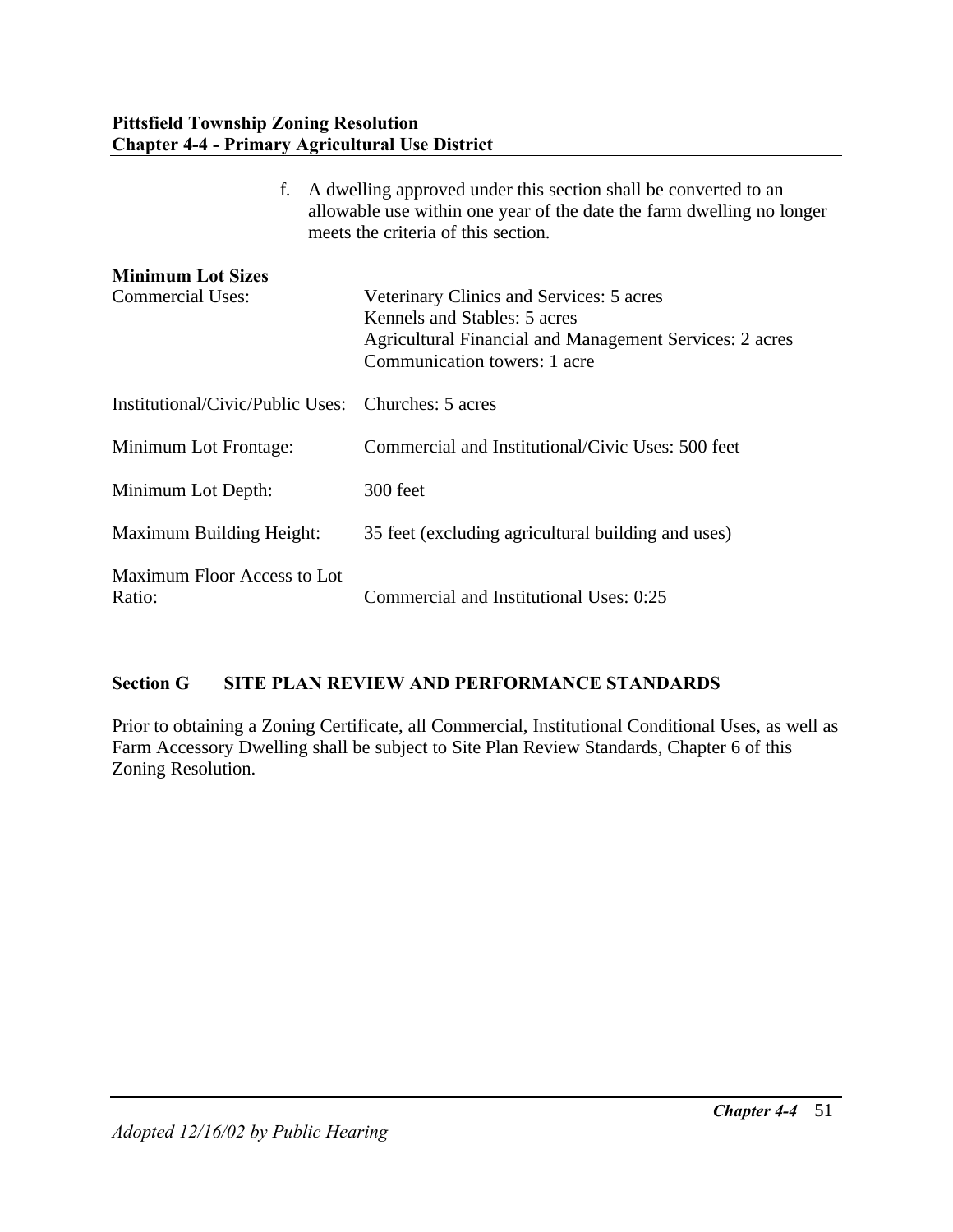## **Section H TRANSFER OF DEVELOPMENT RIGHTS**

**Left Blank by Design**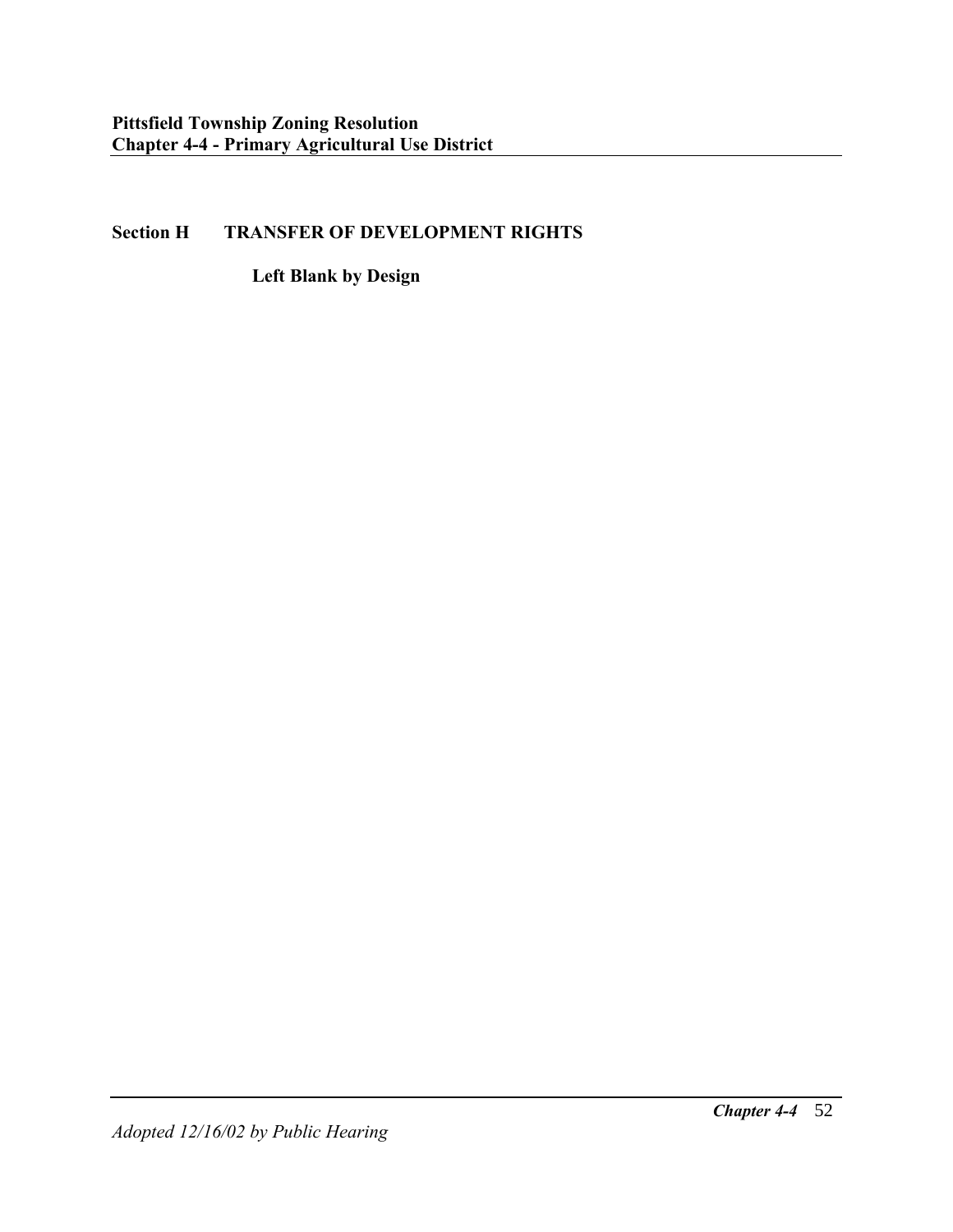# **CHAPTER 4-5 STATE ROUTE 58 SMALL COMMERCIAL DISTRICT**

#### **Section A. PURPOSE**

The State Route 58 Small Commercial District is intended to enhance commercial revitalization of the Rts. 58/20 intersection as provided for in the adopted Corridor Plan and to include intersection of Rts. 58/303. New development is proposed to be integrated to the maximum extent feasible with existing commercial development particularly in the area of traffic management. Due to the existing infrastructure and public service limitations as well as the limited acreage available in this District, maximum structure size limits are enforced.

#### **Section B. PRINCIPAL PERMITTED USES**

The following uses are considered principal permitted uses subject to compliance with all the requirements set forth in the Zoning Resolution and the application review and approval procedures.

1. Commercial Uses

New Retail: not exceeding five thousand (5,000) square feet (excludes convenience stores) Offices: not exceeding five thousand (5,000) square feet (includes personal and financial services) Restaurants: excludes drive-through Medical Offices and Clinics Commercial Nurseries

2. Institutional/Civic/Public Government Facilities and Services

#### **Section C. CONDITIONAL USES**

The following uses shall be conditionally permitted in the State Route 58 Small Commercial District subject to meeting all applicable requirements set forth in Chapter 5 (Conditional Use Standards) as well as all general requirements set forth in the Zoning Resolution and the application review and approval processes.

> 1. Commercial Uses Bars/Taverns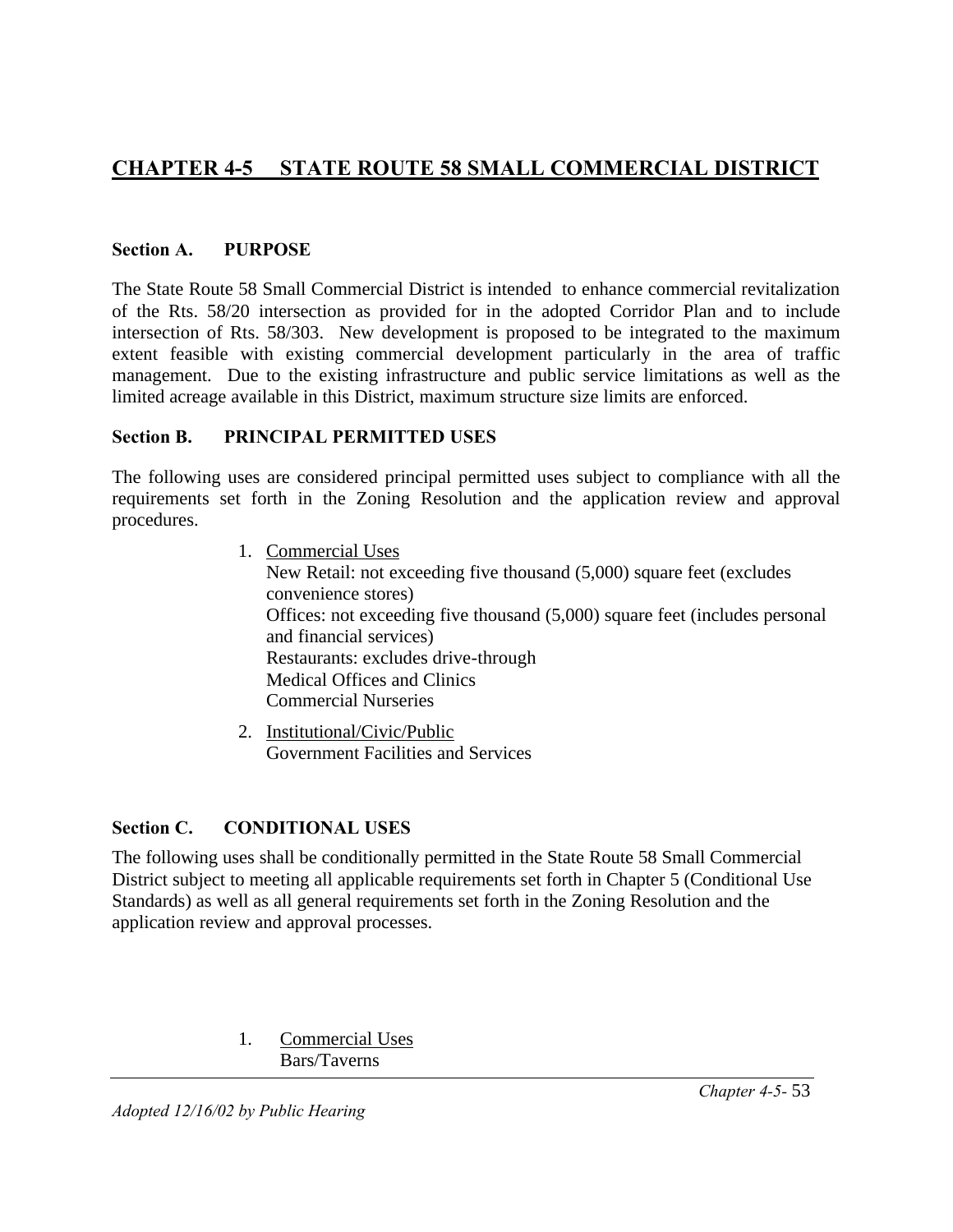Veterinary Clinics Day Care Centers Offices for Professional Services and Financial Services greater than five thousand (5,000) square feet Vehicle and Equipment Sales, Service and Rentals Convenience Stores Drive Though/Fast Food Restaurants

2. Institutional/Civic/Public Uses Churches

## **Section D ACCESSORY USES AND STRUCTURES**

Accessory uses and structures are those that are necessarily and customarily incidental and subordinate to the principal uses allowed in the district, unless specifically prohibited. Accessory uses, structure and activities shall be subject to the following regulations in addition to the same regulations that apply to principal permitted uses.

- 1. Television/Communication Satellite Dishes
- 2. Antennas that are designed to receive television broadcast signals.
- 3. On-premises signs as set forth in Section \_ of the Resolution.
- 4. Off-street parking areas for employees, customers and visitors of the Principal Use.
- 5. Fences, Walls, and Hedges may abut side and rear yards but are limited to a maximum height of eight (8) feet.
- 6. Automatic Teller Machine (ATM) located inside or attached outside to the structure housing the principal use.

## **Section E AREA, SETBACK AND HEIGHT REQUIREMENTS**

All uses must comply with the following in addition to the Site Plan Review Provisions of Chapter 6 and the Conditional use Provisions of Chapter 5, whichever is greater.

| 1. Minimum Lot size:     | One and one-half acres (65,340 square feet): Principal<br><b>Permitted Uses</b><br>Two acres: Conditionally Permitted Uses |
|--------------------------|----------------------------------------------------------------------------------------------------------------------------|
| 2. Minimum Lot Frontage: | Two hundred $&$ fifty (250) feet                                                                                           |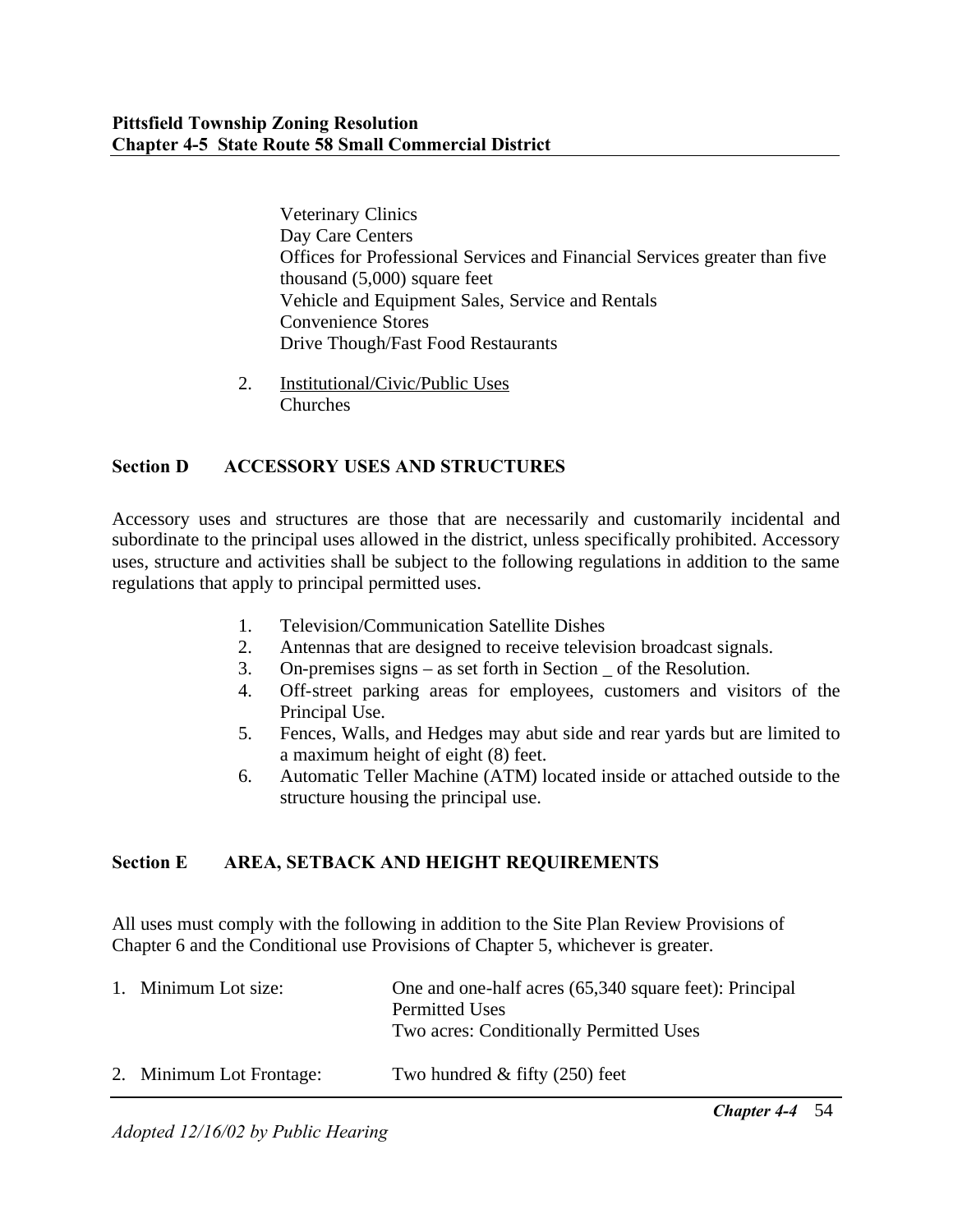| 3. Minimum Lot Width:                                      | Two hundred $&$ fifty (250) feet              |
|------------------------------------------------------------|-----------------------------------------------|
| 4. Minimum Lot Depth:                                      | Two hundred (200) feet                        |
| 5. Minimum Parking Lot Setback<br>from Rts $58$ and $20$ : | Twenty-Five (25) feet from Road Right of Way  |
| 6. Minimum Building Setback<br>from Rts $58$ and $20$ :    | One hundred (100) feet from Road Right of Way |
| 7. Minimum Side Yard Setback:                              | Thirty $(30)$ feet                            |
| 8. Maximum Building Height:                                | 35 feet                                       |
| 9. Maximum Floor Area to Lot Ratio: 0.25                   |                                               |

10. Rear Setback Thirty (30') Feet (Added by Amendment 9/01/03)

## **Section F VEHICULAR ACCESS MANAGEMENT**

In addition to compliance with the Ohio Department of Transportation (ODOT) Access Management Manual, all uses must comply with the following standards:

- 1. Curb cuts for new Commercial and Institutional/Civic Uses shall be limited to two (2) access points per development
- 2. Minimum curb cut spacing on SR.58: Six hundred (600) feet for new nonresidential uses
- 3. All proposed new development and existing structure conversion must demonstrate a traffic overall level of service "C" and a Peak Hour level of service "D".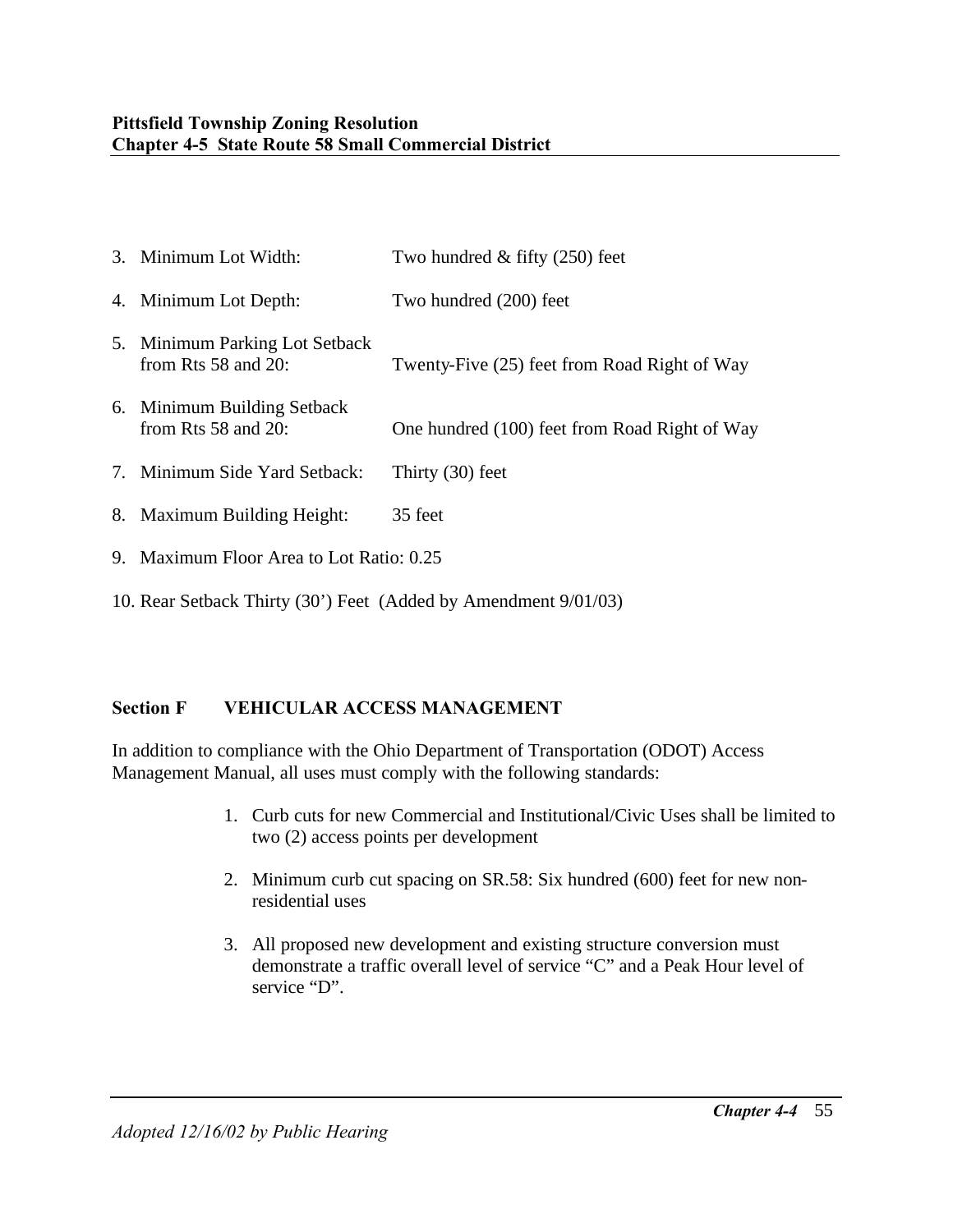- 4. All proposed development and changes in usage for any use except single family residential shall be required to submit a traffic impact study to demonstrate compliance with 3. above.
- 5. No new curb cuts providing direct access to Rt. 20 are permitted.

### **Section G PEDESTRIAN AMENITIES**

Any proposed use shall comply with the following:

#### Sidewalks

- a. Sidewalks at least five (5) feet wide shall be provided on all sides of a lot that abuts a public street or open space.
- b. Sidewalks must be provided the full length of a building facade that features a customer entrance and along any building facade abutting a public parking area.
- c. All internal pedestrian walkways shall be designed to be visually attractive and distinguishable from driving surfaces through use of durable, low-maintenance surface materials such as pavers, brick, or scored concrete to enhance pedestrian safety and comfort.

#### **Section H LANDSCAPING**

- 1. Street Planting:
	- a. The planting of trees shall be required at the time a parcel is developed or redeveloped
	- b. Maximum spacing between trees shall be fifty (50) feet for large trees and forty (40) feet for medium.
- 2. Buffers:
	- a. A twenty-five (25) foot deep landscape buffer is required along State Route 58.
	- b. For every one hundred (100) feet of street frontage length, the developer must plant five (5) small trees and two (2) medium trees as defined in Appendix A.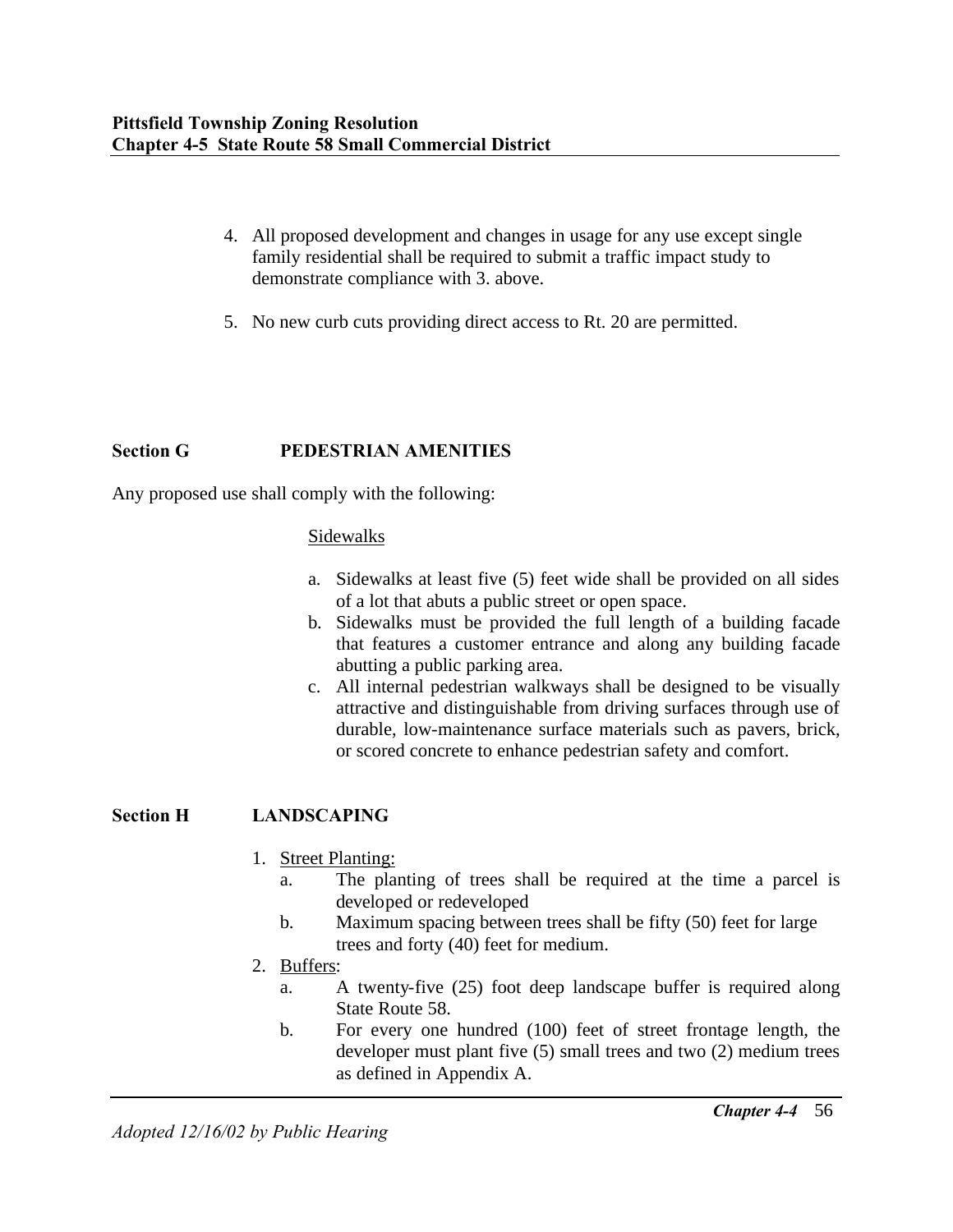- c. Commercial development adjacent to any residential district shall require a one hundred and fifty (150) foot minimum landscaping buffer meeting the criteria of 2(b) and 1(b).
- 3. Parking Lots:
	- a. Commercial property shall have perimeter landscaping of one tree for each 1,000 square feet of gross floor area in addition to any interior parking lot landscaping required.
	- b. Any parking lot over 6,000 square feet must provide interior landscaping.
- 4. Earth Berms
	- a. The applicant has the option of using earth berms as part of the buffer requirements of  $(2)(c)$ .
	- b. Where a commercial use abuts a residential district, the applicant may be required to construct a berm with additional evergreen, conifer plantings in order to create a visual opaque barrier to the proposed use.
	- c. In such cases, the berm shall have a 3:1 slope and all landscape material installed shall be in an irregular pattern.
	- d. Berms may not adversely affect natural drainage patterns.
	- e. A berm, which forms a visual opaque barrier, may at the discretion of the approving body replace up to fifty feet (50') of the minimum landscape buffer area.

## **Section I SITE PLAN REVIEW AND PERFORMANCE STANDARDS**

Prior to obtaining a Zoning Certificate, all Commercial Development within this District shall be subject to the Site Plan Review and Performance Standards, Chapter 6 of this Zoning Resolution.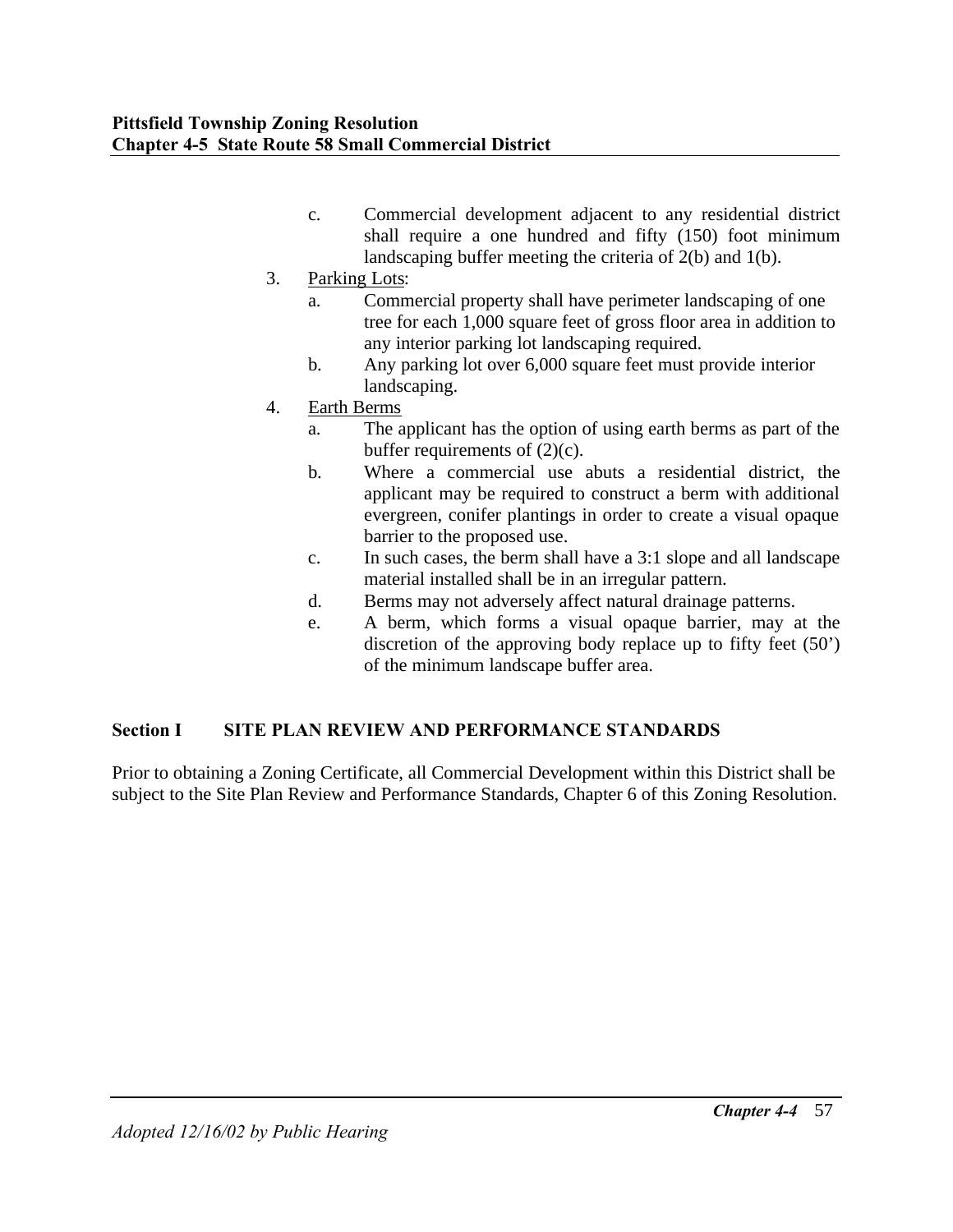# **CHAPTER 4-6 - OFFICE TRANSITION DISTRICT**

## **Section A. PURPOSE**

The Office Transition District is intended to provide for both residential and low impact commercial uses which protect the existing residential property owners while offering transitional non-residential opportunities for future development that recognize the transportation and public service availability described in the SR.58 Corridor Plan. General retail uses with the exception of commercial nurseries and artisan studios are not allowed within this District.

## **Section B. PRINCIPAL PERMITTED USES**

The following uses are considered principal permitted uses subject to compliance with all the requirements set forth in the Zoning Resolution and the application review and approval procedures.

- 1. Residential Uses Single Family Detached Duplex
- 2. Commercial Uses Home Offices Offices located in existing residential structures (including Personal Services) Artisan Studios
- 3. Institutional/Civic/Public Government Facilities and Services Public Park or Recreation Areas

## **Section C. CONDITIONAL USES**

The following uses shall be conditionally permitted in the Office Transition district subject to meeting all applicable requirements set forth in Chapter 5 (Conditional Use Standards) as well as all general requirements set forth in the Zoning Resolution and the application review and approval processes.

> 1. Residential Uses **Townhouses** Attached Single Family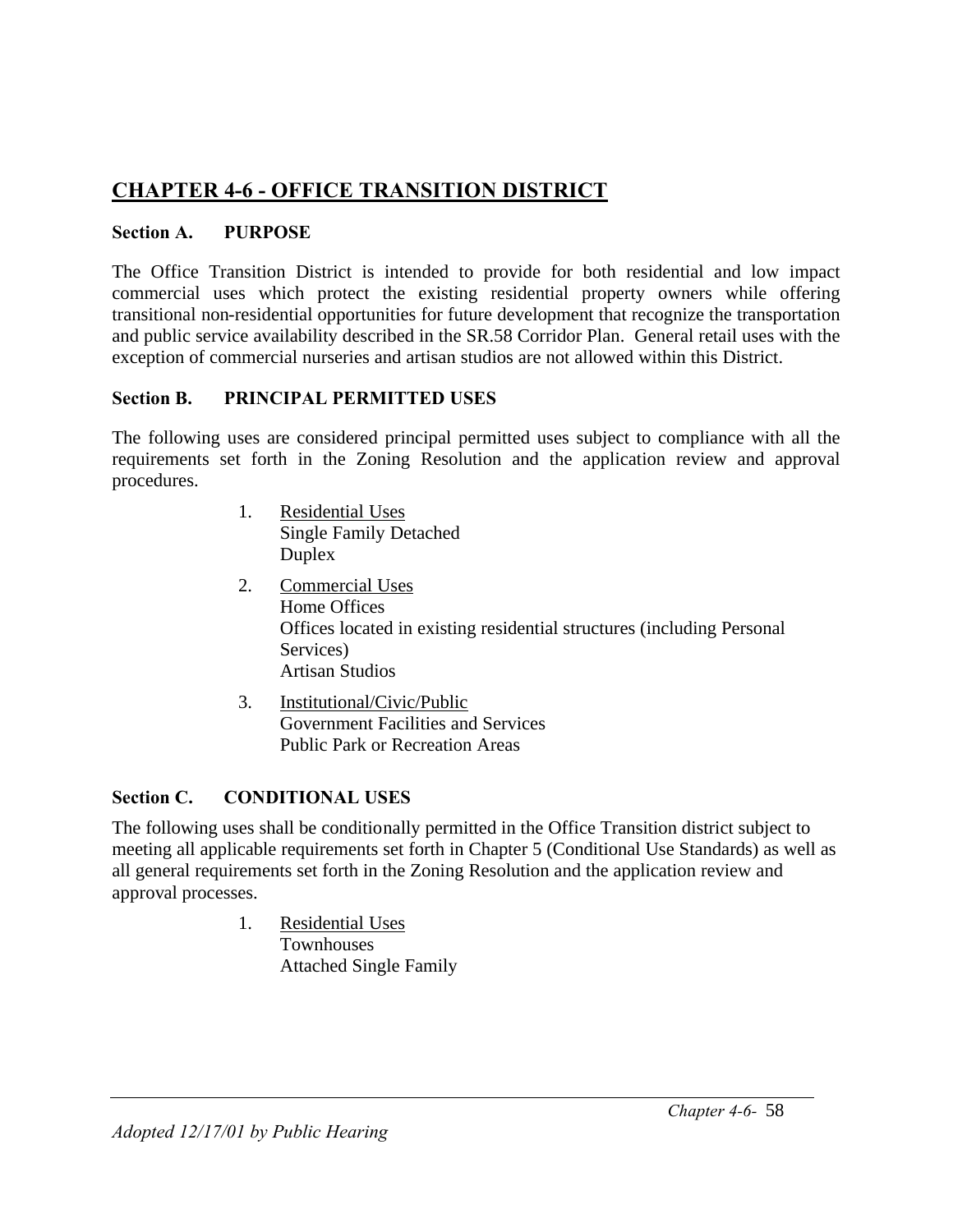- 2. Commercial Uses Offices not exceeding 5,000 square feet (including personal services and financial services) Commercial Nurseries Medical Clinics Day Care Facilities Veterinary Clinics Family Business
- 3. Institutional/Civic/Public Uses Churches

## **Section D ACCESSORY USES AND STRUCTURES**

Accessory uses and structures are those that are necessarily and customarily incidental and subordinate to the principal uses allowed in the district, unless specifically prohibited. Accessory uses, structure and activities shall be subject to the following regulations in addition to the same regulations that apply to principal permitted uses.

- 1. Television/Communication Satellite Dishes
- 2. Antennas that are designed to receive television broadcast signals.
- 3. On-premises signs as set forth in Section \_ of the Resolution.
- 4. Off-street parking areas for employees, customers and visitors of the Principal Use.
- 5. Fences, Walls, and Hedges may abut side and rear yards but are limited to a maximum height of eight (8) feet.
- 6. Automatic Teller Machine (ATM) located inside or attached outside to the structure housing the principal use.

## **Section E AREA, SETBACK AND HEIGHT REQUIREMENTS**

All uses with the exception of detached Single Family Residences must comply with the following in addition to the Site Plan Review Provisions of Chapter 6 and the Conditional use Provisions of Chapter 5 where applicable.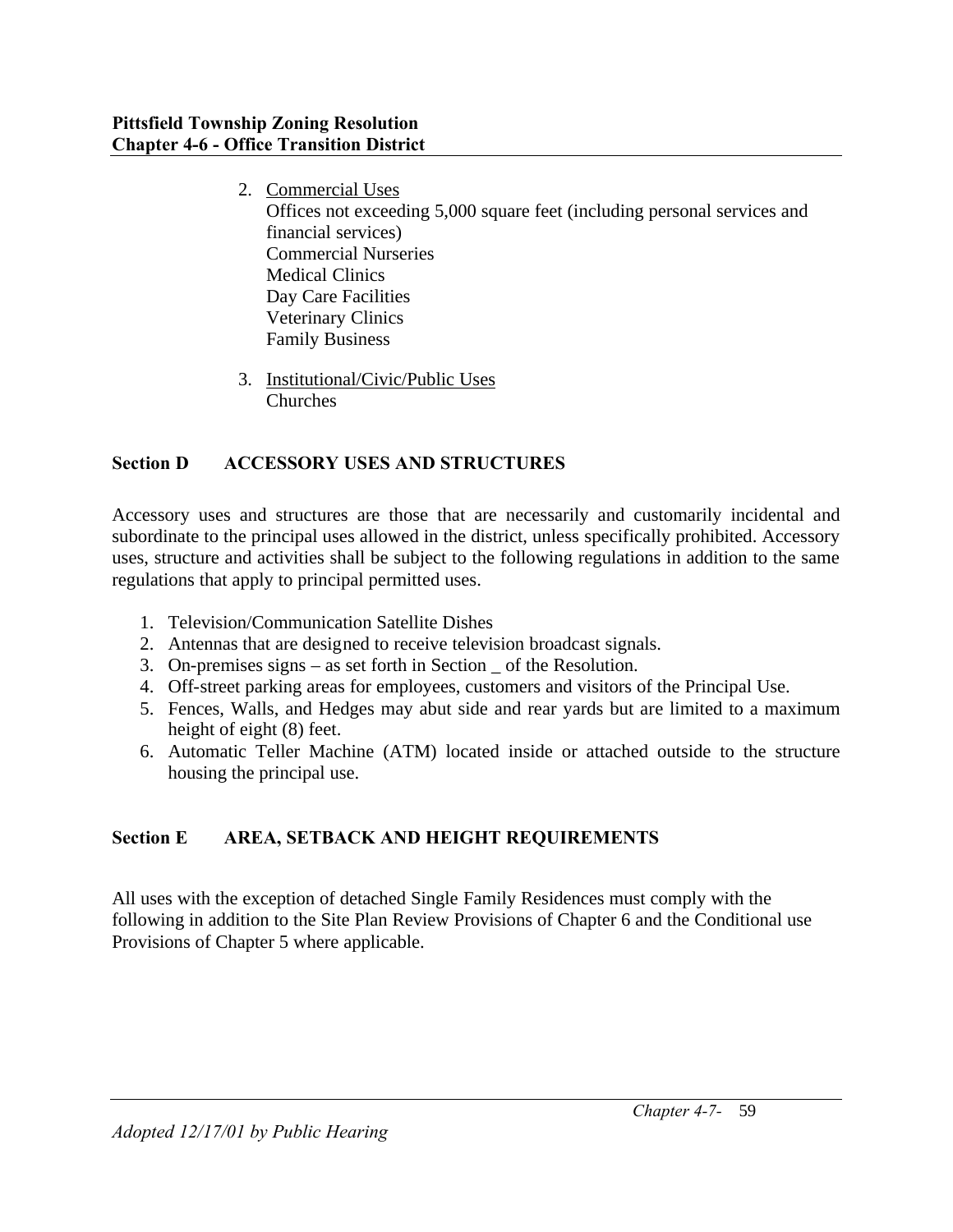|    | 1. Minimum Lot size:                                           | New Commercial Development: Two (2) acres                                            |
|----|----------------------------------------------------------------|--------------------------------------------------------------------------------------|
|    |                                                                | Existing Residence Conversion: lot size as of 01/16/03.                              |
|    |                                                                | Use conversion subject to approval by Lorain County                                  |
|    |                                                                | Health Department.                                                                   |
|    |                                                                | New Single Family: One (1) acre                                                      |
|    |                                                                | Townhouse Development: Five (5) acres                                                |
|    |                                                                | Duplex: Two (2) acres                                                                |
|    |                                                                | Attached Single Family: One unit per acre                                            |
|    | 2. Minimum Lot Frontage:                                       | New Commercial/Institutional/Civic: Two hundred & fifty (250) feet                   |
|    |                                                                | Existing Residence Conversion: Lot size as of 01/16/03                               |
|    |                                                                | New Single Family: Two hundred (200) feet                                            |
|    |                                                                |                                                                                      |
|    | 3. Minimum Lot Width:                                          | New Commercial: Two hundred & fifty (250) feet                                       |
|    |                                                                | New Single Family: Two hundred (200) feet                                            |
|    |                                                                | New Institutional/Civic: Two hundred & fifty (250) feet                              |
|    |                                                                |                                                                                      |
|    | 4. Minimum Lot Depth:                                          | New Development: Three hundred (300) feet                                            |
|    | 5. Maximum Lot Depth:                                          | Seven hundred (700) feet                                                             |
|    |                                                                |                                                                                      |
|    | 6. Minimum Parking Setback from SR 58:                         | Seventy (70) feet from Road Right of Way                                             |
|    |                                                                |                                                                                      |
|    |                                                                | 7. Minimum Building Setback from SR.58: New Development: One hundred (100) feet from |
|    |                                                                | Road Right of Way                                                                    |
| 8. | Minimum Side Yard Setback:                                     | Thirty $(30)$ feet                                                                   |
|    |                                                                |                                                                                      |
|    | 9. Special Commercial Setback                                  | Fifty (50) feet from lot line (does not apply to residential                         |
|    | <b>Requirements from Existing</b>                              | structure use conversion)                                                            |
|    | <b>Residential Uses:</b>                                       |                                                                                      |
|    |                                                                |                                                                                      |
|    | 10. Maximum Building Height:                                   | 35 feet                                                                              |
|    |                                                                |                                                                                      |
|    | 11. Maximum Floor Area to Lot Ratio: New Commercial Uses: 0.25 |                                                                                      |
|    |                                                                |                                                                                      |

12. Maximum density for Townhouse development: 6 units per acre.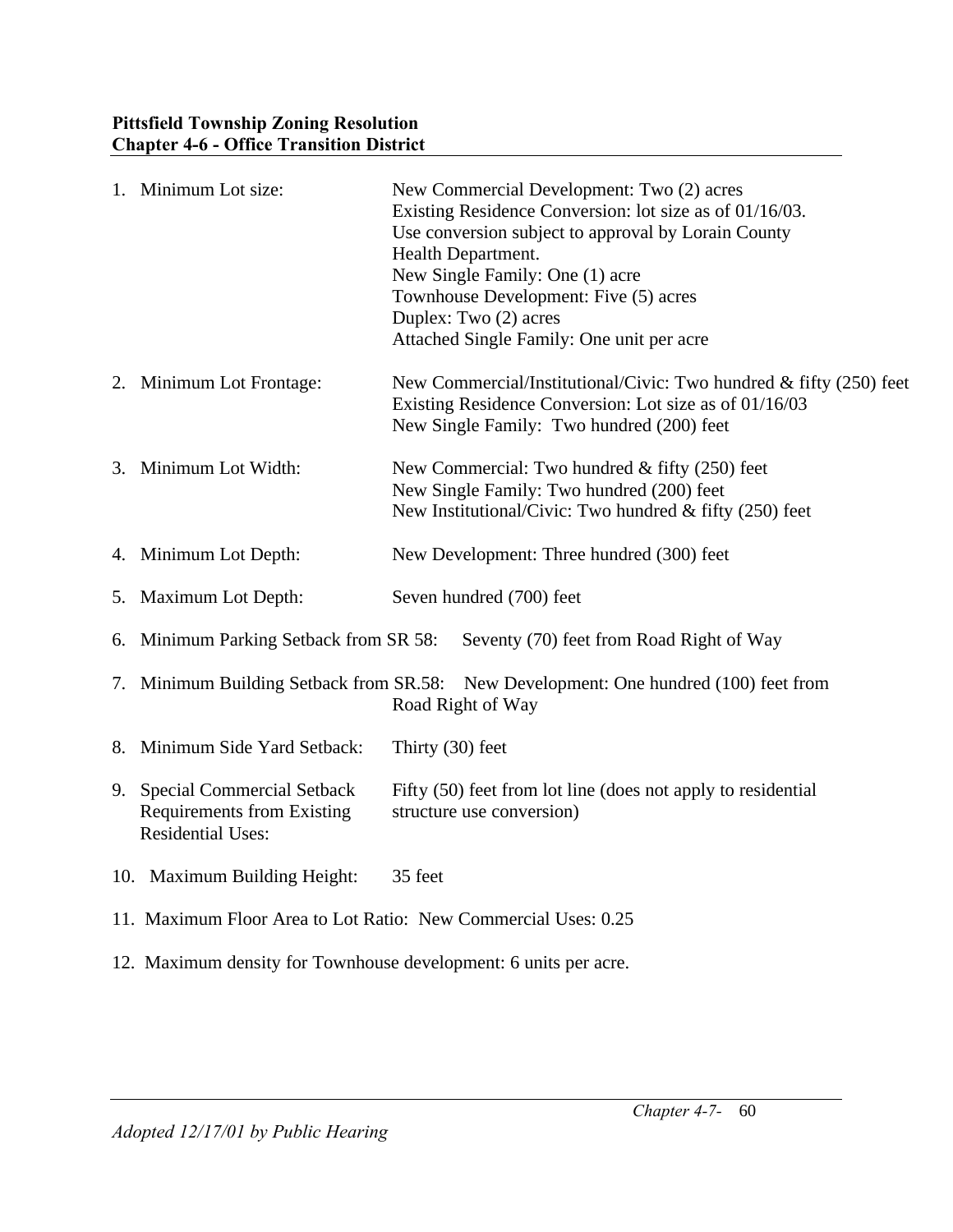## **Section F VEHICULAR ACCESS MANAGEMENT**

In addition to compliance with the Ohio Department of Transportation (ODOT) Access Management Manual, all uses must comply with the following standards:

- 1. Curb cuts for new Commercial and Institutional/Civic Uses shall be limited to two (2) access points per development
- 2. Minimum curb cut spacing on SR.58: Six hundred (600) feet for new nonresidential uses
- 3. All proposed new development and existing structure conversion must demonstrate a traffic overall level of service "C" and a Peak Hour level of service "D".
- 4. All proposed development and changes in usage for any use except single family residential shall be required to submit a traffic impact study to demonstrate compliance with 3. above.
- 5. Special provisions for Residential conversion: any proposed conversion of an existing residential structure to office uses allowed within the District shall meet the definition for a low volume driveway as defined by the ODOT Access Management Manual.

## **Section G PARKING STANDARDS**

Off Street Parking for proposed development shall be located on the side(s) of or behind the principal building on the lot, except that no more than 10% of the required parking may be allowed in front of the building.

## **Section H PEDESTRIAN AMENITIES**

Any proposed use other than detached Single Family residential uses or conversion of existing Single Family structures shall comply with the Pedestrian Amenities requirements of the Business Commercial Retail District.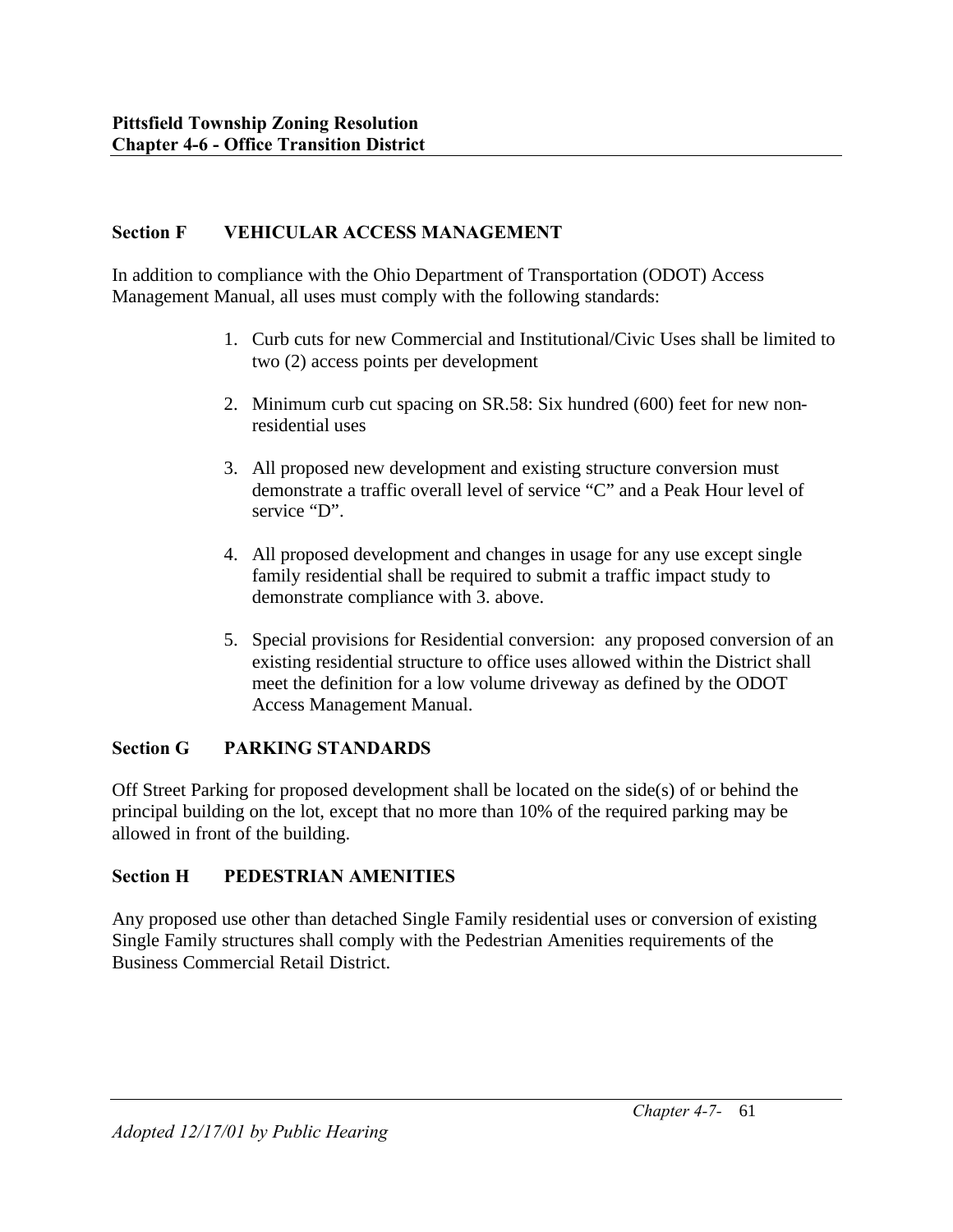### **Section I LANDSCAPING**

Any proposed use other than detached Single Family or conversion of existing Single Family structures shall comply with the Requirements of I l (a) and (b), I 2 (a) and (b) and I 3 (a) of the Business Commercial Retail District.

#### **Section J SITE PLAN REVIEW AND PERFORMANCE STANDARDS**

Prior to obtaining a Zoning Certificate, all Commercial Development within this Community Retail/Commercial Zoning District shall be subject to the Site Plan Review and Performance Standards, Chapter 6 of this Zoning Resolution.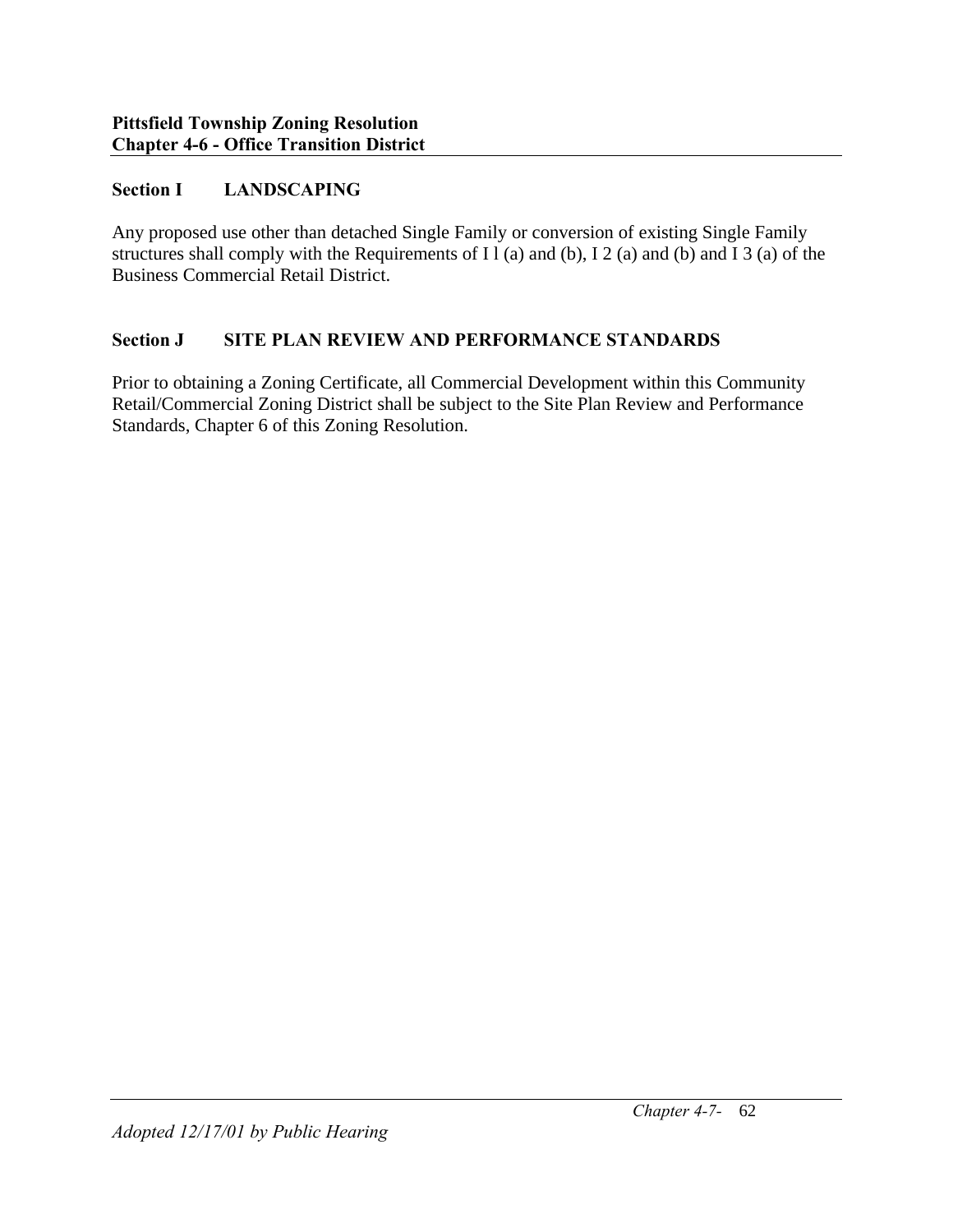## **CHAPTER 4-7 BUSINESS COMMERCIAL RETAIL DISTRICT**

#### **A. Purpose**

The Business Commercial Retail District is intended to provide for a range of commercial uses that are uniquely suited to the transportation and public service availability of the State Route 58 Corridor. While a range of uses currently exists within the District, the regulations are intended to encourage and manage the impacts of larger scale retail and commercial uses that serve the region. The district regulations and performance standards include heightened landscaping and traffic management standards which are intended to create an attractive gateway not only to Pittsfield Township, but to adjacent communities.

#### **B. Principal Permitted Uses**

The following uses are considered principal permitted uses subject to compliance with all the requirements set forth in the Zoning Resolution and the application review and approval procedures.

- 1. Commercial/Retail Uses
	- a. Retail uses
	- b. Business and professional offices
	- c. Personal Services and businesses, or repair, except vehicle repair
	- d. Sit down restaurants, which does not include drive-through restaurants
	- e. Medical Clinics

#### 2. Planned Commercial Development

Planned developments are intended to encourage multi-use development. An application for approval of a Planned Commercial Development, together with submitted plans and reports, shall be reviewed for their conformance with the following standards:

- a. The proposed PD shall be consistent with and implement the planning goals, policies, and objectives of Pittsfield Township;
- b. The proposed PD shall contain uses that are expressly permitted either byright or as conditional in the Business Commercial Retail District, but such uses may be mixed within the planned development or within the same structure located in the PD;
- c. The proposed PD shall comply with the density or lot coverage ratio requirements set forth in the Business Commercial Retail District,
- d. Adverse impacts on adjacent properties, including but not limited to traffic, noise, and visual impacts, shall be mitigated to the maximum extent feasible;
- e. The planned development shall be integrated with adjacent development through street connections, sidewalks, trails, and similar features;
- f. All Planned Commercial Developments shall comply with any applicable zone district standards that require minimum setbacks from adjoining residential uses or properties.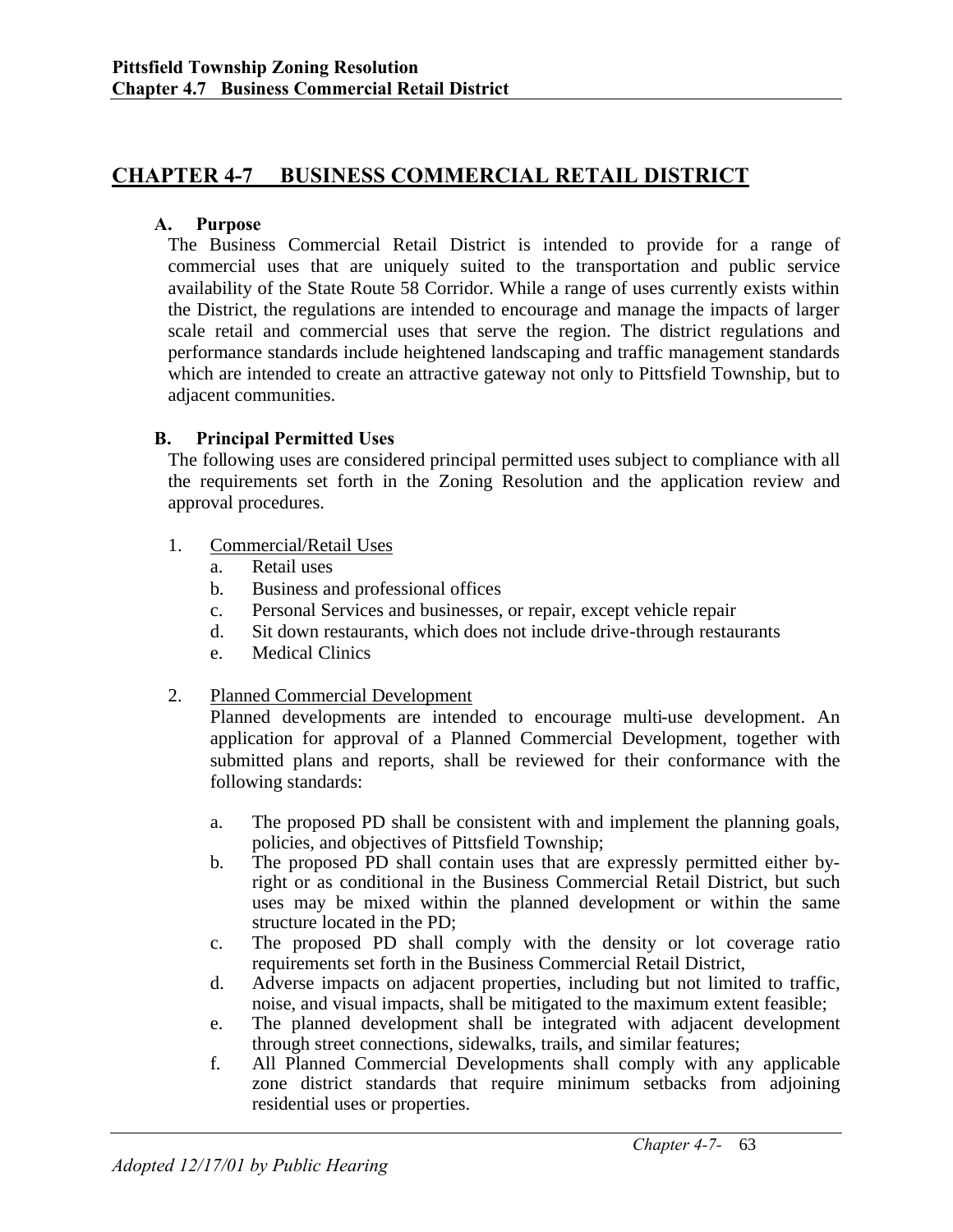### **C. Conditional Uses**

The following uses shall be conditionally permitted in the Business Commercial Retail District subject to meeting all applicable requirements set forth in Chapter 5 as well as all general requirements set forth in the Zoning Resolution and the application review and approval processes.

#### 1. Commercial/Retail Uses

- a. Hotels and Motels
- b. Convenience Stores
- c. Bars and Taverns
- d. Day Care Centers

### **D. Accessory Uses and Structures**

Accessory uses and structures are those that are necessarily and customarily incidental and subordinate to the principal uses allowed in the district, unless specifically prohibited. Accessory uses, structure and activities shall be subject to the following regulations in addition to the same regulations that apply to principal permitted uses.

- 1. Television/Communication Satellite Dishes
- 2. Antennas that are designed to receive television broadcast signals.
- 3. On-premises signs as set forth in Section \_ of the Resolution.
- 4. Parking garages and off-street parking areas for employees, customers and visitors of the Principal Use.
- 5. Fences, Walls, and Hedges may abut side and rear yards but are limited to a maximum height of eight (8) feet.
- 6. Automatic Teller Machine (ATM) located inside or attached outside to the structure housing the principal use.

#### **E. Area, Setback and Height Requirements**

All uses within the District must comply with the following in addition to the Site Plan Review Provisions of Chapter 6:

- 1. Minimum Lot Size: Two (2) acres
- 2. Minimum Lot Frontage: Two hundred and fifty (250) feet
- 3. Minimum Lot Width: Two hundred and fifty (250) feet
- 4. Minimum Lot Depth: Three hundred and twenty-five (325) feet
- 5. Minimum Parking Area: Setback from SR58: Seventy (70) feet from Road right of way.
- 6. Minimum Building Setback: From SR 58 Two hundred (200) feet from road rightof-way
- 7. Minimum Side Yard Depth: Case-by-case Basis
- 8. Minimum Rear Yard Depth: Thirty (30) feet Minimum Distance between buildings within a commercial development site: Fifty (50) feet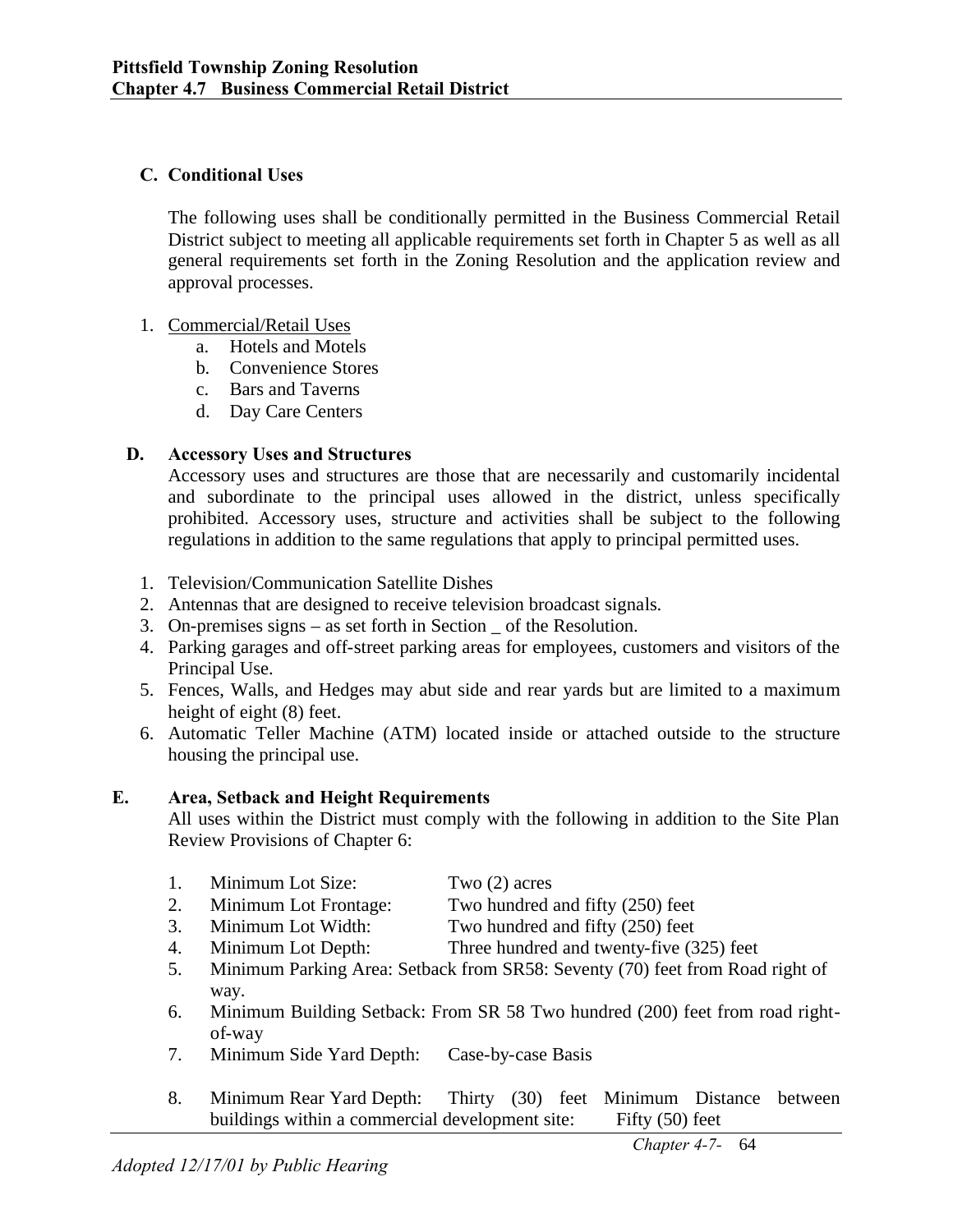- 9. Special Setback requirements from Residential Districts: Any new structure over 50,000 square feet shall be placed a minimum of one hundred and fifty (150) feet (buffered) from any residential district property line.
- 10. Maximum Building Height: Forty (40) feet.
- 11. Maximum Floor Area to Lot Ratio: 0.25

#### **F. Vehicular Access Management**

In addition to compliance with the Ohio Department of Transportation (ODOT) Access Management Manual, all uses must comply with the following standards:

- 1. Curb cuts shall be limited to two (2) access points per development
- 2. Minimum curb cut spacing on State Route 58: 600 feet
- 3. All proposed development must demonstrate an overall traffic level of service "C" and a Peak Hour level of service "D."
- 4. All proposed development and changes in usage for any use requiring a medium or high volume driveway shall be required to prepare and submit a traffic impact study to demonstrate compliance with 3 above.
- 5. All acceleration and deceleration lanes designed to meet the ODOT Access Management Manual Standards will be the responsibility of the developer and must be provided prior to opening day.

#### **G. Parking Lot Standards**

- 1. Off-street parking may be located in a building's front yard.
- 2. Shared Parking:
	- a. Shared parking facilities are strongly encouraged and are permitted if multiple uses cooperatively establish and operate the facilities and if these uses generate parking demands primarily during hours when the remaining uses are not in operation. (For example, if one use operates during evenings or week days only.)
	- b. Parking lots shall be interconnected with commercial/retail parking lots on adjacent properties to the maximum extent feasible.
	- c. Shared parking must provide a sufficient number of spaces are provided to meet the highest demand of the participating uses.

#### **H. Pedestrian Amenities**

#### 1. Sidewalks

- a. Sidewalks at least five (5) feet wide shall be provided on all sides of a lot that abuts a public street or open space.
- b. Sidewalks must be provided the full length of a building facade that features a customer entrance and along any building facade abutting a public parking area.
- c. All internal pedestrian walkways shall be designed to be visually attractive and distinguishable from driving surfaces through use of durable, lowmaintenance surface materials such as pavers, brick, or scored concrete to enhance pedestrian safety and comfort.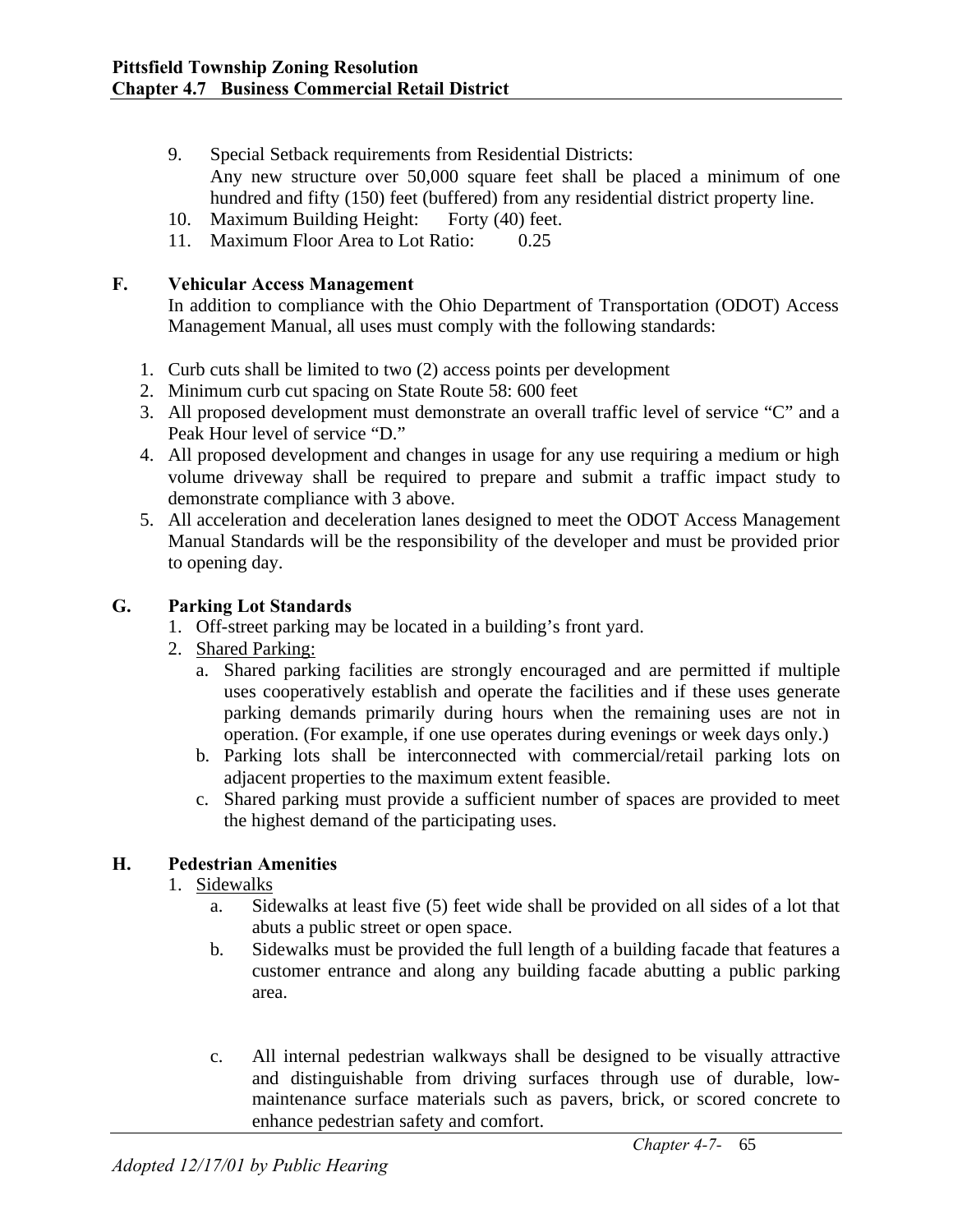## 2. Linkages

To the maximum extent feasible, provision shall be made in the design of developments for connections with existing or future pedestrian systems on adjoining properties, including but not limited to connections to existing or planned future sidewalks, bikeways, walkways, or trail systems.

#### **Landscaping**

- 1. Street Planting:
	- a. The planting of trees shall be required at the time a parcel is developed or redeveloped
	- b. Maximum spacing between trees shall be fifty (50) feet for large trees and forty (40) feet for medium.
- 2. Buffers:
	- a. A twenty-five (25) foot deep landscape buffer is required along State Route 58.
	- b. For every one hundred (100) feet of street frontage length, the developer must plant five (5) small trees and two (2) medium trees as defined in Appendix A.
	- c. Commercial development adjacent to any residential district shall require a one hundred and fifty (150) foot minimum landscaping buffer (See E-10) meeting the criteria of 2(b) and 1(b).
- 3. Parking Lots:
	- a. Commercial property shall have perimeter landscaping of one tree for each 1,000 square feet of gross floor area in addition to any interior parking lot landscaping required
	- b. Any parking lot over 6,000 square feet must provide interior landscaping.
- 4. Earth Berms
	- a. The applicant has the option of using earth berms as part of the buffer requirements of  $I(2)(c)$ .
	- b. Where a commercial use abuts a residential district, the applicant may be required to construct a berm with additional evergreen, conifer plantings in order to create a visual opaque barrier to the proposed use.
	- c. In such cases, the berm shall have a 3:1 slope and all landscape material installed shall be in an irregular pattern.
	- d. Berms may not adversely affect natural drainage patterns.
	- e. A berm, which forms a visual opaque barrier, may at the discretion of the approving body replace up to fifty feet (50') of the minimum landscape buffer area.

## **Site Plan Review and Performance Standards**

Prior to obtaining a Zoning Certificate, all Commercial Development within this Business Commercial Retail Zoning District shall be subject to the Site Plan Review and Performance Standards, Chapter 6 of this Zoning Resolution.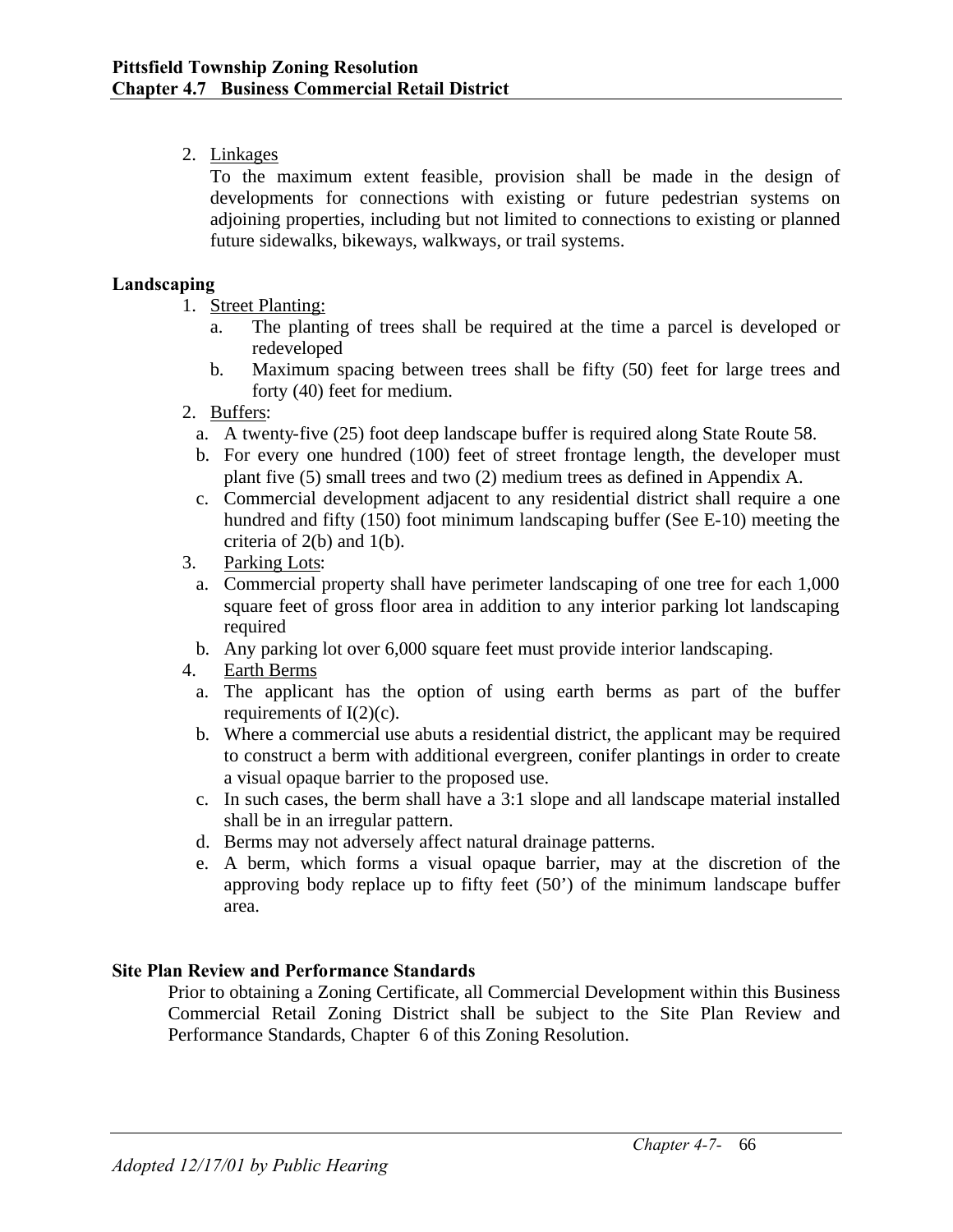Left Blank by Design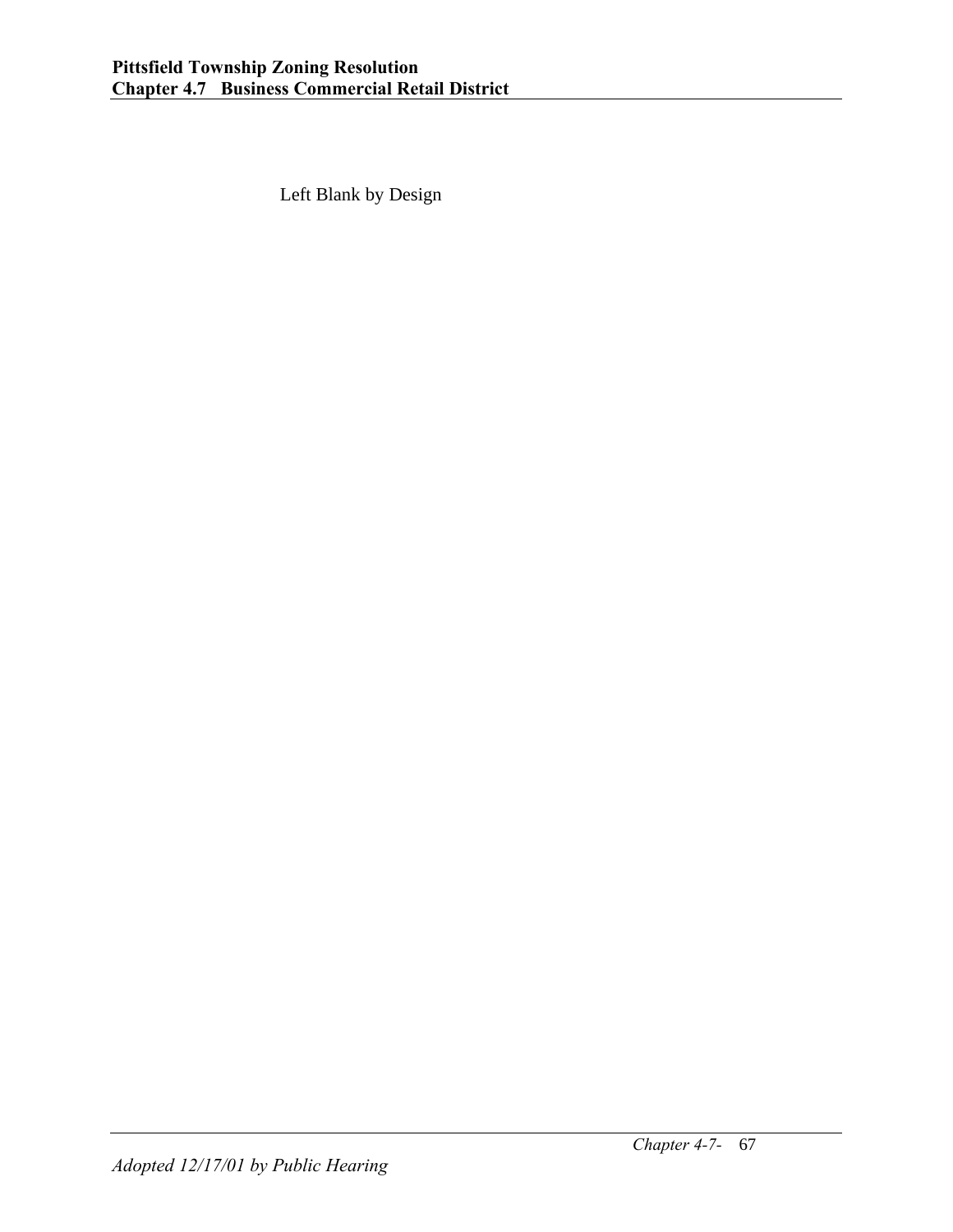## **CHAPTER 4-8 INDUSTRIAL/OFFICE/BUSINESS PARK**

#### **Section A. PURPOSE**

The Industrial/Office/Business Park District is intended to provide enhanced tax base opportunities for Pittsfield Township capitalizing on the traffic carrying capacity of US.20. The District enjoys good accessibility to key arterial roads and as such acts as a gateway to the Pittsfield community. Accordingly, permitted uses encourage the development of larger scale office and industrial uses while enhancing aesthetic, quality site plan design. Larger scale uses will also minimize the curb cuts on US.20. Only clean manufacturing and other industrial uses are permitted; industries that produce significant quantities of hazardous substances are specifically prohibited. In order to forestall potential land use conflicts, any new residential development is specifically prohibited within the District.

#### **Section B. PRINCIPAL PERMITTED USES**

The following uses are considered principal permitted uses subject to compliance with all the requirements set forth in the Zoning Resolution and the application review and approval procedures.

- 1. Commercial Uses
	- a. Banks or other financial institutions
	- b. Commercial nurseries
	- c. Medical Clinics
	- d. Offices, business or professional
	- e. Recording, radio or television studios
	- f. Services; business, personal or repair
	- g. Showrooms and salesrooms for wholesale distribution
	- h. Wholesale trade
	- i. Veterinary Clinics
	- j. Sexually oriented businesses
	- 2. Industrial Uses
		- a. Industrial business parks
		- b. Industrial use except for the following:
			- (i) All establishments included in the uses listed by the Ohio Environmental Protection Agency, as part of the Ohio Wellhead Protection Program that fall within Category I, Medium to High Pollution Risk or Category H, Medium Pollution Risk.
			- (ii) Wholesale or retail distribution or storage of scrap, waste material, auto bodies/parts, or hazardous material.
			- (iii) Asphalt, concrete or rock crushing plants.
		- c. Research Laboratories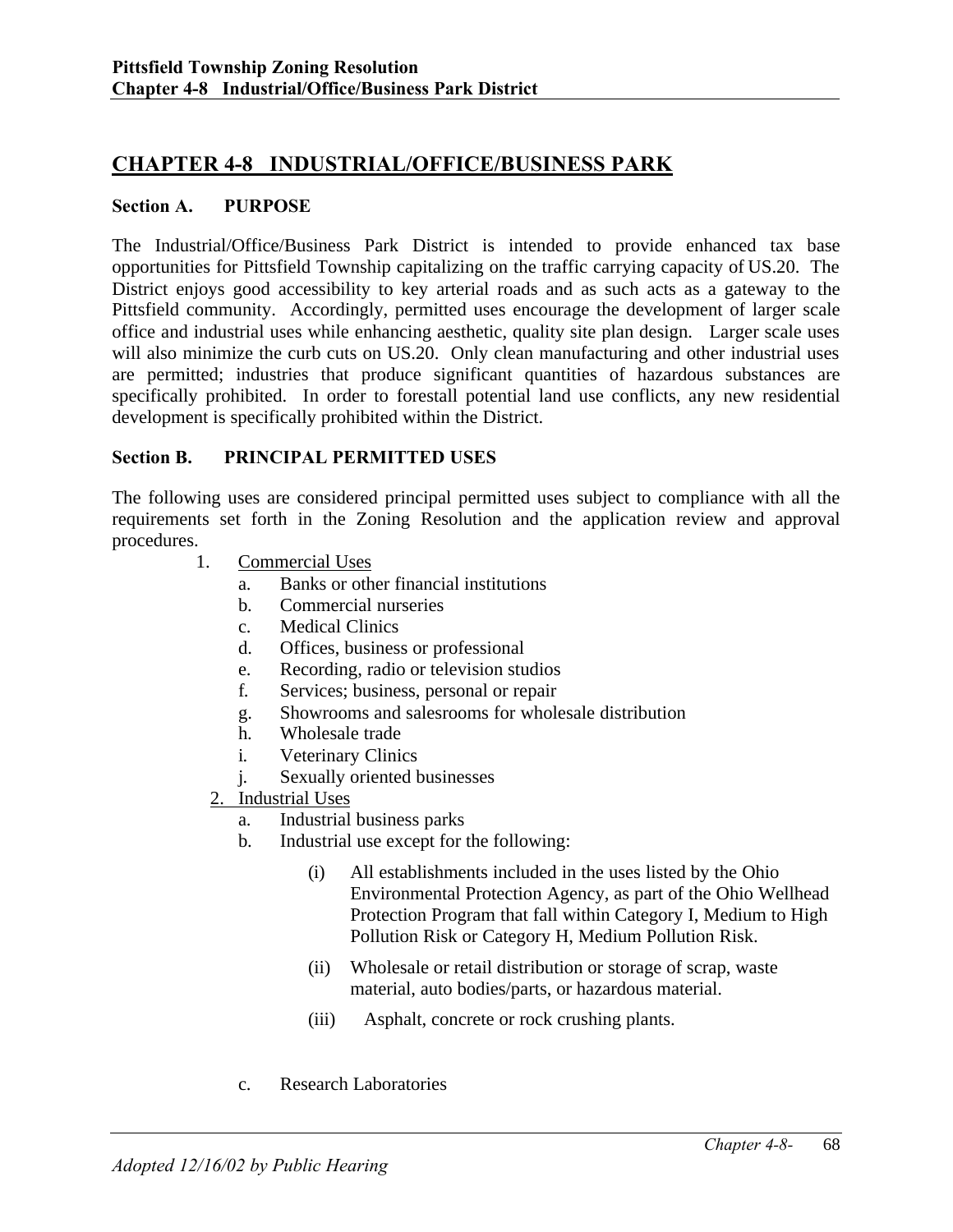- d. Warehousing, distribution and/or storage within a completely enclosed structure
- e. Workshop and custom small industry uses
- f. Wireless Telecommunications Facilities subject to Chapter 4-9 Section
- 3) Institutional/Civic/Public Uses
	- a. Essential public utility and services installations, but not including transfer stations or outdoor storage
		- b. Commercial recreational or sports training facilities
		- c. Fraternal organizations and private membership clubs.

# **Section C. CONDITIONAL USES**

The following uses shall be conditionally permitted in the District subject to meeting all applicable requirements set forth in Chapter 5 (Conditional Use Standards) as well as all general requirements set forth in the Zoning Resolution and the application review and approval processes.

- 1. Commercial Use
	- a. Auto repair and services, but not including wrecking or salvage, provided any accessory retail sales use shall not exceed fifteen thousand (15,000) square feet in gross floor area.
	- b. Commercial operations that involve operation, parking and maintenance of vehicles, cleaning of equipment or work processes involving storage of goods.
	- c. Vehicle and equipment rentals
	- d. Vehicle repair/services subject to limitation in a. above.
	- e. Fully enclosed recreational vehicle, boat or truck storage.

# **Section D ACCESSORY USES AND STRUCTURES**

Accessory uses and structures are those that are necessarily and customarily incidental and subordinate to the principal uses allowed in the district, unless specifically prohibited. Accessory uses, structure and activities shall be subject to the following regulations in addition to the same regulations that apply to principal permitted uses.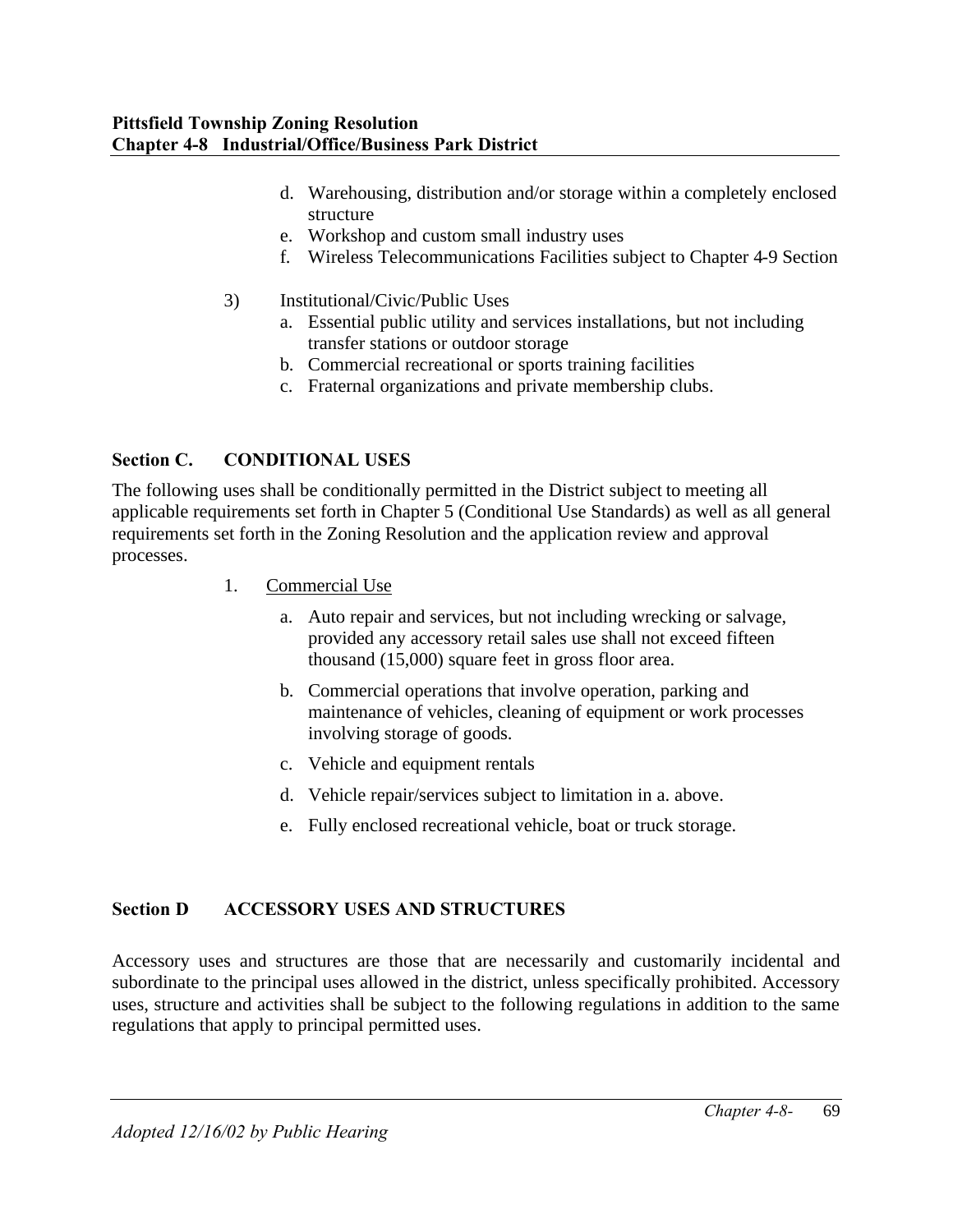- 1. Television/Communication Satellite Dishes, Communication Towers.
- 2. Antennas that are designed to receive television broadcast signals.
- 3. On-premises signs as set forth in Chapter 7 of the Resolution.
- 4. Off-street parking areas for employees, customers and visitors of the Principal Use.
- 5. Fences and Walls may abut side and rear yards but are limited to a maximum height of eight (8) feet.
- 6. Automatic Teller Machine (ATM) located inside or attached outside to the structure housing the principal use
- 7. Storage (see Section I below).

# **Section E AREA, SETBACK AND HEIGHT REQUIREMENTS**

All uses must comply with the following in addition to the Site Plan Review Provisions of Chapter 6 and the Conditional use Provisions of Chapter 5:

|    | 1. Minimum Lot size:                                                                                 | Two $(2)$ acres                                                                                                                                                                         |  |  |  |
|----|------------------------------------------------------------------------------------------------------|-----------------------------------------------------------------------------------------------------------------------------------------------------------------------------------------|--|--|--|
|    | 2. Minimum Lot Frontage:                                                                             | Two hundred $&$ fifty (250) feet                                                                                                                                                        |  |  |  |
|    | 3. Minimum Lot Depth:                                                                                | Three hundred Twenty-Five (325) feet                                                                                                                                                    |  |  |  |
|    | 4. Minimum Parking Area Setback<br>from US.20:                                                       | Twenty-Five (25) feet from Road Right of Way                                                                                                                                            |  |  |  |
|    | 5. Minimum Building Setback<br>from US. 20:                                                          | One hundred (100) feet from the Road Right of Way                                                                                                                                       |  |  |  |
|    | 6. Minimum Side Yard Setback:                                                                        | Thirty (30) feet                                                                                                                                                                        |  |  |  |
|    | 7. Special Setback requirements<br>from Residential Districts:                                       | Any new structure over Ten thousand (10,000) square<br>feet shall be placed a minimum of one hundred $\&$ fifty<br>(150) feet, buffered, from any residential district property<br>line |  |  |  |
|    | 8. Maximum Building Height:                                                                          | Forty $(40)$ feet                                                                                                                                                                       |  |  |  |
| 9. | Maximum Floor Area to Lot<br>Ratio<br>10. Rear Setback thirty (30') feet (Added by Amendment 9/1/03) | 0.30                                                                                                                                                                                    |  |  |  |
|    |                                                                                                      |                                                                                                                                                                                         |  |  |  |

# **Section F VEHICULAR ACCESS MANAGEMENT**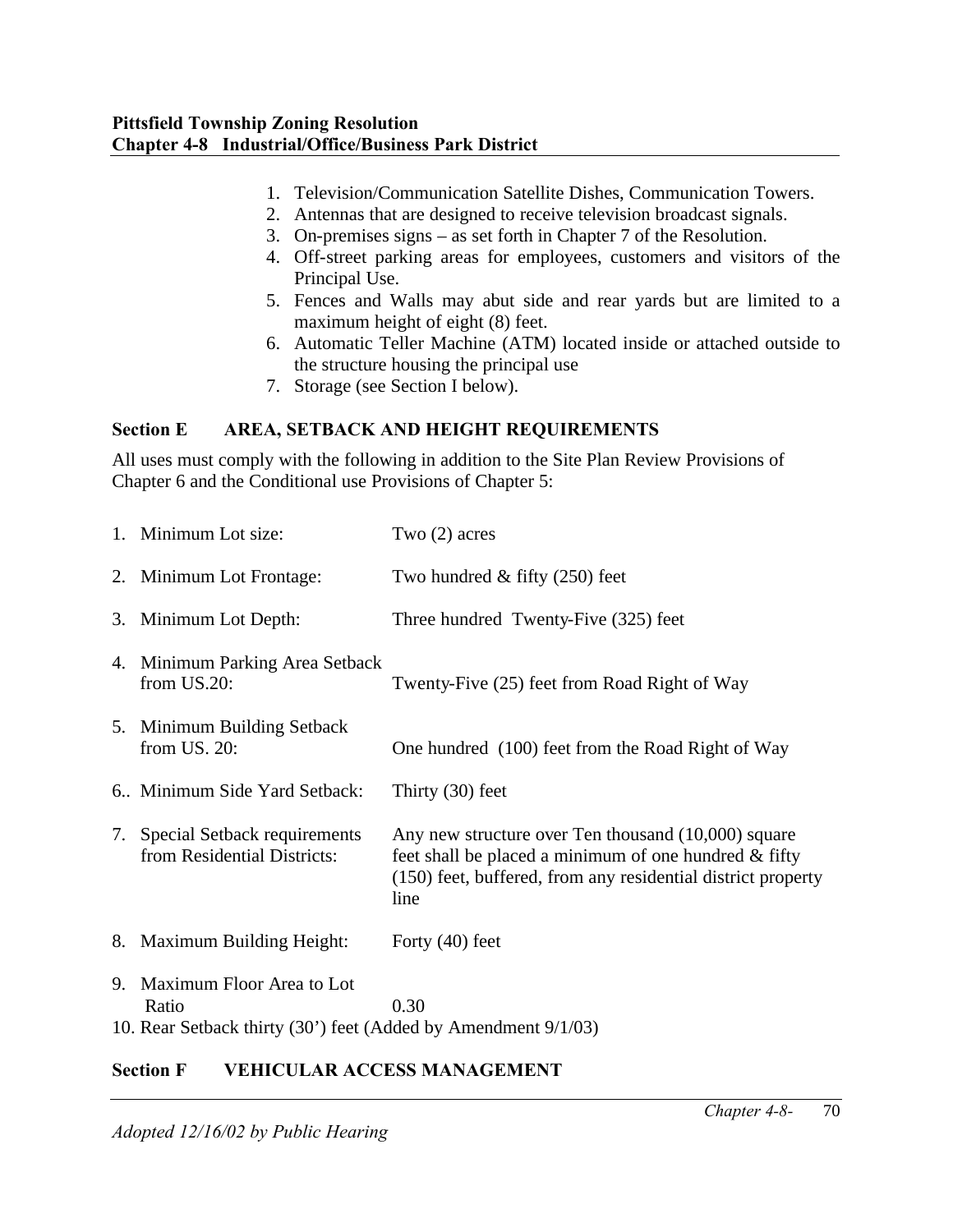In addition to compliance with the Ohio Department of Transportation (ODOT) Access Management Manual, all uses must comply with the following standards:

- 1. Curb cuts shall be limited to two (2) access points per development
- 2. Minimum curb cut spacing on US.20: Six hundred (600) feet
- 3. All proposed development must demonstrate an overall traffic level of service "C" and a Peak Hour level of service "D".
- 4. All proposed development and changes in usage for any use requiring a medium or high volume driveway shall be required to prepare and submit a traffic impact study to demonstrate compliance with 3. above.
- 5. All acceleration and deceleration lanes designed to meet the ODOT Access Management Manual Standards will be the responsibility of the developer and must be provided prior to opening day.

## **Section G PARKING LOT STANDARDS**

1. Off Street parking for proposed development may be required to have a paved parking lot with asphalt or concrete surfaces.

# **Section H LANDSCAPING**

- 1. Street Planting:
	- a. The planting of trees shall be required at the time a parcel is developed or redeveloped.
	- b. Maximum spacing between trees shall be fifty (50) feet for large trees and forty (40) feet for medium.

## 2. Buffers:

- a. A twenty-five (25) foot deep landscape buffer is required along US.20.
- b. For every one hundred (100) feet of street frontage length of commercial building and parking, the developer must plant five (5) small trees and two (2) medium trees as defined in Appendix A with the exception of car dealerships. Buffers need to be flexible when safety issues are involved.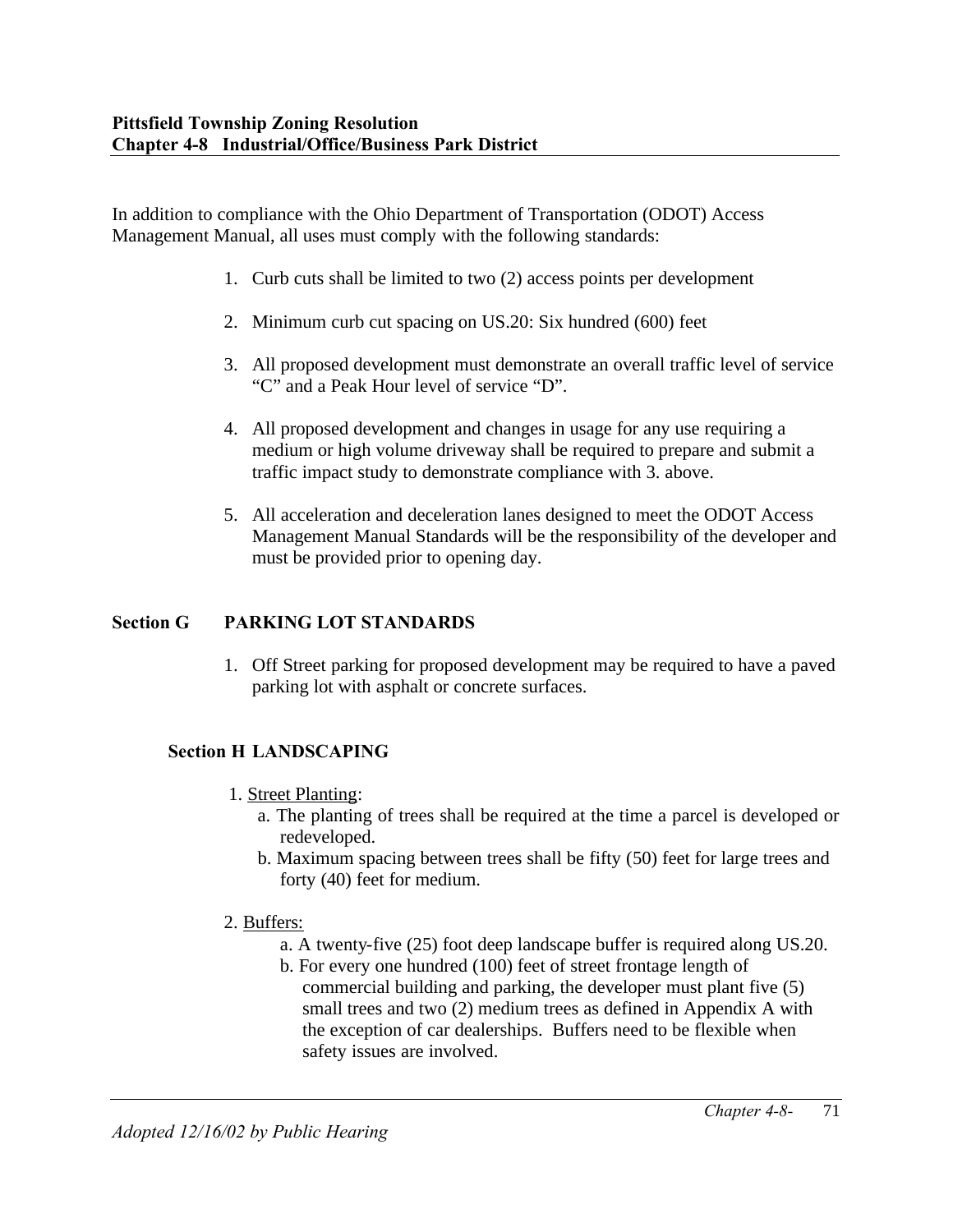- c. Commercial development adjacent to any residential district shall require a one hundred and fifty (150) foot minimum landscaping buffer meeting the criteria of 2(b) and 1(b).
- 3. Parking Lots:
	- a.Commercial property shall have perimeter landscaping of one tree for each one thousand (1,000) square feet of gross floor area in addition to any interior parking lot landscaping required.
	- b. Any parking lot over six thousand (6,000) square feet must provide interior landscaping.
- 4. Earth Berms
	- a. The applicant has the option of using earth berms as part of the buffer requirements of  $(2)(c)$ .
	- b. Where a commercial use abuts a residential district, the applicant may be required to construct a berm with additional evergreen, conifer plantings in order to create a visual opaque barrier to the proposed use.
	- b. In such cases, the berm shall have a 3:1 slope and all landscape material installed shall be in an irregular pattern.
	- c. Berms may not adversely affect natural drainage patterns.
	- d. A berm, which forms a visual opaque barrier, may at the discretion of the approving body replace up to fifty feet (50') of the minimum landscape buffer area.

# **Section I OUTDOOR STORAGE REQUIREMENT**

All materials and vehicles associated with activities and uses within the District must be stored within an enclosed structure or screened from view via year-round opaque landscaping or fencing. Chain link fencing with screening slats is not permitted.

# **Section J SITE PLAN REVIEW AND PERFORMANCE STANDARDS**

Prior to obtaining a Zoning Certificate, all development within this District shall be subject to the Site Plan Review and Performance Standards of this Zoning Resolution.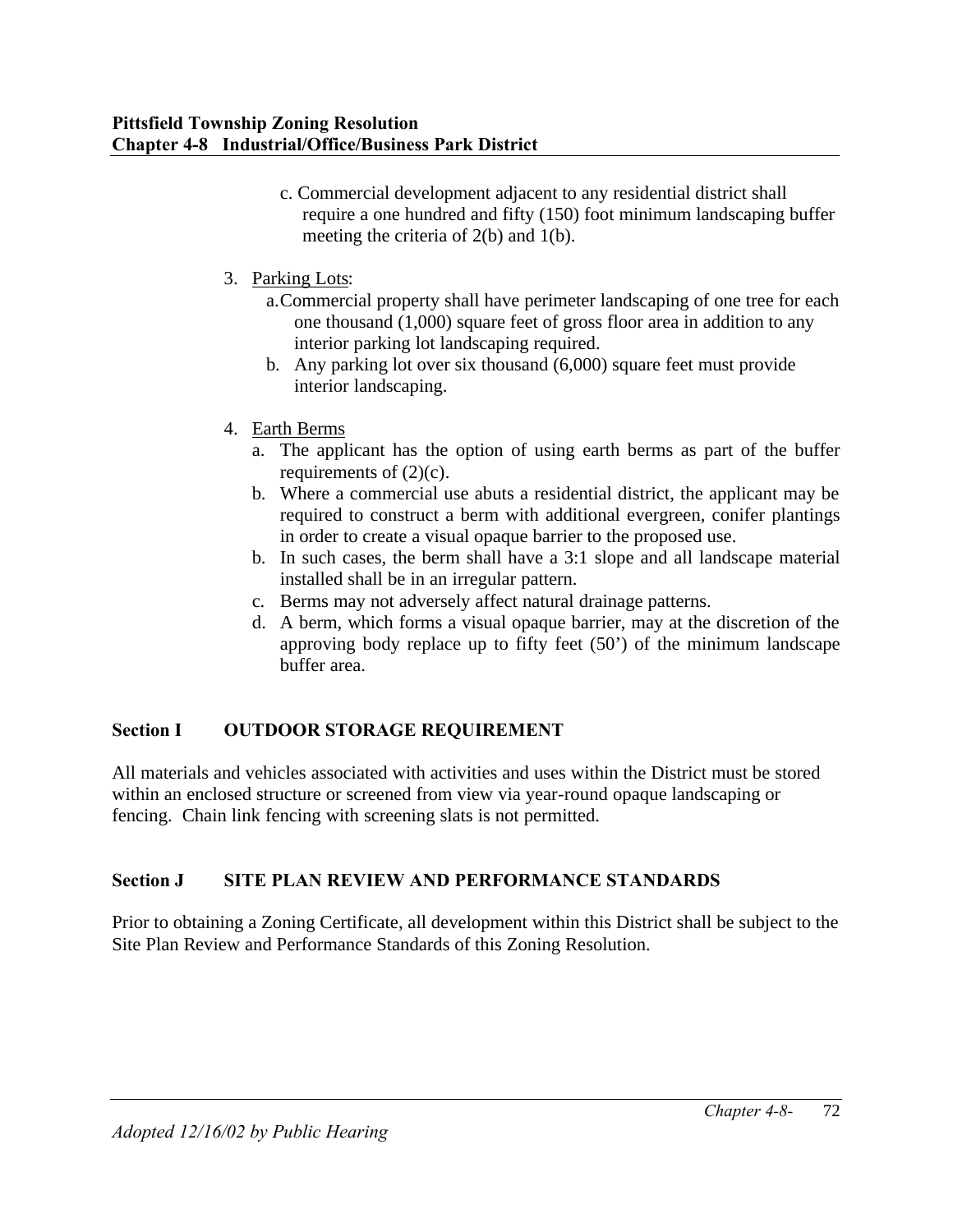This Page Left Blank by Design.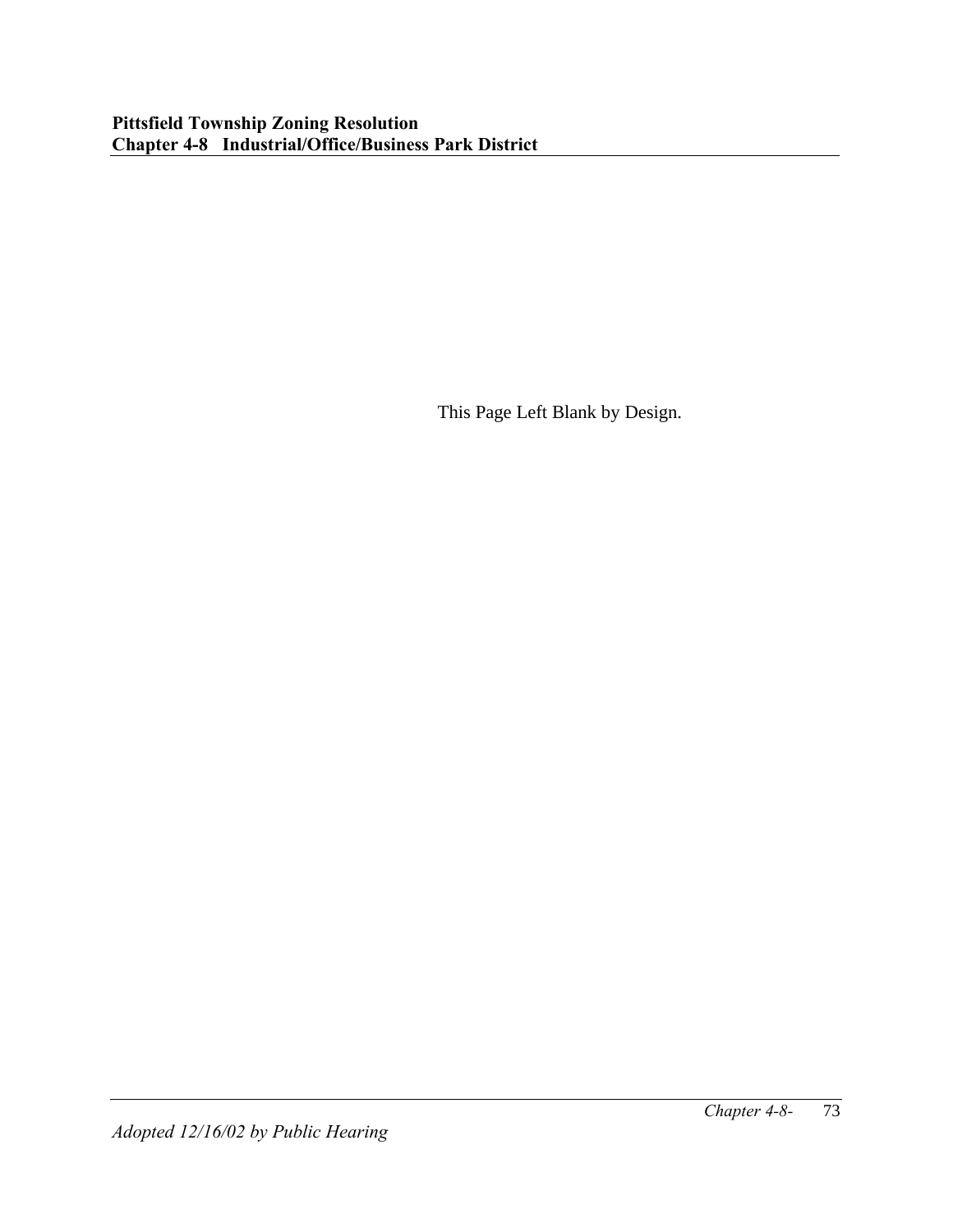# **CHAPTER 4-9 SUPPLEMENTARY REGULATIONS**

## **Section A. PONDS**

Ponds are permitted in all districts subject to the following:

- 1) No person, firm or corporation shall construct, install, modify, enlarge, clean, or dredge a pond without first obtaining a permit from the Township Zoning Inspector. All Ponds shall be designed by registered civil engineer or contractor who is trained or approved by the Lorain County Soil and Water Conservation District. All ponds will be in compliance with the Lorain County Soil and Water Conservation District Regulations. An application packet is available with the application fee at the Lorain County Soil and water Conservation District. ( Paragraph Amended 9/1/03)
- 2) All land owners shall contact the Lorain Soil and Water Conservation District at least sixty (60) days in advance and apply for a Township zoning permit.
- 3) Minimum size shall be one-quarter (1/4) acre and shall be a minimum of eight (8) feet depth in twenty-five (25) percent to fifty (50) percent of the pond with no dimension less than eighty (80) feet and with three (3) to one (1) side slopes (three (3) feet horizontal to one (1) foot vertical. Mounding of the spoil material shall not exceed four (4) feet in height from the highest ground around the pond and shall be a minimum of four (4) feet in width if mounded.
- 4) Yard requirements shall be a minimum of fifty (50) feet from all right-ofways, side and rear lot lines. This measurement shall be taken from the high water mark of the pond or the toe of the outside of the bank whichever is closest to the right of way or lot line.
- 5) The construction of the water impoundment shall not adversely affect the surface and subsurface drainage pattern of adjacent properties. Water impoundment shall not be discharged so as to affect the required field of and nearby on-site sanitary system or raise the ground water table through infiltration so as to render ineffective any on-site sanitary system or water well.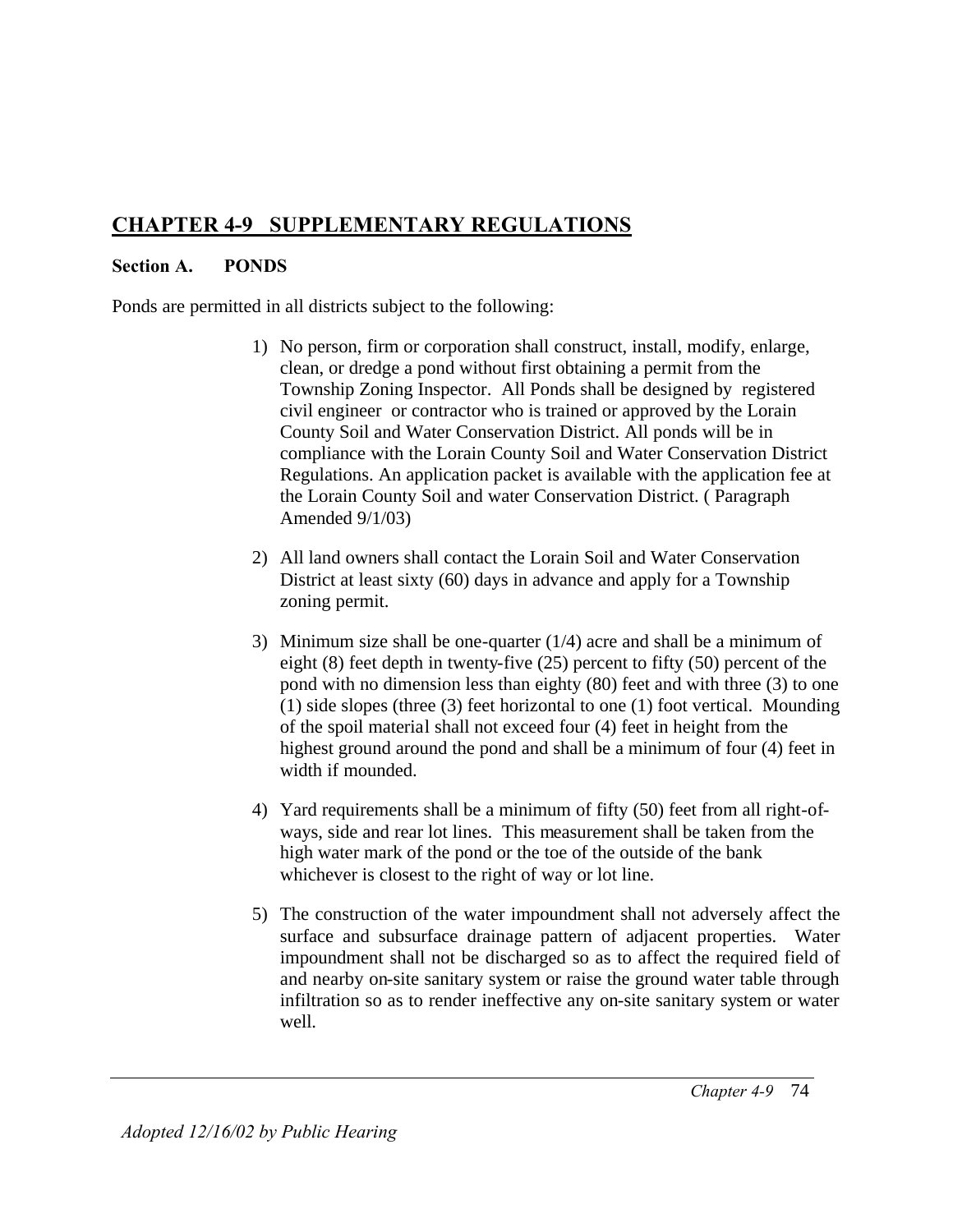- 6) The use of dry hydrant systems or other fire department approved water systems are encouraged.
- 7) Ponds will be managed and maintained so as not to create a nuisance and health hazard to nearby residents in the opinion of the Township Trustees.

# **Section B. FLOODPLAIN**

1) Purpose

The purpose of these regulations is to protect those areas of the Township which are subject to predictable flooding during the fifty (50) and one hundred (100) year floods in the flood plain areas of the major rivers, their branches and tributaries within the Township so that the carrying capacity shall not be reduced, thereby creating danger to the areas previously not so endangered in time of high water. Said regulations, while permitting reasonable use of such properties, will help to protect human life, prevent or minimize material and economic losses, and reduce the cost to the public in time of emergency. All Flood Plain District Boundaries shall be certified by the Lorain County Soil and Water Conservation District Office. No person shall alter the flow of water within a flood plain district that may be detrimental to public safety or cause damage to another property.

2) Permitted Uses

No building or structure shall be erected, converted, or structurally altered and no land and/or structure shall be used except for one or more the following uses:

- a. Open space uses, such as farms, truck gardens, nurseries and such other open space uses as preserves, bridle trails and nature paths, provided no alteration is made to the existing grade level of the flood plain or structures which may interfere with the flow of the river or its flood plain capacity
- b. Yard and setback areas required for any district within the flood plain zone.
- c. Parks, playgrounds recreation areas and accesses, plant nurseries, golf course or any other use that may not increase the possibility of flood or be otherwise detrimental to the public health, safety and welfare.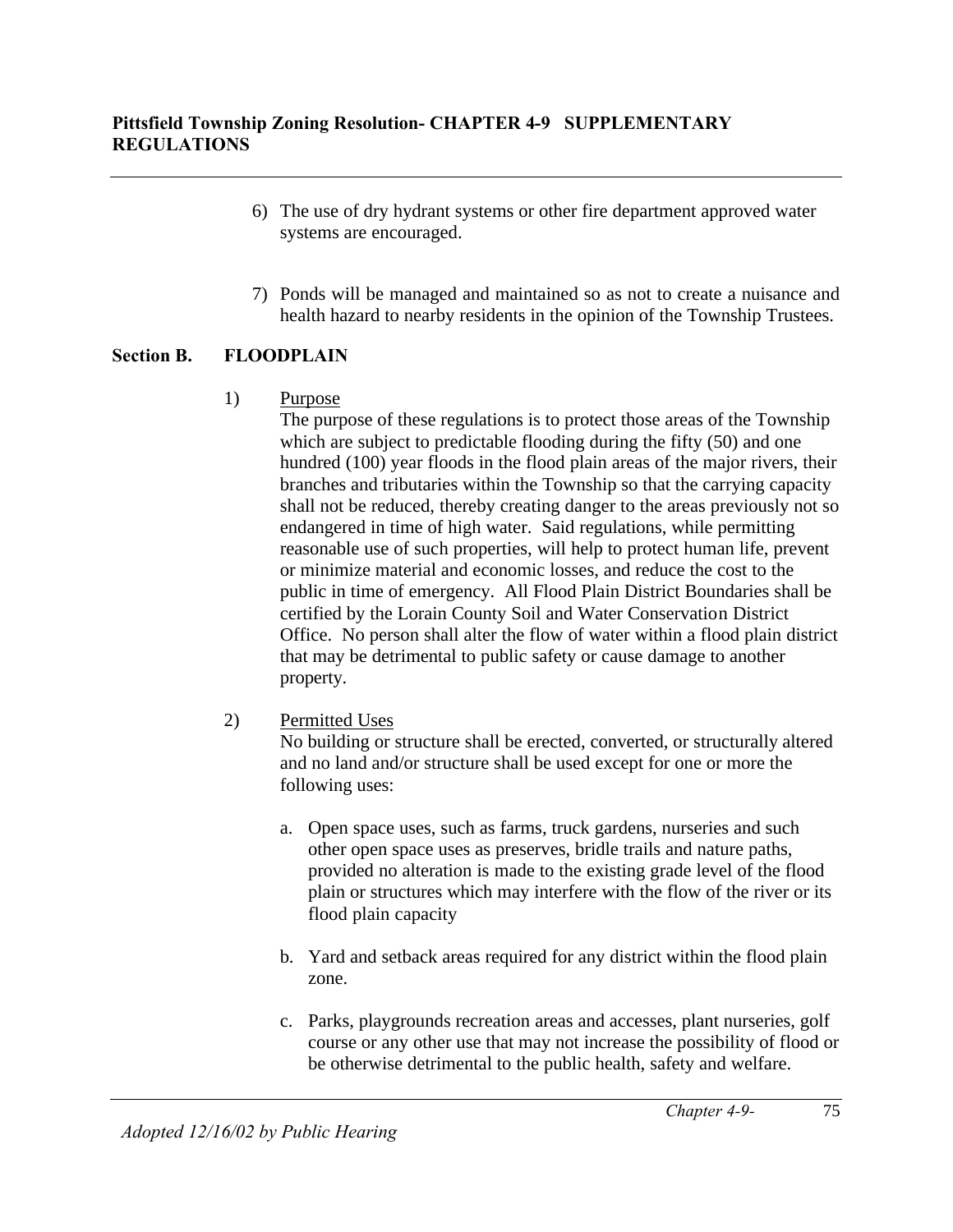3) Setback Criteria All development adjacent to a certified flood plain area shall be setback in accordance with the Site Plan Review and Performance Standards.

# **Section C. STORM WATER POLLUTION PREVENTION PLAN**

When a proposed development involves disturbing more than one (1) acre of land, a Storm Water Pollution Prevention Plan (SWP3) shall be submitted prior to initiation of site preparation and/or construction. A SWP3 Plan shall be prepared with the essential components and requirements as deemed necessary by the Ohio Environmental Protection Agency.

# **Section D ROADS AND CULVERTS AND DRIVEWAYS**

- 1) Conformance All new roads, with the exception of those contained within a Residential Conservation District, shall conform to the construction standards of the Lorain County Subdivision Regulations.
- 2) Driveway Requirements
	- a. Residential driveway minimum surface width shall be ten (10) feet for its entire length with a clear minimum vertical clearance of sixteen (16) feet.
	- b. Driveways greater than one hundred (100) feet in length, measured from the road to the end of the driveway, shall have a turnaround located near the dwelling unit of at least ten (10) feet wide x twenty (20) feet depth.
	- c. Driveways shall be constructed of a minimum depth of eight (8) inches of gravel or other materials and depth so as to have the same weight-bearing capabilities.
	- d. Fences, walls and any other similar improvements shall be placed no closer to either outer edge of the driveway than three (3) feet horizontally.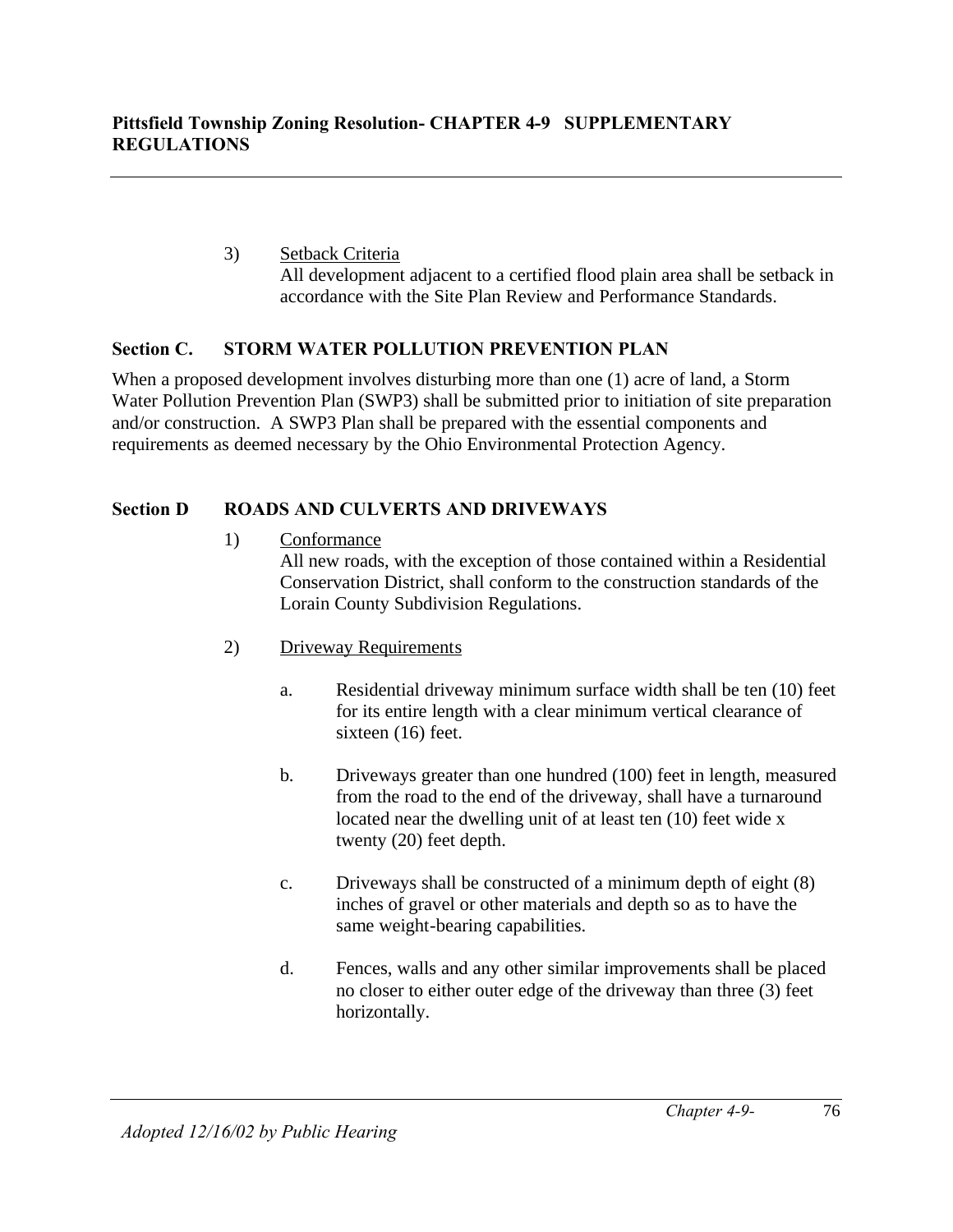# 3) Culvert Requirement

.

- a. All driveway culverts shall be a minimum size of twelve (12) inches x twenty-four (24) feet or longer and a larger diameter and will be of approved material as determined by the Township. The culvert trench shall be back filled with a premium mat I.E. ODOT 411's or 304's. Culverts will be subject to review as the situation warrants.
- b. A concrete drive will terminate at the road right-of-way. Continuation of the drive shall be of asphalt or gravel, matching the existing road grade.

# **Section E TEMPORARY TRAILERS**

Temporary Trailers are allowed under the following conditions:

1) During Construction

Any structure, temporary basement home or not more than one trailer or mobile home may be temporarily used as a residence on a lot while a permanent dwelling is being constructed. Such use shall not be continued for more than six months with a maximum of one six month extension. A separate zoning certificate shall be required for the use of a temporary dwelling quarters. Such certificate shall not be issued without an operating sanitary system and an approved permit for new home construction. An escrow account of Five hundred (\$500) dollars shall be filed with the application for such certificate.

2) With Occupied Dwellings

A separate zoning certificate is required for a trailer or mobile home used temporarily as a residence in conjunction with an occupied dwelling. Said use shall not exceed ninety (90) days in any calendar year. A performance bond in no event less than One thousand (\$1,000) dollars shall be filed with the application for such certificate. County approved sanitary facilities must be provided in all instances.

3) Emergency Use When a dwelling on any lot is destroyed or rendered uninhabitable by fire, explosion, act of God or act of the public enemy, a trailer or mobile home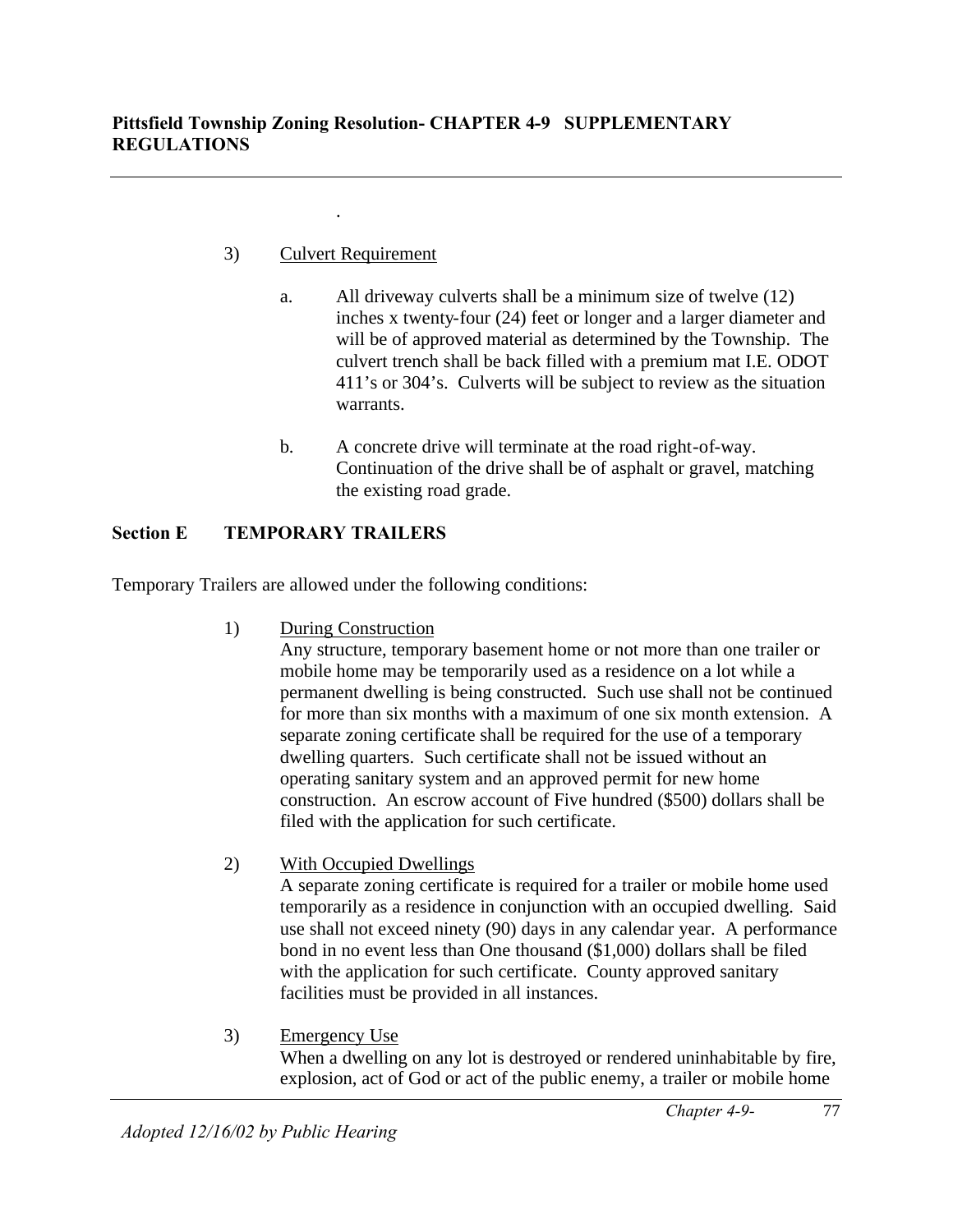may be used as a temporary residence while the permanent dwelling is being repaired or reconstructed. A separate zoning certificate shall be required for such emergency use. County approved sanitary facilities must be provided.

# 4) Construction Trailers

Office trailers, tool trailers or storage trailers used for the sole purpose of commercial construction of said building or road which such trailers would be needed must receive a Conditional Use permit for a maximum of six (6) months which may be renewed for one additional six (6) months maximum period after the first permit has expired.

## **Section F Wireless Telecommunication Facilities**

- a. The applicant shall supply a map of the Township and all contiguous jurisdictions indicating the location of all existing telecommunication facilities within three (3) miles of the proposed site. The applicant must show that it has requested to locate or collocate on an existing tower, building or other technically suitable facility and that the collocation request was rejected by the owner/operator of the tower, building or other technically suitable facility.
- b. As a condition of issuing a Zoning Certificate to construct and operate a telecommunications tower in the Township, the owner/operator is required to allow, under commercially reasonable terms, collocation until said tower has reached full antenna capacity. Agreement to this provision must be included in the applicant's lease with the property owner, if different from the tower owner/operator.
- c. The minimum distance from any tower to an existing residential dwelling unit shall be three hundred (300) feet.
- d. All wireless telecommunication towers shall comply with the front, side and rear yard setback requirements for commercial usage.
- e. Wireless telecommunications facilities may be located on a lot with another use subject to the following conditions:

(i) The facility will not be considered an addition to the principal permitted use structure or the value of any non-conforming use.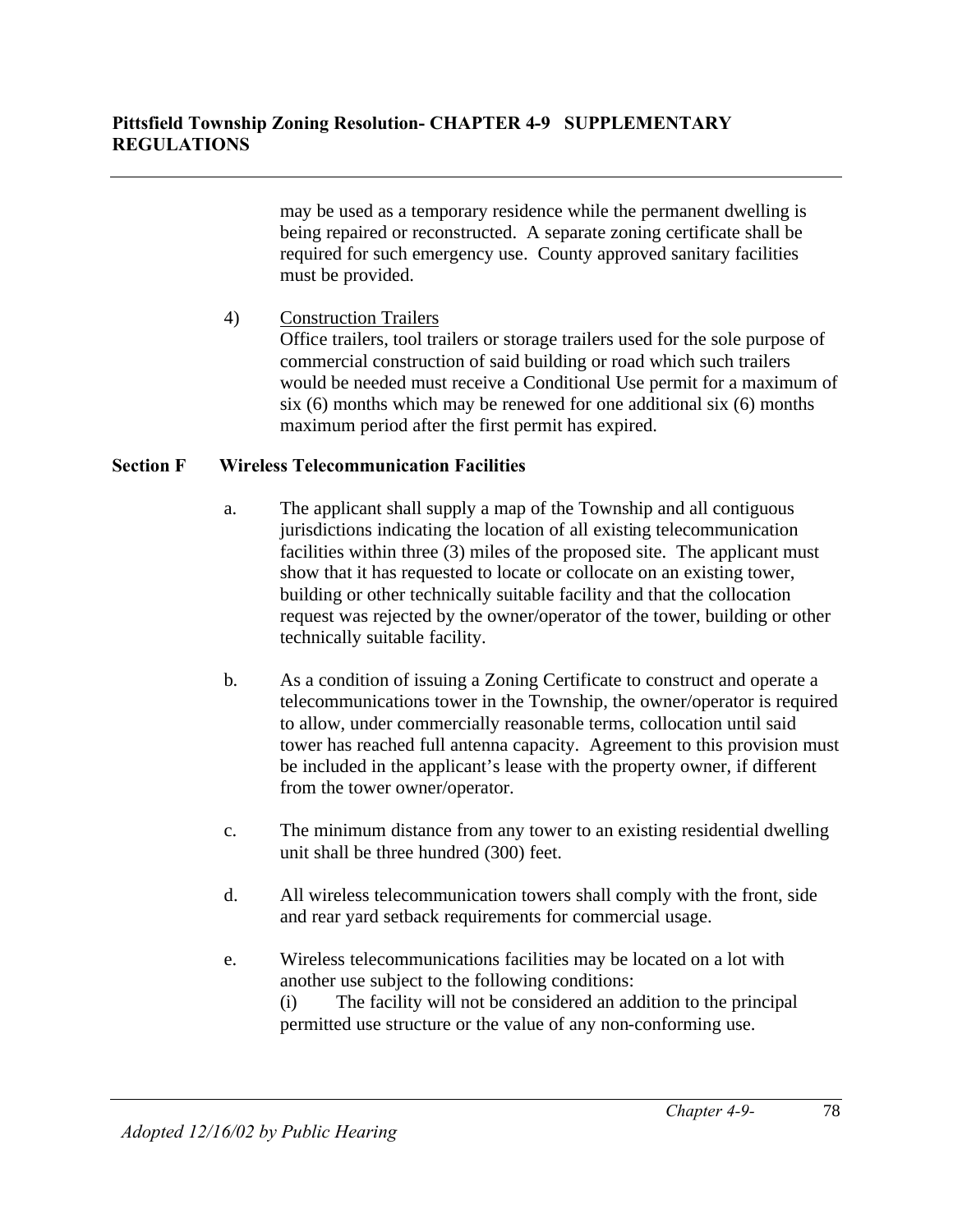- f. Security fencing eight (8) feet in height shall surround the tower and equipment shelter either completely or individually as determined by the Board of Zoning appeals. A metal sign of no greater than four (4) square feet shall be posted on the fence showing street address, names of companies with facilities at the site, and all 24 Hour emergency telephone numbers.
- g. In the event a separate access road is necessary, it shall be constructed of suitable materials to prevent mud deposits on local roads. Access roads shall have a gate with a locking device at or near the public road entrance to prevent unauthorized entry.
- h. The applicant shall provide evidence of legal access to the facility and maintain that access regardless of other developments which may take place on the site..
- i. The Applicant shall provide a report prepared by a licensed professional engineer describing the height, design, structural loading capacity and compliance with any applicable State or County building and inspection requirements.
- j. No equipment building shall exceed twenty (20) feet in height.
- k. Except as required by law, an antenna or tower shall not be illuminated and lighting fixtures and signs shall not be attached to the antenna or tower. If lighting is required by the Federal Aviation Administration, white strobe lights shall not be permitted unless no alternative is permitted by the FAA. Lighting for security purposes is permitted.
- l. The Applicant shall submit a certification that the facility complies with all current FCC regulations for non-ionizing electromagnetic radiation (NIER).
- m. No advertising will be permitted on the facility.
- n. The owner/operator of the facility shall agree to remove a non-functioning facility within six (6) months of ceasing its use.
- o. The owner/operator, as a condition of issuance of the Zoning Certificate, shall post a cash or surety bond acceptable to the Board of Trustees of not less than one hundred dollars (\$100.00) per vertical foot from the natural grade of the tower, which bond shall insure that an abandoned obsolete or destroyed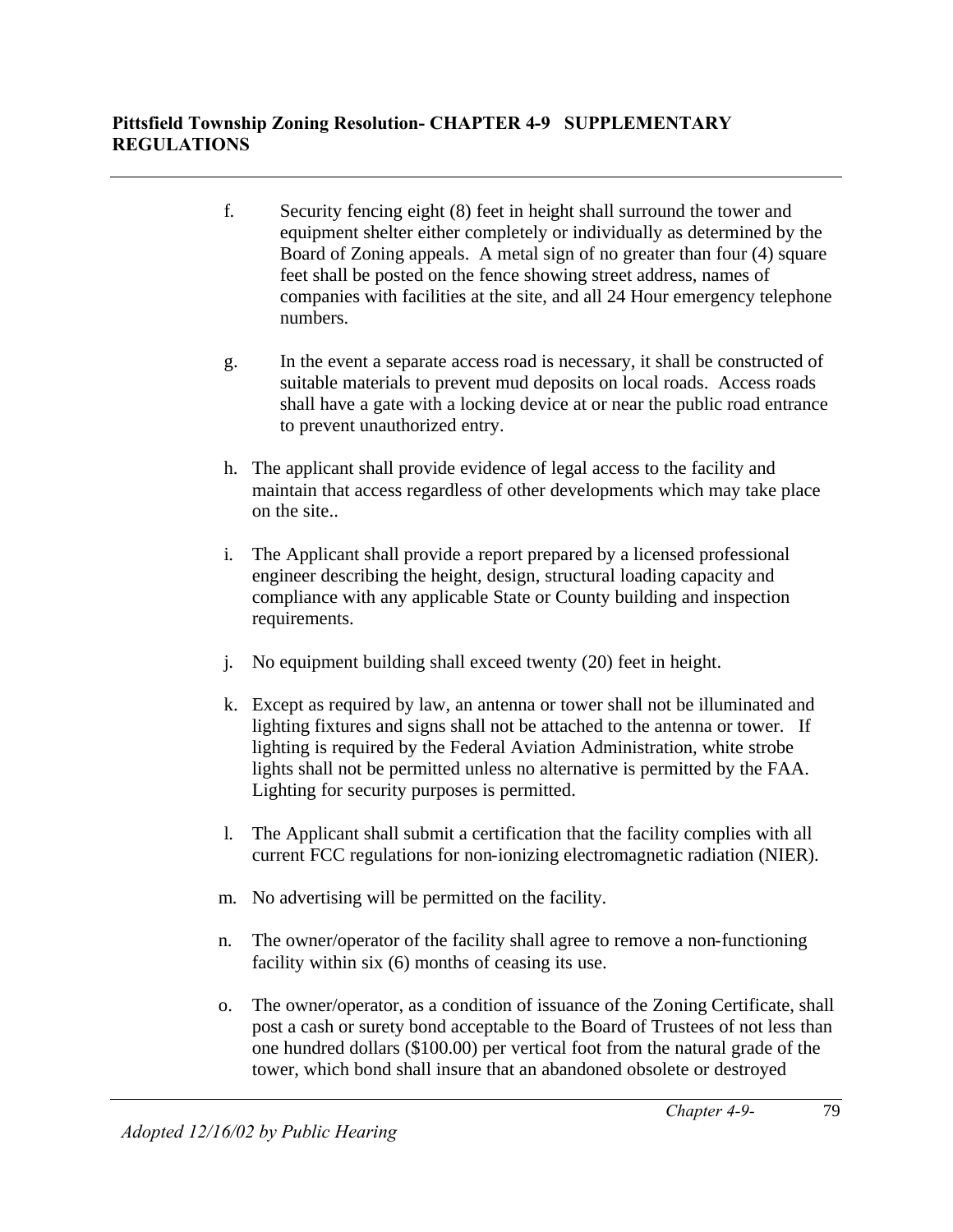facility shall be removed within six (6) months of cessation of use or abandonment. Any collocator shall be required to additionally execute such bond as principal.

## **Section G**. **Home occupations are permitted subject to the following provisions:**

- a. Such use shall be conducted entirely within the dwelling unit.
- b. Such use will be clearly incidental to the primary residential use.
- c. Such use shall be conducted only by persons residing in the dwelling unit with an additional one employee allowed.
- d. Such use will be limited to the use of 33% of the floor area of the first story of the dwelling unit.

## **Section H: Junk Cars**

- a. Parking of junk vehicles, inoperable, abandoned or unlicensed vehicles is prohibited outdoors, as per Ohio Revised Code sections 4513.65 & 505.173
- b. The Township shall not prevent a person from storing or keeping, or restrict him in the method of storing or keeping, any collectors vehicle on private property with the permission of the person having the right to the possession of the property; except that Township may require a person having such permission to conceal, by means of buildings, fences, vegetation, terrain, or other suitable obstruction, any unlicensed collector's vehicle stored in the open
- c. The County Sheriff, a state highway patrol trooper, a board of township trustees, or the zoning inspector of a township, may send notice, by certified mail with return receipt requested, to the person having the right to the possession of the property on which a junk motor vehicle is left, that within ten days of receipt of the notice, the junk motor vehicle either shall be covered by being housed in a garage or other suitable structure, or shall be removed from the property.
- d. No person shall willfully leave a junk motor vehicle uncovered in the open for more than ten days after receipt of a notice as provided in this section. The fact that a junk motor vehicle is so left is prima-facie evidence of willful failure to comply with the notice, and each subsequent period of thirty days that a junk motor vehicle continues to be so left constitutes a separate offense.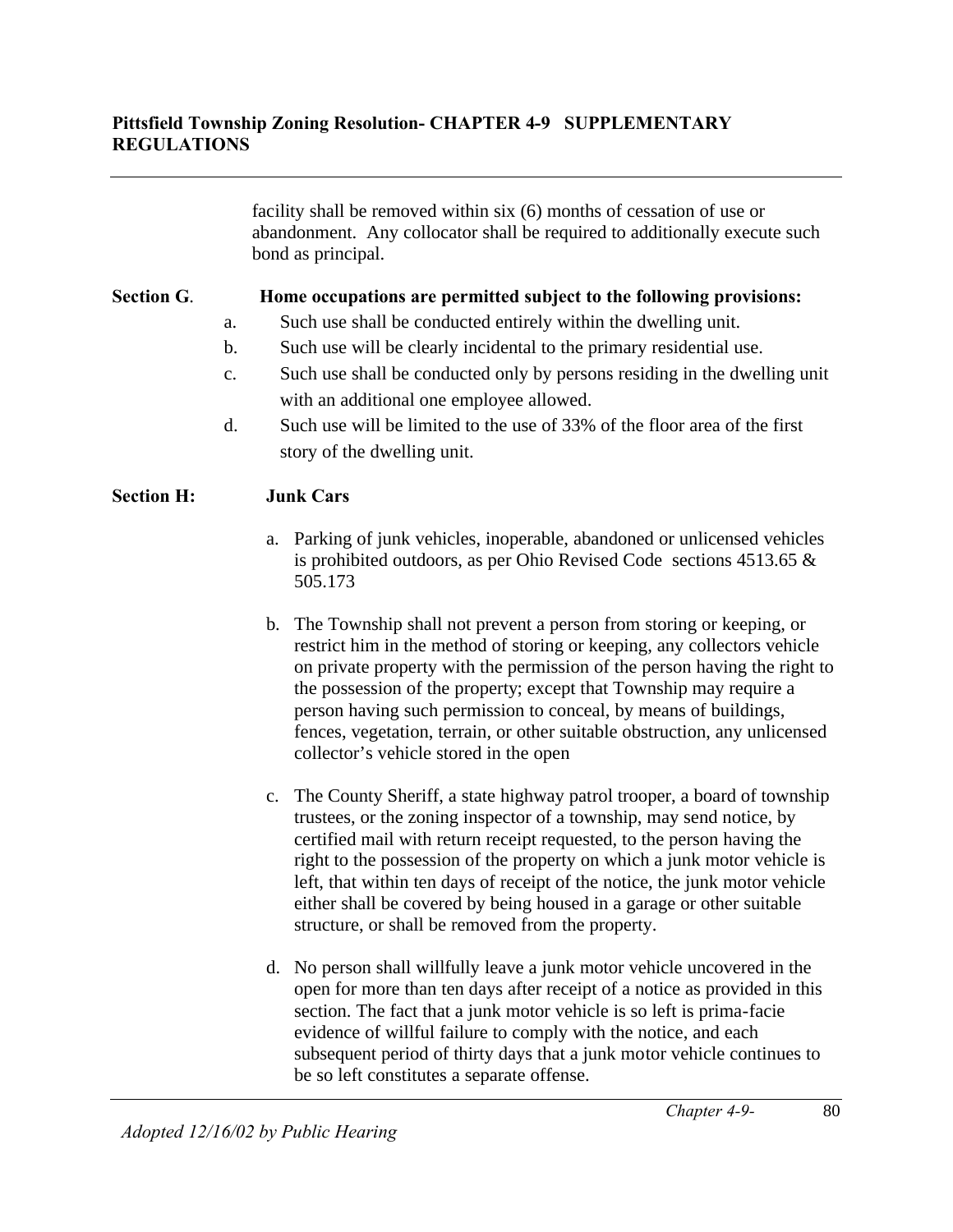## **Section I: -Prohibited uses**

 The Following uses shall be deemed to constitute a nuisance and shall not be permitted in any Districts:

- 1. Dumping, storing, burying, reducing, disposing of or burning garbage, refuse, scrap metal, rubbish, offal or dead animals, unless done at a place provided by the township trustees for such specific purpose.
- 2. Junkyards, automobile graveyards, or places for the collection of scrapped vehicles, scrap metal paper, rags, glass or junk for salvage or storage purposes, or for dismantling used vehicles.
- 3. Basements, wholly or partially below the grade of the lot upon which located, for dwelling purposes, temporary or permanent.
- 4. Storage, piling, or accumulation of building material on a vacant lot unless a zoning certificate has been issued for construction on said lot involving the use of such material and the material is used within one year from the date of the certificate.
- 5. Rear houses, so that as amended, said zoning resolution will prohibit the use of trailer coaches as a residence or for commercial purposes except where a conditional permit may be issued, this would also prohibit any houses to be erected at the rear of another dwelling on the same lot or parcel.

## **Section J. Minimum House & Apartment Sizes**

1**. Houses:** The Minimum first floor living area for a single family dwelling without a basement shall be eight hundred sixty-four (864) square feet of living area, The minimum with a basement shall be eight hundred sixty-four (864) square feet of first floor living area. Basements, porches, garages, breezeways, terraces, attics, or partial stories are exclusive of the living area.

Apartments: **There shall be a minimum of 864-sq. ft. combined living area per each apartment.**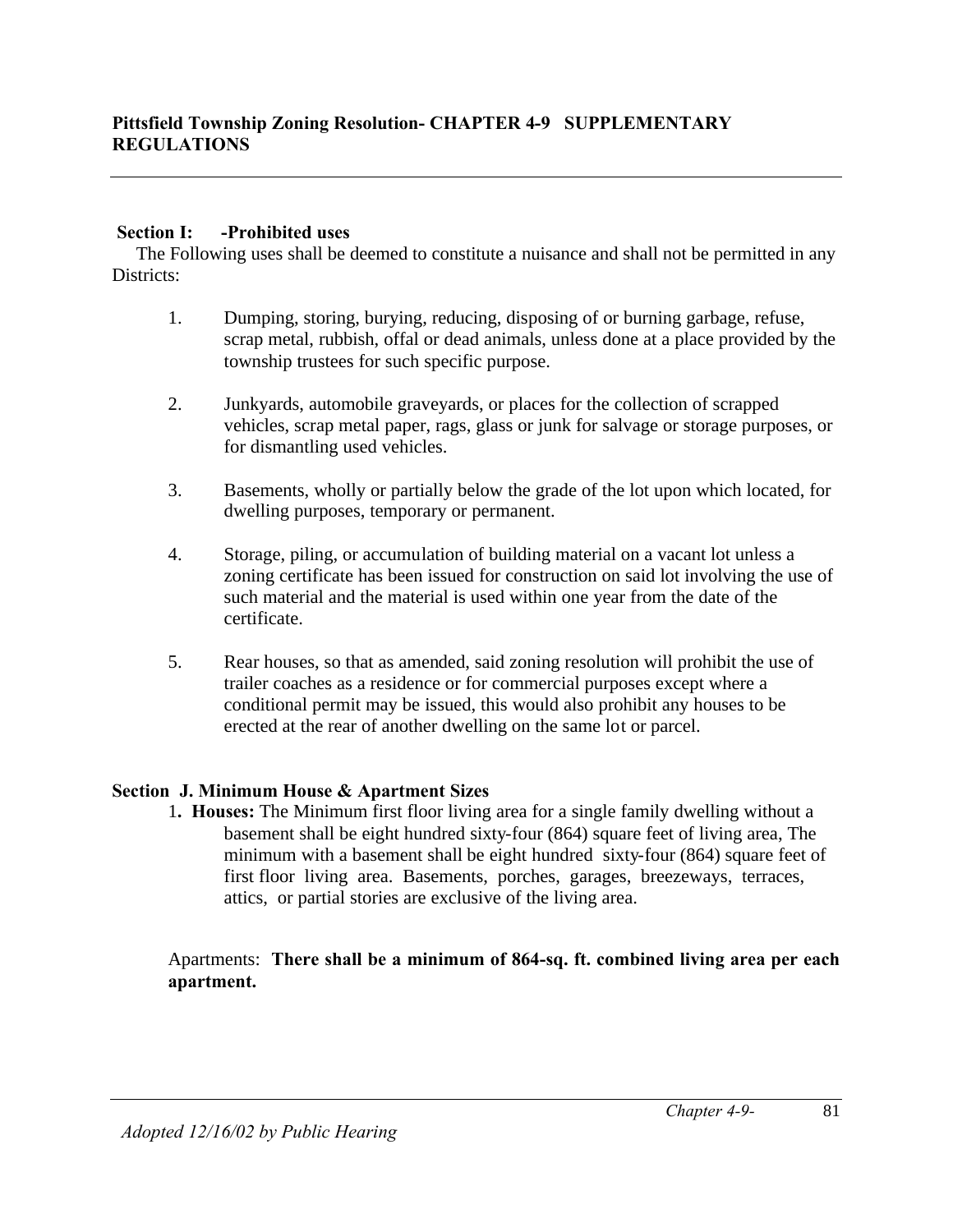**K**. **Sexually Oriented Business/Adult Use** (Amended 12/29/03 –Moved from Chapter 5, Conditioanal Use Standards Section 10).

- a. Applicant shall provide certification as to percentage of sales or rentals meeting the criteria of adult use/sexually oriented business; percentage of total floor area devoted to such uses.
- b. No adult uses shall be permitted within five hundred (500) feet from any existing residential lot or zoning district.
- c. No adult uses shall be permitted within one thousand (1,000) feet of any lot containing a church, public library, public or private educational facility that that serves persons under eighteen years of age, elementary school, public park or recreation area or zoning approved day care facility.
- d. Hours of operation are limited to between 7:00 A.M. and 12:00 Midnight.
- e. The Board of Zoning Appeals may, at their discretion, require additional or heightened setbacks, screening and signage standards.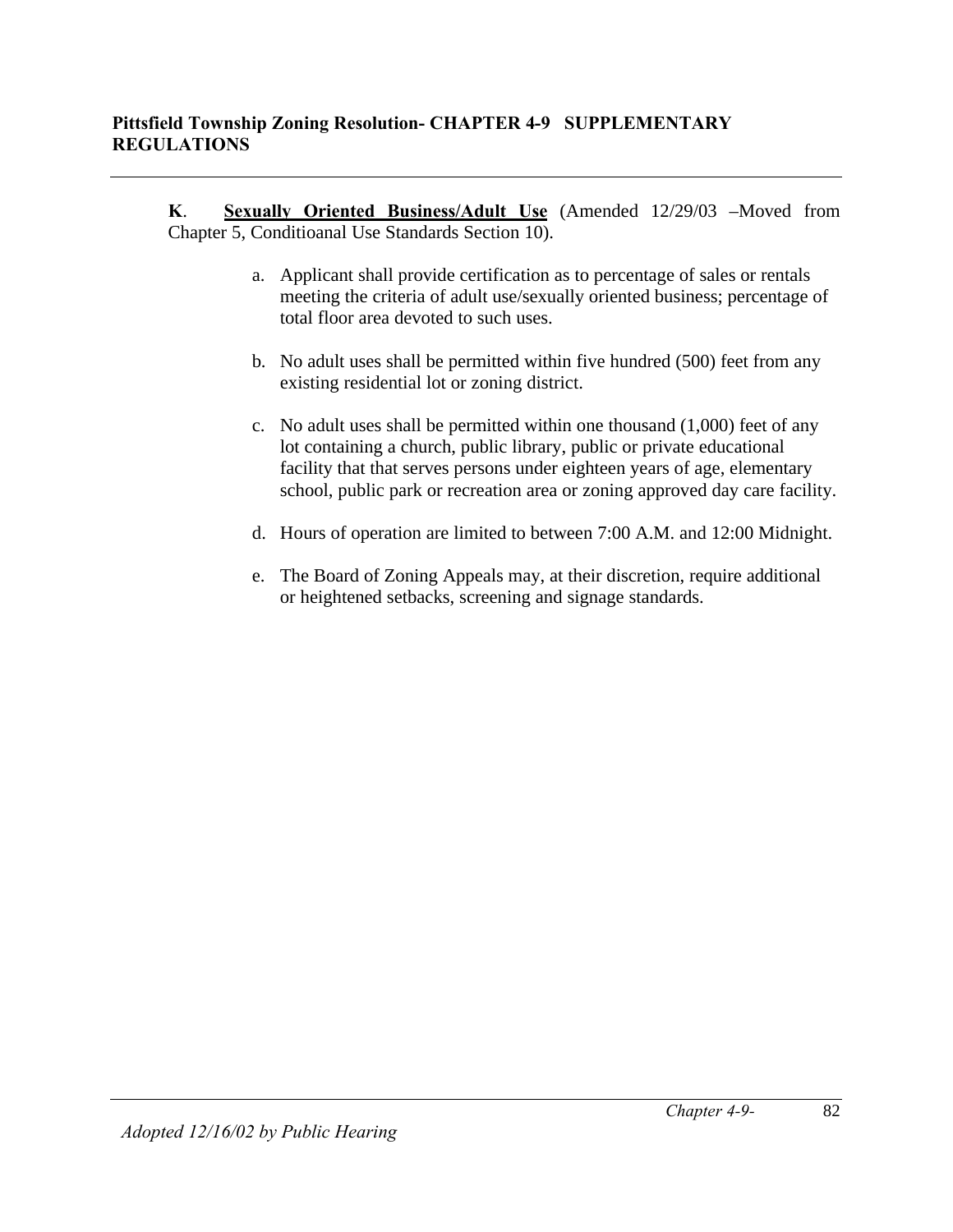# **CHAPTER 5 CONDITIONAL USE STANDARDS**

## **A. General Provisions**

Conditional uses are listed within the specific Districts of this Resolution. Only those uses expressly listed as conditional uses may be considered in that zone district. All applications for a conditional use shall demonstrate compliance with the general criteria and standards.

## **B. Conditional Uses: General Criteria and Standards**

In addition to any special conditions and standards listed in a Zoning District, all applications for a conditional use shall demonstrate that:

- 1. The use is consistent with the policies and intent of the corresponding zoning district in which it is located, as set forth in the Pittsfield Township Zoning Resolution and Comprehensive Plan.
- 2. The use is physically and operationally compatible with the surrounding neighborhood and surrounding existing uses. Conditions may be imposed on a proposed conditional use to ensure that potential significant adverse impacts on surrounding existing uses will be reduced to the maximum extent feasible, including, but not limited to, conditions or measures addressing:
	- a. Location on a site of activities that generate potential adverse impacts such as noise and glare;
	- b. Hours of operation and deliveries;
	- c. Location of loading and delivery zones;
	- d. Light intensity and hours of full illumination;
	- e. Placement and illumination of outdoor vending machines;
	- f. Loitering;
	- g. Litter control;
	- h. Placement of trash receptacles;
	- i. On-site parking configuration and facilities;
	- j. On-site circulation; and
	- k. Privacy concerns of adjacent uses.
	- 3. The use can be accommodated on the site consistent with any applicable district regulations of this Resolution, and in conformance with all dimensional, site development, grading/drainage, performance, and other standards for the district in which it will be located, with no variances required.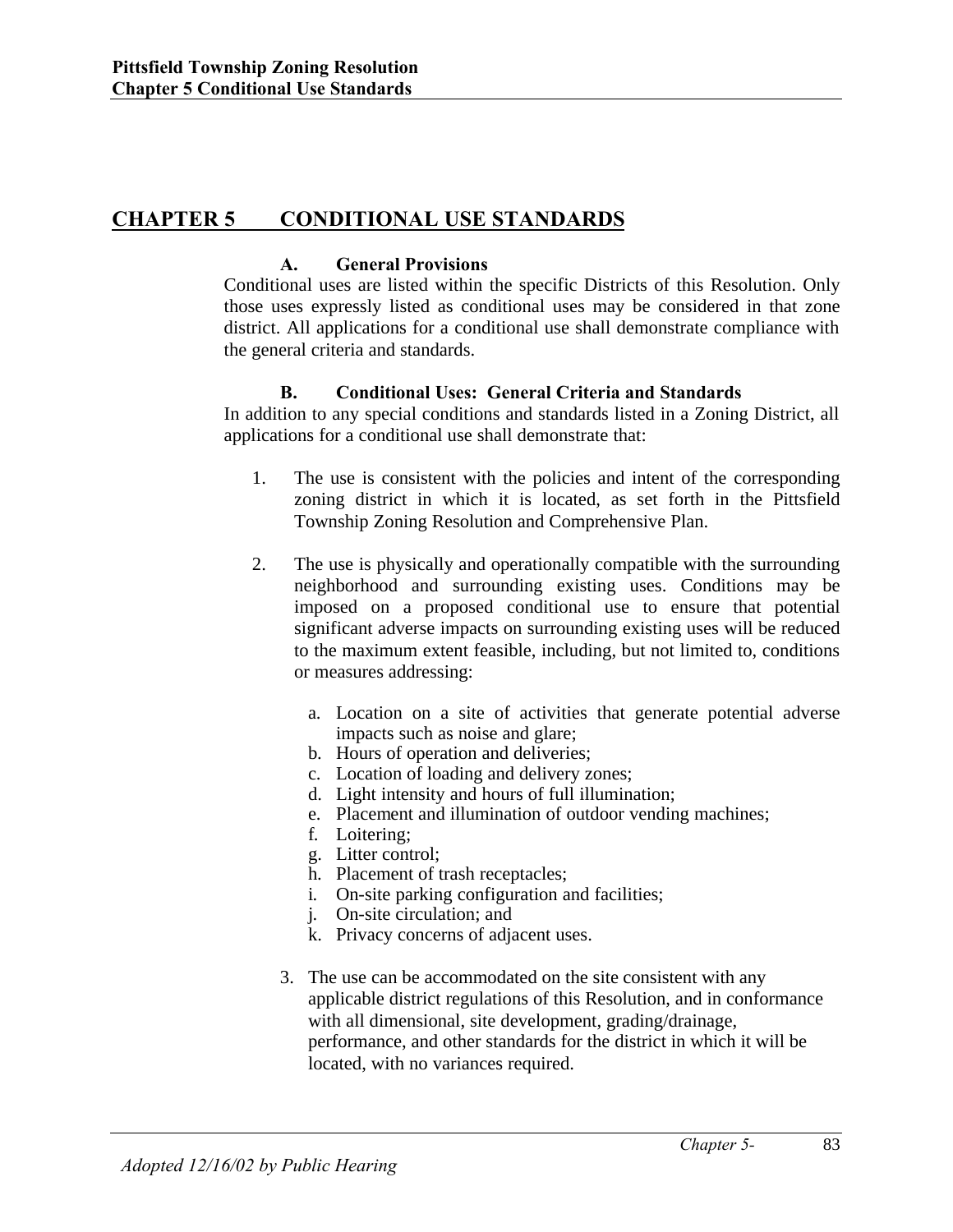- 4. To the maximum extent feasible, access points to the property are located as far as possible, in keeping with accepted engineering practice, from road intersections and adequate sight distances are maintained for motorists entering and leaving the property proposed for the use.
- 5. On-site and off-site traffic circulation patterns related to the use shall not adversely impact adjacent uses or result in hazardous conditions for pedestrians or vehicles in or adjacent to the site.
- 6. The use will be adequately served by public facilities and services. Public facilities and services that may be considered in light of this standard include, but are not limited to, water, sewer, electric, schools, streets, fire and police protection, and storm drainage.
- 7. The use provides adequate off-street parking on the same property as the use, in compliance with standards set forth in this Resolution.

## **C. Conditional Uses: Special Conditions and Standards**

A proposed conditional use must satisfy all such special conditions and standards in addition to the general criteria and standards set forth in subsection (B) above.

1. Hotels and Motels

No hotel/motel operator shall permit a guest to occupy such accommodations for a consecutive period of more than 30 days.

- 2. Convenience Stores
	- a. The maximum size of a convenience store shall be three thousand, five hundred (3,500) square feet of gross floor area.
	- b. If gasoline is sold as part of the convenience store operation, the following conditions must be satisfied:
		- i. Stores fronting on SR58 must also meet the minimum setback standards of E(5) of the Business Commercial Retail District.
		- ii. Gasoline pumps shall be located at least 30 feet from the edge of the right-of-way of a public street. Tanks shall be limited to a maximum capacity of 6,000 gallons and to 1 tank for each grade of fuel sold.
		- iii. All tanks containing fuel, oil, waste oils and greases, or similar substance shall be placed underground at least 25 feet from any property line, and vented, in accordance with Ohio Code requirements.
		- iv. A canopy over the fuel pumps that is detached from the principal building may be erected provided that such structure is located at least 10 feet from any property line or street right-of-way, and such structure is not enclosed.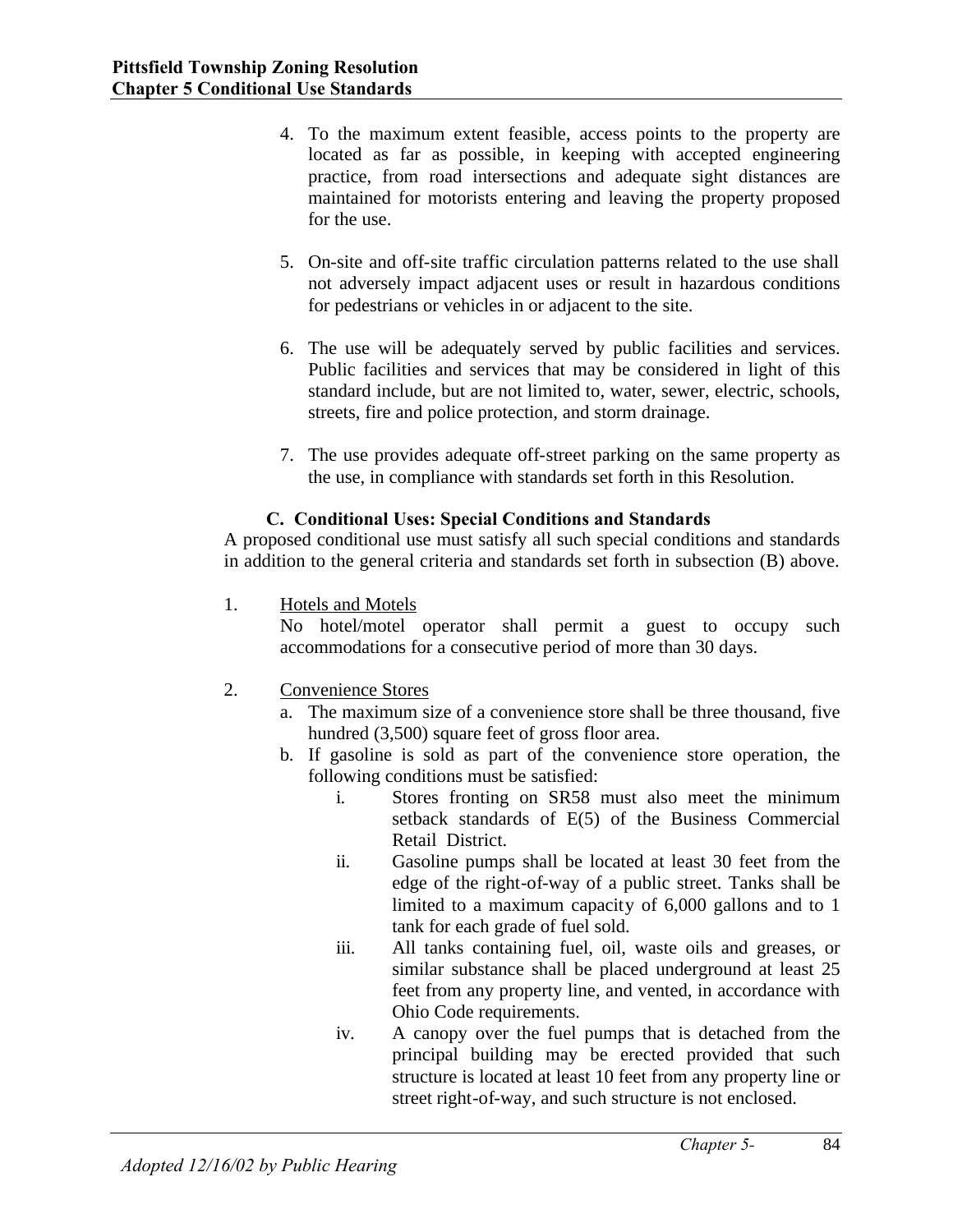- v. There shall be adequate space on the subject property to allow up to 3 cars to stack in a line for services without using any portion of an adjacent public street.
- vi. Parking areas for retail sales and gasoline service shall be separated from each other, and circulation within the property to each parking area shall be separate and clearly marked or evident.
- c. The applicant shall submit a litter control plan as part of the application for conditional use approval.
- d. No drive-through service shall be permitted as part of the operation of a convenience store.
- 3. Bars and Taverns
	- a. Business shall be conducted within an enclosed building, except that meal service may be provided on an outside patio, provided the patio is no more than one-third the floor area of the entire use.
	- b. Amplified outdoor live performances shall not be permitted.
	- c. All bars and taverns, and restaurants serving liquor, shall be licensed to operate under the laws of the State of Ohio.
- 4. Day Care Centers
	- a. The use shall contain no overnight accommodations.
	- b. Certification or licensing by the sponsoring state or federal governmental agency shall be a prerequisite to issuance of a zoning certificate by the Township. A copy of an annual report with evidence of continuing certification/licensing shall be submitted to the Zoning Inspector in January of each year to be kept on file.
	- c. Safe areas for pick-up and discharge of persons shall be provided that do not interfere with the free flow of traffic on adjacent streets.
- 5. Medical Clinic Conditional Uses
	- a. Must meet ODOT standards for low volume Driveway
	- b. Less than five thousand (5,000) square feet
	- c. The use shall contain no overnight accommodation
	- d. Off-street Parking shall be located on the side(s) of or behind the principal building on the lot, except that no more than 10% of the required parking may be allowed in front of the building.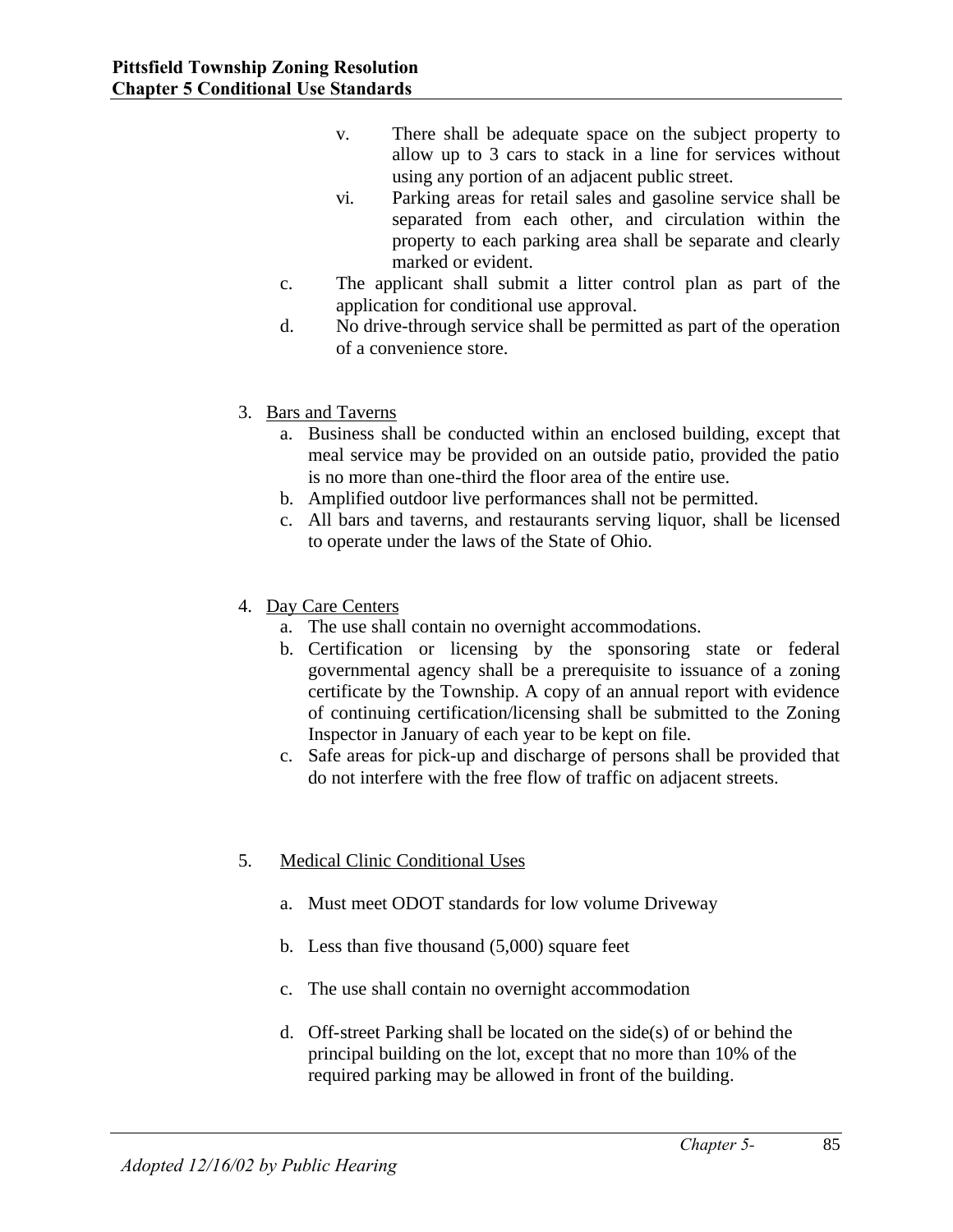e. Adequate provisions shall be made for access by emergency medical vehicles on at least one side of the building.

## 6. Veterinary Clinic Conditional Uses

- a. A dwelling may be provided on the property in conjunction with the facility if it is for the sole use of the facilities manager and related family.
- b. Where applicable, certification or licensing by the appropriate State agency shall be a prerequisite to issuance of a zoning certificate by the Township. A copy of evidence of continuing certification shall be submitted in January of each year to the Zoning Inspector.

## 7. Vehicle and Equipment Sales, Service and Rentals

- a. All vehicle maintenance or repairs shall be wholly conducted within an enclosed structure.
- b. Storage of hazardous materials for longer than thirty (30) days shall not be permitted.
- c. Bulk Storage in excess of one thousand (1,000) gallons of flammable liquids or in excess of one hundred and twenty-five (125) cubic feet of flammable gases shall be underground. A disaster/spill plan shall be completed and shall remain on file with the Wellington and Oberlin Fire Chiefs.
- d. Adequate vehicle turning areas shall be provided on site so that vehicles and equipment can be maneuvered on site without interrupting traffic flow or blocking public streets.
- e. The use or structure housing such use shall be located a minimum of two hundred (200) feet from any residential lot line.
- f. All property lines that adjoin a residential use or district shall be screened with a visually opaque landscape buffer.
- g. Outdoor operations or activities shall not include the storage or accumulation of waste products, including tires, waste oils, grease or other flammable, toxic or hazardous materials.
- h. The manner of outdoor operations shall facilitate access for fire fighting, shall prevent hazards from fire or explosion and shall prevent accumulation of stagnant water.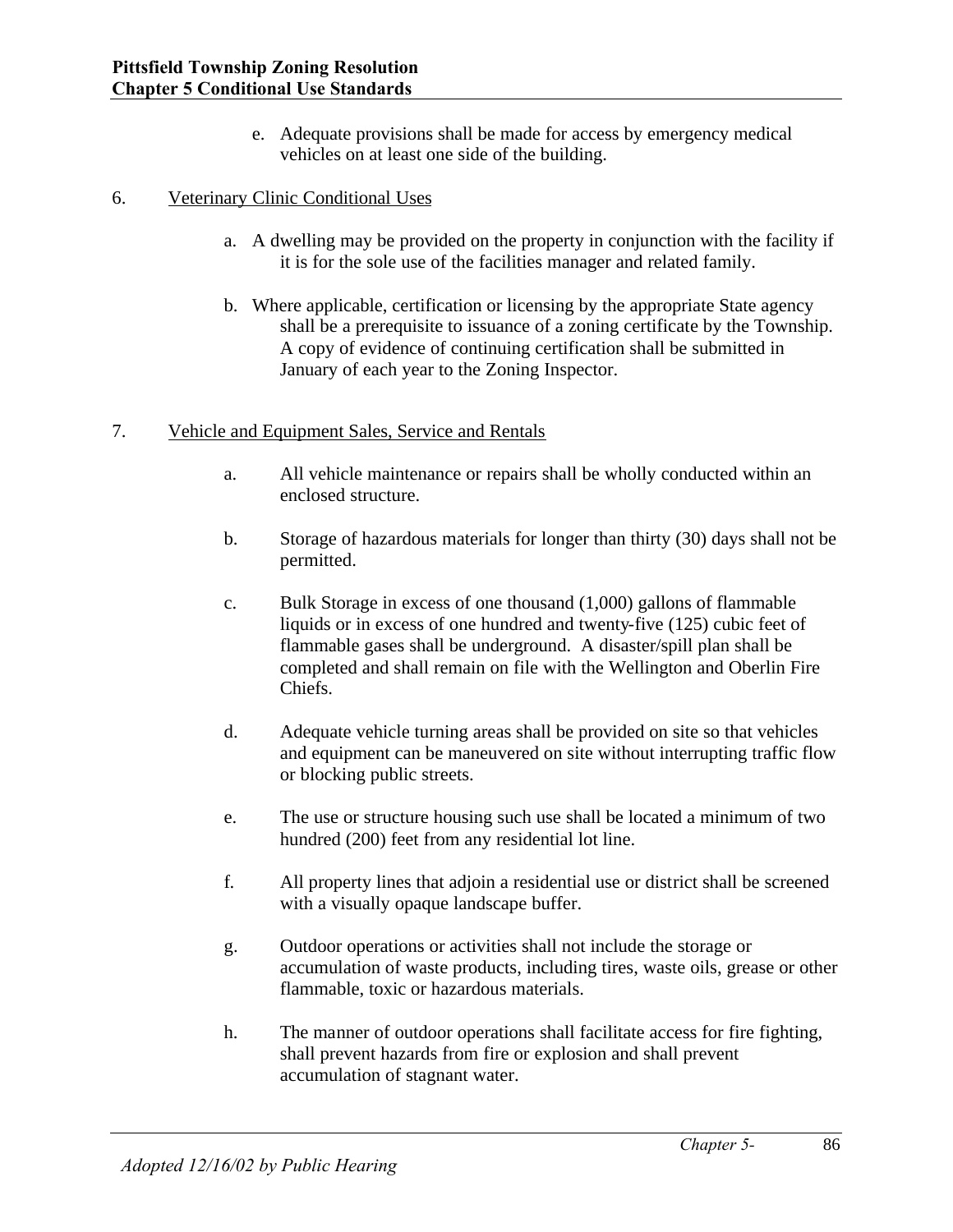- i. All vehicle and equipment parts shall be stored within an enclosed building or totally screened from view by a solid fence. A chain link fence with slats shall not constitute acceptable screening or fencing for purposes of this provision.
- j. All vehicles awaiting repair shall be stored on site in approved parking spaces and shall not be stored on or obstruct access to a public right of way
- 8. Family Business not in Primary Agricultural Use District
	- a. Business proposed must be operated by owner living in principal residence.
	- b. Paid employees limited to four, no more than two of which may be nonfamily members.
	- c. All activities must be conducted within a wholly enclosed accessory structure or principal residence.
	- d. Outdoor storage of equipment or materials shall not exceed five thousand (5,000) square feet and must be fully fenced or opaquely screened from neighboring properties. Outdoor storage is not permitted within the required yard setback areas.
	- e. Accessory structures for Family Business use shall be limited to one thousand five hundred (1,500) square feet.
	- f. The family business shall be clearly subordinate to the use of the land for residential purposes.
	- g. Use of principal residence for Family Business activities limited to thirty three and one-third (33 1/3) percent of the total square footage.
	- h. Property approved for Family Business use limited to two (2) total accessory structures.
	- i. Driveway, parking and delivery areas shall be designed to assure safety and prevent traffic congestion impacts to neighboring properties.
	- j. Overnight parking of trucks over twelve thousand (12,000) pounds gross vehicle weight and eight (8) feet in height for more than seventy-two (72) consecutive hours is prohibited unless within an enclosed structure or screened from view of adjacent properties.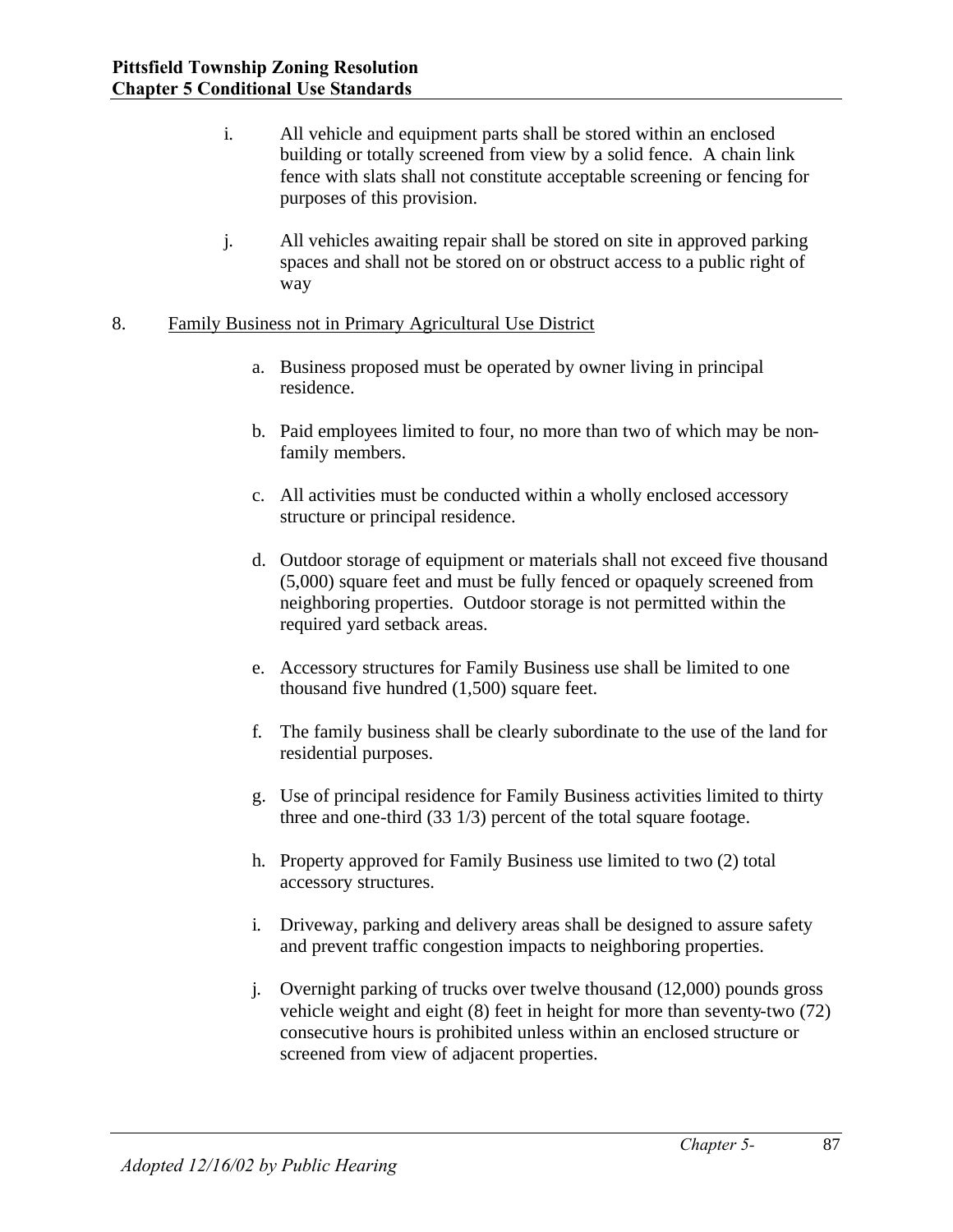- k. A Family Business Conditional Use Permit is non-transferable and is issued solely to the property owner operating the business.
- l. The proposed Family Business shall not constitute primary or incidental storage for a business activity conducted elsewhere.
- m. The Family Business must meet all criteria of the Site Plan Review Performance Standards.
- n. In no event shall a family business that operates as a junk yard, scrap metal processing or auto salvage dealer as defined in the Ohio Revised Code be permitted.
- 9. Roadside Agricultural Sales
	- a. Roadside stands shall be designed to be removable structures used solely for the display and sale of agricultural products. Structures shall be removed during months when not in use.
	- b. Applicant shall provide for adequate parking and safe ingress and egress.
	- c. At least Fifty (50) percent of the agricultural products sold must be produced on the premises.
	- d. Stands may be constructed within yard setback areas but must be located a minimum of twenty (20) feet outside of the public right of way.
	- e. Conditional Use Permits are not required within the Primary Agricultural Use Districts, however setbacks from rights-of-way, safe access and temporary structure standards must be maintained.

10. Sexually Oriented Business/Adult Use (Moved to Supplemental Regulations Section K. by amendment 12/29/03)

- f. Applicant shall provide certification as to percentage of sales or rentals meeting the criteria of adult use/sexually oriented business; percentage of total floor area devoted to such uses.
- g. No adult uses shall be permitted within five hundred (500) feet from any existing residential lot or zoning district.
- h. No adult uses shall be permitted within one thousand (1,000) feet of any lot containing a church, public library, public or private educational facility that that serves persons under eighteen years of age, elementary school, public park or recreation area or zoning approved day care facility.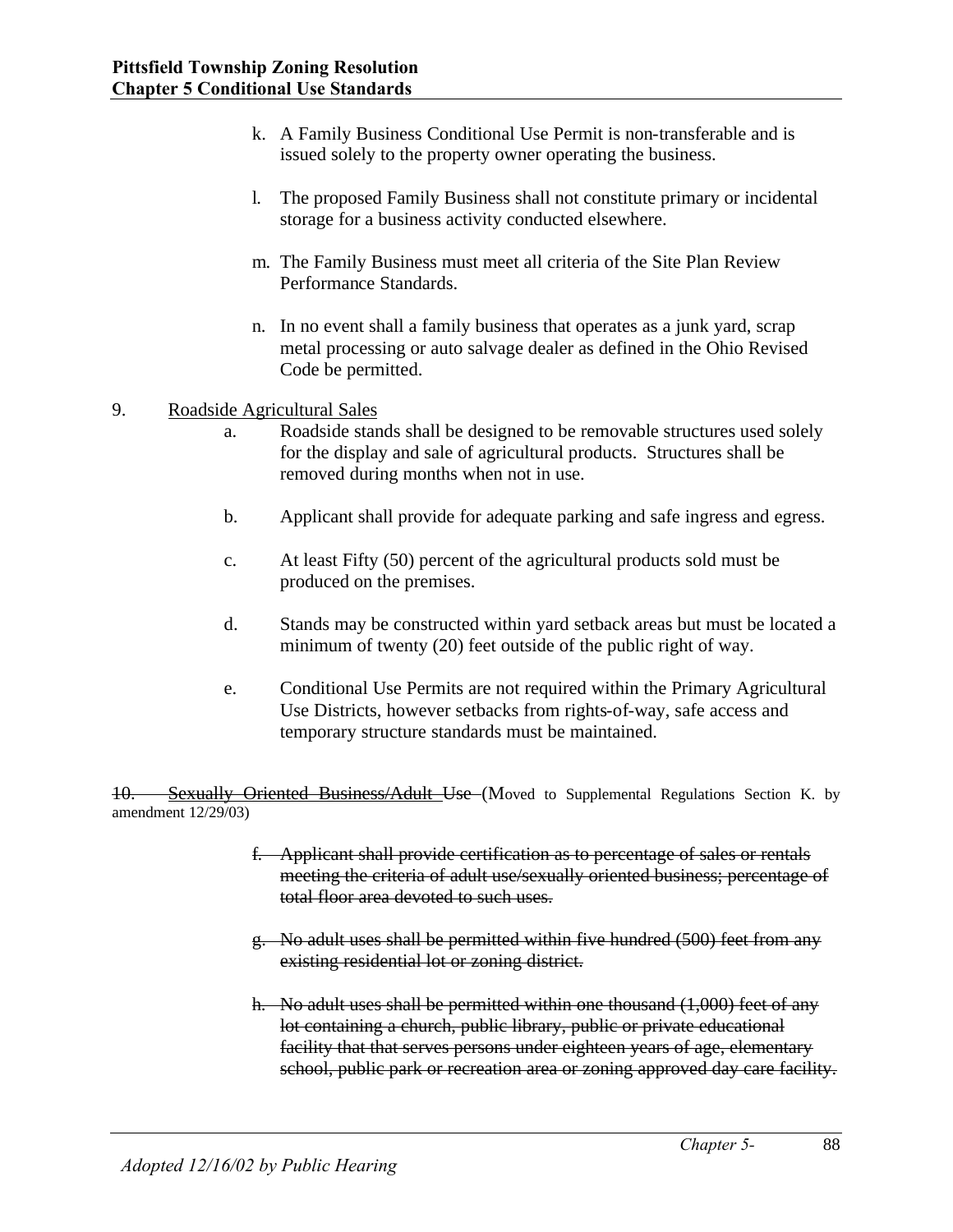- i. Hours of operation are limited to between 7:00 A.M. and 12:00 Midnight.
- j. The Board of Zoning Appeals may, at their discretion, require additional or heightened setbacks, screening and signage standards.

#### 11. Agricultural Tourism/Entertainment

a. Parking Requirements

Off street parking adequate to meet peak time demand shall be provided in a manner that guarantees safe access and does not cause nuisance or conflict with adjoining properties. Estimates of traffic generation shall be submitted. In no instance shall parking be permitted within required yard setback areas or within twenty (20) feet of the road right-of-way.

#### b. Hours of Operation

Approval of hours of operation by the Board of Zoning Appeals is required prior to initiation of activities.

#### c. Time Limits

The applicant shall provide data establishing the seasons and estimated weeks of operation. The Conditional Zoning Permit shall clearly establish these parameters.

#### d. Limits on Retail Sales

Sales are limited to agricultural products meeting the criteria of Roadside Agricultural Sales and specific supporting products related to the agricultural tourism purpose such as animal feed pellets, U-pick containers, etc.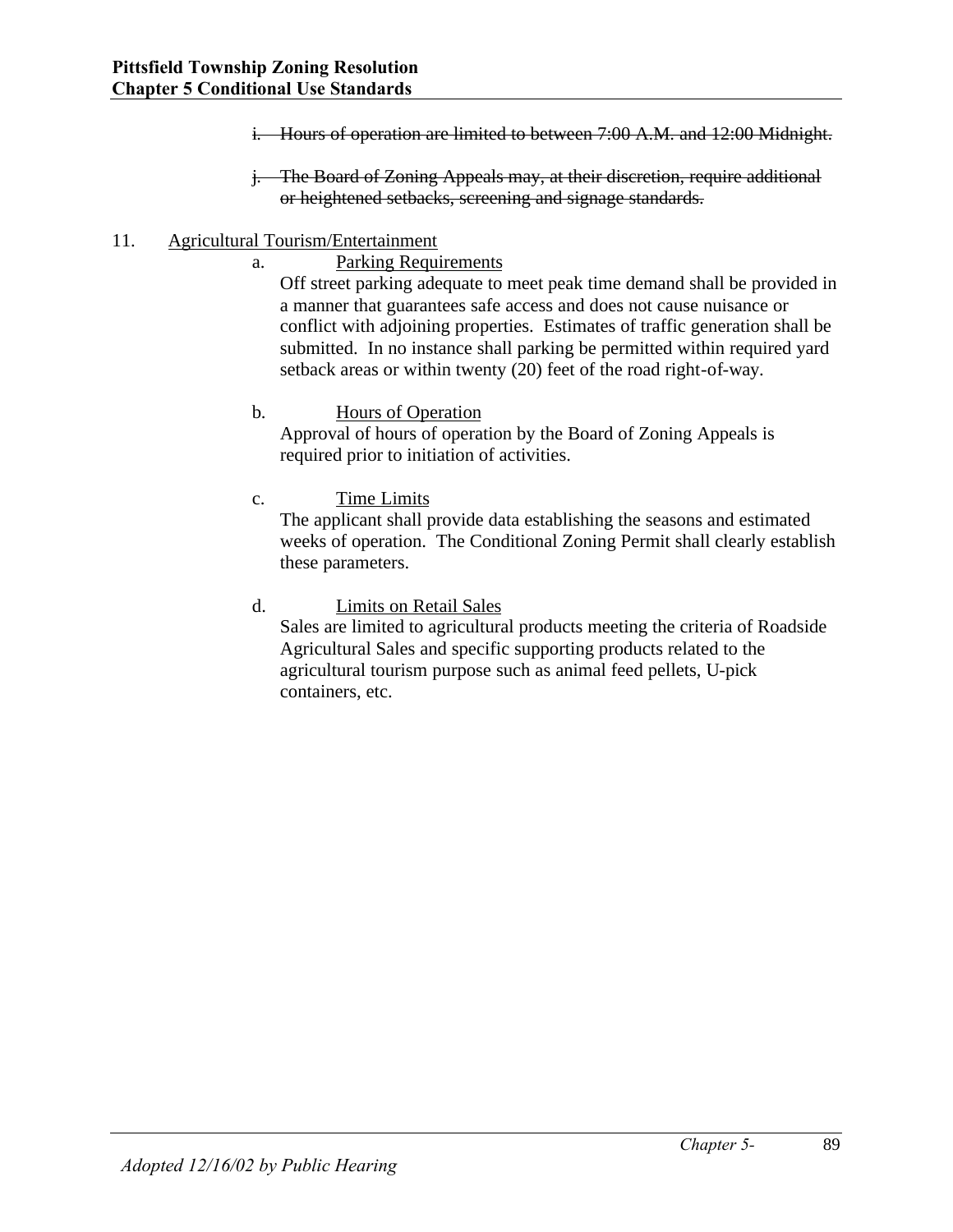This Page Left Blank by Design.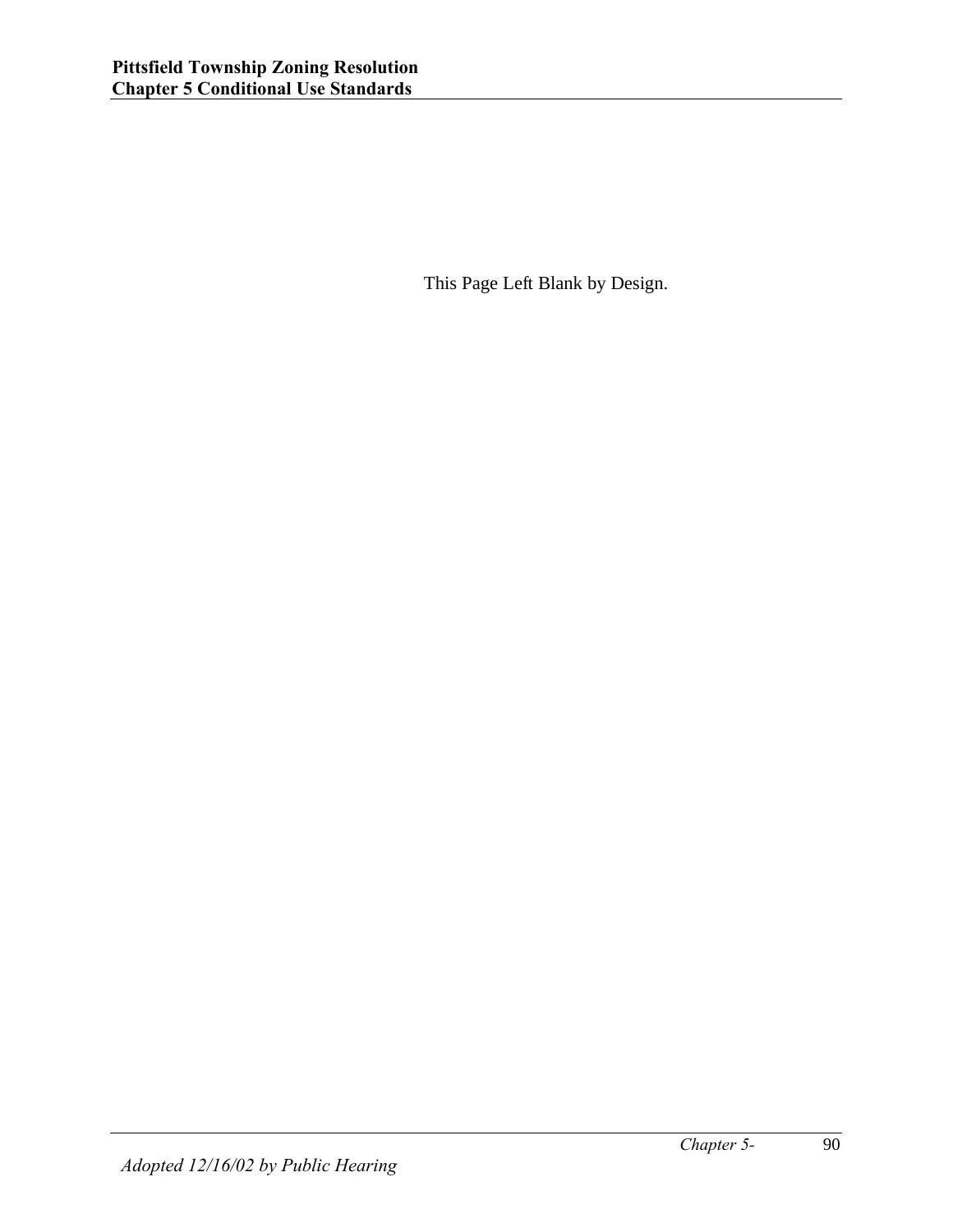# **CHAPTER 6 - SITE PLAN REVIEW AND PERFORMANCE STANDARDS**

#### **A. Purpose**

Prior to obtaining a Zoning Certificate, all reviewing agencies, the Township Zoning Inspector, Township Zoning Commission, or in the case of Conditional Use permits, the Board of Zoning Appeals, shall review site plan applications, and all submitted plans and reports, and evaluate them to determine their compliance with the District conditions and with the following standards:

## **B. Performance Standards**

- 1. Limits of Disturbance
	- a. Designation: Approved Limits of Disturbance shall be shown on the final site plan. Limits of Disturbance shall be designated in the field prior to commencement of excavation, grading, or construction with fencing or other methods approved by the Zoning Commission.
	- b. All construction activity, including, without limitation, grading, excavation, or stockpiling of fill material shall be contained within the approved limits of disturbance.
	- c. No construction activity shall be permitted within the limits of disturbance, whether to provide for a building site, on-site utilities or services, or for any roads or driveways, prior to the approval of any required erosion and sedimentation control plan for the development.
	- d. Barrier fencing: Construction barrier fencing shall be provided at the limits of disturbance during construction.
- 2. Tree Planting Standards
	- a. Plant Quality: All plants shall be Specimen Quality for the plant type, free of any defects, of normal health, height, leaf density, and spread appropriate to the species as defined by American Association of Nurserymen or International Society of Arboriculture standards.
	- b. Installation: All tree replacement required by this section shall be installed according to sound horticultural practices in a manner designed to encourage quick establishment and healthy growth. All tree replacement in each phase of a development shall be either installed or installation shall be secured with a letter of credit, escrow, or performance bond for 125% of the value of the trees prior to the issuance of a certificate of zoning compliance for any building in such phase.
	- c. Maintenance: Existing trees and vegetation shall be considered as elements of the project in the same manner as parking, building materials, and other site details, and if damaged during construction or dead within two years of completion of development, shall be promptly replaced based on the requirements of this Section.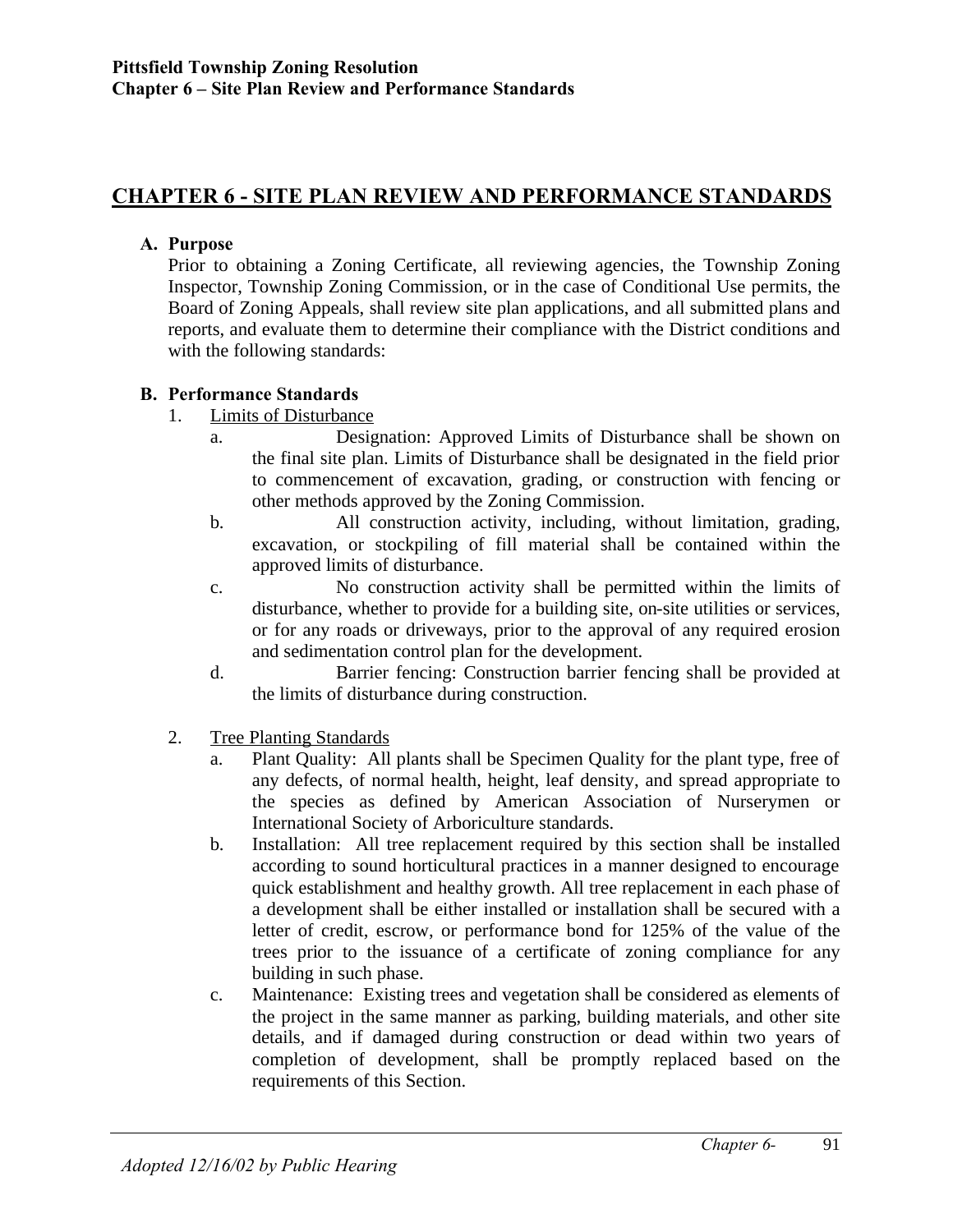- d. Plant Requirements: All trees shall have a minimum diameter at breast height (DBH) of at least 2 inches when installed.
- 3. Wetlands and Stream Corridors

The following setbacks are considered minimum distances:

- A. Stream Corridors. All buildings, accessory structures, and parking lots shall be set back at least one hundred (100) feet horizontally (map distance), from the ordinary high-water mark of stream corridors.
- B. Wetlands. All buildings, accessory structures, and parking areas shall be set back at least fifty (50) feet horizontally (map distance), from the delineated edge of a wetland.
- C. Private Open Space/Landscaping Credit. All setback areas shall be credited toward any relevant private open space set-aside requirements or landscaping requirements.
- 4. Lighting

The intent of this section is to focus on the actual physical effects of lighting, as well as the effect that lighting may have on the surrounding neighborhood. Exterior lighting used to illuminate buildings; parking lots or the landscape shall be evaluated in the Site Plan Review process to ensure that the functional and security needs of the project are met in a way that does not adversely affect the adjacent properties or neighborhood. The degree to which exterior night lighting affects a property owner or neighborhood will be examined considering the light source, level of illumination, hours of illumination, and need for illumination in relation to the effects of the lighting on adjacent property owners and the neighborhood.

a. Maximum lighting levels for outdoor facilities used at night shall be as follows:

| <b>USE</b>                           | Maximum Footcandle |
|--------------------------------------|--------------------|
| Building Surrounds (non-residential) | 1.0                |
| Parking Areas                        | 2.0                |
| Loading and Unloading Platforms      | 20.0               |

- b. The amount of light trespass projected onto residential use from another property shall not exceed 0.10 vertical footcandles at the property line.
- c. Light sources shall be concealed or shielded to the maximum extent feasible to minimize the potential for glare and diffusion.
- d. No light source shall be located on building facades directed outward toward property boundaries.
- e. Light fixtures shall be mounted on poles no higher than 35 feet.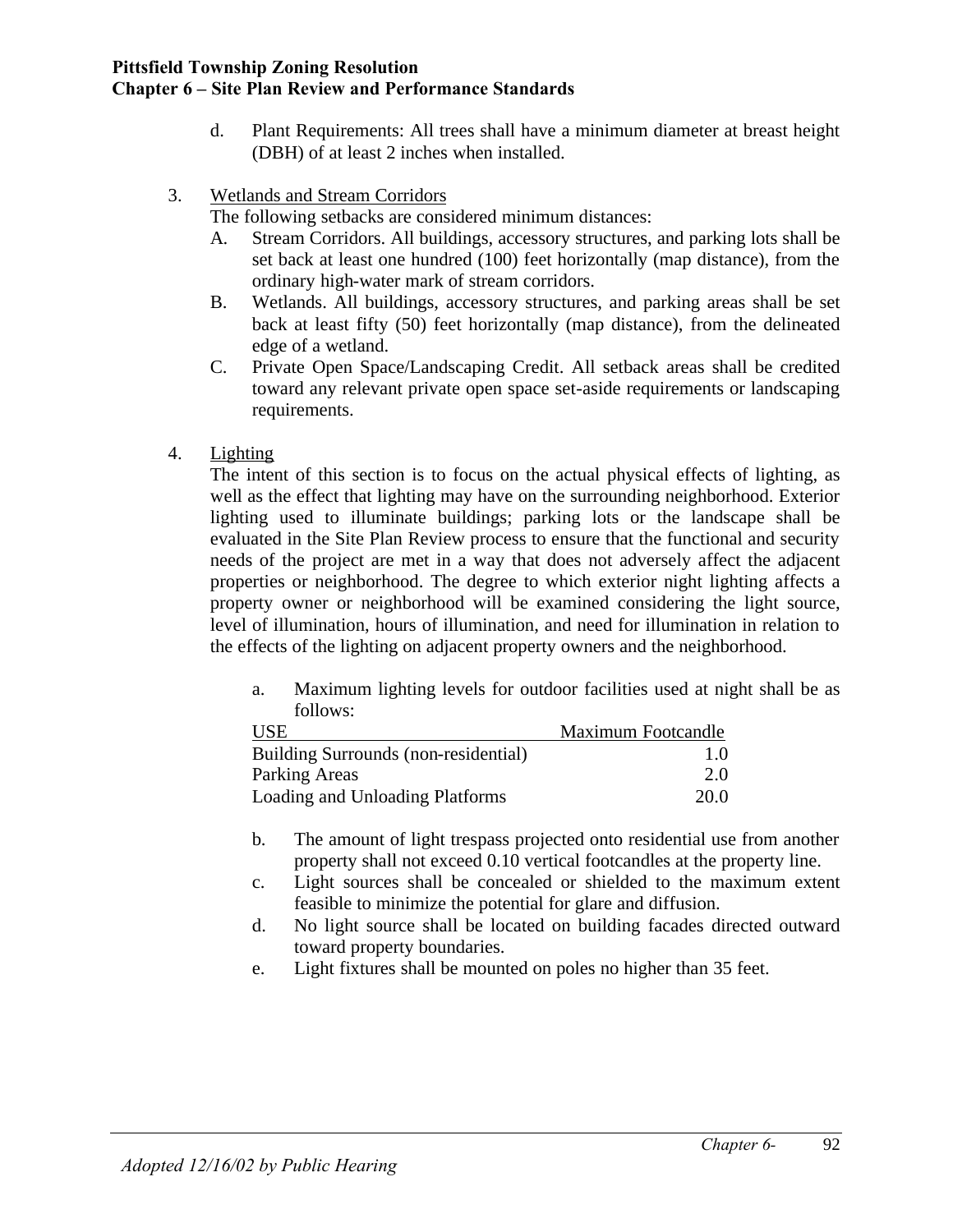## 5. Noise/Hours of Operation

a. General Standard: No activity or operation within the district shall exceed the maximum permitted sound levels db (A) as set forth below at the property line of the receiving premises, except as provided in this section:

| <b>Source of Sound</b>                       | <b>Premises Receiving Sound/Sound Level db(A)</b> |                                 |                   |  |
|----------------------------------------------|---------------------------------------------------|---------------------------------|-------------------|--|
| and Time                                     | <b>Residential</b>                                | <b>Commercial/Institutional</b> | <b>Industrial</b> |  |
| Commercial/<br>Institutional<br>Day<br>Night | 55<br>50                                          | 60<br>50                        | 65<br>55          |  |
| Industrial<br>Day<br>Night                   | 55<br>50                                          | 60<br>50                        | 70<br>60          |  |

*\*Night shall mean the hours between 10:00 p.m. and 7:00 a.m.*

- b. Additional Standards for Specific Operations and Activities:
	- i. Refuse Collection/Loading. No person or business shall engage in waste disposal services or refuse loading and collection or operate any compacting equipment or similar mechanical device in any manner so as to create any noise exceeding the standards set forth above when measured at the property line. No refuse loading or collection shall take place between the hours of 6:00 p.m. and 7:00 a.m. when adjacent to Residentially Zoned Districts.
	- ii. Truck Loading. No truck loading or unloading shall be allowed within two hundred and fifty (250) feet of a residential lot between the hours of 10:00 p.m. and 6:00 a.m.
- c. Exemptions:

Warning or alarm devices that have the purpose of unsafe or dangerous situations or calling for police are exempted from limitations from this section

6. Odors

No person or business shall cause or allow the emission of odorous air contaminants from any source that results in detectable odors that are measured in excess of the following limits:

a. For areas used predominantly for residential purposes, it is a violation if odors are detected after the odorous air has been diluted with seven (7) or more volumes of odor-free  $\ar{a}$ <sup>1</sup>

<sup>&</sup>lt;u>.</u> 1 The most widely used technique is the American Society of Testing Materials method using a syringe for making multiple dilutions and then determining if the odor is detectable once diluted. A scentometer measures the odor threshold. Air is drawn through carbon filters to produce odor free air, and mixed with a know amount of odorous gas. A limitation of this approach is that it assumes that equal amounts of all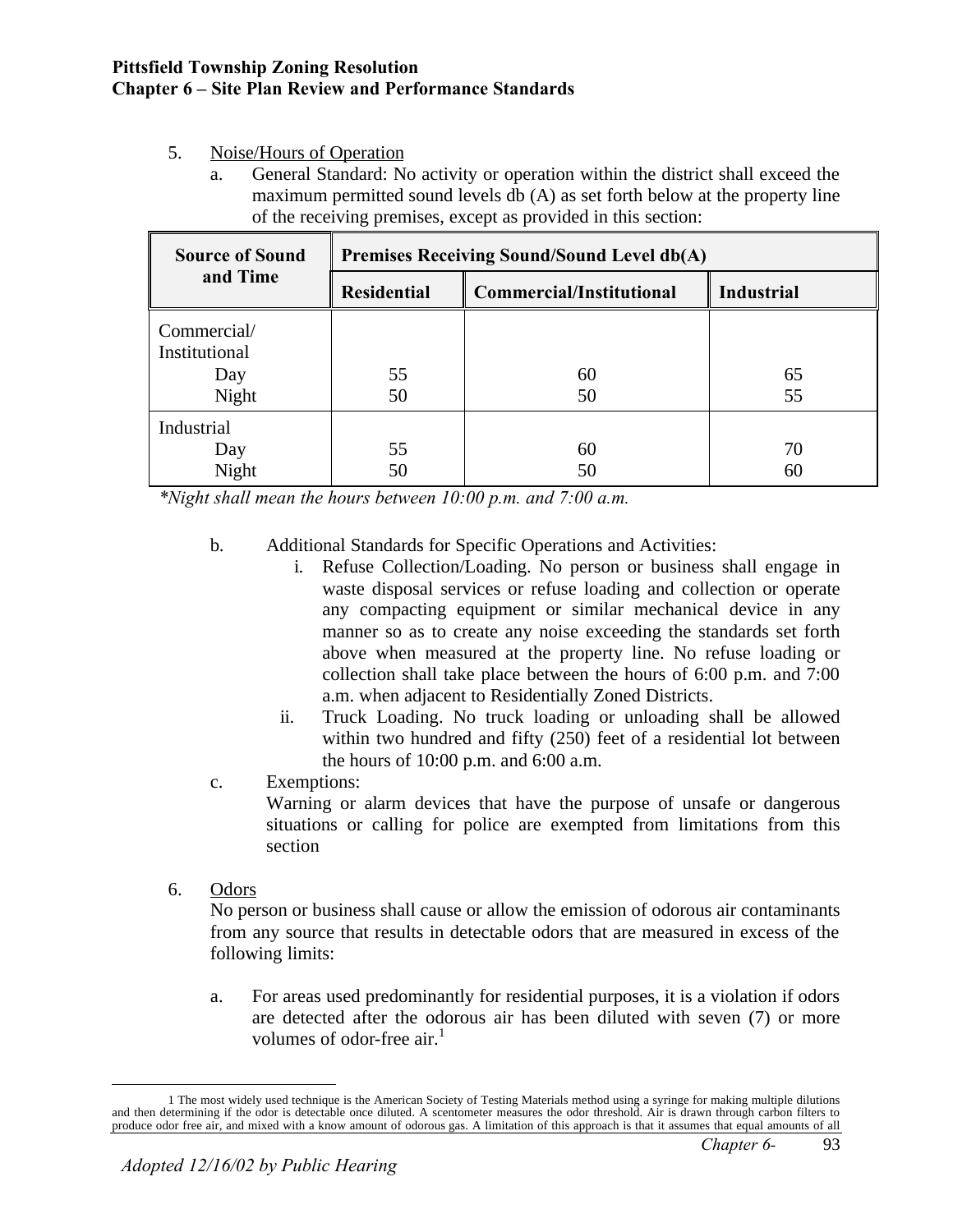- 7. Air Quality/Emissions
	- a. To minimize off-site fugitive emissions, trucks carrying dry bulk materials are to be fully enclosed, or the cargo is to be enclosed within canvases, tarpaulins, or other method of confinement that fully covers the payload area of the truck. Alternatively, a crusting agent may be used to cover the cargo.
	- b. No materials or wastes shall be deposited upon a lot in such form or manner that they may be transferred or transported off the lot by natural causes or forces.

## 8. Hazardous Waste/Materials

- a. All hazardous materials or wastes that might cause fumes or waste or which constitute a fire hazard or which may be edible by or otherwise attractive to rodents or insects shall be stored outdoors only in closed containers.
- b. No hazardous materials or wastes shall be deposited upon a lot in such form or manner that they may be transferred or transported off the lot by natural causes or forces.
- c. If the proposed uses or tenants of a facility, building, or project are known to use or store hazardous materials or wastes onsite in excess of the amounts set forth in UFC Article 4.108, the applicant shall prepare at the direction of the Wellington Fire Chief, a hazardous materials impact analysis that:
	- i. Assesses potential off-site impacts and appropriate mitigation procedures and precautions; and
	- ii. Examines methods to reduce the use and storage of hazardous materials and the production of hazardous wastes at the site.
- 9. Glare or Heat

If the proposed activity or operation produces glare or heat, whether direct or reflected, that is perceptible from any point along the development's property lines, the operation shall be conducted within an enclosed building or with other effective screening sufficient to make such glare or heat imperceptible at the property line.

10. Operational/Physical Compatibility

The following conditions may be imposed upon the approval of any development to ensure that it is compatible with existing uses, including but not limited to, restrictions on:

- a. Hours of operation and deliveries
- b. Location on a site of activities that generate potential adverse impacts on adjacent uses such as noise and glare;
- c. Placement of trash receptacles;
- d. Location of loading and delivery areas;
- e. Light intensity and hours of full illumination;

 $\overline{a}$ odors are equally objectionable--in other words, it focuses on quantity, not quality. A good discussion of odor pollution can be found in Frank L. Cross, Jr., Air Pollution Odor Control Primer (1973).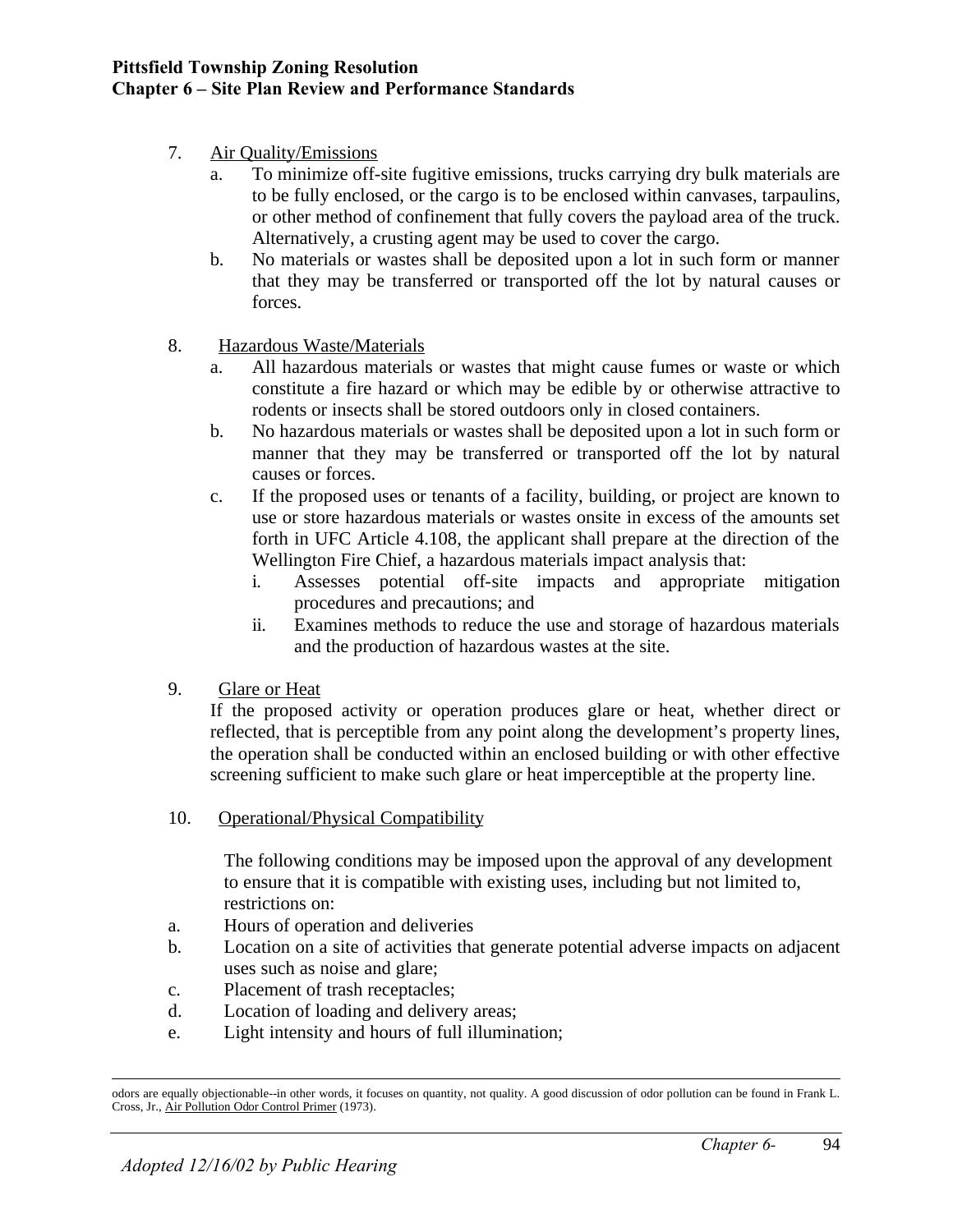- f. Placement and illumination of outdoor activity areas and equipment, including vending machines.
- 11. Adequate Public Facilities

All uses must demonstrate that adequate public facilities, in terms of sewerage treatment and water supply, are available to meet the intended use.

12. Parking Requirements—Spaces Required

For the purpose of this Resolution, in establishing off-street parking requirements, the Zoning Commission or Board of Zoning Appeals may utilize the requirements set forth below or the requirements set forth in the *Parking Generation Manual* (Institute of Transportation Engineers,  $2<sup>nd</sup>$  Edition). The method to be used will be established during the Site Plan Review Conference. In the case of uses which are general commercial retail, the parking space requirements are considered to be maximums.

| a. Automotive Repair Services:        | Two spaces for each service bay, plus one<br>space per employee.                                                                                                                                               |
|---------------------------------------|----------------------------------------------------------------------------------------------------------------------------------------------------------------------------------------------------------------|
| <b>b.Automotive Service Stations:</b> | One space per fuel pump, plus one space for<br>each 1.5 employees.                                                                                                                                             |
| c. Automotive Dealers:                | One space for each 400 square feet of floor<br>area plus one (1) for each employee.                                                                                                                            |
| d. Banks and other                    |                                                                                                                                                                                                                |
| <b>Financial Institutions:</b>        | One space for each 400 square feet of floor<br>area plus sufficient stacking space at drive-<br>up facilities to accommodate the number of<br>automobiles equal to five times the number<br>of teller windows. |
| e.Bars/Taverns:                       | One space for each 100 square feet of floor<br>area.                                                                                                                                                           |
| f. Bed and Breakfast Inn:             | One space for each guest room plus two<br>spaces for the permanent residence.                                                                                                                                  |
| g.Car Wash Facilities:                | Automobile car washes<br>shall<br>provide<br>sufficient stacking spaces for four vehicles<br>per bay, and one space per employee.                                                                              |
| h.Commercial Nursery                  |                                                                                                                                                                                                                |
| or Greenhouse:                        | One space per 1,000 square feet of floor area<br>plus one space per 2,000 square feet of land<br>area.                                                                                                         |
| i. Commercial School/                 |                                                                                                                                                                                                                |
| <b>Artist Studio:</b>                 | One space per 300 square feet of floor area.                                                                                                                                                                   |
| j. Contractor Yard:                   | One space for each 1,000 square feet of<br>floor area plus one space for each facility<br>vehicle.                                                                                                             |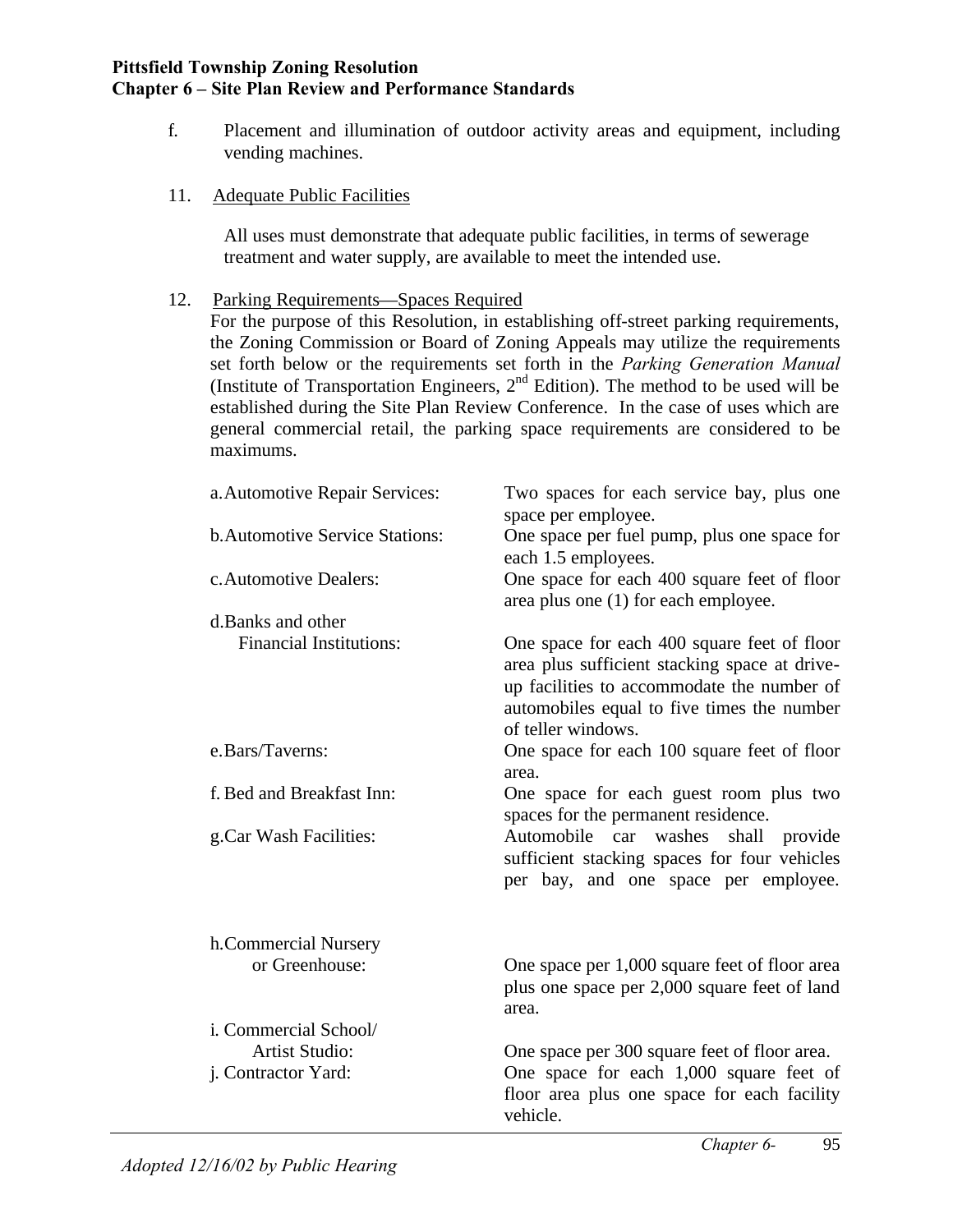| k.Convenience Store:               | One space for each 200 square feet of floor<br>area.                                  |
|------------------------------------|---------------------------------------------------------------------------------------|
| l. Day Care Center:                | One space for each 500 square feet of floor<br>area plus one space for each employee. |
| m. Golf Course:                    | One space per two employees, plus three per<br>golf hole.                             |
| n.Group Home:                      | One space for each four beds.                                                         |
| o.Hotel/Motels:                    | One space for each sleeping room plus one                                             |
|                                    | space for each 400 square feet of public<br>meeting area and/or restaurant space.     |
| p.Industrial/Manufacturing:        | One space for each employee on the shift<br>with the highest number of employees.     |
| q. Medical Clinics:                | One space for each 100 square feet of floor                                           |
| r. Office:                         | area.<br>One space for each 400 square feet of floor                                  |
|                                    | area.                                                                                 |
| s. Personal and Business Services: | One space for each 200 square feet of floor                                           |
|                                    | area.                                                                                 |
| t. Private Member Recreation       |                                                                                       |
| Facility or Club:                  | One space per 200 square feet of floor area                                           |
|                                    | or one space for each four seats, whichever                                           |
|                                    | is greater.                                                                           |
| u.Public Buildings:                | One space for each 200 square feet of floor<br>area.                                  |
| v.Recording, Radio,                |                                                                                       |
| or TV Studios:                     | One space per 400 square feet of floor area.                                          |
| Recreational,<br>W.                |                                                                                       |
| Non-Commercial:                    | One space for each 2 participants<br>at<br>maximum utilization.                       |
| x. Recreational, Commercial:       | One space for each 3 persons at capacity.                                             |
| y. Religious Places of Worship:    | One space for each four seats in the place of<br>assembly.                            |
| z. Research and                    |                                                                                       |
| <b>Development Laboratories:</b>   | One space for each 500 square feet of floor<br>area.                                  |
| aa.                                | Restaurants: One space for each two seats                                             |
|                                    | of seating capacity.                                                                  |
| bb.                                | <b>Retail Business:</b><br>One space for each                                         |
|                                    | 250 square feet of floor area.                                                        |
| cc.                                | <b>Shopping Center:</b><br>Four spaces for each<br>1,000 square feet of floor area.   |
| dd.                                | Skating Rink: One space per each 200<br>square feet of floor area.                    |
| ee.                                | Swimming Club:<br>One space for each                                                  |
|                                    | 300 square feet of pool and promenade area.                                           |
| ff.                                | One space for each three $(3)$<br>Theaters:                                           |
|                                    | seats plus one for each two employees.                                                |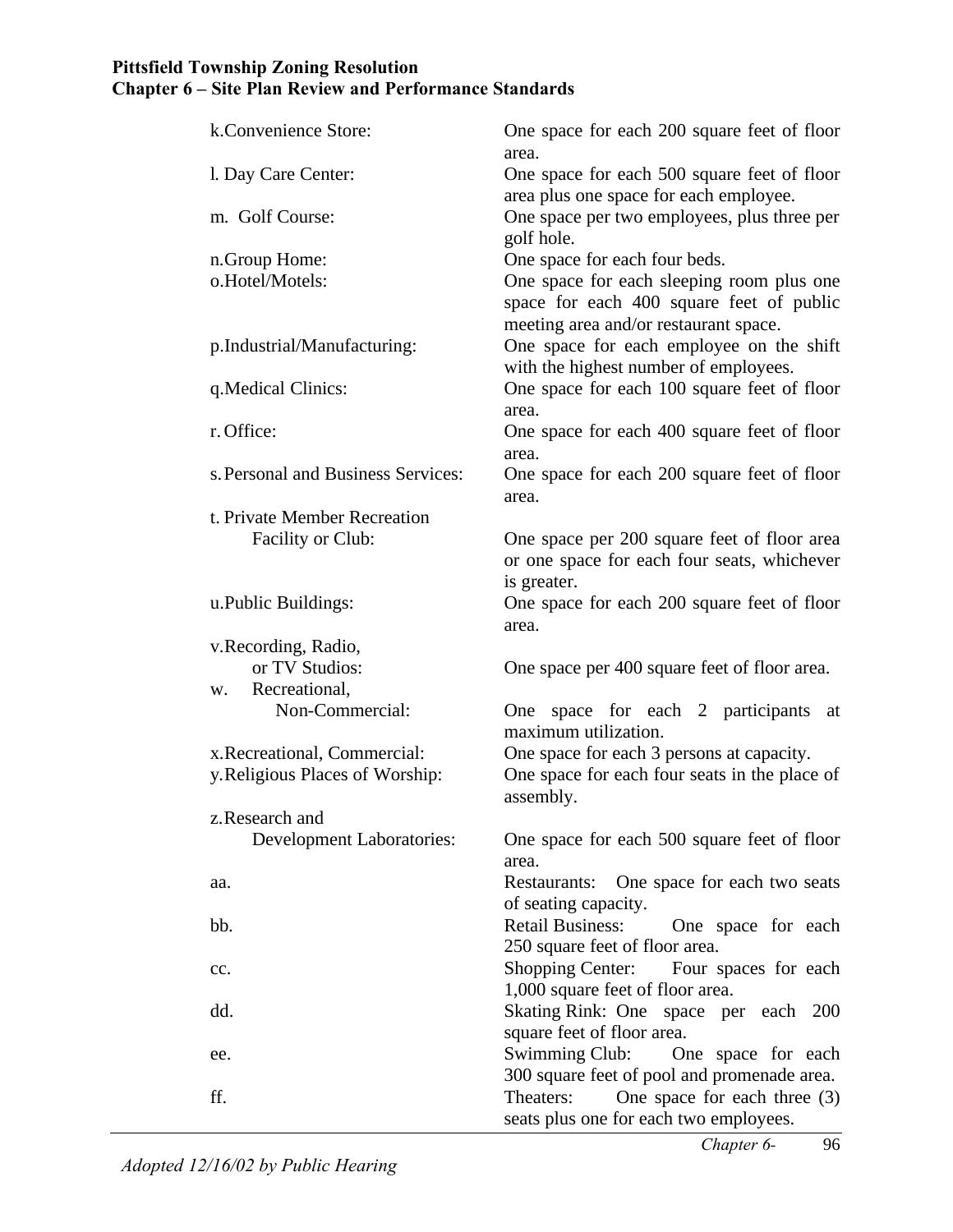| gg. | Veterinarian Facility: Four spaces for each                               |
|-----|---------------------------------------------------------------------------|
| hh. | examination room.<br>Warehousing: One space for each 1,000<br>square feet |

- 13. Parking Lot Standards
	- a. Joint or Collective Parking Facilities:

Shared parking facilities are strongly encouraged and are permitted if multiple uses cooperatively establish and operate the facilities and if these uses generate parking demands primarily during hours when the remaining uses are not in operation. (For example, if one use operates during evenings or weekdays only.) The applicant shall have the burden of proof for a reduction in the total number of required off-street parking spaces, and documentation shall be submitted substantiating their reasons for the requested parking reduction. Shared parking may be approved if:

- i. A sufficient number of spaces are provided to meet the highest demand of the participating uses;
- ii. Evidence to the satisfaction of the Zoning Commission or Board of Zoning Appeals, has been submitted by the parties operating the shared parking facility, describing the nature of the uses and the times when the uses operate so as to demonstrate the lack of potential conflict between them; and
- iii. Additional documents, covenants, deed restrictions, or other agreements as may be deemed necessary by the Zoning Commission or Board of Zoning Appeals are executed to assure that the required parking spaces provided are maintained and uses with similar hours and parking requirements as those uses sharing the parking facilities remain for the life of the development from the uses they are intended to serve.
- b.Handicapped Parking Requirements
	- i. A sufficient number of spaces are provided to meet the highest demand of the participating uses;
	- ii. The dimension of parking spaces serving handicapped persons shall be at least twelve (12) feet wide by eighteen (18) feet long and shall have a 96" access aisle.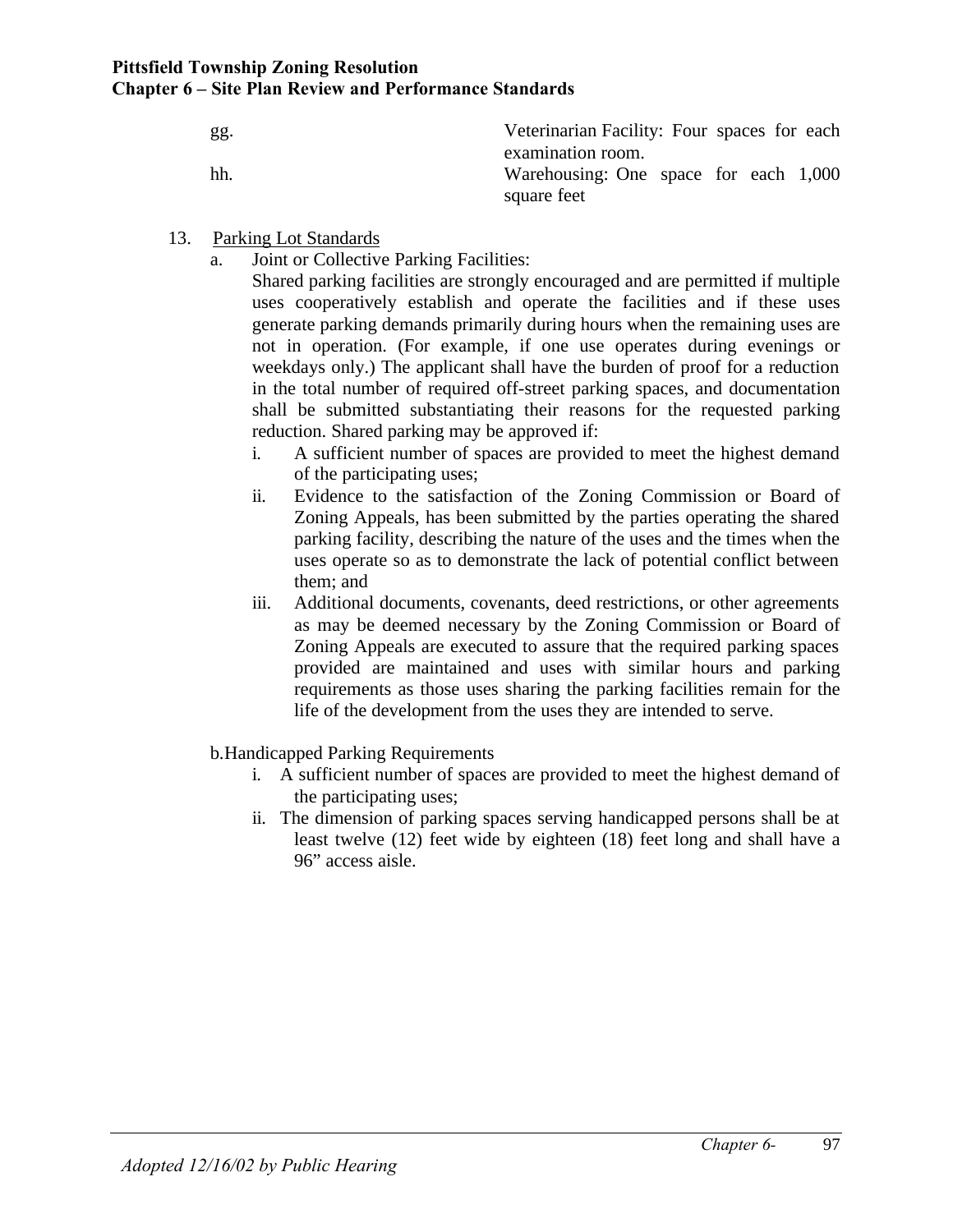iii. Parking facilities serving buildings and facilities required to be accessible to the physically disabled shall have conveniently located designated handicapped parking spaces to be provided as follows:

| <b>TOTAL PARKING</b><br><b>SPACES IN LOT</b> | <b>MINIMUM NUMBER OF</b><br><b>ACCESSIBLE SPACES</b> |
|----------------------------------------------|------------------------------------------------------|
| 1 to 25                                      | 1                                                    |
| 26 to 50                                     | $\overline{2}$                                       |
| 51 to 75                                     | 3                                                    |
| 76 to 100                                    | $\overline{4}$                                       |
| 101 to 150                                   | 5                                                    |
| 151 to 200                                   | 6                                                    |
| 201 to 300                                   | 7                                                    |
| 301 to 400                                   | 8                                                    |
| 401 to 500                                   | 9                                                    |
| 501 to 1,000                                 | 2 percent of total                                   |
| $1,001$ and over                             | 20, plus 1 for each 100 over 1,000                   |

c.Paving

Any off-street parking or loading area shall be surfaced with a pavement having an asphalt or concrete binder of sufficient strength to support vehicular loads imposed on it while providing a durable, dustless surface.

## d.Drainage

All parking spaces, together with driveways, aisles, and other circulation areas shall be graded and drained so as to dispose of surface water which might accumulate within or upon such area, and shall be designed to prevent the excess drainage of surface water onto adjacent properties, walkways, or onto public streets.

## e.Pedestrian and Bicycle Paths

i. To the maximum extent feasible retail and commercial development shall provide pedestrian linkages, including bikeways, to existing trail systems, parks, schools, and adjacent developments.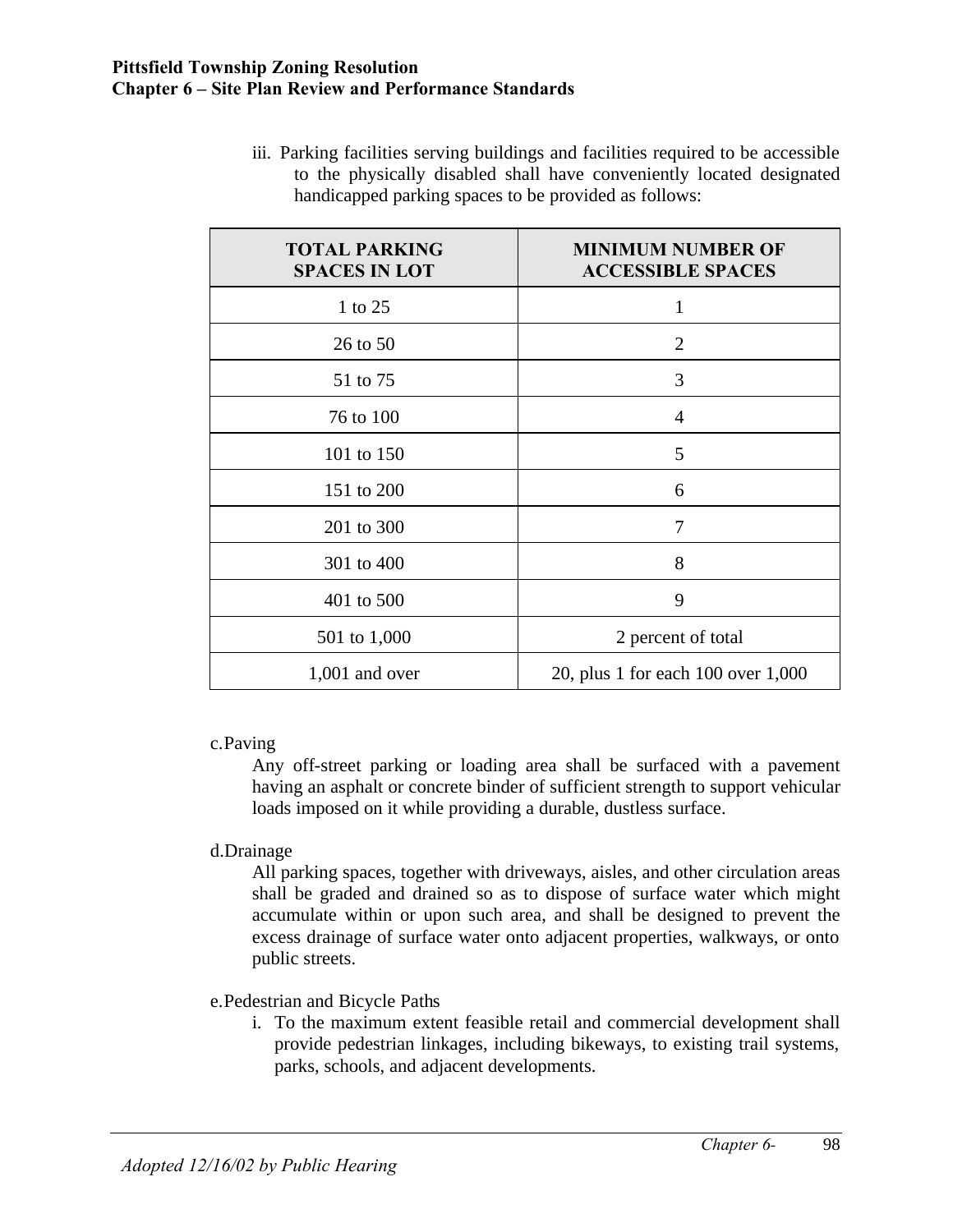ii. Bicycle Paths: Where linkages are provided through the development of dedicated off-road bicycle paths, the minimum right-of-way will be 18 feet, and the pavement width will be 10 feet.

## **C. Site Plan Review Procedures**

Zoning Certificates for all uses in the Business Commercial Retail, Small Business, Industrial/Office Business Park and Transitional Districts and Conditional Uses in all Districts will be issued only after completion of Site Plan Review and approval by the Zoning Inspector or, in the case of Conditional Use permit, the Board of Zoning Appeals.

1. Establishment of Allowable Use

Prior to the Site Plan Review process, the applicant must establish that the use proposed is contained within the use regulations of the District. The applicant is required to meet with the Zoning Inspector to determine if the proposed use is a permitted, conditional or prohibited use. Within ten (10) days of the meeting, the Zoning Inspector shall issue a Statement Of Use Compliance. Principal permitted uses will be processed under Section \_\_\_. Conditional uses will be processed under Section \_\_\_\_. A decision of prohibited use by the Zoning Inspector may be appealed to the Board of Zoning Appeals.

- 2. Site Plan Review of Permitted Uses
	- a. Site Plan Review Conference

 The Applicant shall attend a Site Plan Review Conference with the Zoning Inspector and the Chair of the Zoning Commission prior to submitting a Site Plan Review application. The Site Plan Review Conference is intended to facilitate the processing of the application and to clearly establish the items needed to be submitted for review by the Zoning Commission. No representation made by the Zoning Commission Chair or the Zoning Inspector during this conference shall be binding upon the Township with respect to the final disposition of the application. No application will be considered complete and acceptable for processing until all required application documentation is received by the Zoning Inspector.

- b. Site Plan Review Application and Fees
	- i. The Applicant must submit all documentation unless expressly waived in writing by the Zoning Inspector after review with the Zoning Commission Chair. The waiving of submission requirements shall be done only where the information required has previously been submitted and the information is still current or the item is clearly inapplicable to the application. All fees required for processing according to the Township Fee Schedule will be submitted at the time of application.
	- ii. Ten (10) copies of the application and submittal documentation must be submitted.
	- iii. Within three (3) working days, the Zoning Inspector shall forward the application to the following agencies for their review and comments.
		- --County of Lorain Department of Health or Ohio EPA.
		- --County of Lorain Soil and Water Conservation District
		- --County of Lorain Engineer
		- --Wellington or Oberlin Fire Department, as applicable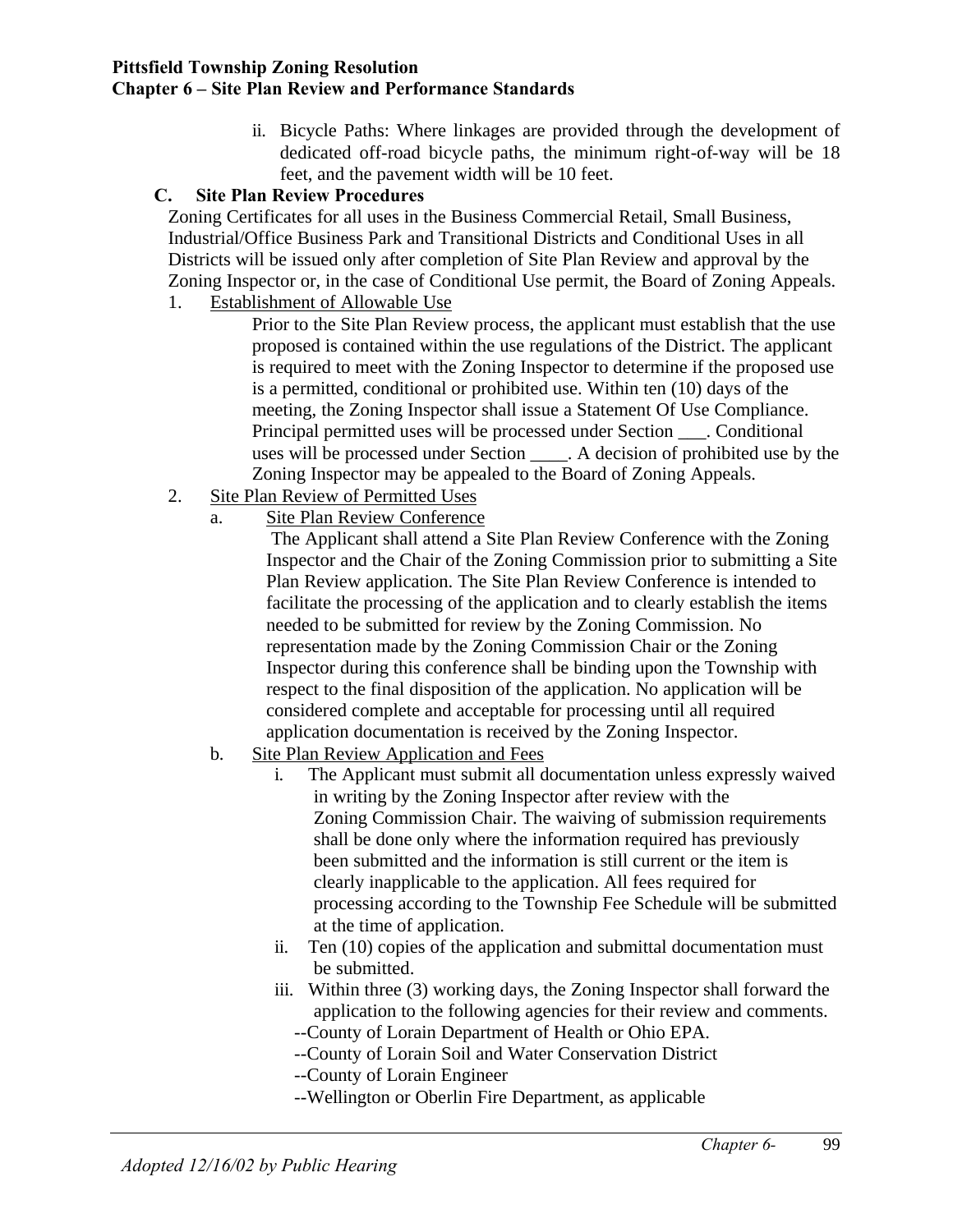- --Any other expert or consultant chosen by the Zoning Commission to review pertinent application sections.
- iv. Comments from the above listed agencies and/or experts will be included in the application review package for consideration by the Zoning Commission. Agencies shall have fourteen (14) working days to forward their comments to the Township. Absence of a reply will connote approval.
- v. Upon receipt of comments from the above agencies, the Zoning Inspector shall prepare a Site Plan Review report and forward this report along with the completed application to the Zoning Commission for consideration at the next regularly scheduled meeting of the Commission or within thirty (30 days whichever is greater.
- 3. Site Plan Review by Zoning Commission

The Zoning Commission shall review the application to determine compliance with the Performance Standards of this Section and make a recommendation to approve or deny the Site Plan within thirty (30) days. If approval is recommended, the Zoning Inspector shall be advised to issue zoning certificate for the proposed use. If the recommendation is to deny the application, the Zoning Commission shall so advise the Zoning Inspector to make a like decision. The applicant may appeal this administrative decision to the Board of Zoning Appeals.

- 4. Site Plan Review of Conditional Uses and Conditional Use Applications
	- a. Site Plan Review Conference

The applicant shall attend a Site Plan Review Conference with the Zoning Inspector prior to submitting a Site Plan Review and Conditional Use application. This conference is intended to facilitate the application review process and to clearly establish the items needed to be submitted for review by the Board of Zoning Appeals. No representation made by the Zoning Inspector during this conference shall be binding upon the Board of Zoning Appeals with respect to the final disposition of the application. No application will be considered complete and acceptable for processing until all required documentation is received by the Zoning Inspector.

- b. Site Plan Review/Conditional Use Application and Fee The applicant must submit all required documentation unless expressly waived in writing by the Zoning Inspector after review with the Board of Zoning Appeals Chair. The waiving of submission requirements shall be done only where the information required has previously been submitted and the information is still current or the item is clearly inapplicable to the application. All fees required for processing according to the Township Fee Schedule will be submitted at the time of application.
- c. Ten (10) copies of the application and submittal documentation must be submitted. Within ten (10) days, the Zoning Inspector shall forward the application to the following agencies for their review and comment.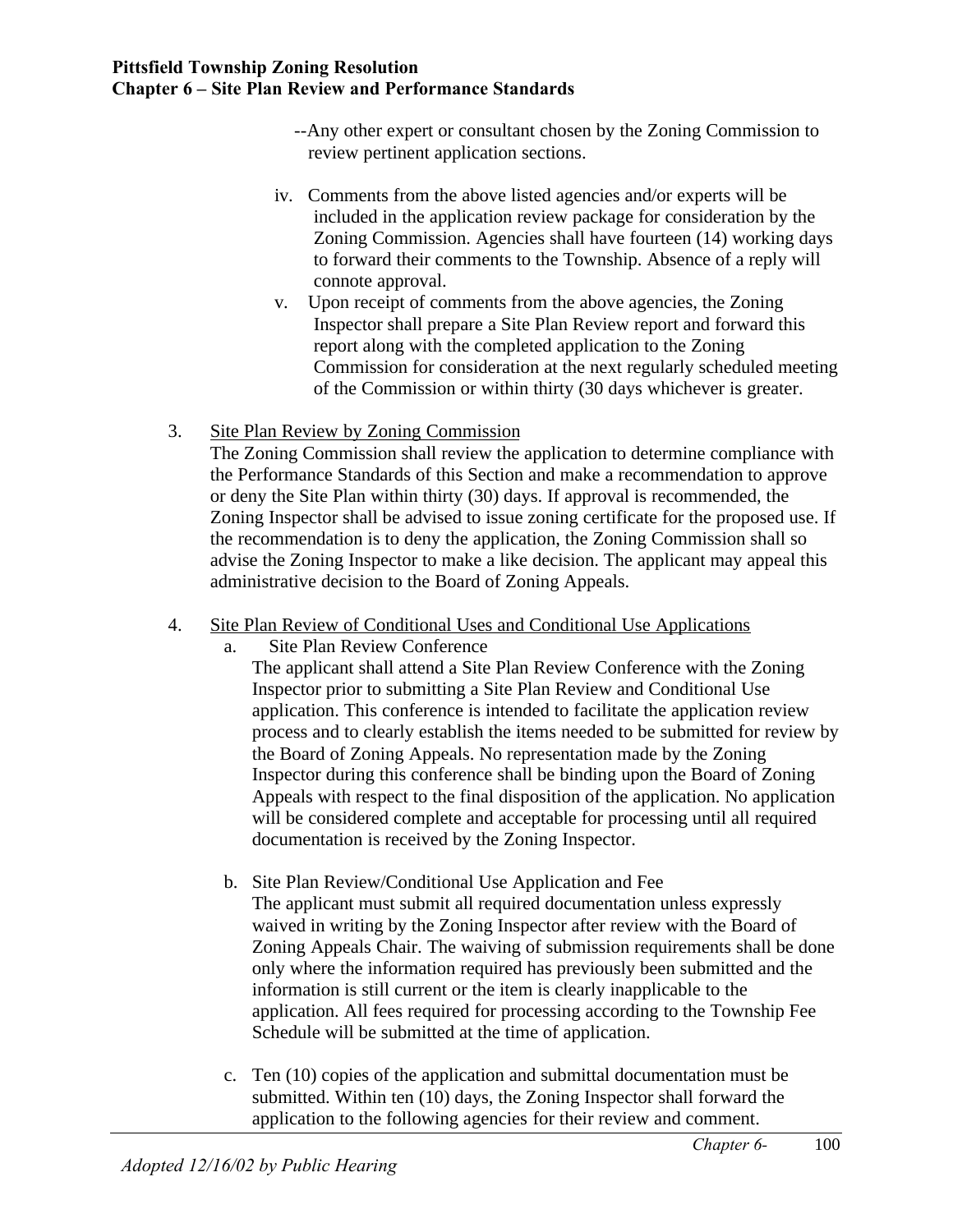- i. County of Lorain Department of Health or Ohio EPA.
- ii. County of Lorain Soil and Water Conservation District
- iii. County of Lorain Engineer
- iv. Wellington or Oberlin Fire Department
- v. Any other expert or consultant chosen by the Zoning Commission to review pertinent application sections.
- d. Comments from the above listed agencies or experts will be included in application review package for consideration by the Board of Zoning Appeals. The above listed agencies or experts shall have fourteen (14) working days to forward their comments to the Township. Absence of a reply will connote approval.
- e. Upon receipt of agency comments the Zoning Inspector shall prepare a Conditional Use/Site Plan Review report and forward this report along with the completed application to the Board of Zoning Appeals for consideration and public hearing at the next regularly scheduled meeting of the Board of Zoning Appeals or within forty-five (45) days whichever is greater, with the exception noted below.
- f. Conditional Use Permit/Site Plan Review

The Board of Zoning Appeals shall hold a public hearing or hearings on the Conditional Use Permit/Site Plan application after publication of hearing notice. The Board of Zoning Appeals shall review the application and make Findings of Fact to approve or deny the application within thirty (30) days of the final public hearing.

# **D. Minor Modifications to Approved Site Plans**

- 1. The Zoning Inspector may approve minor Site Plan changes as defined below.
	- a. Decreases in building size
	- b. Changes in building siting less than twenty-five (25) ft. if all required setbacks and spacing of the district are met.
	- c. Changes in roadway location by not more than ten (10) feet if all required setbacks and spacing of the district are met.
	- d. A decrease or increase in lot size as long as requirements of the District and all required setbacks and spacing of the district are met.
- 2. Procedure for Approval of Minor Modifications
	- a. Within fourteen (14) days of the submittal of an application for approval of minor modifications, the Zoning Inspector shall approve or deny the application.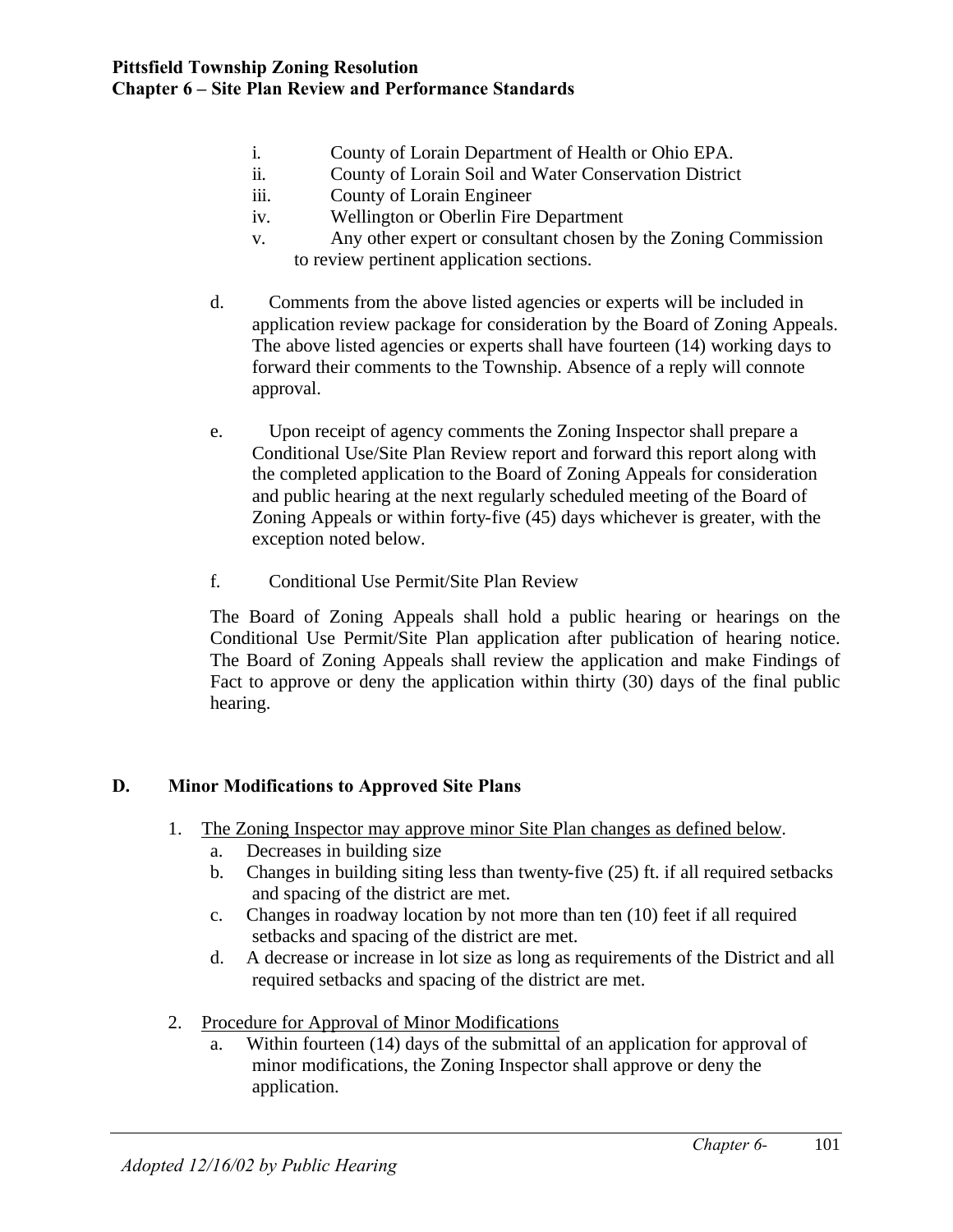b. Prior to approval or denial, the Zoning Inspector shall confer with the County Engineer on any proposed modification of  $D(1)(c)$  above. All denials shall be in writing. Approved modifications shall be noted on a revised plan which shall plainly be marked as "Amended."

# **E. Major Modification to Approved Site Plan**

All modifications to an approved Site Plan not covered by Section D shall be considered a request for an amended Site Plan and shall be reviewed under the procedures for Site Plan Review.

# **F. Occupancy and Use Changes**

All changes in occupancy or use must be applied for in writing and submitted to the Zoning Inspector. All requirements for a change in occupancy or use must comply with the requirement of the Zoning Resolution existing at the time of the application. All applications will be treated as a new application for zoning permit and follow the same procedure for approval.

# **G. Professional Review Provisions and Fees**

A fee structure established under the parameters of the Township Trustees will be set to provide for the professional review of Site Plan Applications as deemed required by the Zoning Commission or Board of Zoning Appeals. All fees required must be paid at time of application.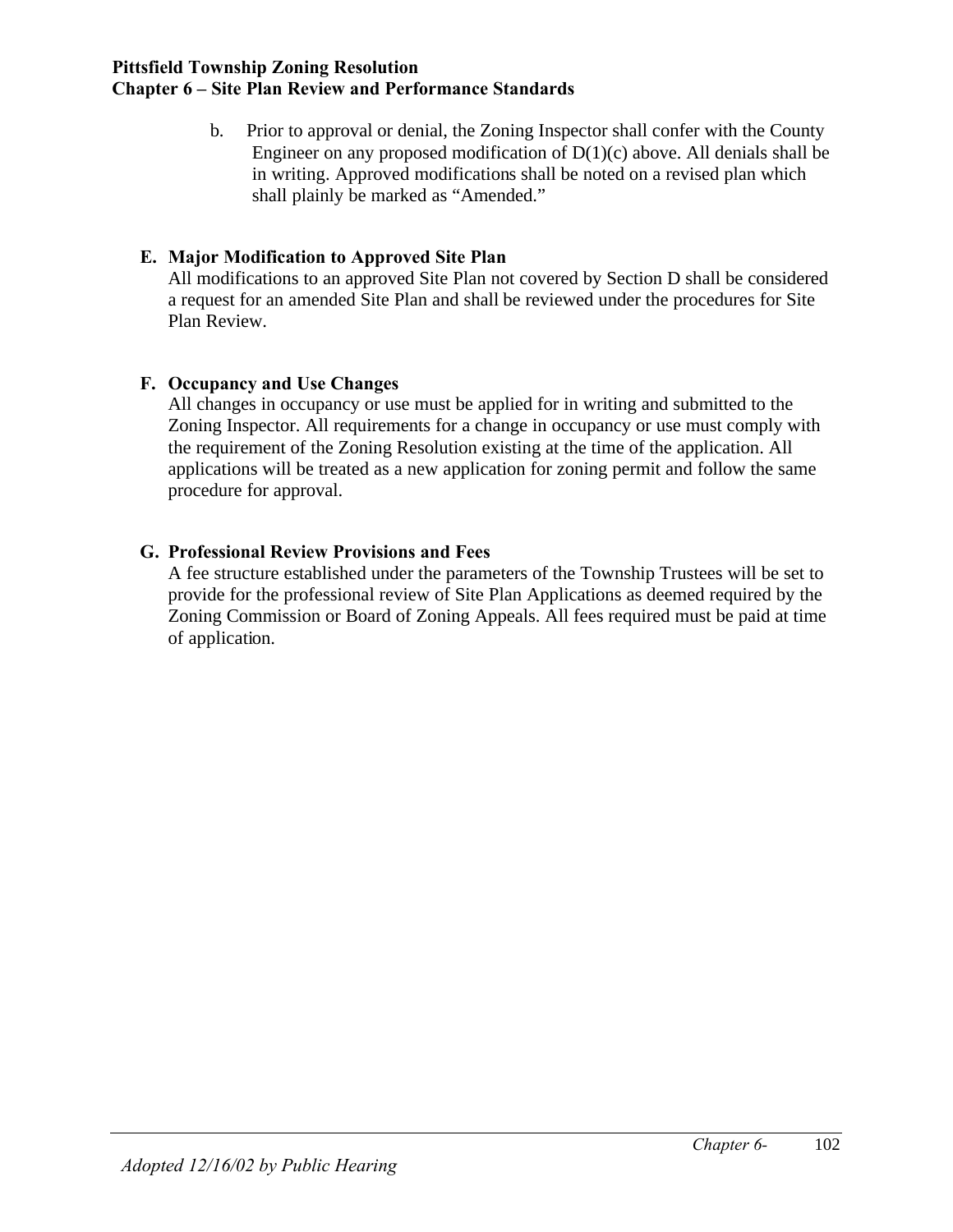This Page Left Blank by Design.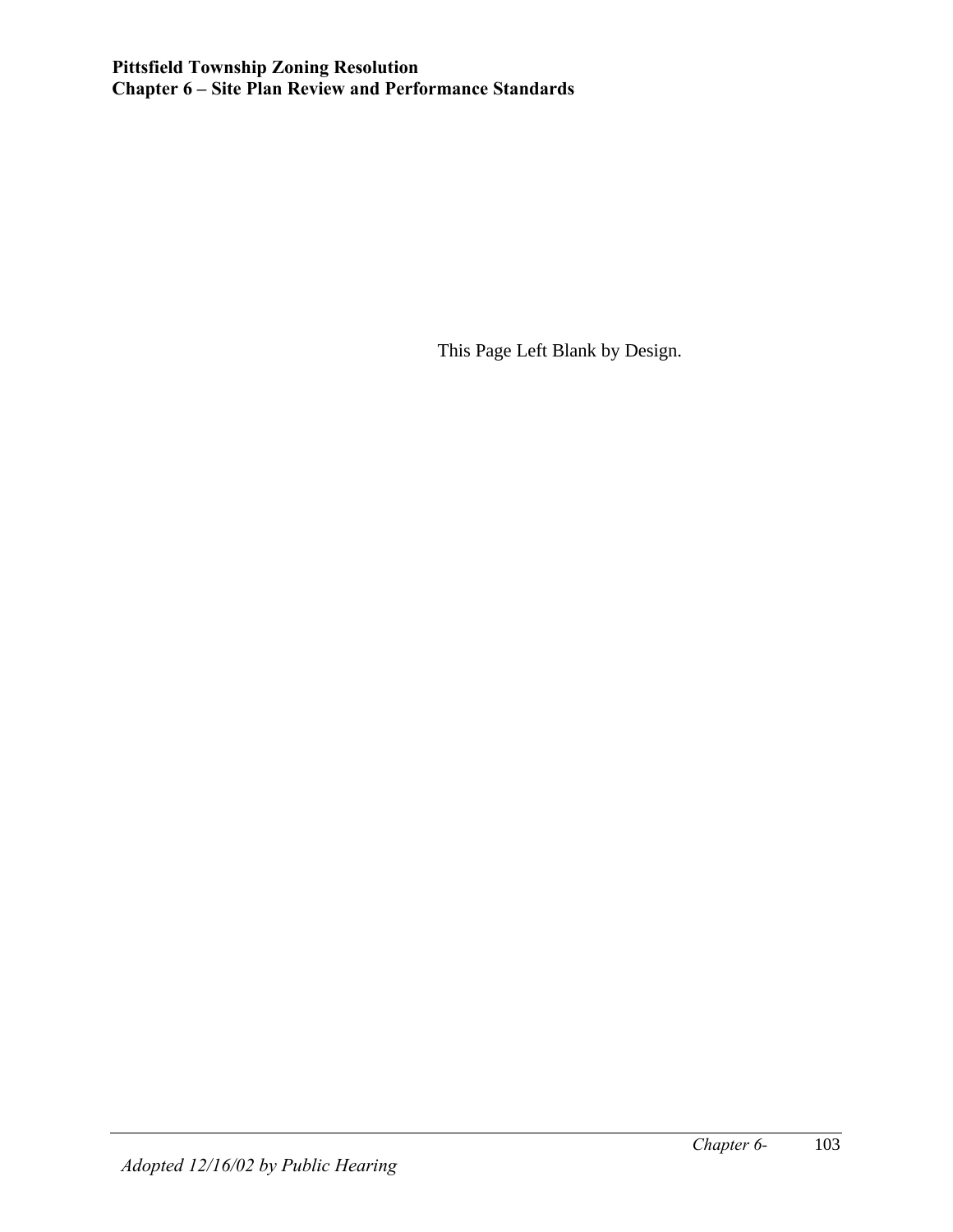# **CHAPTER 7 - SIGN REGULATIONS**

#### **Section A. PURPOSE**

The purpose of this section is to provide for the use, location, and size of signs throughout the Township in an orderly manner that will promote the public safety, health, convenience, comfort, general welfare, and traffic safety; provide for adequate identification of uses; minimize the confusion, unsightliness, and self- defeating consequences of the use of an excessive number of signs or signs of excessive size; assure the continued attractiveness of the community and assist in economic development.

#### **Section B. SIGNS PERMITTED IN ANY DISTRICT**

- 1) Permanent signs limited to the following:
	- a. Signs incidental to legal process and necessary to the public safety and welfare. No zoning certificate or fee shall be required.
	- b. Memorial signs or tablets, name of building, and date of erection. Memorial signs or tablets shall have an area not to exceed four (4) square feet facing each road and shall be affixed flat against any building. Signs under this subsection may be illuminated only as part of the overall illumination of the building exterior. No zoning certificate or fee shall be required.
	- c. Signs appropriate to a church, school, community center or other public or semi-public building for the purpose of displaying the name and activities or services therein provided, having an area not larger than twenty (20) square feet per sign face, not exceeding four (4) feet maximum overall height above the average grade in the area of the sign, and restricted to the premises.
	- d. One (1) non-illuminated sign not to exceed one (1) square foot in area is permitted for the indication of the name and/or address of the occupant or premises; no zoning certificate or fee shall be required.
	- e. One (1) non-illuminated sign not to exceed nine (9) square foot in area, not to exceed three (3) ft. on any one side, is permitted when in direct relation to a permitted home occupation. One (1) nonilluminated sign not to exceed sixteen (16) square feet is permitted when in direct relation to an approved family business.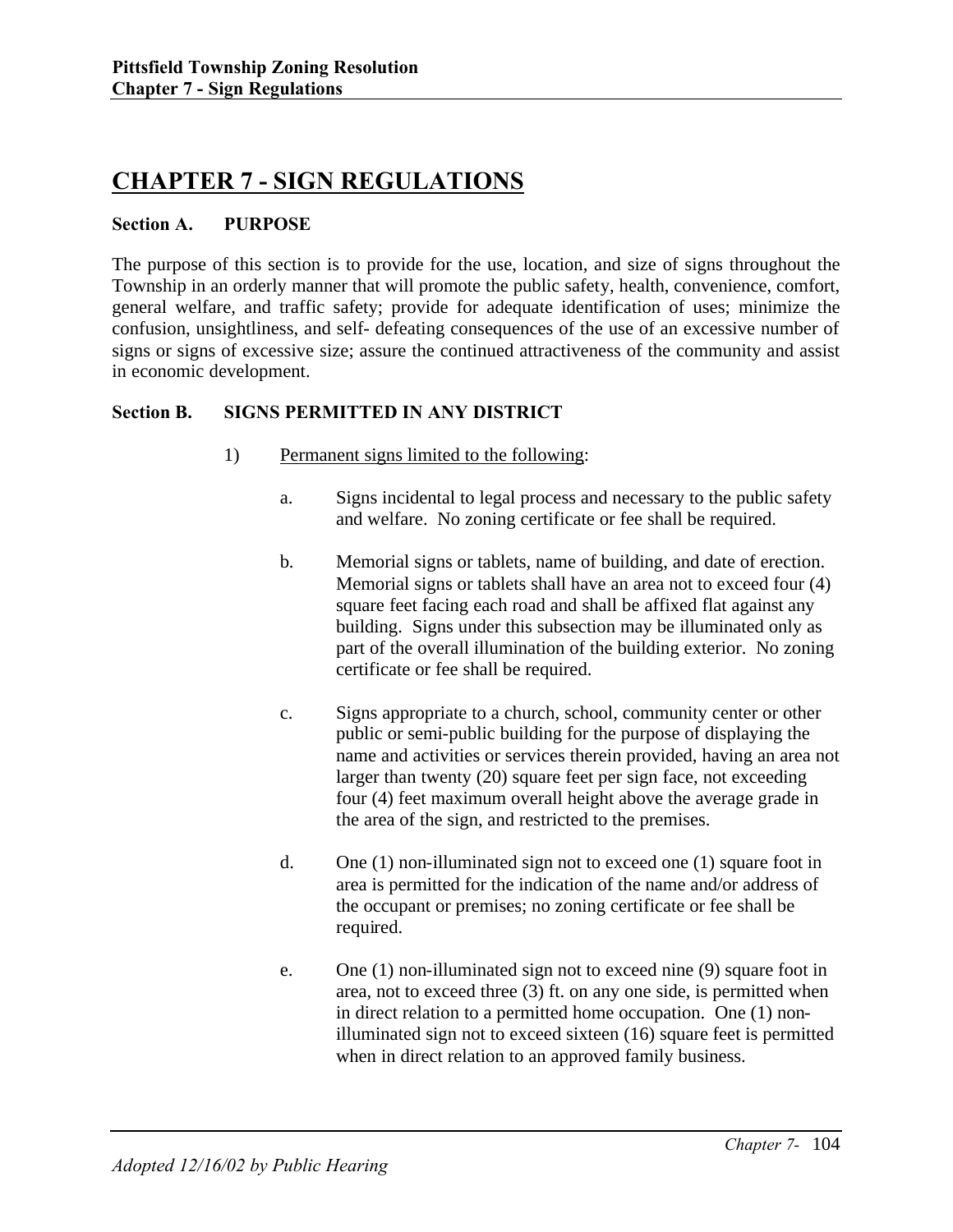- f. Any public notice or warning required by a federal, state, or local governmental unit. No zoning certificate or fee shall be required.
- g. Traffic control signs on private property, which contain no commercial message. No zoning certificate or fee shall be required.

# 2) Temporary signs limited to the following:

### a. Real Estate and Development Signs

- (i) One (1) non-illuminated real estate sign not exceeding six (6) square feet in area pertaining only to the sale, lease, or rental of the particular building or premises upon which displayed. Such sign shall be removed by the property owner or realtor identified on the sign within ten (10) days after the time said building or premises is sold, leased, rented, or the real estate listing for the property is terminated or otherwise withdrawn. No zoning certificate or fee shall be required.
- (ii) One (1) non-illuminated temporary real estate sign facing each abutting thoroughfare advertising the development of the premises upon which it stands or the opening of a new subdivision within which such sign is located may be located and maintained upon the issuance of a temporary six (6) month zoning certificate and shall be removed from the premises within thirty (30) days of the sale or lease of the last lot thereof or upon the expiration of any twelve (12) month period during which no lot is sold or leased, or in the case of a non-residential development, within thirty (30) days of the date of occupancy of any part of the project for its intended purpose. Projects that are developed in stages may be permitted by the Zoning Inspector to have one (1) such sign for each phase but shall at no time have more than one (1) such sign facing any abutting thoroughfare. A sign permitted under this section shall not exceed twenty (20) square feet in area per sign face with a limit of two (2) faces, shall not exceed four (4) feet in overall height above the average grade in the area of the sign, nor shall it be located closer than twenty-five (25) feet to any road rightof-way line. If eligible, the renewal of the zoning certificate shall be made only if the sign and ground upon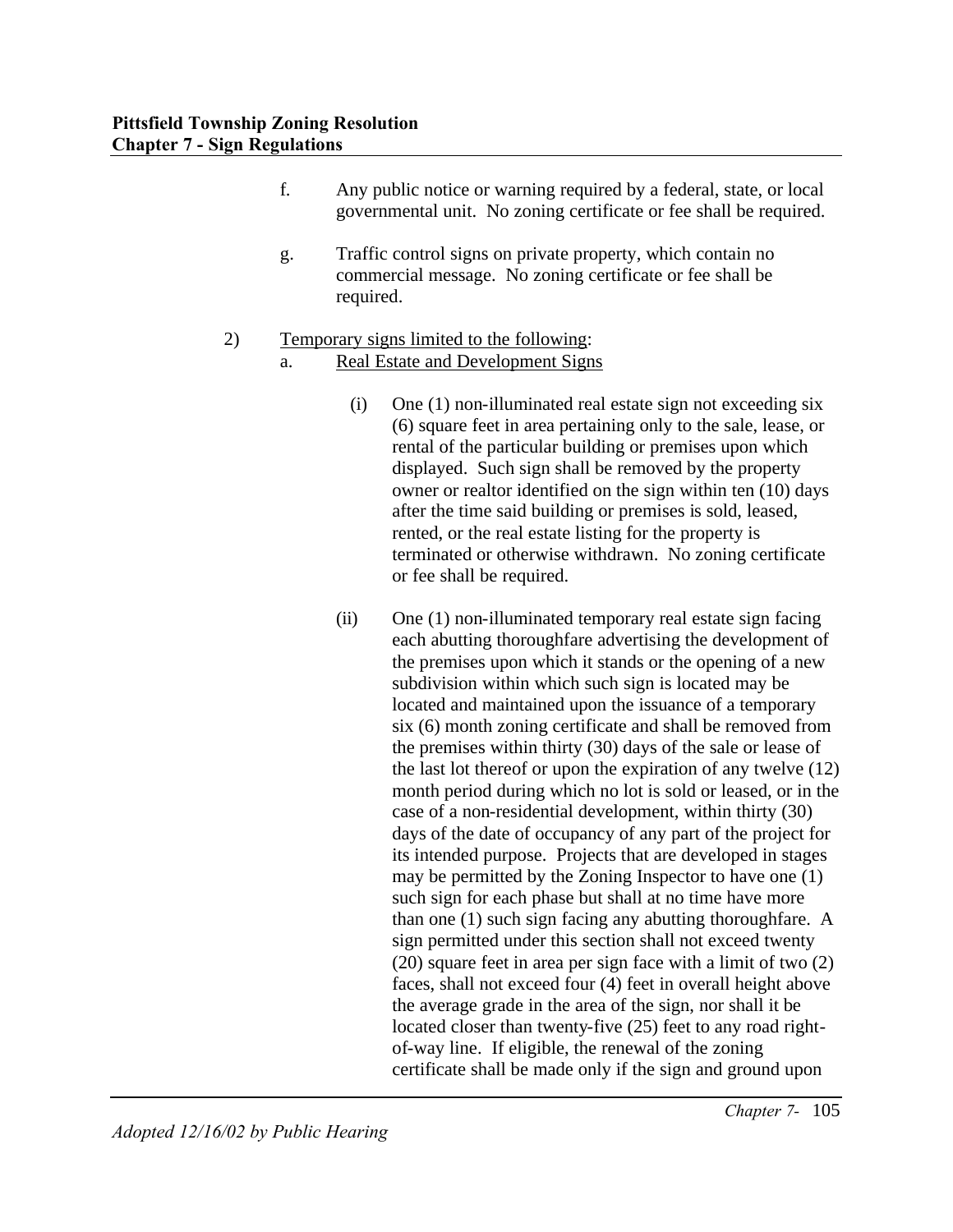which the sign is located are maintained in a neat and orderly manner.

# b. Special Events Signs

#### (i) **Special Event**

The Zoning Inspector may permit in any district of the Township the placement of not more than a total of fifteen (15) temporary signs advertising events or activities occurring or to occur within the Township, or advertising other locally oriented objectives of any type. Each such sign shall not exceed sixteen (16) square feet in area and shall be limited to display period of thirty (30) days. No fee shall be required, but a cash deposit of fifty (\$50) dollars shall be made with the Zoning Inspector by any individual or organization wishing to place a sign or signs. Such cash deposit shall be refundable upon the removal of all signs and supporting materials. Upon failure to remove signs within the thirty (30) day period, without limitation of remedy, the cash deposit shall be forfeited to the Township to defray the costs of removing the signs.

# (ii) **Political Signs**

The Zoning Inspector may permit in any district of the Township the placement of signs promoting candidates for public office, the support or defeat of issues, or other objectives to be placed on the ballot. Such signs shall not be placed on utility poles or over public property or rightof-ways. Such signs shall not exceed sixteen (16) square feet in area. No fee shall be required. Such signs shall be placed no earlier than thirty (30) days prior to the date of the election to which they relate and such signs and all supporting materials shall be removed within five (5) days following the election or signs shall be removed by the Township.

# (iii) **Garage Sale**

The Zoning Inspector may permit in any Residential District of the Township the placement of not more than a total of four (4) temporary signs advertising a garage sale or residential family sales. Each such sign shall not exceed four (4) square feet in area and shall be limited to a display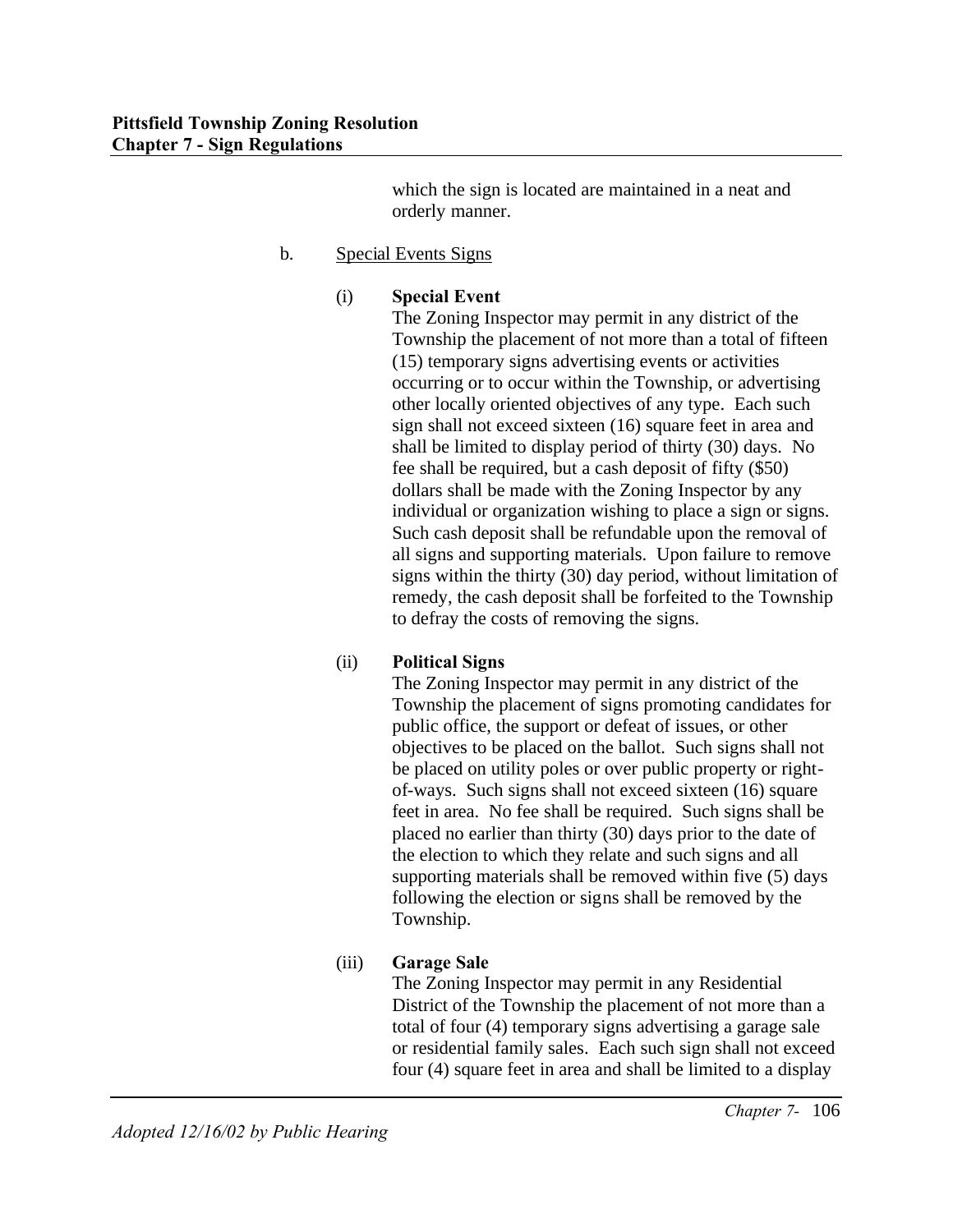period of three (3) days before the start of said sale to one (1) day after said sale. No Zoning Certificate or fee shall be required.

## 3) Signs Relating to the Sale of Seasonal Agricultural Products at Roadside Stands

One (1) unlighted sign not more than twenty (20) square feet in area or temporary portable sign may be used in conjunction with a roadside stand and shall be used only to advertise seasonal agricultural products on the premises. Such sign shall be removed at conclusion of the seasonal sale.

# **Section C. SIGNS PERMITTED IN RESIDENTIAL DISTRICTS**

1) Permanent Residential Development Identification Signs

One (1) permanent, non-illuminated identification sign not to exceed twenty (20) square feet per face or side shall be permitted at the primary entrance to identify any residential development. Such signs shall not be closer than twenty (20) feet to the road right-of-way. All such signs shall be landscaped and maintained in a neat and orderly manner.

# 2) Permanent Directional and Informational Signs in Residential **Developments**

Non-illuminated signs may be used in conservation development and in multi-family residential developments to direct vehicular traffic within the development and to assure the safety of the residents and visitors in such a development. Such signs shall be of a size and constructed of materials to be compatible with a residential development. A plot plan indicating such signs shall be submitted as part of the general plan to the Zoning Commission and approved prior to the sign construction. The Commission may require changes in sign specifications in order to maximize the safety and welfare of future residents of the development.

3) Security, Lawn Service, and Contractor Signs

Non-illuminated signs no greater than five (5) square feet in area shall be allowed in the front yard of a dwelling. Such sign shall display the name and/or logo of a security system company, lawn service company, or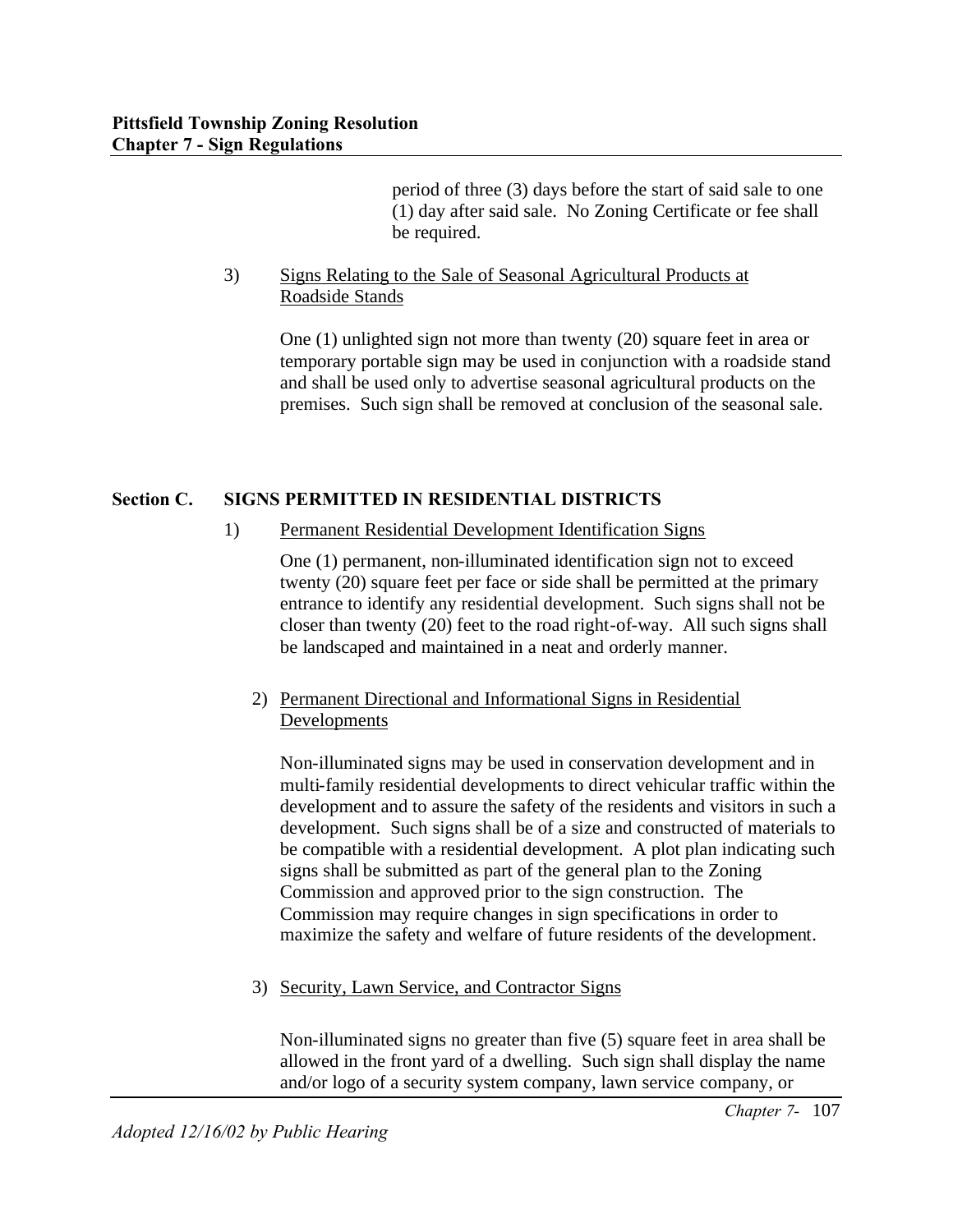building contractor, and shall be maintained in a neat and orderly manner.

#### **Section D SIGNS PERMITTED IN BUSINESS, OFFICE OR INDUSTRIAL DISTRICTS**

Signs shall be permitted in a business, office or industrial district and shall be limited to those specifically permitted below. Such signs are subject to the following regulations.

1) Identification Signs

Two (2) exterior business name or identification signs may be erected for each primary business building.

- a. Not more than one (1) wall or building face identification sign may be fixed flat against the wall of the building or on a face of a marquee wall, except in the case of a corner lot where one (1) sign may be placed on the side facing each thoroughfare.
- b. No wall sign shall extend above or beyond the building wall or project more than twenty-four (24) inches from the surface of the wall structure. Such sign shall not exceed fifty (50) square feet or ten (10) per cent of the area of the wall face of the building to which the sign is affixed, whichever is smaller.
- c. One (1) monument sign displaying the business name or identification may be erected in the front yard of the parcel upon which the primary business building is located, except in the case of a corner lot where one (1) sign may be placed in the front yard facing each thoroughfare.
	- (i) Such sign shall not exceed fifty (50) square feet in area per side.
	- (ii) The overall height of the sign shall not be more than Eight (8) feet from the grade level at the side of the sign and shall be an integral part of the required front yard landscaping.
	- (iii) No monument sign shall be located closer than twenty (20) to the road right-of-way line.
	- (iv) Landscaping shall be provided at the base of each monument sign. Landscaping shall include a mixture of evergreen and deciduous shrubs and ground cover.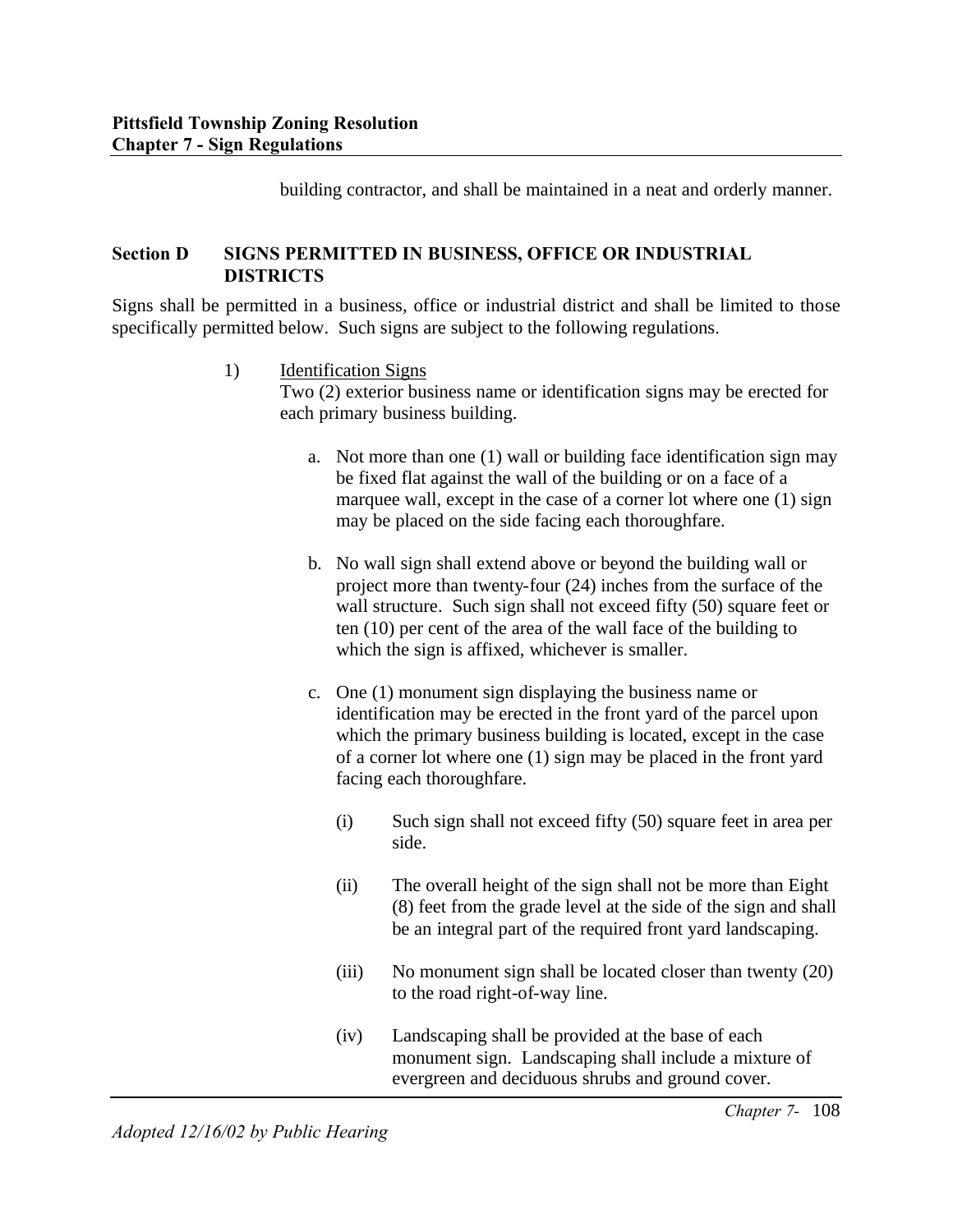Maintained areas of annual or perennial flowers are also acceptable.

- (v) No pole type or high-rise sign may be utilized.
- 2) Product and Service Signs
	- a. One (1) exterior sign may be erected which advertises the services, products, merchandise or commodities produced, stocked, and sold on the premises. Such a sign shall not exceed fifty (50) square feet and shall be limited to a sign used in lieu of a freestanding or wall located identification sign specified above and under the same conditions.
	- b. In addition to other signs permitted by this section, automobile stations may have for pricing and service information purposes not more than one (1) double-faced sign per pump island. Such sign(s) shall not be greater than twenty-four (24) inches by thirty-six (36) inches, shall be confined to the pump islands and permanently attached.
	- c. Special and periodic advertising signs located inside an enclosed building and visible through a window or windows may be permitted where the area of the sign(s) does not exceed twenty (20) percent of the window area. Such sign(s) shall advertise only those products and services provided on the premises.

### 3) Signs for Shopping Centers Group of Buildings, and Other Multiple Occupancy Buildings

The Zoning Commission or Board of Zoning Appeals as part of the application review process may authorize the issuance of a Zoning Certificate for one (1) sign to be permitted for each individual business, premises, or occupant in a shopping center or multiple occupancy building. Such a sign may be in addition to the two (2) identification signs permitted under this section. Said identification signs to be limited to the identification of the name of the shopping center, groups of buildings, or multiple occupancy buildings when not part of a building group. The authorization of additional signs shall be subject to the following objectives and criteria: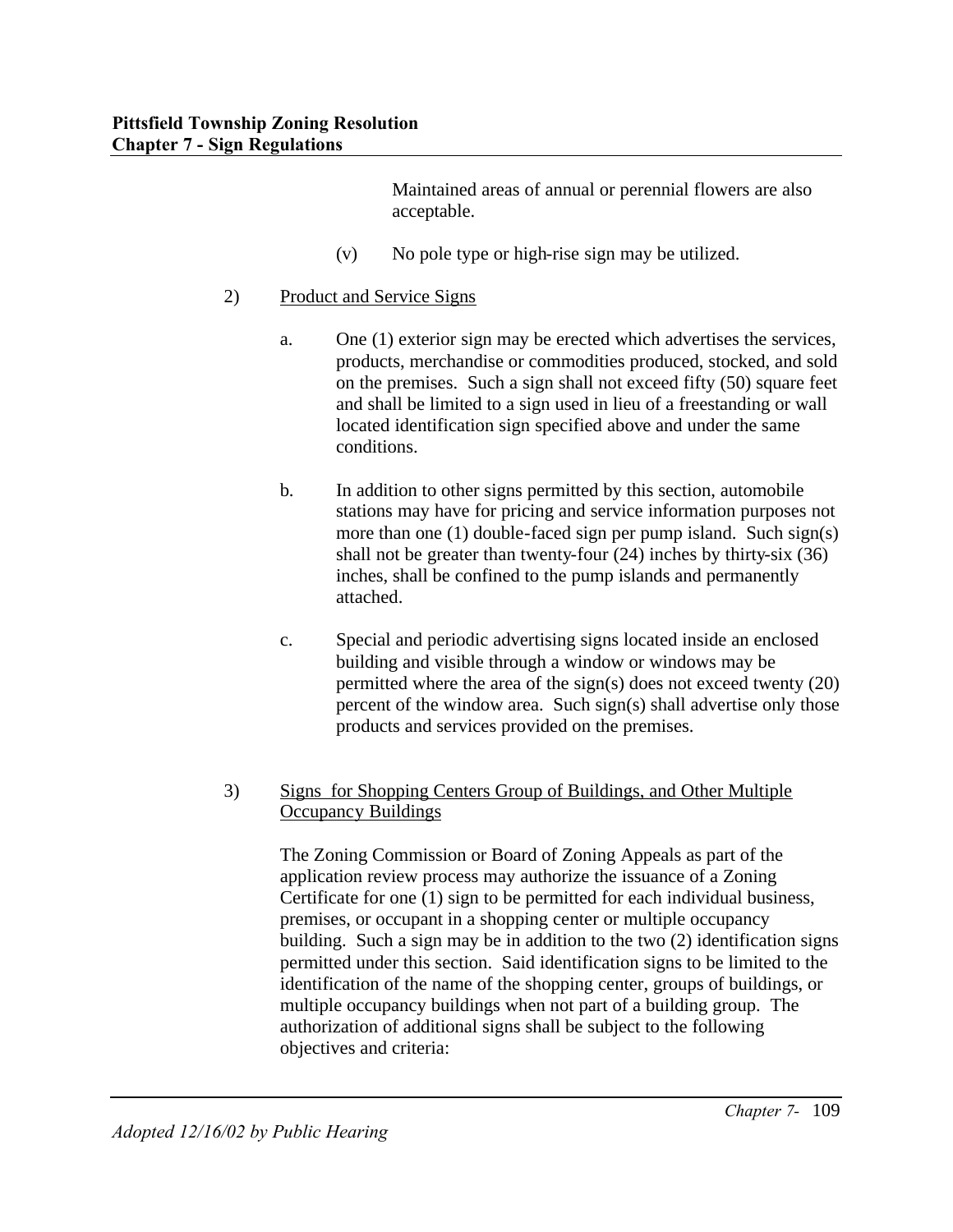- a. Objectives
	- $(i)$  The primary sign(s) shall be the identification sign(s) for the shopping center, group of buildings, or overall building in which the individual businesses, premises, or occupants are located; the individual business signs shall be for location identification purposes only and shall be secondary to the primary identification sign in size, positioning, and all other characteristics.
	- (ii) To as great a degree as possible, the individual business sign shall be designed and located so as to be complimentary and consistent with the architectural design of the overall building and area.

(a) The one (1) free-standing on the ground identification sign permitted in the front yard of the shopping center, the groups of buildings, or overall buildings shall be used for the identification of the shopping center and individual businesses.

(b) Individual businesses or occupancy signs shall be primarily for identification purposes by the shopper or client from vantage points on the shopping center site or on the site of the overall building.

- b. Criteria
	- (i) The area of the sign(s) permitted for each individual business, premises, or building occupant shall be proportional to the percentage of the total floor area occupied; however, no individual business, premises, or occupancy sign shall exceed a total area of twenty (20) square feet, all faces included.
	- (ii) The aggregate area of all individual signs shall not exceed an area equal to ten (10) percent of the total wall area upon which the signs are located, but in no case shall such aggregate area exceed two hundred (200) square feet unless specifically permitted by the Board of Zoning Appeals.
	- (iii) All individual business, premises, or building occupant signs shall be located as part of a unified directory at key pedestrian circulation or parking area locations or shall be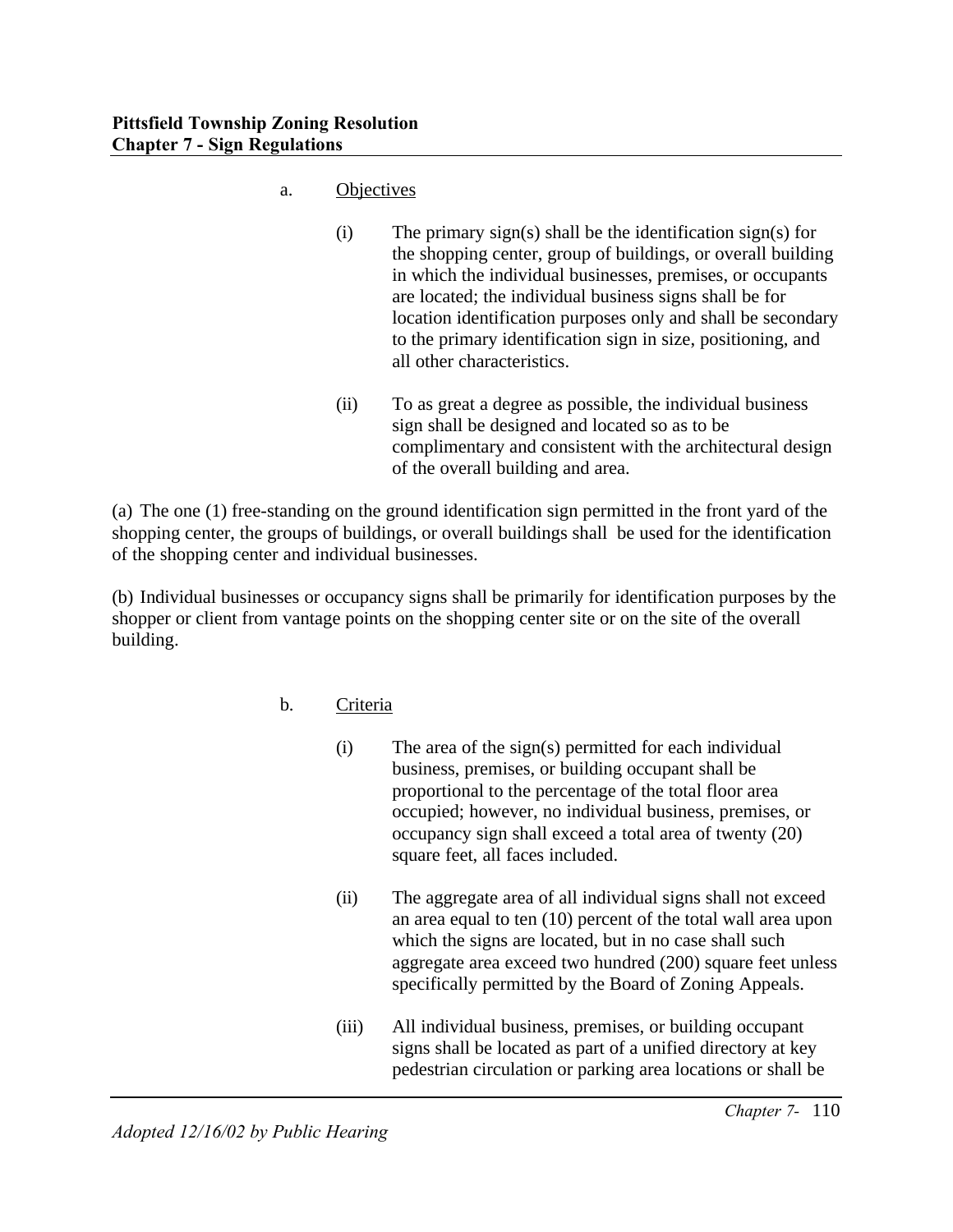oriented to the specific location of each business.

- (iv) All signs shall be located so no part of the sign extends above the top of walls, canopies, or other building elements upon which the sign is located.
- (v) Signs permitted under this section may be internally or externally illuminated from a non-fluorescent source.
- (vi) All proposed changes in signs and their location or the addition of new signs shall require the prior approval of the Zoning Commission.
- 4) Directive Signs

Directive signs, not to exceed six (6) square feet in sign area, may be located not closer than ten (10) feet to the road right-of-way line to direct vehicular traffic on the premises in order to promote traffic safety. Signs shall not exceed four (4) feet in overall height. No such signs shall be constructed in a manner that will obstruct vision of vehicular traffic. Sign contents shall be confined to information directing traffic on the premises.

# **Section E SUPPLEMENTARY SIGN REGULATIONS**

- 1) Prohibited Signs
	- a. Animated, flasher-type, blinker-type, racer-type, moving or revolving signs, flags, streamers, exposed light bulbs, and other similar features or signs shall be prohibited.
	- b. No pole-type or high-rise sign may be erected and/or maintained in any district of the Township.
	- c. Internally illuminated signs in the Office Transisiton Zoning District.
- 2) Location
	- a. Signs shall be erected so as not to obstruct traffic sight lines or traffic control lights at road intersections. No sign shall be constructed on or over any road right-of-way.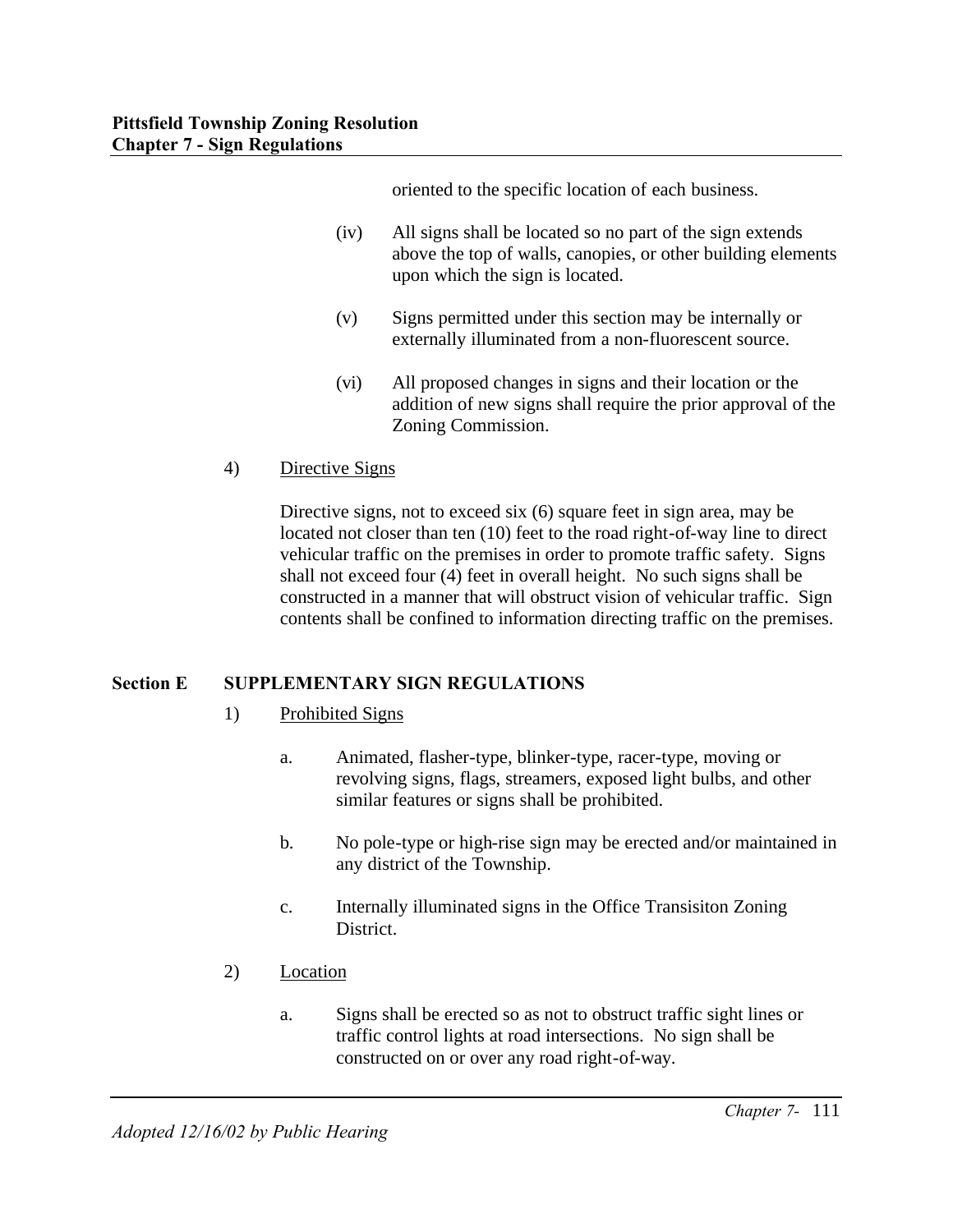- b. No signs provided for in this section shall be erected on any private property unless the property owner's permission has been obtained.
- c. Unless otherwise specified in this section, all signs shall be located at least twenty (20) feet from any street right-of-way line. All signs on properties adjacent to Rt. 58 and US Rt. 20 shall be in compliance with Ohio Revised Code 519.20 and 5516.06.
- 3) Similarity to Traffic Control Devices Signs visible from a road shall not contain any words or symbols that would cause confusion because of their resemblance to highway traffic control or directional signals.
- 4) Illumination

Unless otherwise permitted or restricted in this Resolution, signs, which are illuminated, shall use lighting in which the source of light shall not be visible from the road and shall not shine on adjoining properties. No flashing, revolving, or intermittent illumination shall be employed. In addition, lighting shall comply with the intensity limits contained in the Site Plan Review and Performance Standards.

5) Design, Construction, and Maintenance

Any sign erected in accordance with the provisions of this section shall be compatible with the general character of the community and neighborhood and shall constitute a minimum interference in the unity aesthetic appearance of the premises and adjacent properties.

The Zoning Inspector may order any sign to be painted or refurbished at least once each year if needed to keep the sign in a neat and safe condition. All supports, guys, braces and anchors for such signs shall be maintained in a safe condition. The Zoning Inspector may order removed any such sign that is not so maintained, and it shall be unlawful for the owners or person having charge of such sign not to remove the same after receiving notice from the Zoning Inspector to do so.. All signs shall be constructed to meet the requirements of the Ohio Basic Building Code.

- 6) Removal of Obsolete, Unsafe, and Nonconforming Signs
- a. If any nonconforming advertising sign or structure is damaged in excess of one-half (1/2) of its replacement value, it shall be reconstructed in accordance with existing Township Zoning Regulations.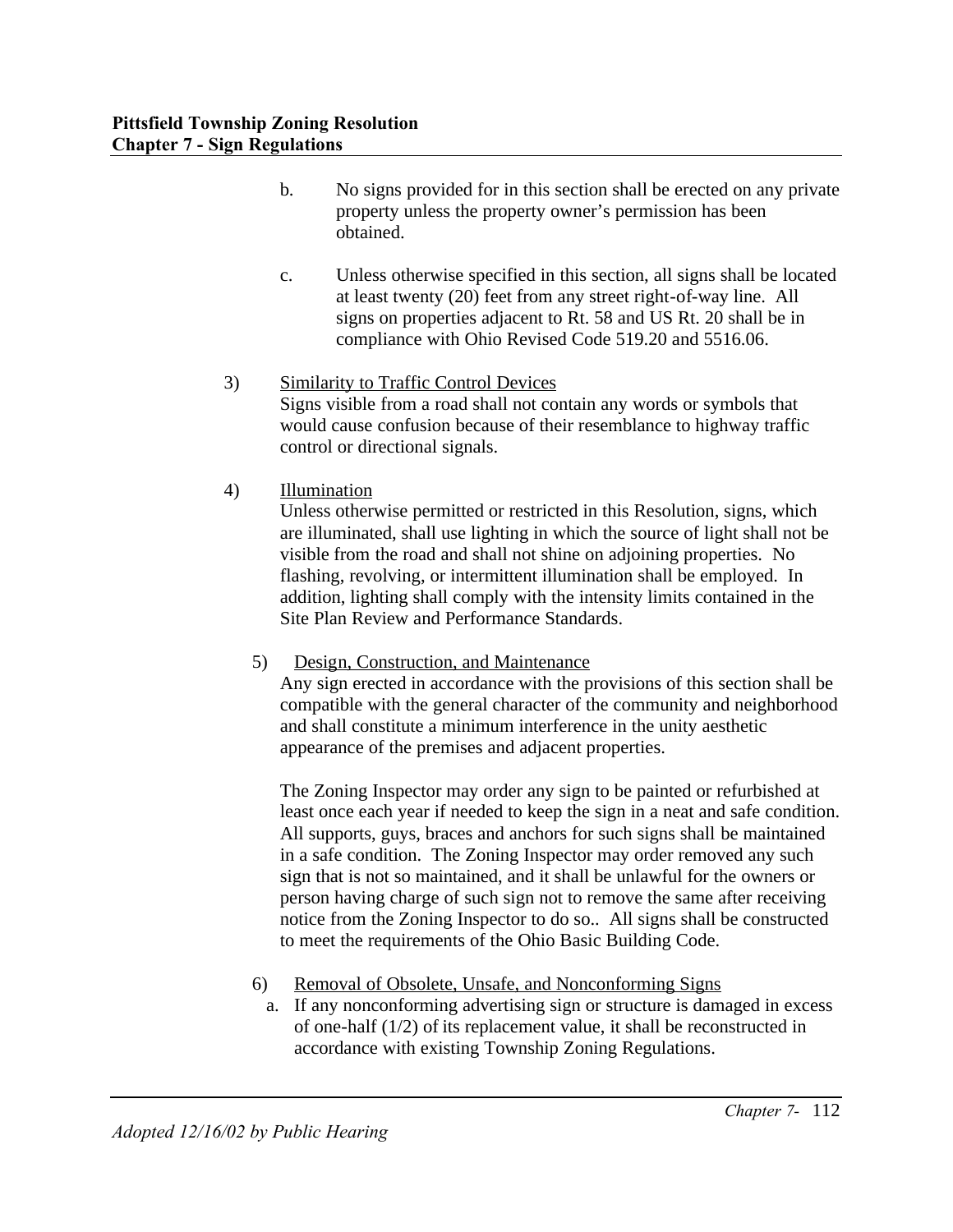- b. Any conforming or nonconforming sign and supporting materials existing which no longer advertises a bona fide business conducted, shall be taken down and removed within thirty (30) days of said business termination by the owner, agent, or person having the beneficial use of the building or structure upon which such sign may be found. Written notification from the Zoning Inspector concerning the removal of a sign shall be complied with within thirty (30) days.
- c. If the Zoning Inspector shall find that any sign or other advertising structure is unsafe or insecure, or is a menace to the public, or has been constructed or erected or is being maintained in violation of the provisions of this Resolution, notice shall be given in writing by the Zoning Inspector to the owner, agent, or person having the beneficial use of said sign, who shall thereafter immediately correct the condition for which said notice was given.
- 7) Logo Flags

Any business located in the Commercial, Office or Industrial District is allowed to fly one (1) logo flag provided it is flown in conjunction with, and is no larger than, the United States flag being flown at the same business.

8) Zoning Certificate Requirement

A zoning certificate shall be required for every permitted sign except as otherwise provided herein. All signs shall be erected only upon the submission of a proper plan and its approval by the Zoning Inspector.

- 9) Portable Signs
	- a. Portable/Temporary Signs Greater than Sixteen (16) Square Feet These are signs which can be readily moved and are not permanently installed. Such signs intended to be in place longer than seven (7) consecutive days. It is required that the sign be registered with the Zoning Inspector with the date of installation, date of intended removal, owner's name and location noted. In no case shall a temporary sign be given a Zoning Certificate to exceed sixty (60) consecutive days annually.

Portable signs which require electrical service shall have a positive connecting device on the sign and all electric service lines shall be protected from traffic damage.